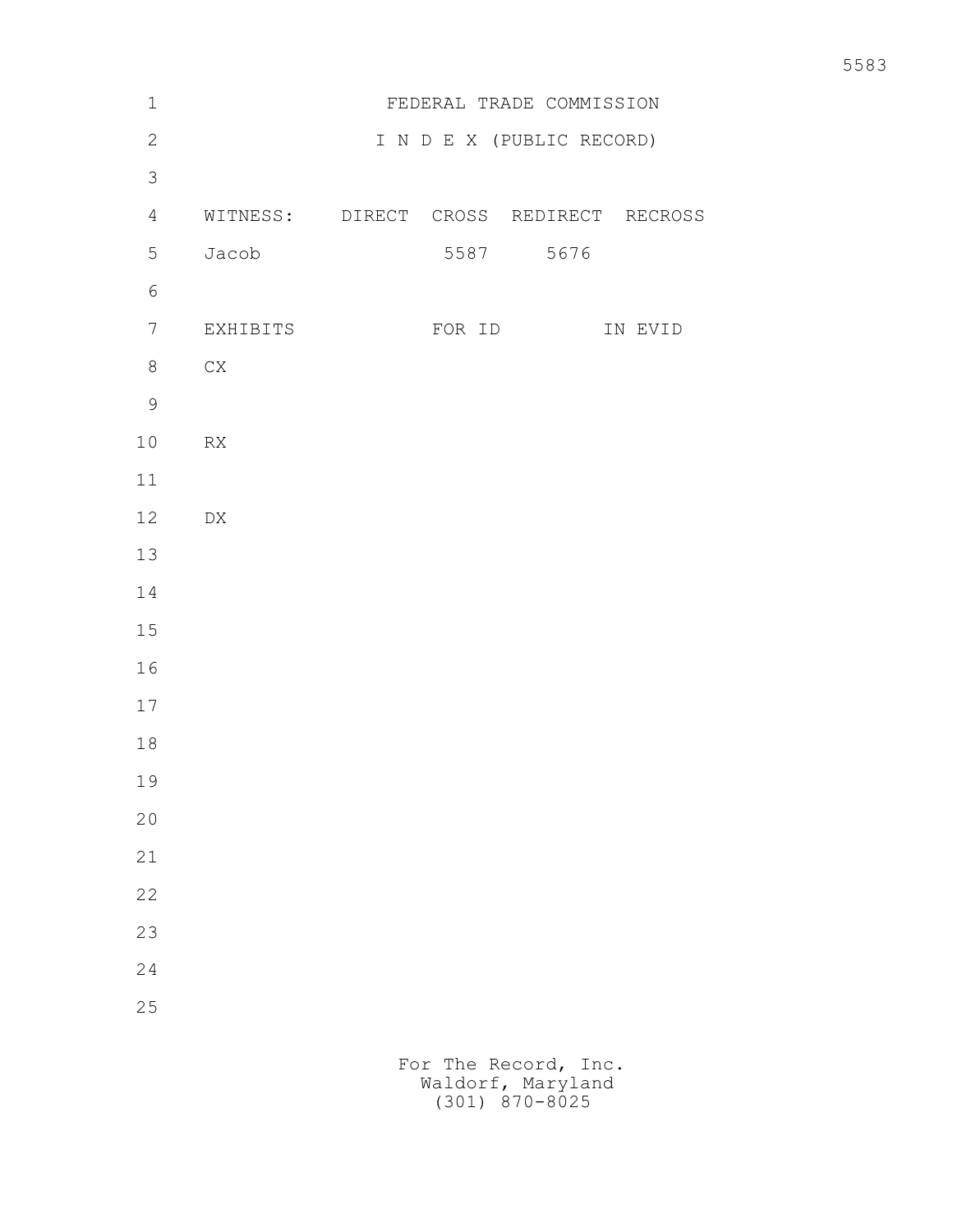| $\mathbf 1$    | UNITED STATES OF AMERICA                                          |
|----------------|-------------------------------------------------------------------|
| $\overline{2}$ | FEDERAL TRADE COMMISSION                                          |
| 3              |                                                                   |
| 4              | In the Matter of:<br>$\mathcal{C}$                                |
| 5              | Rambus, Inc.<br>Docket No. 9302<br>$\left( \right)$               |
| 6              | ----------------------                                            |
| 7              |                                                                   |
| 8              |                                                                   |
| $\mathcal{G}$  | Tuesday, June 17, 2003                                            |
| 10             | 9:30 a.m.                                                         |
| 11             |                                                                   |
| 12             |                                                                   |
| 13             | TRIAL VOLUME 29                                                   |
| 14             | PART 1                                                            |
| 15             | PUBLIC RECORD                                                     |
| 16             |                                                                   |
| 17             | BEFORE THE HONORABLE STEPHEN J. MCGUIRE                           |
| 18             | Chief Administrative Law Judge                                    |
| 19             | Federal Trade Commission                                          |
| 20             | 600 Pennsylvania Avenue, N.W.                                     |
| 21             | Washington, D.C.                                                  |
| 22             |                                                                   |
| 23             |                                                                   |
| 24             |                                                                   |
| 25             | Reported by: Josett F. Hall, RMR-CRR                              |
|                | For The Record, Inc.<br>Waldorf, Maryland<br>$(301)$ $870 - 8025$ |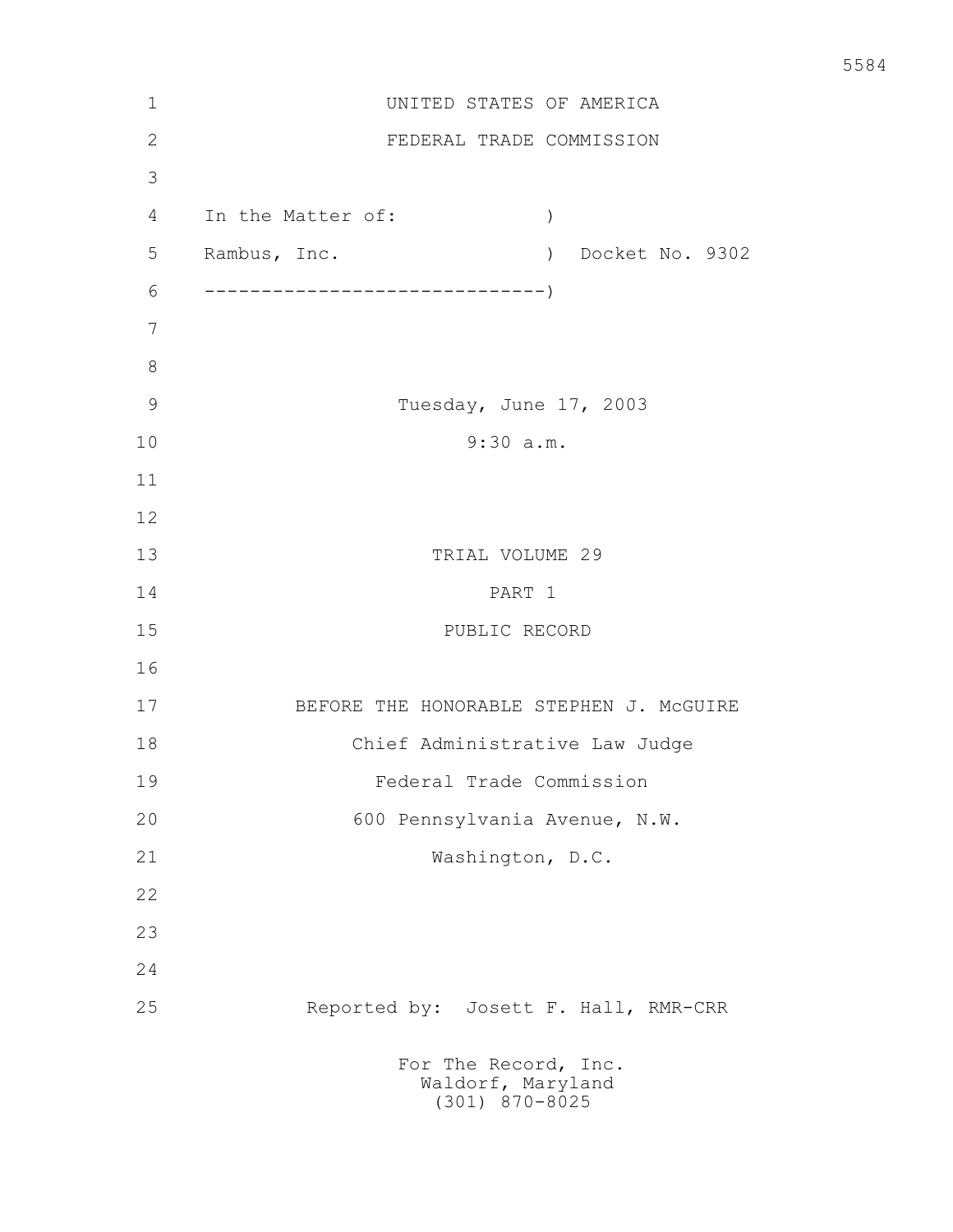2

| 3  | ON BEHALF OF THE FEDERAL TRADE COMMISSION: |
|----|--------------------------------------------|
| 4  | M. SEAN ROYALL, Attorney                   |
| 5  | GEOFFREY OLIVER, Attorney                  |
| 6  | JOHN C. WEBER, Attorney                    |
| 7  | MICHAEL FRANCHAK, Attorney                 |
| 8  | CARY ZUK, Attorney                         |
| 9  | SUZANNE MICHEL, Attorney                   |
| 10 | Federal Trade Commission                   |
| 11 | 601 New Jersey Avenue, N.W.                |
| 12 | Washington, D.C. 20580-0000                |
| 13 | $(202)$ 326-3663                           |
| 14 |                                            |
| 15 | ON BEHALF OF THE RESPONDENT:               |
| 16 | GREGORY P. STONE, Attorney                 |
| 17 | STEVEN M. PERRY, Attorney                  |
| 18 | PETER A. DETRE, Attorney                   |
| 19 | SEAN GATES, Attorney                       |
| 20 | Munger, Tolles & Olson LLP                 |
| 21 | 355 South Grand Avenue, 35th Floor         |
| 22 | Los Angeles, California 90071-1560         |
| 23 | $(213)$ 683-9255                           |
| 24 |                                            |
| 25 |                                            |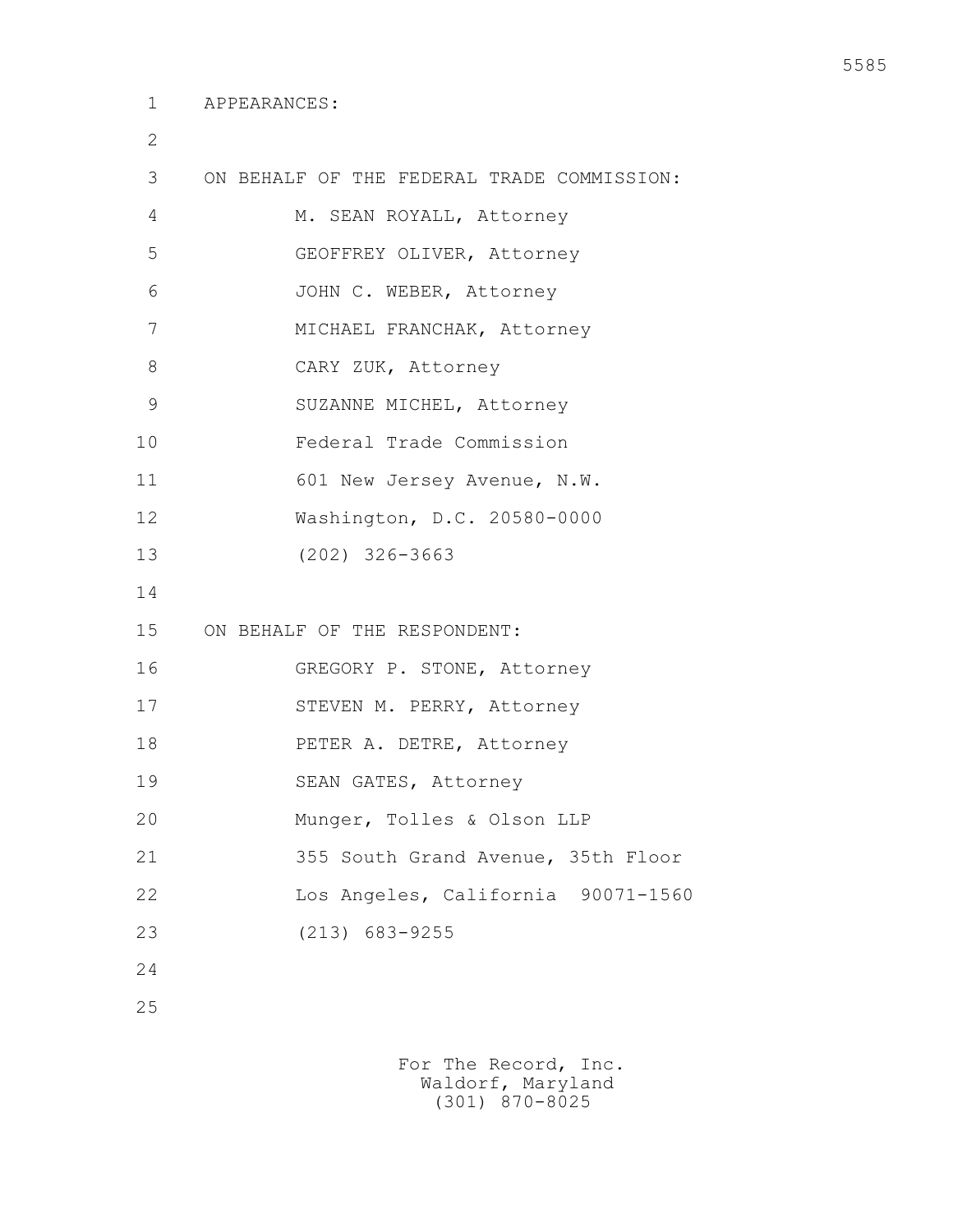| $\mathbf{2}$   |                              |
|----------------|------------------------------|
| 3              | ON BEHALF OF THE RESPONDENT: |
| $\overline{4}$ | A. DOUGLAS MELAMED, Attorney |
| 5              | Wilmer, Cutler & Pickering   |
| 6              | 2445 M Street, N.W.          |
| $\overline{7}$ | Washington, D.C. 20037-1420  |
| 8              | $(202) 663 - 6090$           |
| $\mathsf 9$    |                              |
| 10             |                              |
| 11             |                              |
| 12             |                              |
| 13             |                              |
| 14             |                              |
| 15             |                              |
| 16             |                              |
| 17             |                              |
| 18             |                              |
| 19             |                              |
| 20             |                              |
| 21             |                              |
| 22             |                              |
| 23             |                              |
| 24             |                              |
| 25             |                              |
|                |                              |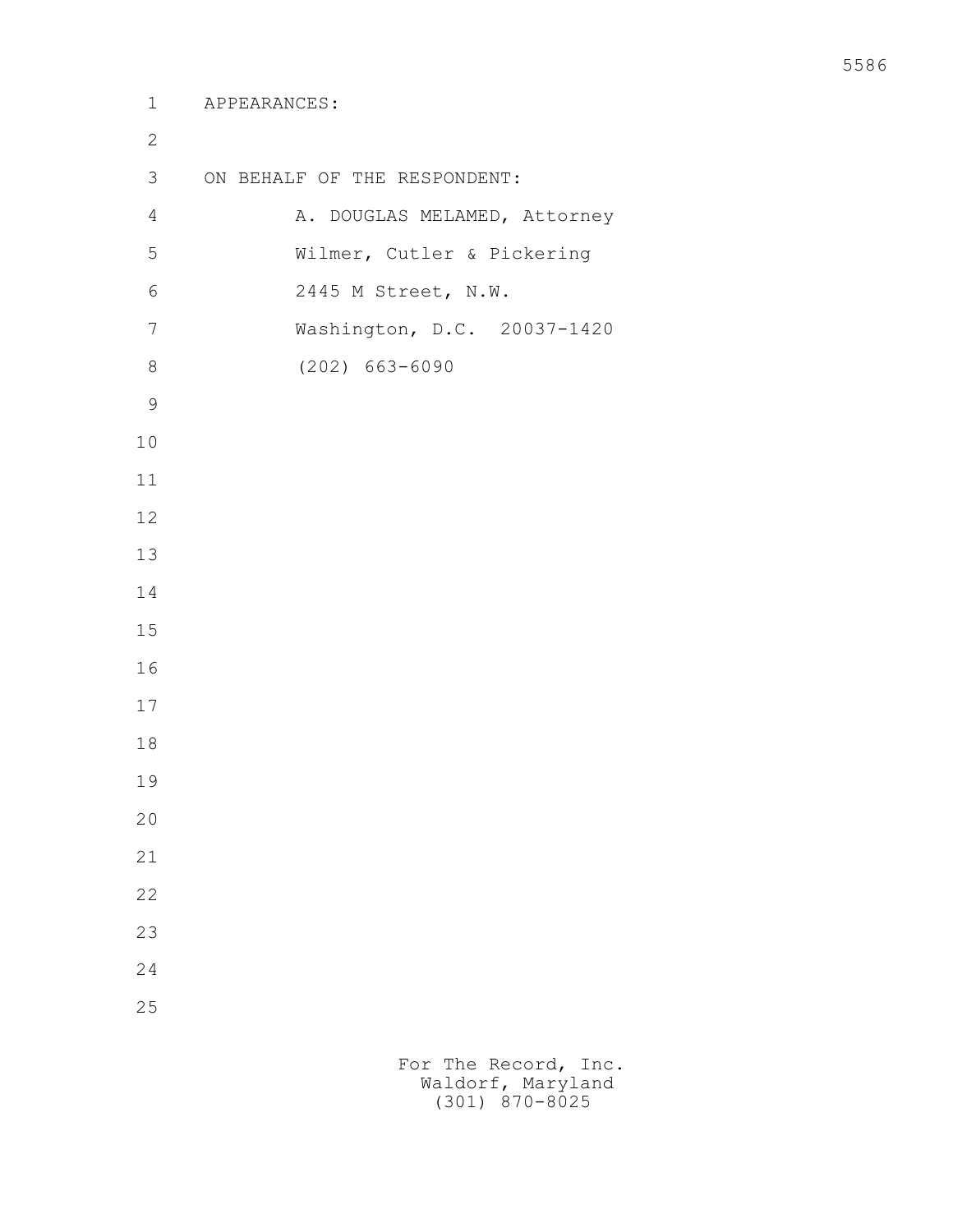| $\mathbf 1$    | PROCEEDINGS                                              |
|----------------|----------------------------------------------------------|
| $\overline{2}$ |                                                          |
| 3              | JUDGE McGUIRE: This hearing is now in order.             |
| 4              | Any items that you wish to take up before we             |
| 5              | start this morning?                                      |
| 6              | MR. OLIVER: Not at this time, Your Honor.                |
| 7              | JUDGE McGUIRE: Okay. Then at this time we'll             |
| 8              | begin with the cross-examination of the witness.         |
| 9              | Mr. Jacob, would you please take the stand. I            |
| 10             | caution you you're still under oath from your prior      |
| 11             | testimony.                                               |
| 12             | THE WITNESS:<br>Thank you, Your Honor.                   |
| 13             | CROSS-EXAMINATION                                        |
| 14             | BY MR. DETRE:                                            |
| 15             | Good morning, Professor Jacob.<br>$Q$ .                  |
| 16             | Good morning.<br>Α.                                      |
| 17             | Now, you and I first met in March of this year;<br>$Q$ . |
| 18             | correct, when I took your deposition?                    |
| 19             | A. I believe so.                                         |
| 20             | Have you done any further work on this case<br>$\circ$ . |
| 21             | since that deposition?                                   |
| 22             | Further work? Yes.<br>Α.                                 |
| 23             | Can you give me some general idea of what that<br>Q.     |
| 24             | work involved?                                           |
| 25             | Reading -- for example, reading testimonies,<br>Α.       |
|                | For The Record, Inc.<br>Waldorf, Maryland                |

(301) 870-8025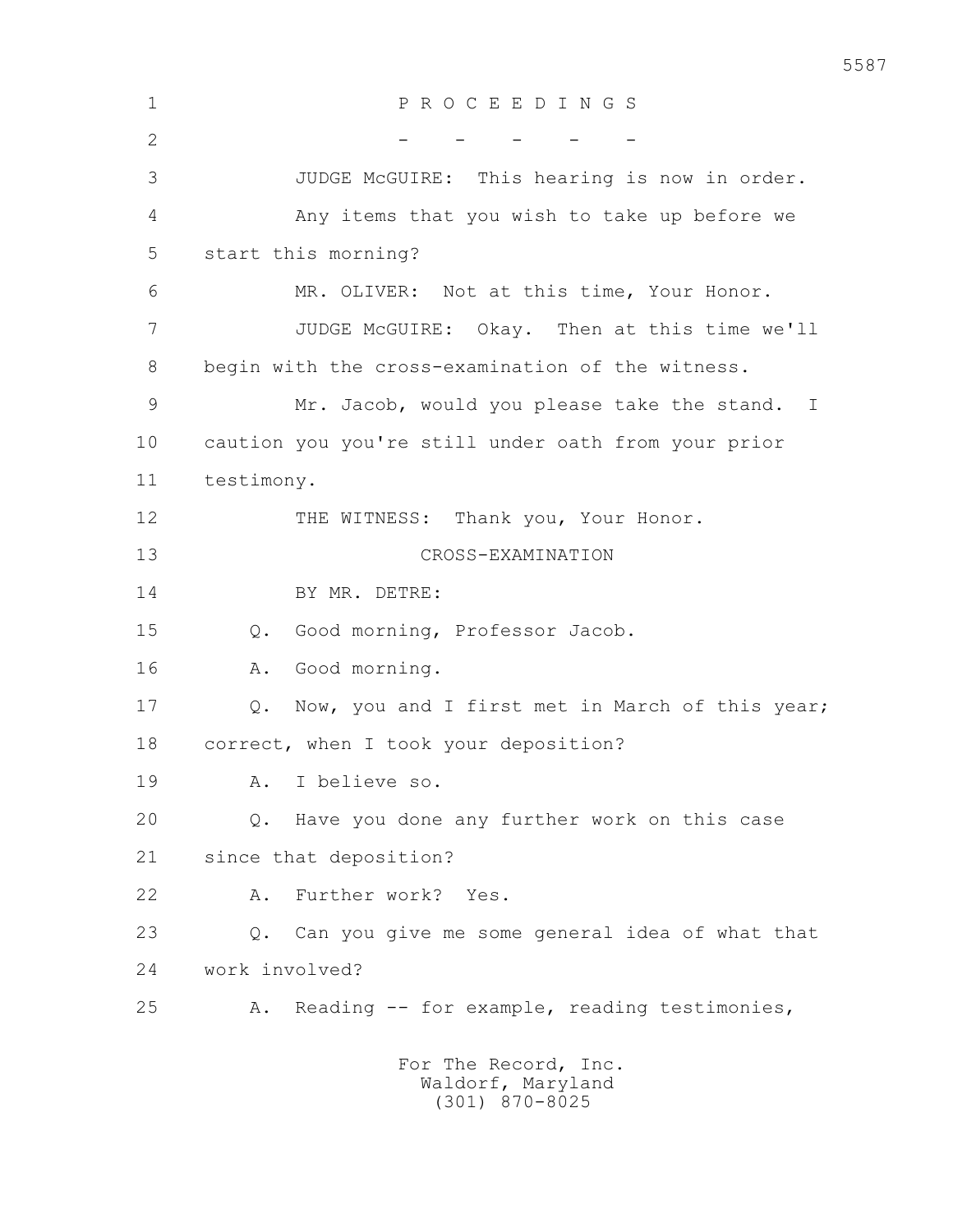1 transcripts of testimonies and depositions, for 2 example. 3 Q. Anything else? 4 A. I've read articles. I've reread expert 5 reports. Things of that nature. 6 Q. Now, you have never designed a DRAM yourself, 7 have you? 8 A. Yes, I have. I've done architecture-level 9 designs. 10 Q. You've done architectural designs of a complete 11 DRAM? 12 A. That's -- well, that's what I do. I do 13 architectural-level design as opposed to circuit 14 design, for example. 15 Q. You've never done the circuit design of a 16 complete DRAM; is that right? 17 A. Correct. 18 Q. And you had not designed any circuits for any 19 computer chips that were actually to be fabricated 20 until last year; correct? 21 A. Correct. 22 Q. And those chips that you did last year design 23 some circuits for were not DRAM chips, were they? 24 A. Correct. 25 Q. Now, yesterday you testified about a For The Record, Inc.

 Waldorf, Maryland (301) 870-8025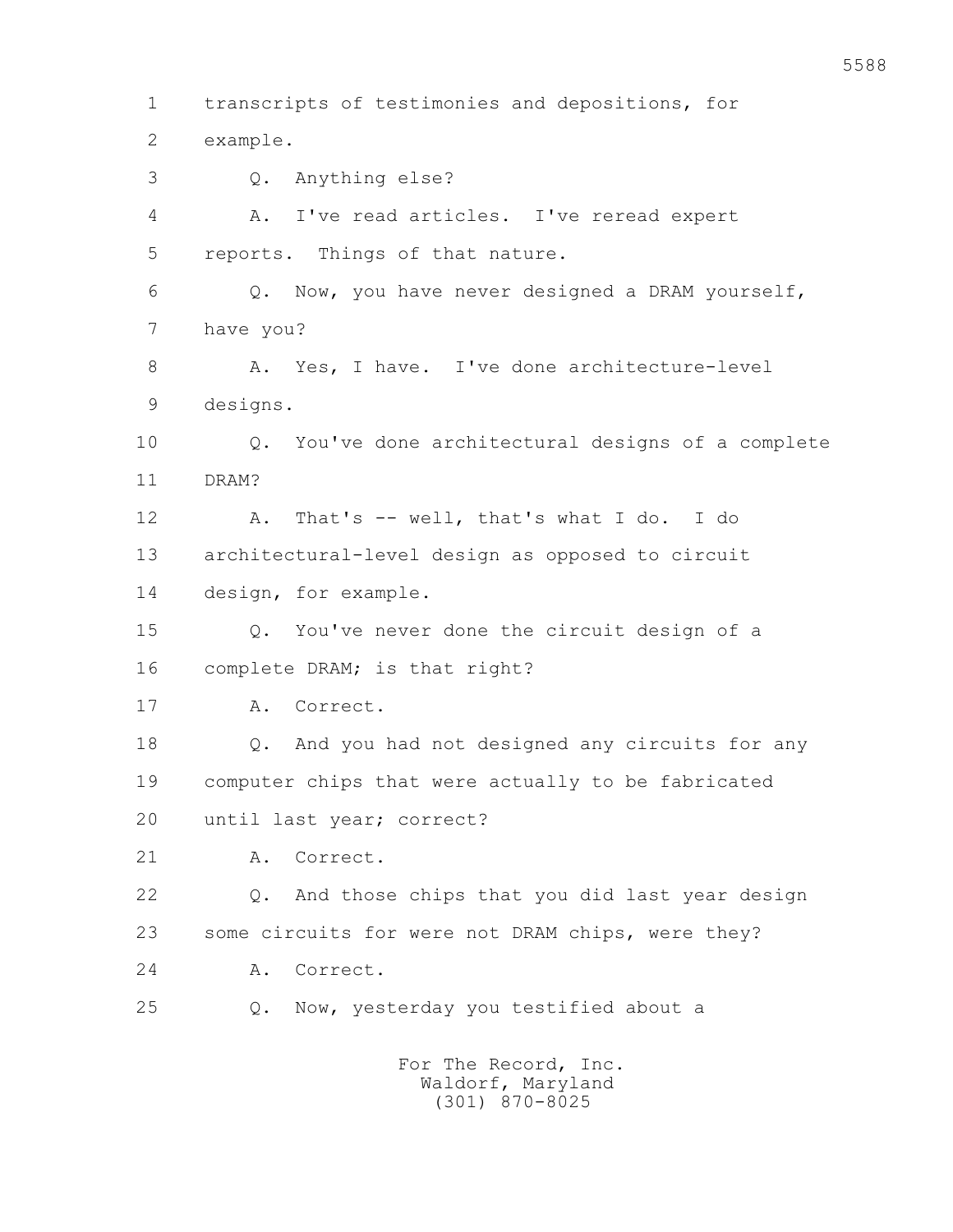1 comparative study that you performed of contemporary 2 DRAM architectures in 1998. Do you recall that? 3 A. It was -- yes. Yes. 4 Q. And I believe you testified that you modeled 5 the performance of the various architectures that you 6 were comparing as precisely as possible using software 7 simulation; is that right? 8 A. Correct. 9 Q. Now, with respect to the -- and yesterday you 10 discussed various alternatives to four particular 11 features of synchronous DRAMs. Do you recall that? 12 A. Yes, I do. 13 Q. Now, with respect to those alternatives that 14 you discussed yesterday, did you do this sort of 15 precise software simulation with respect to any of 16 them? 17 A. No, I did not. 18 Q. One of the features that you were proposing 19 alternatives for you referred to as dual-edged 20 clocking. Do you recall that? 21  $A$ . One of the features that  $-$  that I  $-$  22 Q. Well, let me try to say that in a less 23 convoluted manner. 24 A. Thank you. 25 Q. Yesterday you discussed with Mr. Oliver the For The Record, Inc. Waldorf, Maryland

(301) 870-8025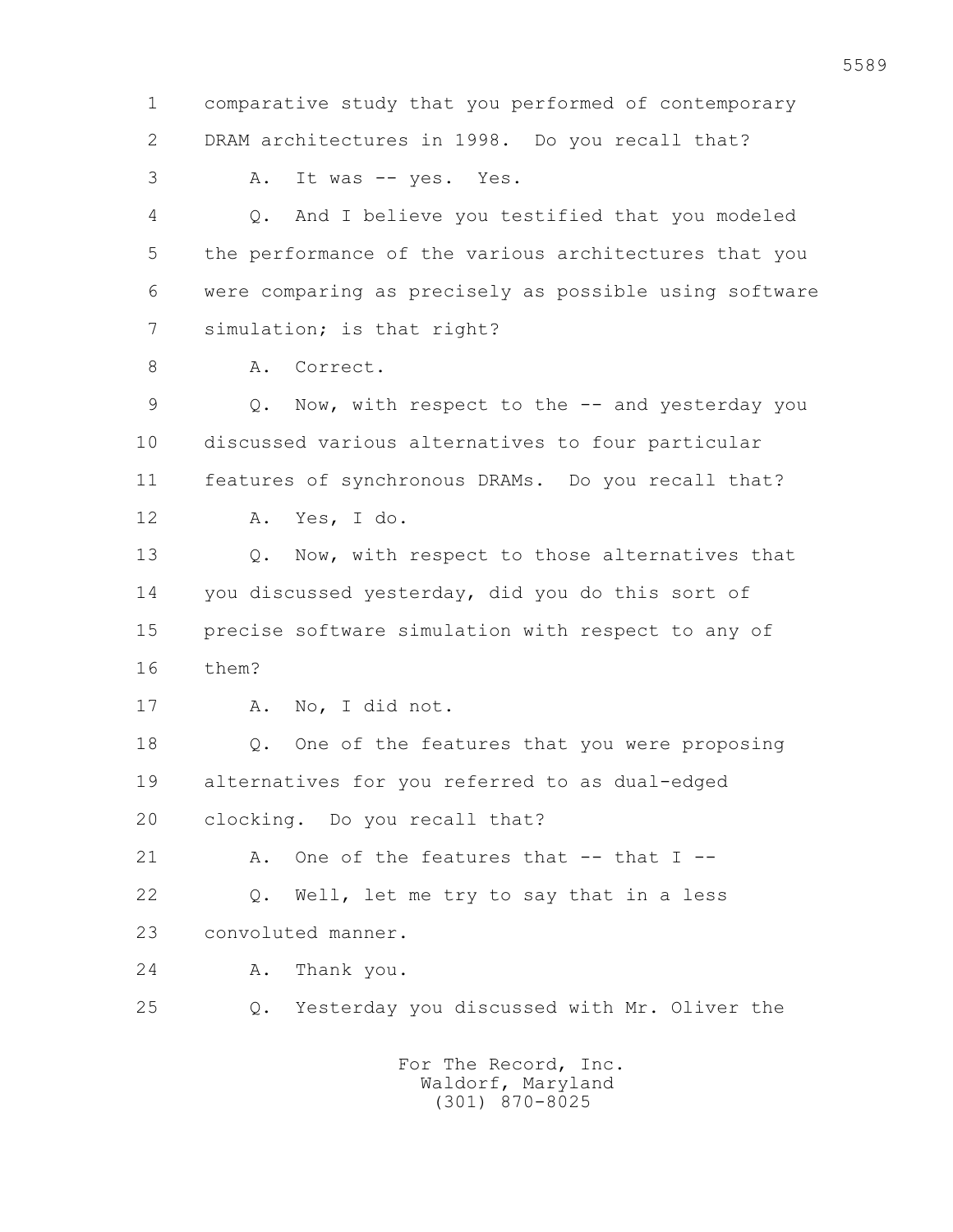1 dual-edged clocking feature of DDR SDRAMs; correct? 2 A. Yes. 3 Q. And you proposed certain alternatives to that 4 technology; correct? 5 A. Yes, I did. 6 Q. And one of the alternatives that you proposed 7 was to increase the number of pins on the DRAM; 8 correct? 9 A. Correct. 10 Q. And another one of the alternatives that you 11 proposed was to increase the number of pins on the 12 module; correct? 13 A. Correct. 14 Q. Now, with respect to those two alternatives in 15 particular, you consulted some data that you had 16 gathered in connection with an earlier academic study 17 that you had done in order to get some idea of what 18 the performance would be of those alternatives; 19 correct? 20 A. Correct. 21 Q. And yesterday you also discussed alternatives 22 to the programmable burst length feature of SDRAMs; 23 correct? 24 A. Yes, I did. 25 Q. And one of the alternatives that you discussed For The Record, Inc. Waldorf, Maryland

(301) 870-8025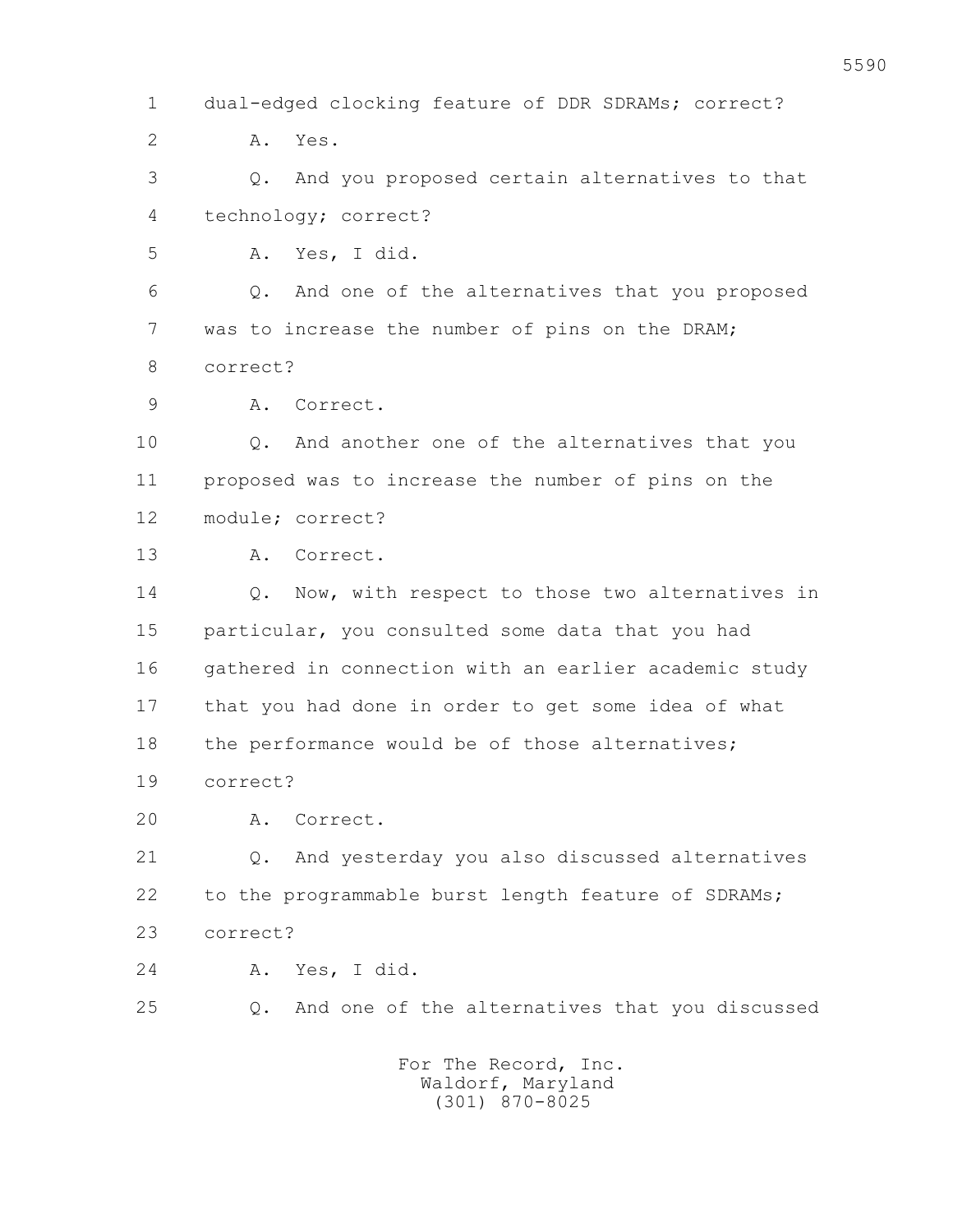1 there was to use a burst terminate command; right?

2 A. Yes.

 3 Q. And in connection with the burst terminate 4 command alternative, you had a graduate student perform 5 some sort of a statistical study to give you some idea 6 of what the performance of that alternative would be; 7 correct?

8 A. I and the graduate student did it together. 9 Q. Now, other than with respect to those three 10 alternatives that I just mentioned now that you 11 discussed yesterday, increasing the number of pins on 12 the DRAM, increasing the number of pins on the module 13 and using the burst terminate command for burst length, 14 you did no simulation or modeling of any kind with 15 respect to the other alternatives you testified about; 16 correct?

17 A. Not that I can recall.

 18 Q. Yesterday you discussed programmable CAS 19 latency in SDRAMs with Mr. Oliver. Do you recall 20 that?

21 A. Yes.

 22 Q. And you proposed various alternatives to that? 23 A. Yes. 24 Q. And one of the alternatives that you proposed

25 was to just fix the latency of the SDRAMs; right?

 For The Record, Inc. Waldorf, Maryland (301) 870-8025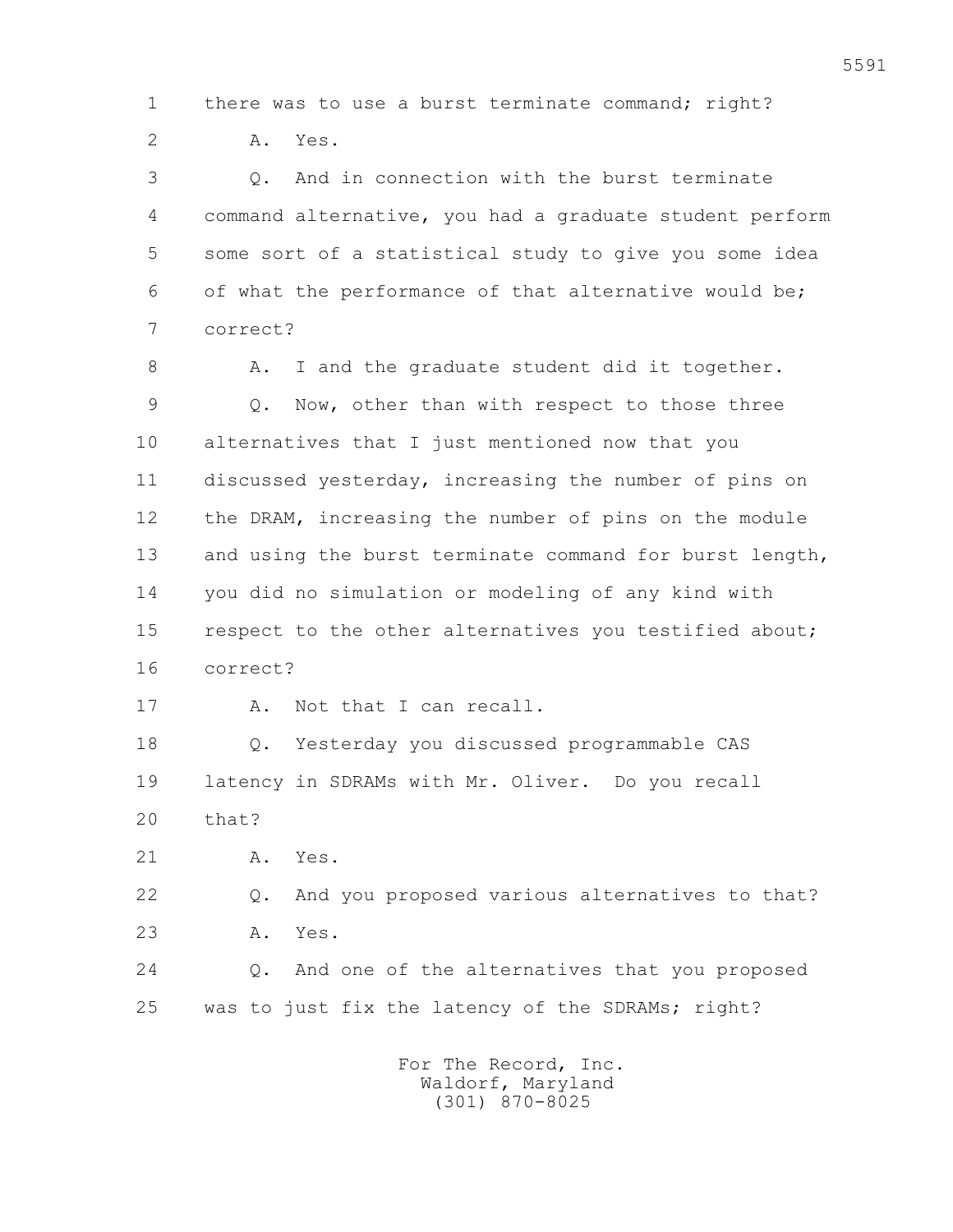1 A. Correct.

 2 Q. And that if you wanted to have SDRAMs with 3 different CAS latencies you'd have to produce multiple 4 parts; correct?

5 A. Correct.

 6 Q. And if multiple SDRAM parts were produced, that 7 could lead to higher inventory costs for the DRAM 8 manufacturers; correct?

9 A. I'm not certain that it would.

10 Q. Potentially it could; right?

11 A. Well, for example, manufacturers currently 12 separate out into different part numbers different 13 parts with different CAS latencies, like 133 megahertz 14 CAS 2 has a different part number from 133 megahertz 15 CAS 3.

 16 Q. You stated in your report, expert report in 17 this matter, that having multiple fixed latency parts 18 could potentially lead to higher inventory costs for 19 the DRAM manufacturers. Do you recall that?

20 A. Yes, I do.

 21 Q. And when I took your deposition, I asked you 22 about that, and you confirmed that; right?

 23 A. Yes. It could potentially lead to higher 24 costs, but as I noted, currently, at least some 25 manufacturers already do distinguish between different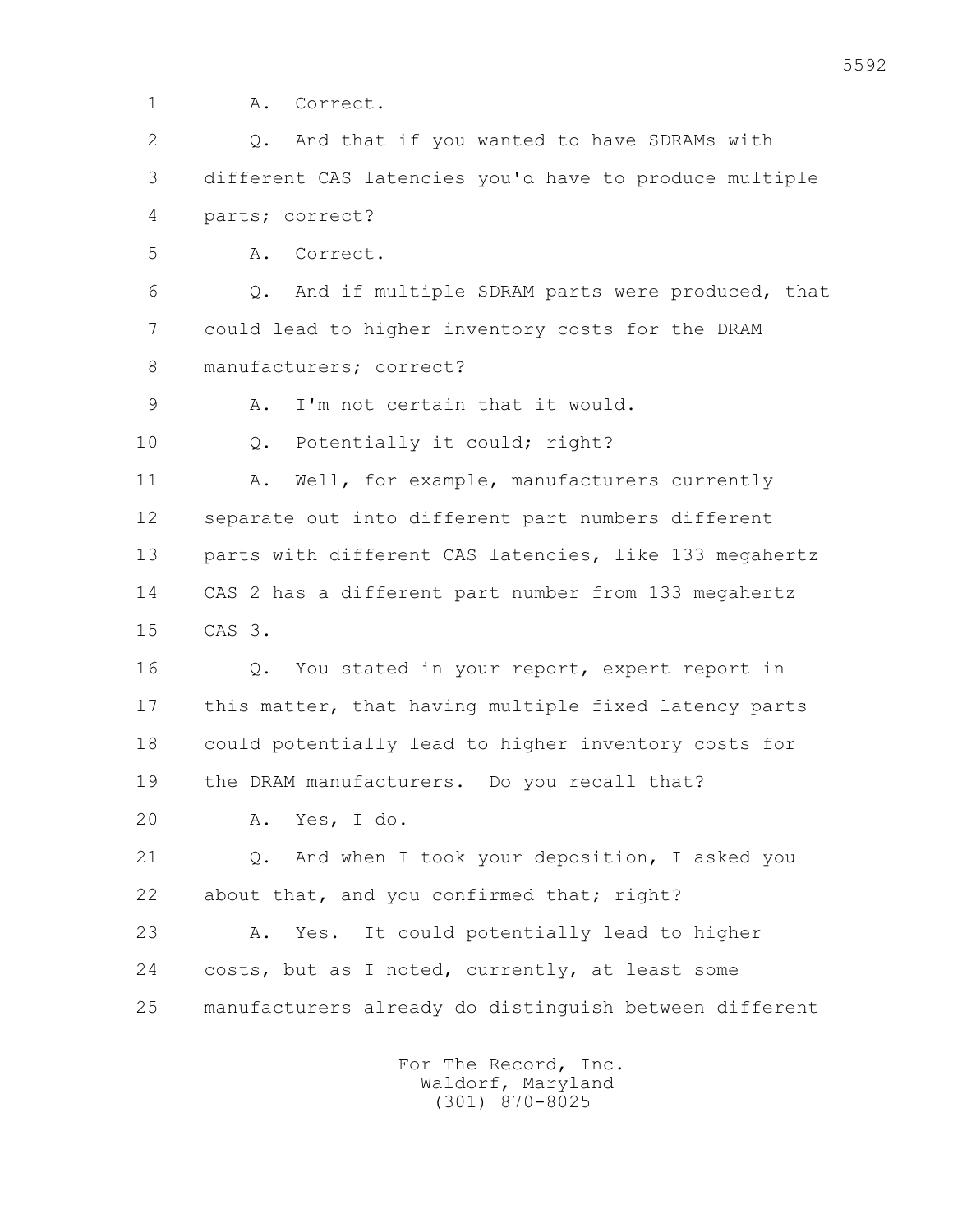1 CAS latencies, so at least for those manufacturers 2 there doesn't seem to be a difference. There wouldn't 3 be a difference.

 4 Q. With respect to those potential higher 5 inventory costs that might exist, you don't know what 6 those inventory costs would be, do you? 7 A. You're asking me to speculate on the potential 8 costs of something that might not exist? 9 Q. Well, you don't know whether it exists or not, 10 that's your testimony; right? 11 A. I am suggesting that it probably wouldn't exist 12 since already manufacturers do separate out parts with 13 different CAS latencies, so you're telling me that 14 if -- if they don't do that, which I have stated they 15 already do, then what would the costs be, and so I 16 don't really understand the question. 17 Q. You stated in your report, as you've just 18 discussed now, that having the multiple parts could 19 lead to higher inventory costs; right?

20 A. Right.

 21 Q. When you said that in your report, you didn't 22 have any idea of what those costs would be; is that 23 right?

24 A. Correct.

25 Q. As one of the advantages of going to a fixed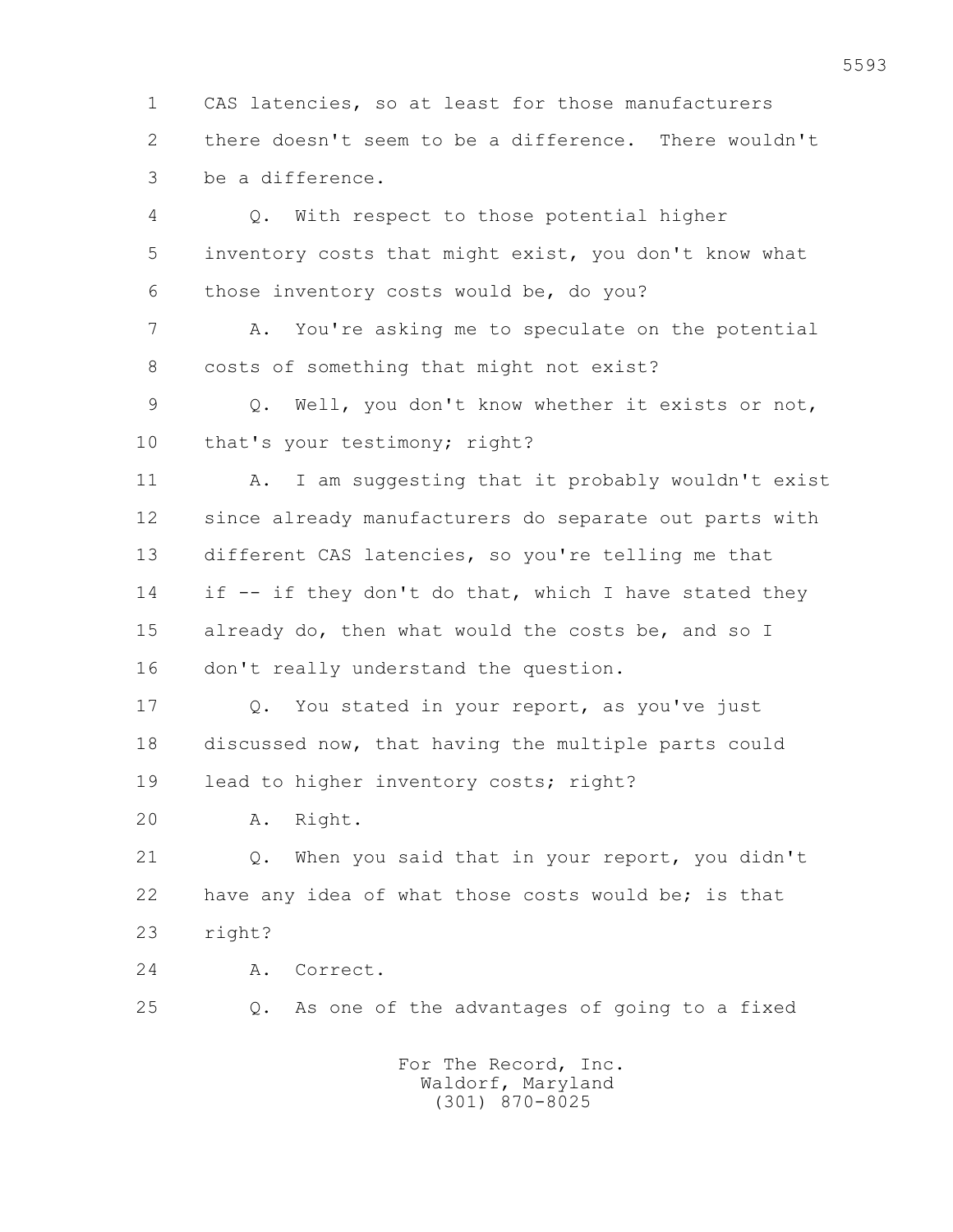1 latency part, yesterday you testified that if you did 2 that, you could eliminate the mode register in SDRAMs; 3 right? 4 A. Correct. 5 Q. Now, the mode register in SDRAMs is used for 6 purposes other than to store CAS latency, isn't it? 7 A. Yes, it is. 8 Q. In particular, it stores the burst length; is 9 that right? 10 A. Yes. 11 Q. And it stores the burst type; right? 12 A. Yes. 13 Q. And in DDR SDRAMs they expand the use of the 14 mode register and they store other things in the mode 15 register; right? 16 A. I believe so. 17 Q. And in DDR-II SDRAMs they're expanding the use 18 of the mode register yet further again, storing even 19 more things in the mode register; right? 20 A. I'm not certain about that. 21 O. You don't know one way or the other? 22 A. I don't have the DDR-II spec in front of me and 23 I have not consulted it recently, so I don't know 24 offhand. 25 Q. If you just remove the programmable CAS latency For The Record, Inc.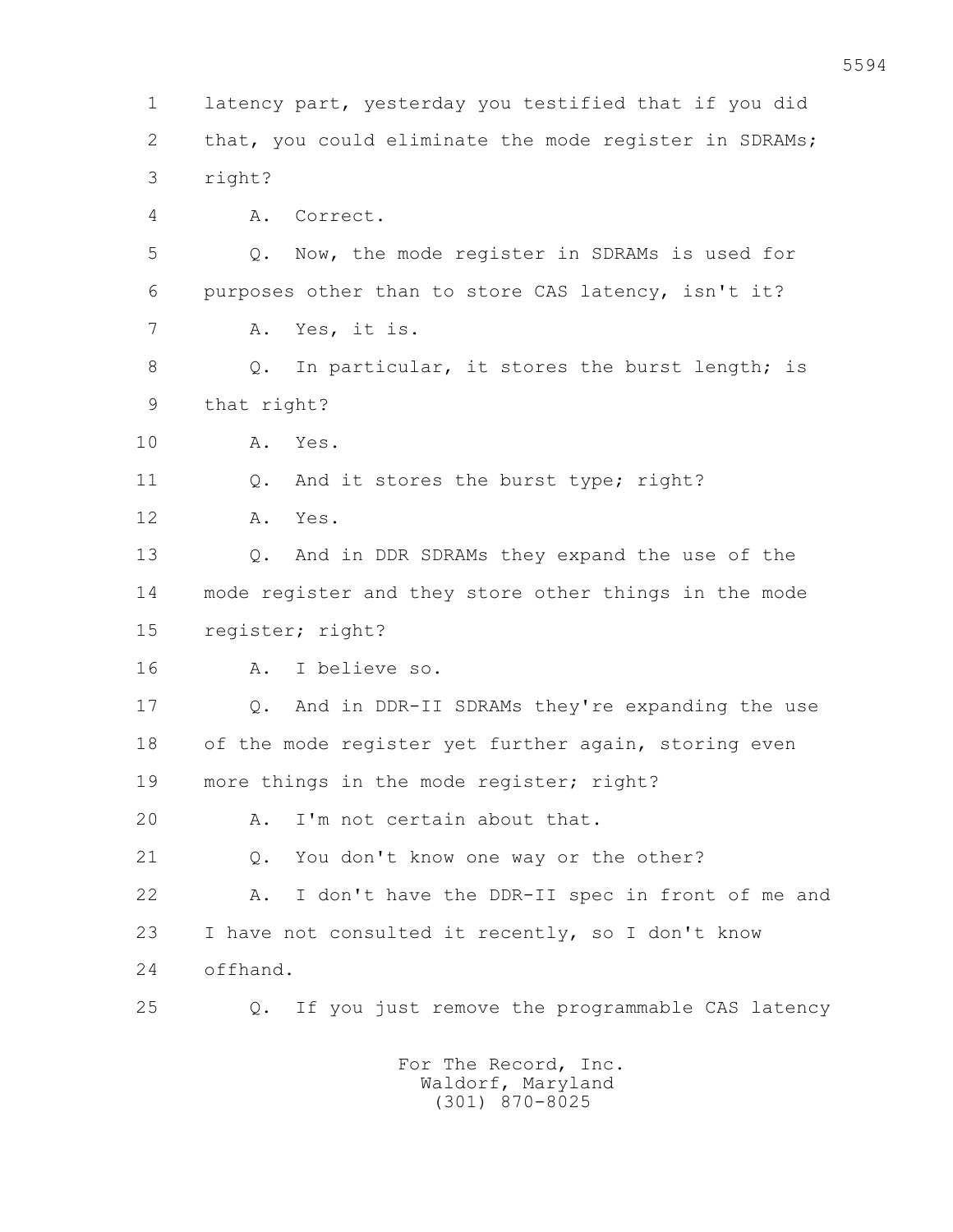1 feature and went to fixed latency, you would still need 2 the mode register for these various other purposes; 3 correct?

 4 A. If you were to retain those features, you would 5 require the portion of the mode register used to 6 implement those features and you could eliminate the 7 portion of the mode register and the portion of the 8 control logic that would be used to implement the CAS 9 latency feature.

 10 Q. One of the other alternatives for programmable 11 CAS latency that you mentioned yesterday was to use 12 fuses; right?

13 A. Correct.

 14 Q. And you mentioned that one type of fuse is a 15 laser-blown fuse?

16 A. Yes.

 17 Q. And you also mentioned that you couldn't use a 18 laser-blown fuse after a part has been packaged;

19 right?

20 A. Yes.

 21 Q. And you also mentioned that another type of 22 fuse is an electrical fuse; right?

23 A. An electrically blown fuse, correct.

 24 Q. And you said that some DRAM manufacturers are 25 using electrically blown fuses; right?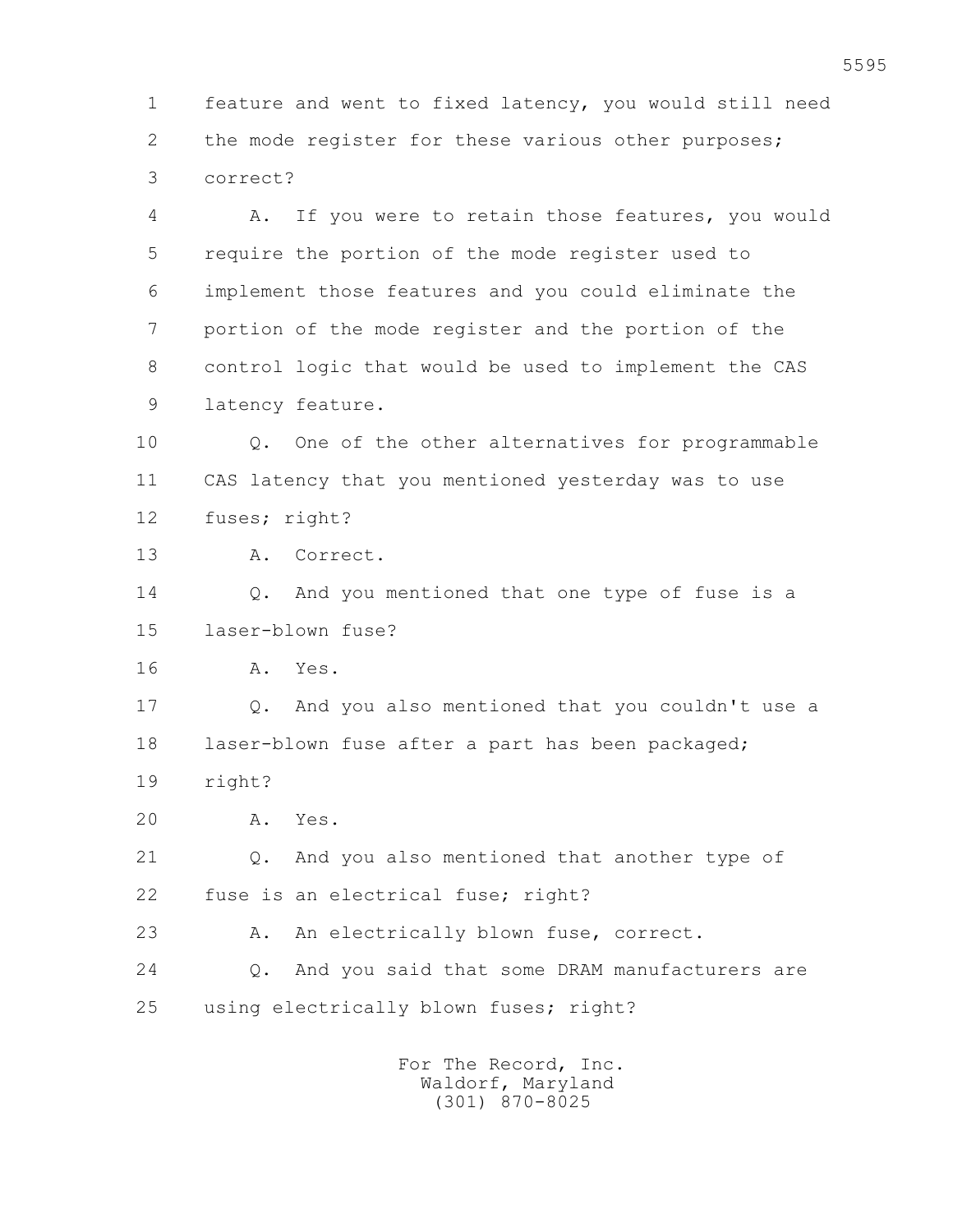| $\mathbf 1$    | Yes, I did.<br>Α.                                               |
|----------------|-----------------------------------------------------------------|
| $\overline{2}$ | What DRAM manufacturers are those?<br>$Q$ .                     |
| 3              | I believe Infineon and Micron and possibly<br>Α.                |
| 4              | Hynix.                                                          |
| 5              | And do you know what parts they're using those<br>$Q_{\bullet}$ |
| 6              | electrical fuses in?                                            |
| 7              | I don't know the part numbers.<br>Α.                            |
| 8              | Do you know how many parts Micron is using<br>Q.                |
| 9              | electrical fuses in?                                            |
| 10             | I believe a substantial number.<br>Α.                           |
| 11             | Is Micron using the electrical fuses in all of<br>Q.            |
| 12             | its DRAM products?                                              |
| 13             | I don't know if it's all, but I believe it's a<br>Α.            |
| 14             | substantial number. That's my understanding.                    |
| 15             | Do you know how many?<br>Q.                                     |
| 16             | A substantial number of the parts that they<br>Α.               |
| 17             | create.                                                         |
| 18             | Do you know what percentage?<br>Q.                              |
| 19             | No.<br>Α.                                                       |
| 20             | Q. Do you know what percentage of Infineon's parts              |
| 21             | use electrical fuses?                                           |
| 22             | No, I do not.<br>Α.                                             |
| 23             | Now, you know that electrical fuses are not as<br>$Q$ .         |
| 24             | reliable as laser-blown fuses; right?                           |
| 25             | No, I do not know that.<br>Α.                                   |
|                | For The Record, Inc.                                            |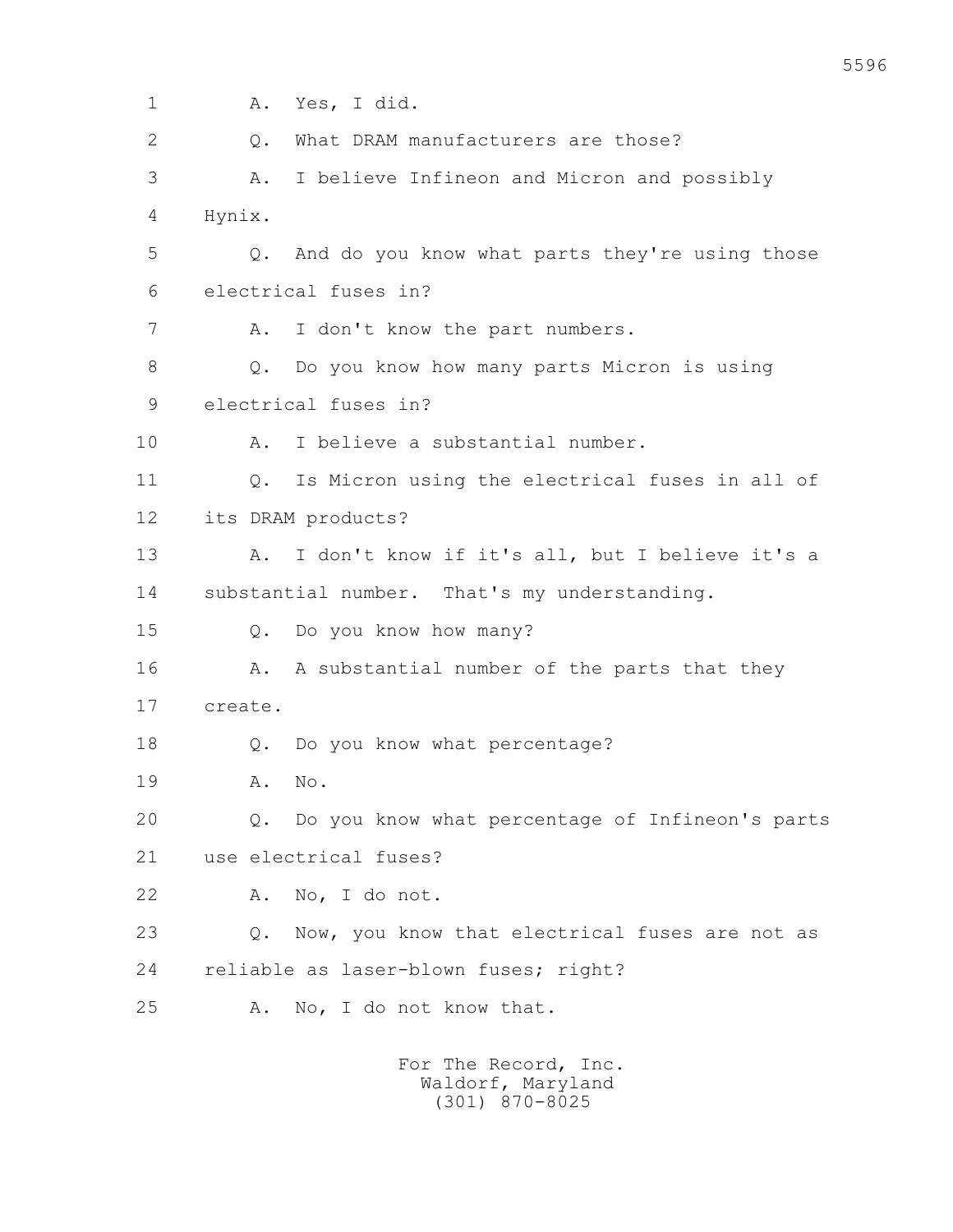1 Q. Now, you said earlier that the fuses, if they 2 were electrical fuses, could be blown by the OEMs 3 after the parts were shipped by the DRAM manufacturer; 4 right? 5 A. Wait. Could you restate that question. 6 Q. Didn't you testify yesterday that since 7 electrical fuses can be blown after packaging, they 8 could be blown by an OEM after the DRAM parts had been 9 shipped by the DRAM manufacturer? 10 A. Yes. 11 Q. Now, if that were done, then the DRAM 12 manufacturer couldn't test the parts; isn't that 13 right? 14 A. Yes, they could test the parts. They couldn't 15 test it after blowing the fuse, but they could 16 certainly test the functionality the way they 17 currently do now and see, for example, what circuit is 18 working. 19 Q. Well, they couldn't tell if the part with the 20 blown fuse worked properly or not, could they? 21 A. If the part were -- if the fuse were to be 22 blown after shipping, then no, the DRAM manufacturer 23 would not be able to test whether or not the fuse was 24 blown correctly. 25 Q. Do you know any examples of DRAMs where the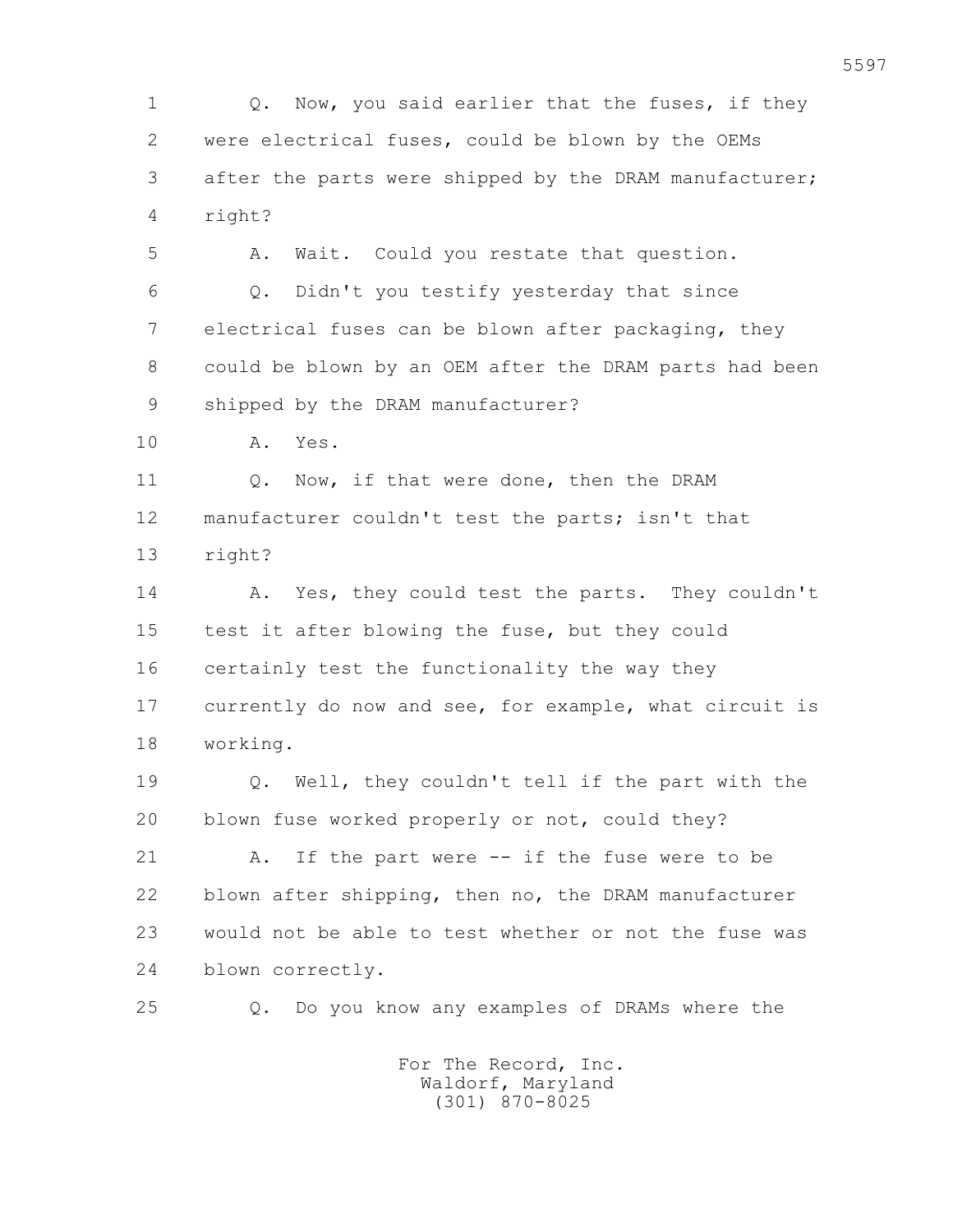1 OEMs blow fuses after shipping?

2 A. No, I do not.

 3 Q. Another alternative that you mentioned for 4 programmable CAS latency was to identify the CAS 5 latency in the command. Do you recall that? 6 A. Yes, I do. 7 Q. Now, identifying the CAS latency in the command 8 has the negative side effect of limiting the 9 simultaneous issuing of independent commands that is 10 possible with current SDRAMs; isn't that right? 11 A. I'm not sure what you're referring to. 12 Currently, you can only issue one command at a time, 13 for example, a read or a write or a row activate, 14 precharge. These commands can't be issued 15 simultaneously. You can issue one command at a time. 16 0. Well, let me show you your report, professor. 17 May I approach, Your Honor? 18 JUDGE McGUIRE: Yes. 19 MR. DETRE: May I hand you a copy of the 20 report. 21 BY MR. DETRE: 22 Q. And if I could direct you to page 54 of your 23 report. 24 And on that page you're discussing this 25 alternative; right, of identifying CAS latency in the For The Record, Inc. Waldorf, Maryland

(301) 870-8025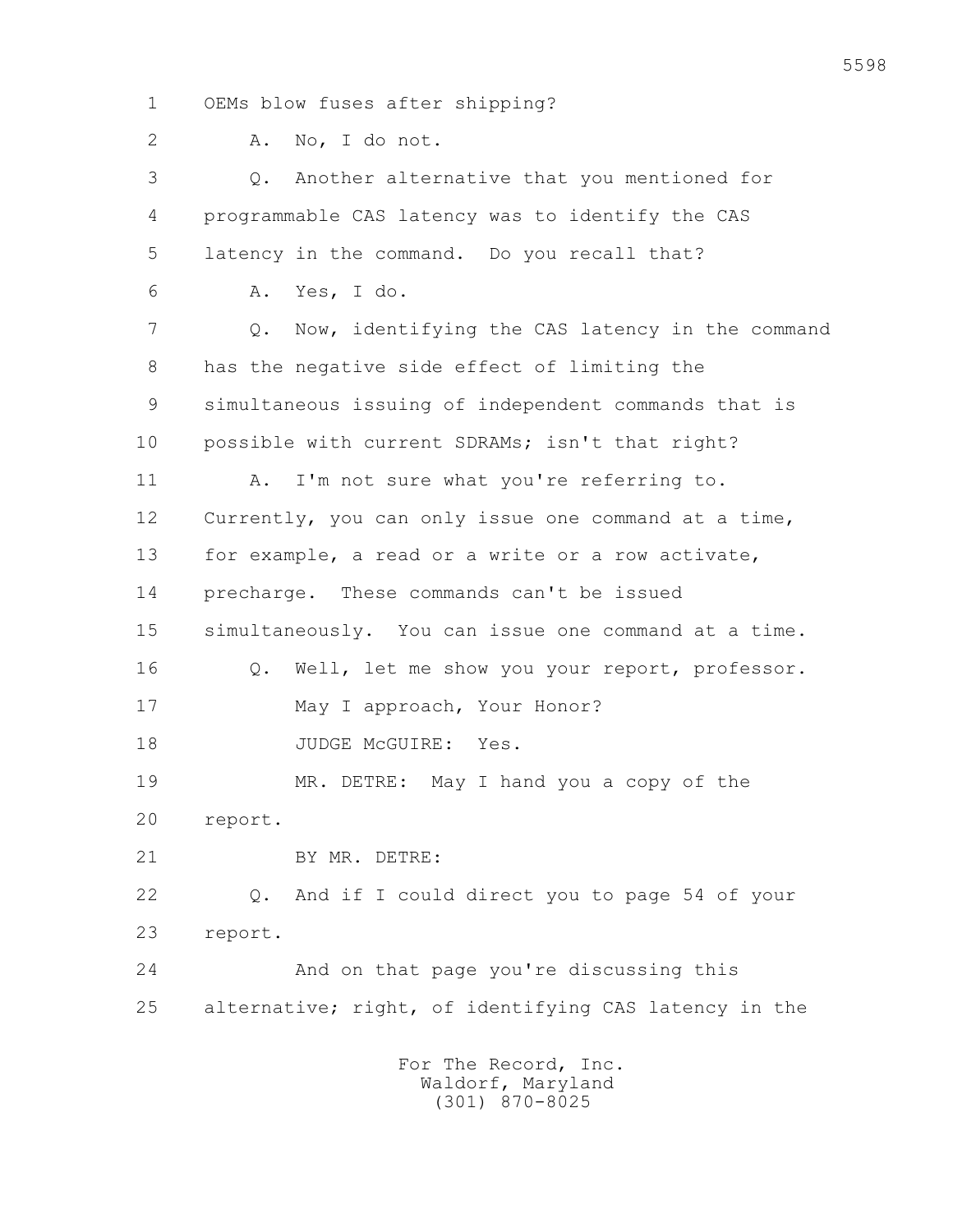1 command?

 2 A. Yes. 3 Q. And if you would look at the very last sentence 4 in your paragraph 108 on that page, you stated in your 5 report, with respect to this alternative, "This would 6 have the negative side effect of limiting the 7 simultaneous issuing of independent commands that is 8 possible with the current command set, for example, 9 setting DQ mask during the same cycle as issuing a 10 column write," and you go on; is that right? 11 A. Yes. Yes. Typically -- 12 JUDGE McGUIRE: Well, have you asked him a 13 question? 14 THE WITNESS: I'm sorry. 15 MR. DETRE: No, I haven't, Your Honor. 16 JUDGE McGUIRE: You just made the comment. So 17 wait until he asks you a question. 18 BY MR. DETRE: 19  $Q.$  You stated that in your report; right, 20 Professor Jacob? 21 A. Yes, I did. 22 Q. Let me show you another document. 23 Pull up RX-1308. 24 You can set the report aside for the moment. 25 And this is a document with -- a patent with For The Record, Inc. Waldorf, Maryland (301) 870-8025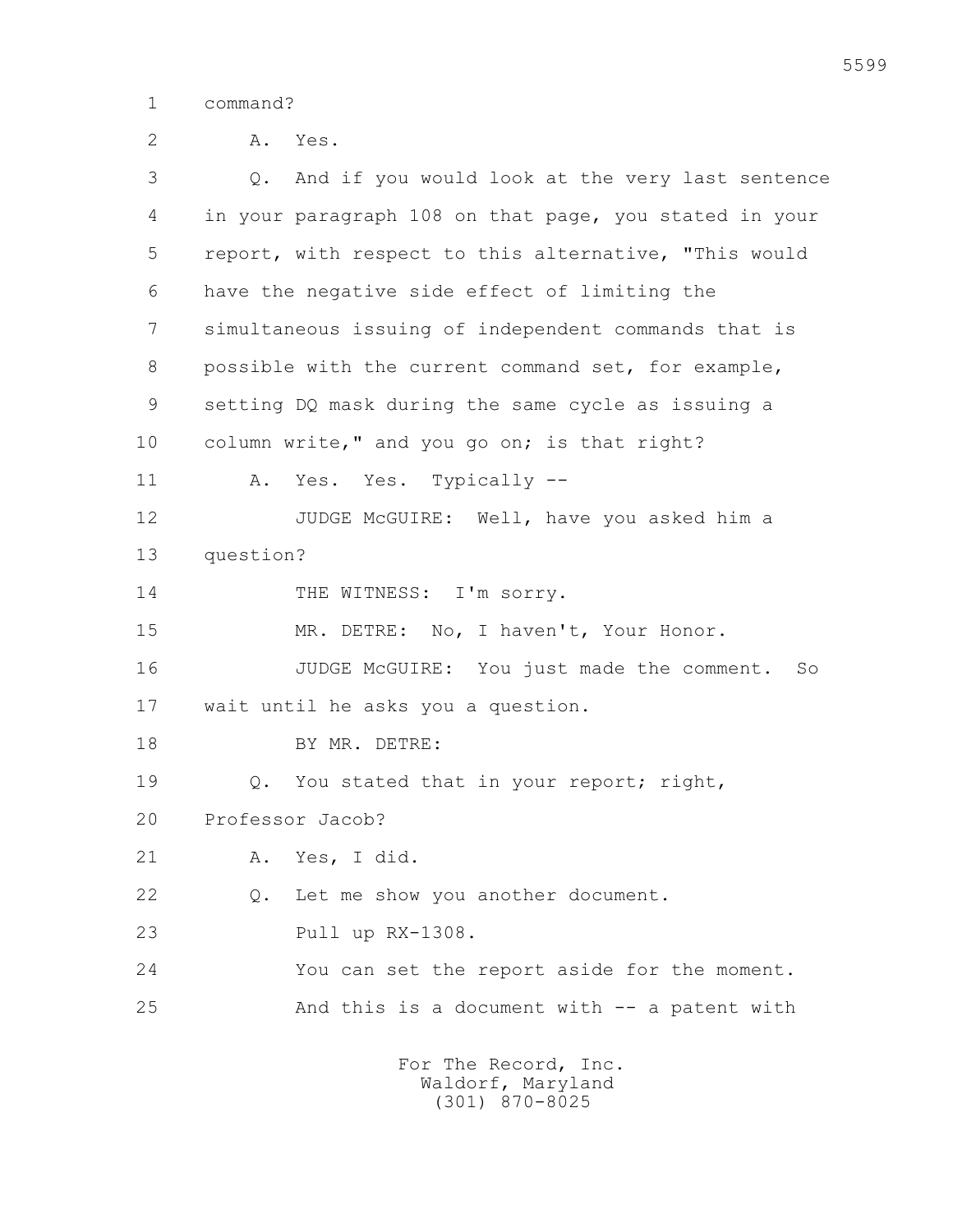1 patent number 5,835,956. 2 Do you see that, Professor Jacob? 3 A. Yes, I do. 4 Q. And Matthew, if you could go down just a little 5 bit lower, highlight the top part of it, including the 6 title. 7 It's -- the title of the patent is Synchronous 8 DRAM Having a Plurality of Latency Modes. 9 Do you see that? 10 A. Yes, I do. 11 Q. It was assigned to Samsung and filed on 12 March 17, 1997, the application. Do you see that? 13 A. Yes, I do. 14 Q. But if you look just a little bit lower -- 15 right there, yes -- you'll see that under Related U.S. 16 Application Data, it lists various parent applications 17 going all the way back to 1993. 18 Do you see that? 19 A. Yes. 20 Q. Now, did you consider whether this patent 21 issued to Samsung might cover this alternative that you 22 mentioned yesterday about identifying the CAS latency 23 in the command? 24 A. No, I did not. 25 Q. Did you check to see whether there might be any For The Record, Inc.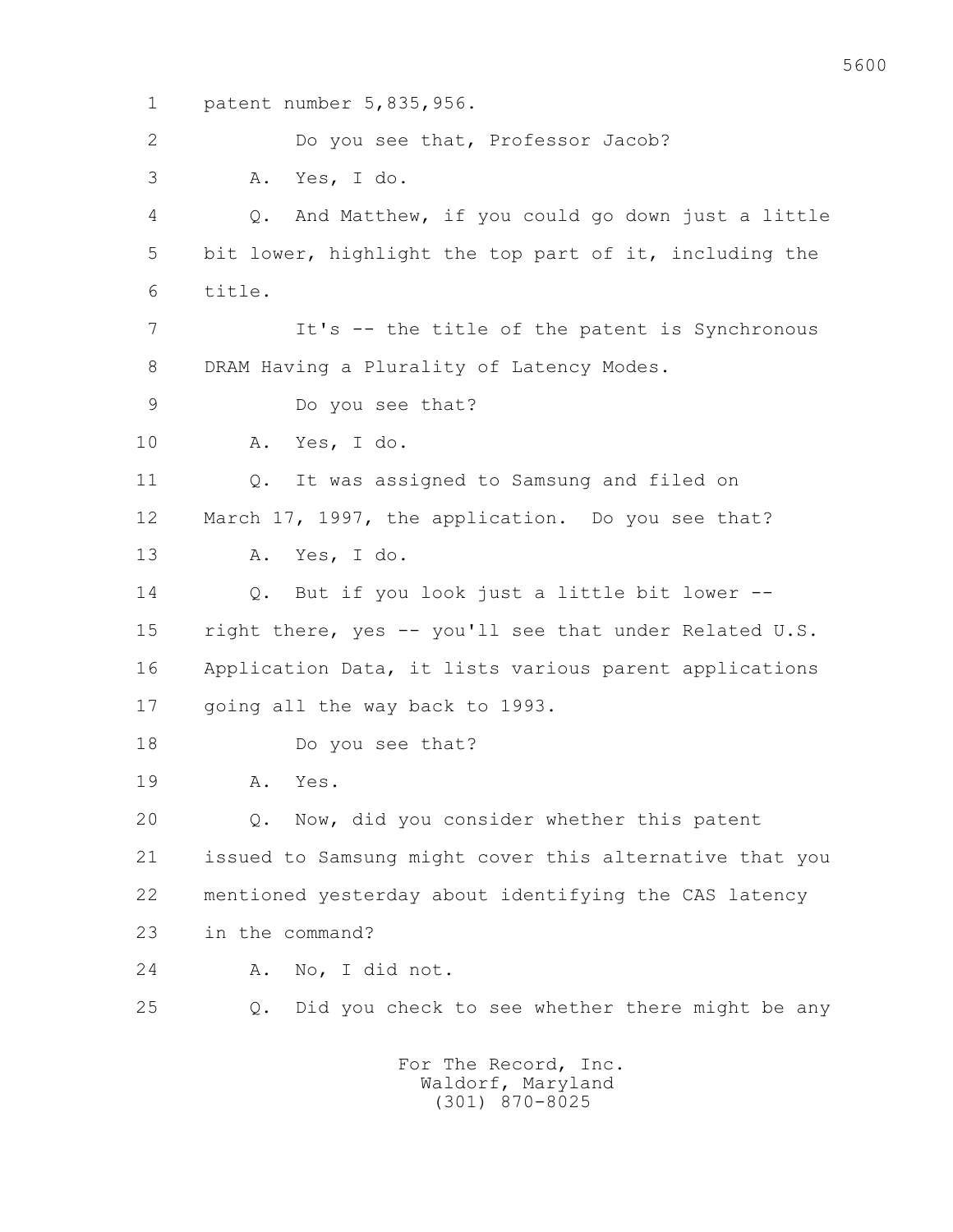1 patent coverage over that alternative? 2 A. No, I did not. 3 Q. Now, did you check to see whether there was any 4 patent coverage over any of the alternatives for 5 programmable CAS latency that you mentioned yesterday? 6 A. No, I did not. 7 Q. Now, yesterday you mentioned that another 8 possible alternative with respect to programmable 9 CAS latency was just to use asynchronous DRAM. Do you 10 recall that? 11 A. Yes. Yes, I do. 12 Q. And you testified that SDRAM was a synchronous 13 design; right? 14 A. A synchronous design? 15 Q. Yes. That SDRAM was a design of synchronous 16 DRAM; is that right? 17 A. Yes. Yes, it is. 18 Q. And in the mid-1990s there was another proposal 19 for high-speed DRAM called SyncLink or SLDRAM. 20 Are you familiar with that? 21 A. Yes, I am. 22 Q. And that was also a synchronous design; 23 correct? 24 A. Correct. 25 Q. And another type of high-speed DRAM in the For The Record, Inc.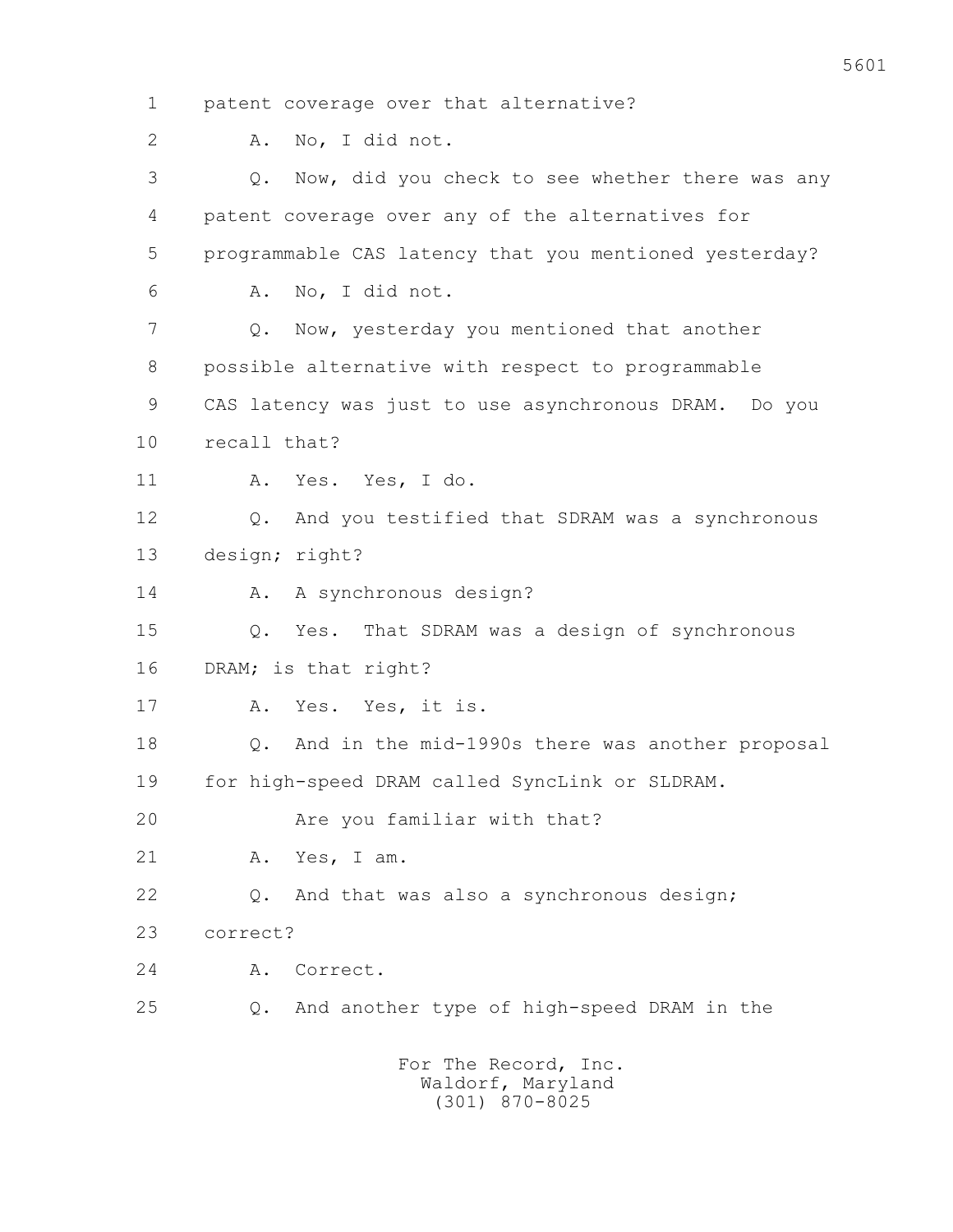1 mid-1990s was Rambus DRAM or RDRAM. 2 Are you familiar with that? 3 A. Yes, I am. 4 Q. And the Rambus design was also synchronous; 5 right? 6 A. Yes. 7 Q. So isn't it a fact that all of the high-speed 8 DRAMs being seriously considered in the mid to late 9 1990s were synchronous DRAMs? 10 A. Being considered by whom? 11 Q. Being considered by DRAM manufacturers and 12 chipset companies as the next generation of high-speed 13 DRAMs. 14 A. I don't know what these companies were 15 considering internally. 16 For example, I've seen an internal Rambus 17 document where Rambus was considering asynchronous 18 DRAMs, so... 19 Q. Right. 20 And in fact, a significant amount of work was 21 being done on asynchronous technology at both the 22 academic and commercial level during the last decade; 23 right? 24 A. Yes. 25 Q. Now, when you were talking about asynchronous For The Record, Inc. Waldorf, Maryland (301) 870-8025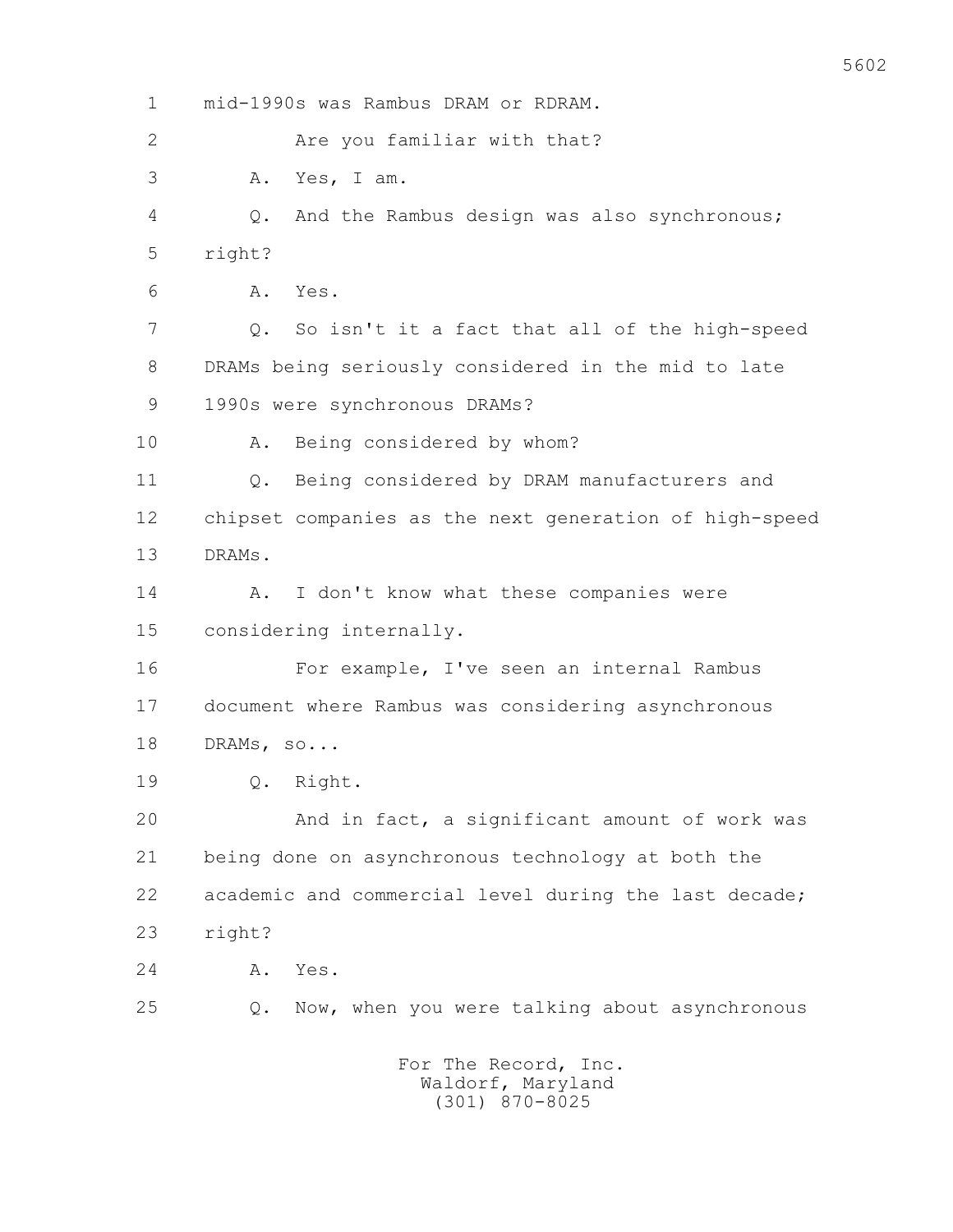1 DRAMs, nonsynchronous -- I guess nonsynchronous is not 2 the right way to say it, but I'll just try to enunciate 3 as clearly as I can.

 4 When you were talking about asynchronous DRAMs, 5 you mentioned a type of asynchronous DRAM called burst 6 EDO that was developed by Micron; correct?

 7 A. Yes, I mentioned burst EDO. I'm not sure who 8 developed it first.

 9 Q. So you don't know whether that was developed by 10 Micron or not?

11 A. No.

12 0. Do you know that Micron was only suggesting 13 burst EDO for speeds of up to 100 megahertz?

14 A. I don't know what they were suggesting it for. 15 I know that they reported to have it cycling at speeds 16 up to 125 megahertz over voltage and temperature 17 ranges, meaning not in a highly controlled atmosphere 18 but a wide range of possibilities with different 19 temperatures and voltage fluctuations, and it was 20 working stably at 125 megahertz, so I don't know what 21 they were proposing it at.

 22 Q. And do you know that for speeds greater than 23 100 megahertz Micron was proposing SyncLink DRAM? 24 A. No, I do not.

25 Q. Are you aware, by the way, Professor Jacob,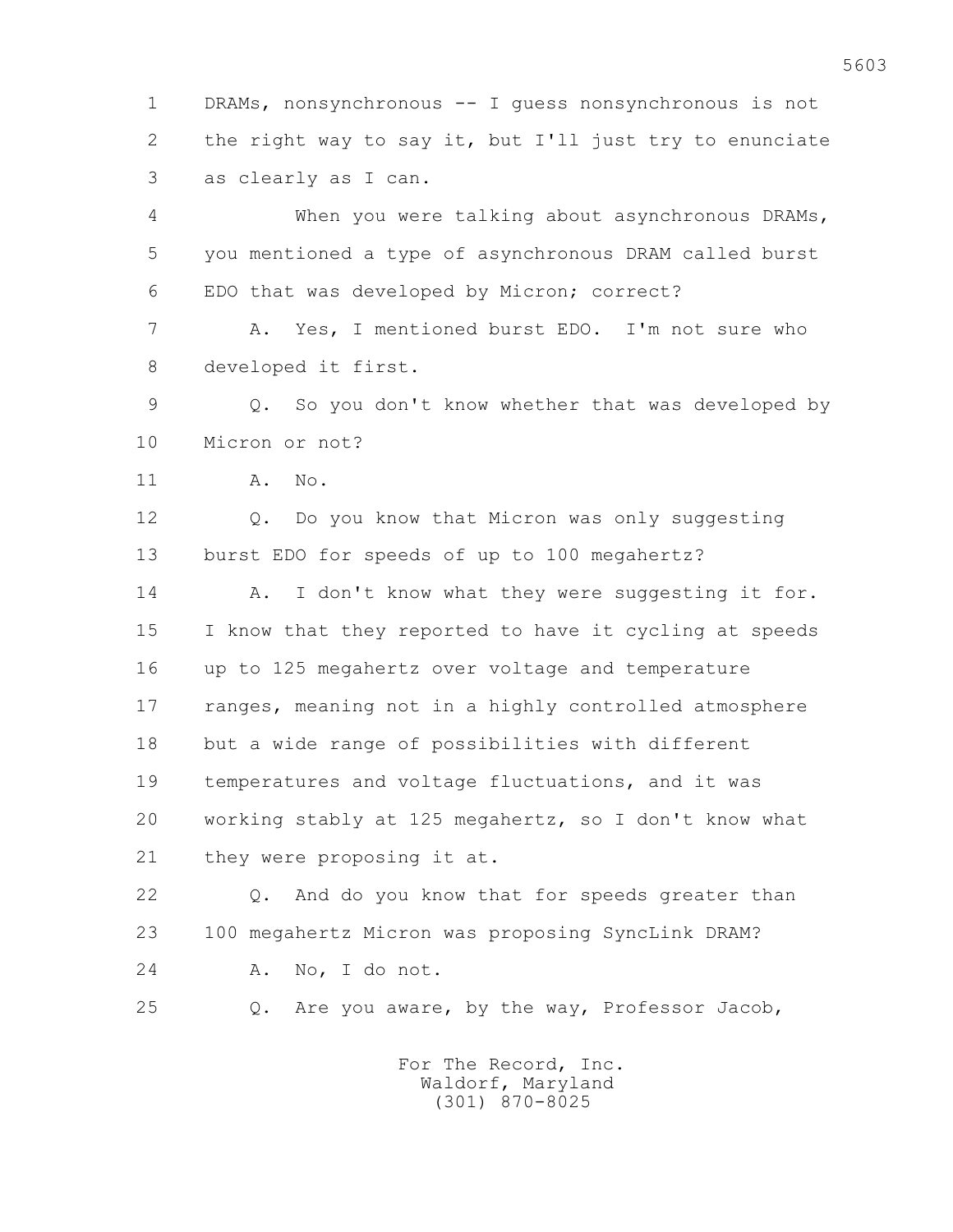1 that Micron has numerous patents covering burst EDO 2 technology? 3 A. No. 4 Q. You didn't look into that when you were 5 considering the asynchronous alternative? 6 A. No, I did not. I was looking at technical 7 alternative. 8 Q. Now, yesterday, you also testified about 9 alternatives to programmable burst length in SDRAMs. 10 Do you recall that? 11 A. Yes, I do. 12 0. And one of the alternatives that you suggested 13 was to use a burst terminate command that already 14 exists; is that right? 15 A. Yes. 16 Q. And that's the alternative where you mentioned 17 earlier today that you and this graduate student had 18 done a statistical study to get some idea of what 19 impact using a burst terminate command instead of 20 programmable burst length might have on performance; 21 right? 22 A. Correct. 23 Q. And this study showed that using the burst 24 terminate command could affect the efficiency of the 25 system by 10 to 15 percent; is that right? For The Record, Inc. Waldorf, Maryland

(301) 870-8025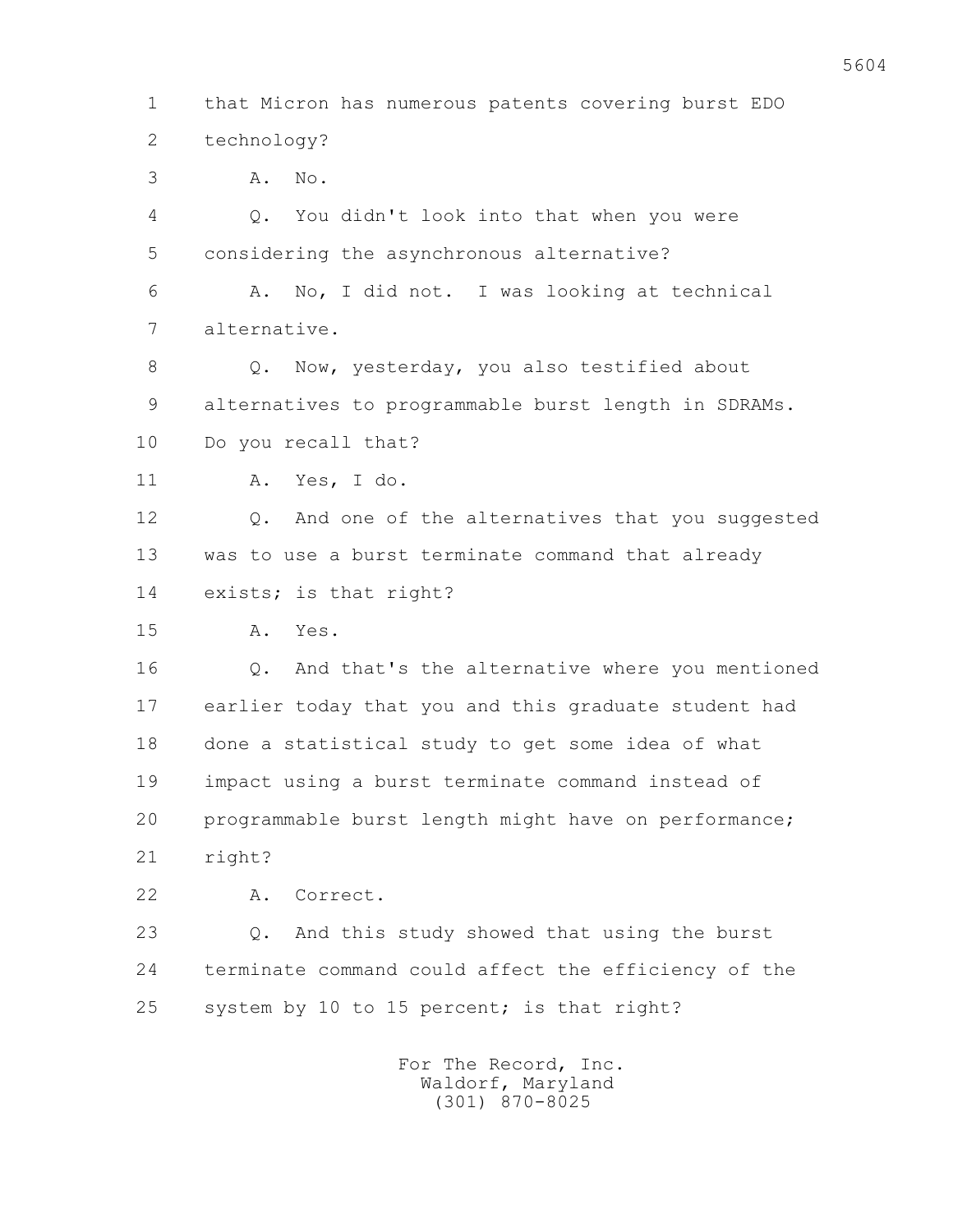1 A. I don't believe -- it could -- I think it 2 could have been that in hypothetical worst-case 3 situations, but I think we determined that it would be 4 in most situations less than that. That's my 5 recollection. 6 Q. Well, let's just have a look at your deposition 7 if we might, and I -- do you have a copy of your 8 deposition there, Professor Jacob, over on the 9 right-hand side? 10 A. Oh. Yes, I do. 11 Q. This was, according to the cover anyway, this 12 was a deposition of yourself taken on March 19, 2003? 13 A. Yes. 14 Q. Does that sound about right for the date? 15 A. Yes, it does. 16 0. Now, if I could ask you to turn to page 123. 17 And at -- and in discussing your statistical 18 study of the burst terminate command, if we could read 19 at line 13, I asked, "What were the results of that 20 simulation?" 21 And you answered, "The results were that it 22 didn't look like it was going to be very -- it wouldn't 23 have caused much overhead." 24 And I asked you, "How much overhead would it 25 have caused?"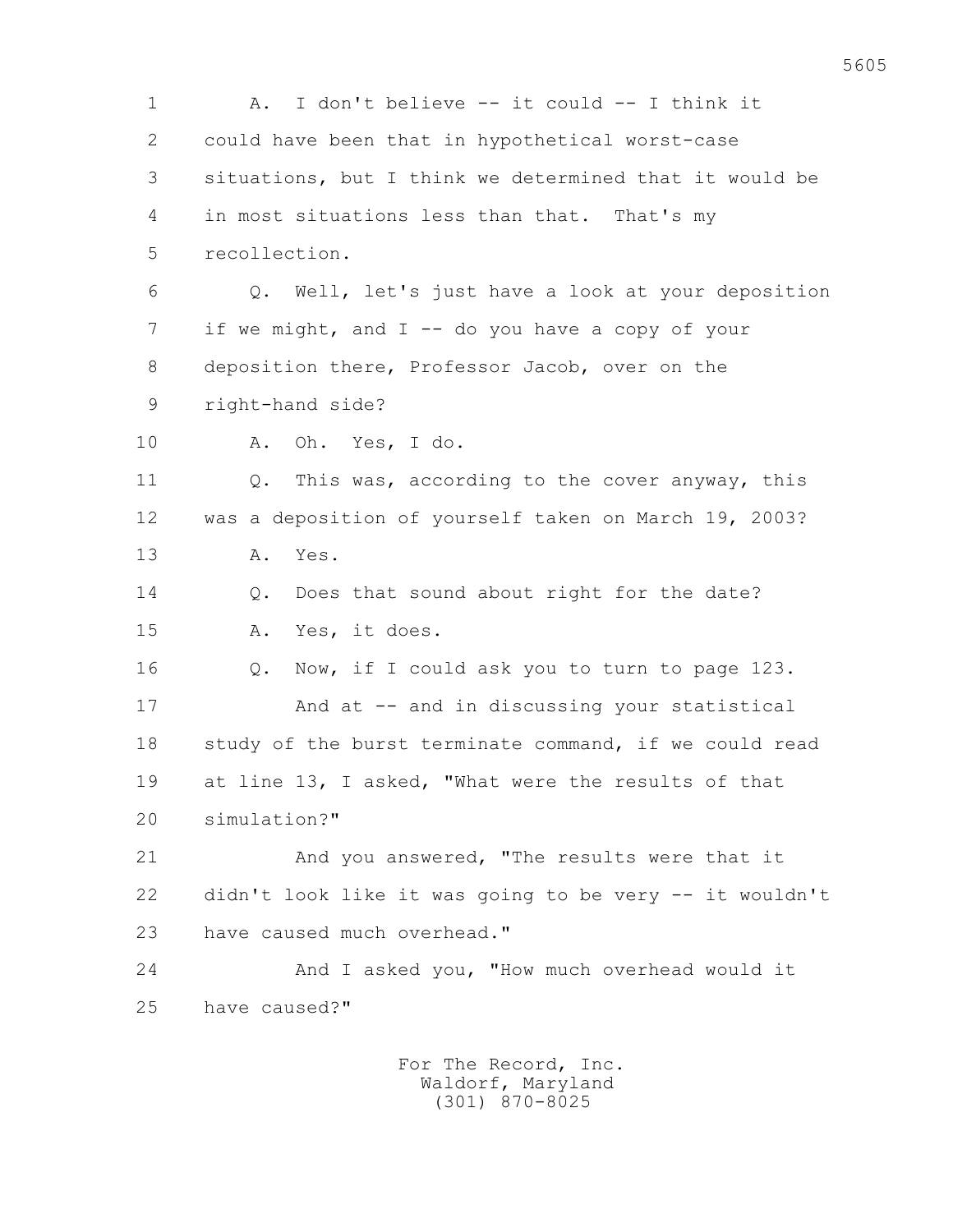1 And you said, "I don't remember offhand, but it 2 was 10-15 percent or less." 3 Do you see that? 4 A. Yes, I do. 5 Q. And that's what you testified to at your 6 deposition; right? 7 A. Well, this is a -- this is my deposition, yes. 8 Q. Now, still talking about the burst terminate 9 alternative, let me show you a document. 10 JUDGE McGUIRE: You may approach, Mr. Detre. 11 MR. DETRE: Sorry, Your Honor. Thank you. 12 BY MR. DETRE: 13 Q. And if we could pull up CX-415. 14 There we go. 15 Now, the cover of this document identifies this 16 as a set of slides entitled DDR Memory, Past, Present 17 and Future, Desi Rhoden, Advanced Memory International, 18 Inc., and the date is March 17, 2000. 19 Do you see that on the cover? 20 A. Yes, I do. 21 Q. And Desi Rhoden was one of the gentlemen who 22 you spoke to in connection with your work on this case; 23 right? 24 A. Yes, he is. 25 Q. Now, if I could ask you to turn to page 10 of For The Record, Inc.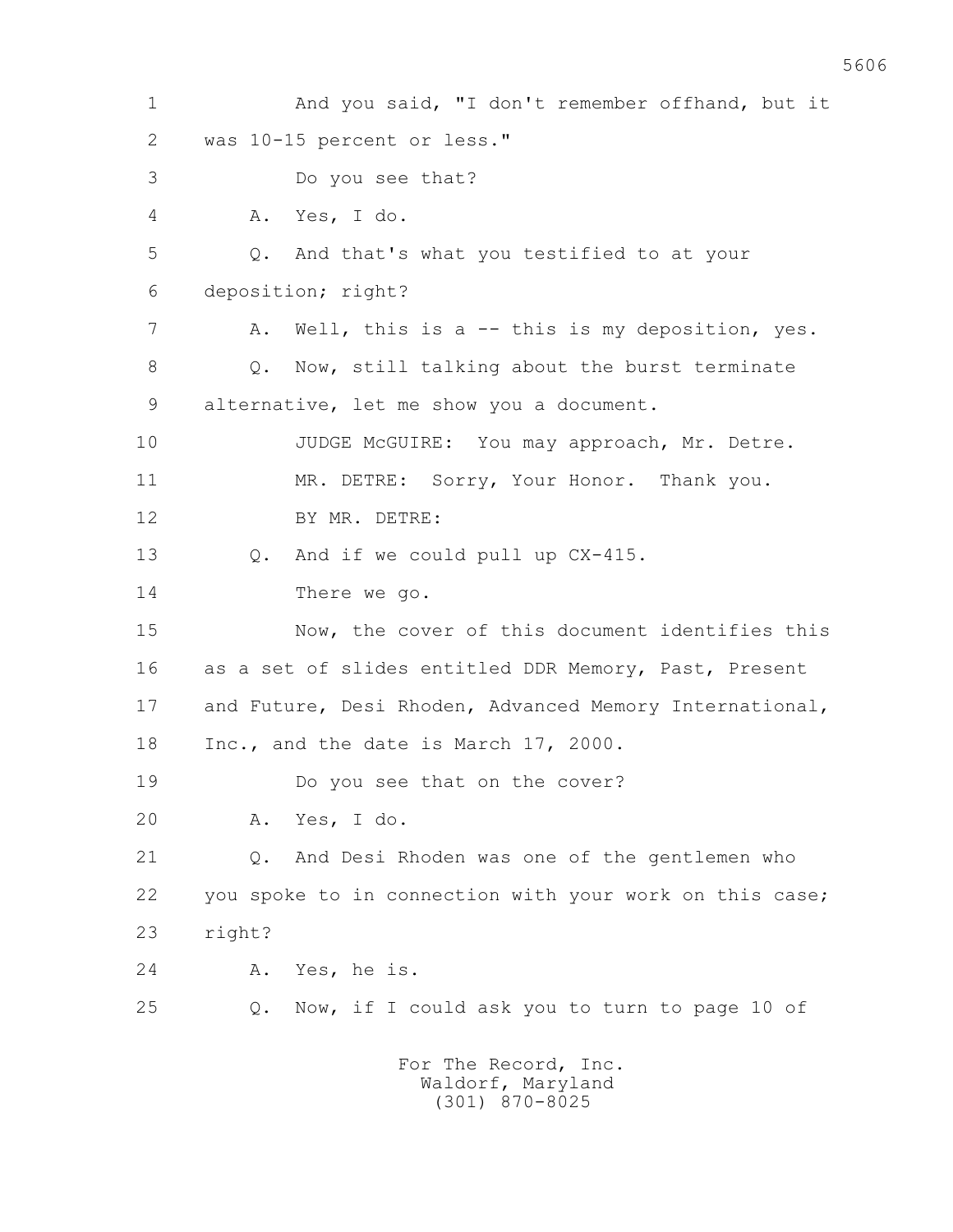1 this document, Major Changes with DDR, do you see 2 that? 3 A. Yes, I do. 4 Q. And down at the bottom, the last bullet point, 5 it says, "Eliminate burst stop command, an internal 6 device timing nightmare." 7 Do you see that? 8 A. Yes, I do. 9 Q. Now, the burst stop command, that's just 10 another name for what you're calling burst terminate, 11 isn't it? 12 A. Yes, it is. 13 Q. And did Mr. Rhoden discuss with you that the 14 burst stop command was an internal device timing 15 nightmare? 16 A. I'm not sure if he did or not. I know that 17 some engineers did. I don't recall exactly who said 18 what. 19 **Q.** Now, another alternative that you -- you can 20 put that document aside, Professor Jacob. 21 Another alternative that you discussed for 22 programmable burst length was the use of the CAS pulse 23 to control data output. Do you recall that? 24 A. Yes. 25 Q. And you could describe that as basically a For The Record, Inc.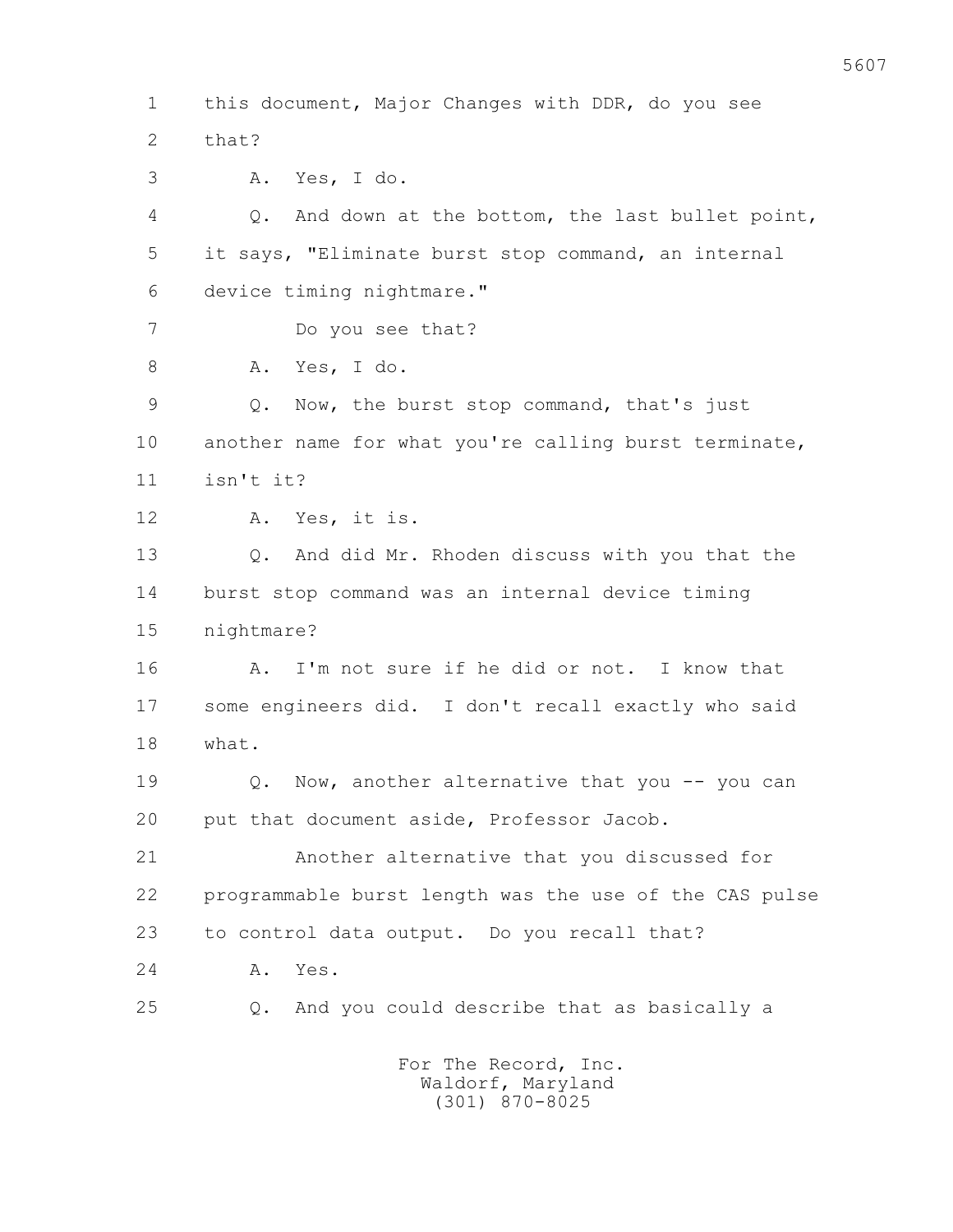1 burst EDO style of bursting data; is that right?

 2 A. Similar to either burst EDO or toggle mode, or 3 you can also think of it as being similar to DDR, DDR's 4 use of DQS.

 5 Q. You mentioned toggle mode just then, and by 6 that, I think you testified yesterday you were 7 referring to a technology proposed by IBM; is that 8 right?

9 A. Yes.

 10 Q. And that was a form of asynchronous technology; 11 correct?

 12 A. That was -- I believe they were calling that an 13 asynchronous DRAM at the time, but it depends upon your 14 definition of "synchronous" and "asynchronous."

 15 Q. Well, yesterday your definition of an 16 asynchronous DRAM was one in which the RAS and the CAS 17 actually controlled the operation of the DRAM rather 18 than the system clock; right?

19 A. Correct.

 20 So toggle mode has an asynchronous capture of 21 commands, but it has a synchronous capture of data, so 22 that's why it's sort of in that gray area.

 23 Q. RAS and CAS are asynchronous in the IBM design; 24 right?

25 A. I believe so in that toggle mode design.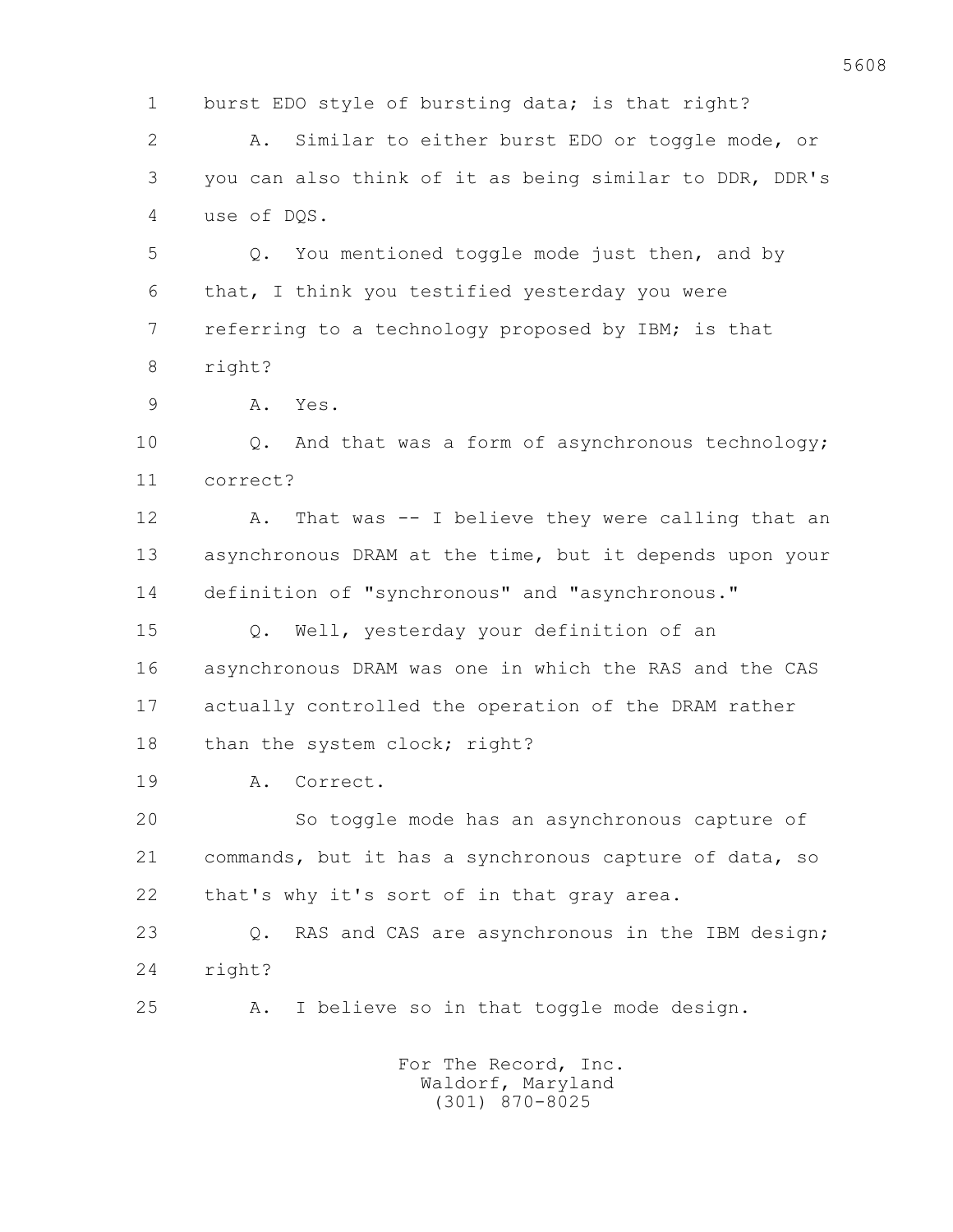1 Q. Now, let me show you another document. 2 If we could pull up RX-2099 -- excuse me -- 3 RX-2099-007. 4 May I approach, Your Honor? 5 JUDGE McGUIRE: Yes, you may. 6 MR. DETRE: Thanks to Mr. Perry, I remembered. 7 JUDGE McGUIRE: Thank you, Mr. Perry. 8 BY MR. DETRE: 9 Q. And this is a paper entitled A White Paper on 10 the Benefits of Chipkill Correct ECC for PC Server Main 11 Memory. 12 Do you see that on the cover, Professor Jacob? 13 A. Yes, I do. 14 Q. And that's by one Timothy J. Dell; is that 15 right? 16 A. Yes, it is. 17 Q. And it's from the IBM Microelectronics 18 Division. 19 Do you see that? 20 A. Yes, I do. 21 O. Now, if we could turn to page 16 of this 22 document, and there's a section at the bottom entitled 23 Design Trade-Offs. 24 Do you see that? 25 A. Yes, I do. For The Record, Inc.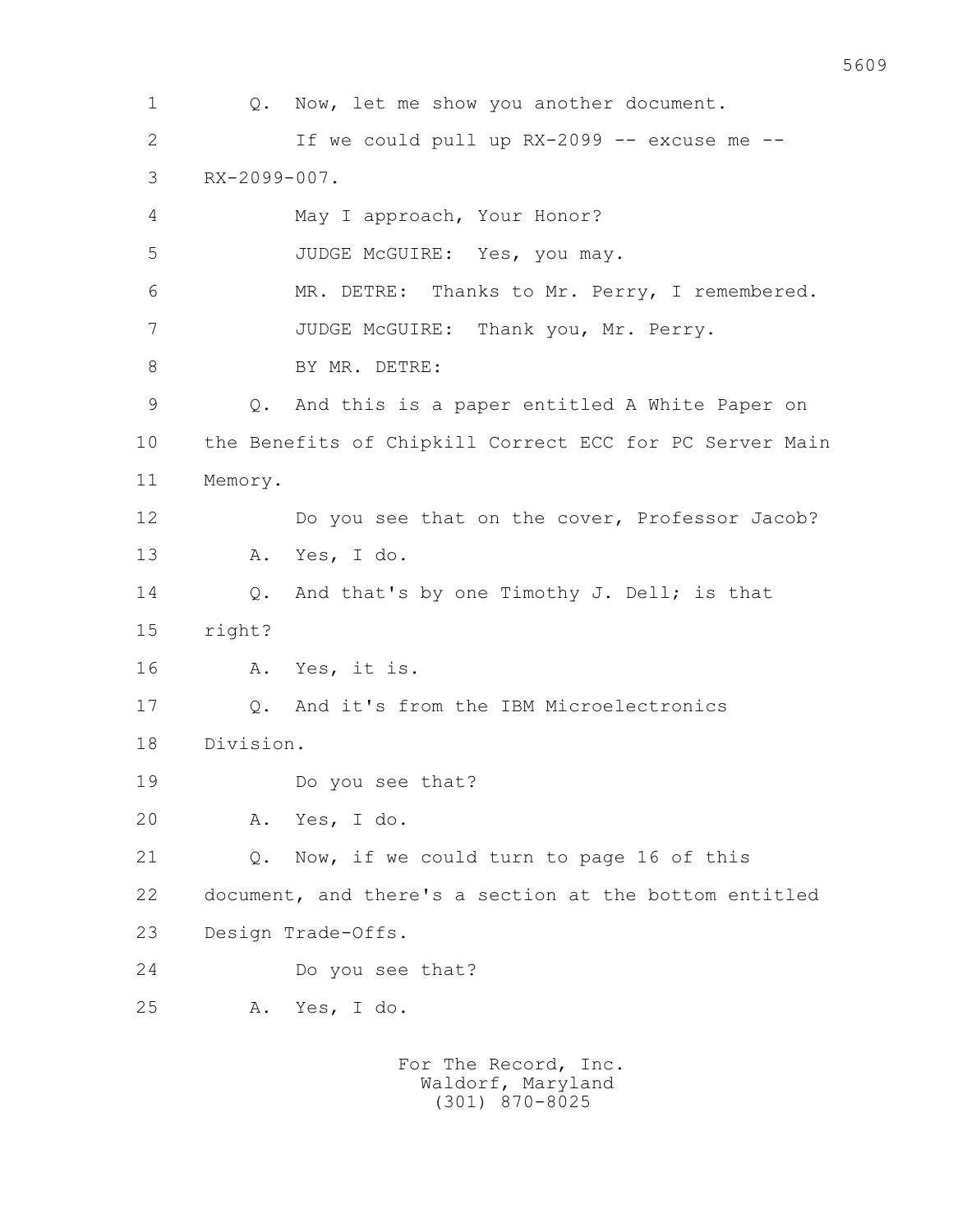1 Q. And there, Mr. Dell writes, "For example, a 2 forerunner of the emerging double data rate DDR SDRAM 3 called toggle mode was implemented in conjunction with 4 the low multibit piecepart architecture." 5 Do you see that? 6 A. Yes, I do. 7 Q. And he goes on to say, "The cumulative effect 8 of these design trade-offs was to present a DRAM that 9 was very fast and very RAS friendly but also very big, 10 very hot and very nonstandard." 11 Do you see that? 12 A. Yes, I do. 13 Q. And you know that the IBM toggle mode part was 14 very big and very hot, don't you? 15 A. Well, this is describing that research part, 16 yes. 17 Q. Your understanding is that the IBM toggle mode 18 part was a research part? 19 A. Their implementation of it at the time was a 20 research part. It wasn't in volume production, so by 21 definition, it was a research part. 22 Q. And Mr. Dell goes on to say in his next 23 paragraph at the last sentence that in the commodity 24 market these attributes, referring to the toggle mode 25 attributes that we just mentioned, are disastrous;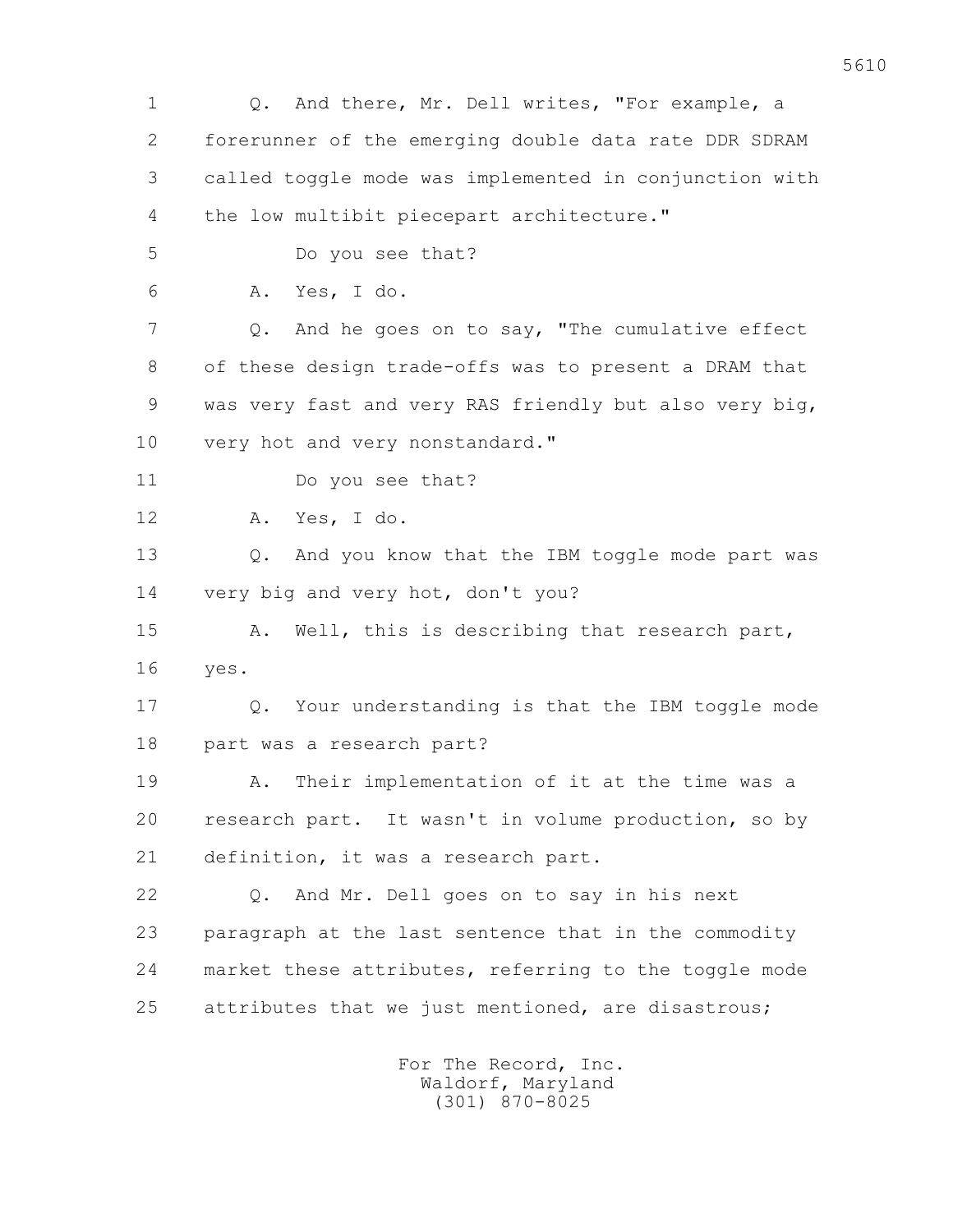1 right?

 2 A. Yes, he says that. 3 Q. Now, staying on toggle mode for a second, 4 Professor Jacob, are you aware that Gordon Kelley of 5 IBM testified at this hearing? Is that one of the 6 transcripts that you've reviewed? 7 A. I don't recall. I recognize the name, but I'm 8 not sure if I've read the testimony. 9 Q. Well, do you recall or have you heard that 10 Mr. Kelley has testified in this hearing that IBM has 11 patents on its toggle mode design? 12 A. No, I do not know that. 13 Q. Do you know that according to IBM witnesses, 14 IBM's licensing rates for its patents are in the 1 to 15 5 percent range? 16 MR. OLIVER: Objection, Your Honor. 17 Mischaracterizes the testimony. 18 JUDGE McGUIRE: Sustained. 19 BY MR. DETRE: 20 Q. Now, yesterday you testified that you don't 21 think of toggle mode really as an alternative to DDR 22 because it's essentially the same thing; is that 23 right? 24 A. It's -- the problem is that it's sitting in 25 that gray area. If you look at dual-edged clocking as For The Record, Inc.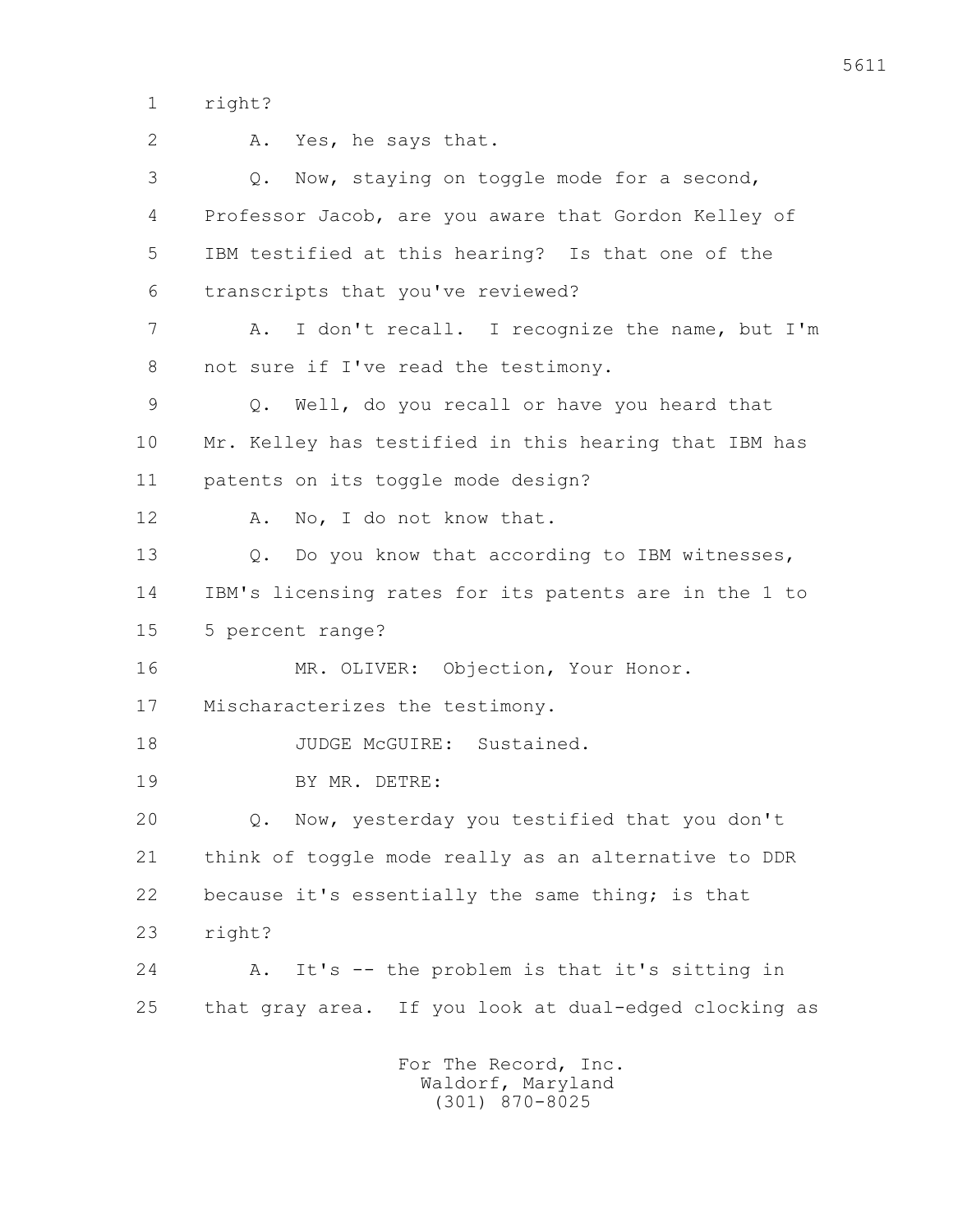1 just the concept of sending and receiving data on both 2 edges of the clock, then it is dual-edged clocking. 3 If you look at dual-edged clocking as an 4 implementation in specific, you know, how you 5 implement the dual-edged clocking, then it would be an 6 alternative. 7 So it's in that gray area, and -- well... 8 Q. Do you know that Rambus submitted the patents 9 that IBM holds on toggle mode to the patent office? 10 A. You mean with their original application? 11 Q. No. I mean later on. 12 A. I'm not sure if I recall that or not. Was that 13 mentioned in Soderman's report? 14 Q. I frankly don't recall exactly what was in 15 Dr. Soderman's report, so I can't help you there, but 16 you don't recall, Professor Jacob? 17 A. It sounds familiar, but I can't say definitely 18 whether I know that to be true or not. But for 19 instance, if it was mentioned in Dr. Soderman's report, 20 then certainly I read that report and I would be aware 21 of that, but that's not one of the main details that 22 stands out in my mind. 23 Q. Do you know that Rambus' patents related to DDR 24 technology were issued by the patent office even though 25 the patent office had before it the IBM toggle mode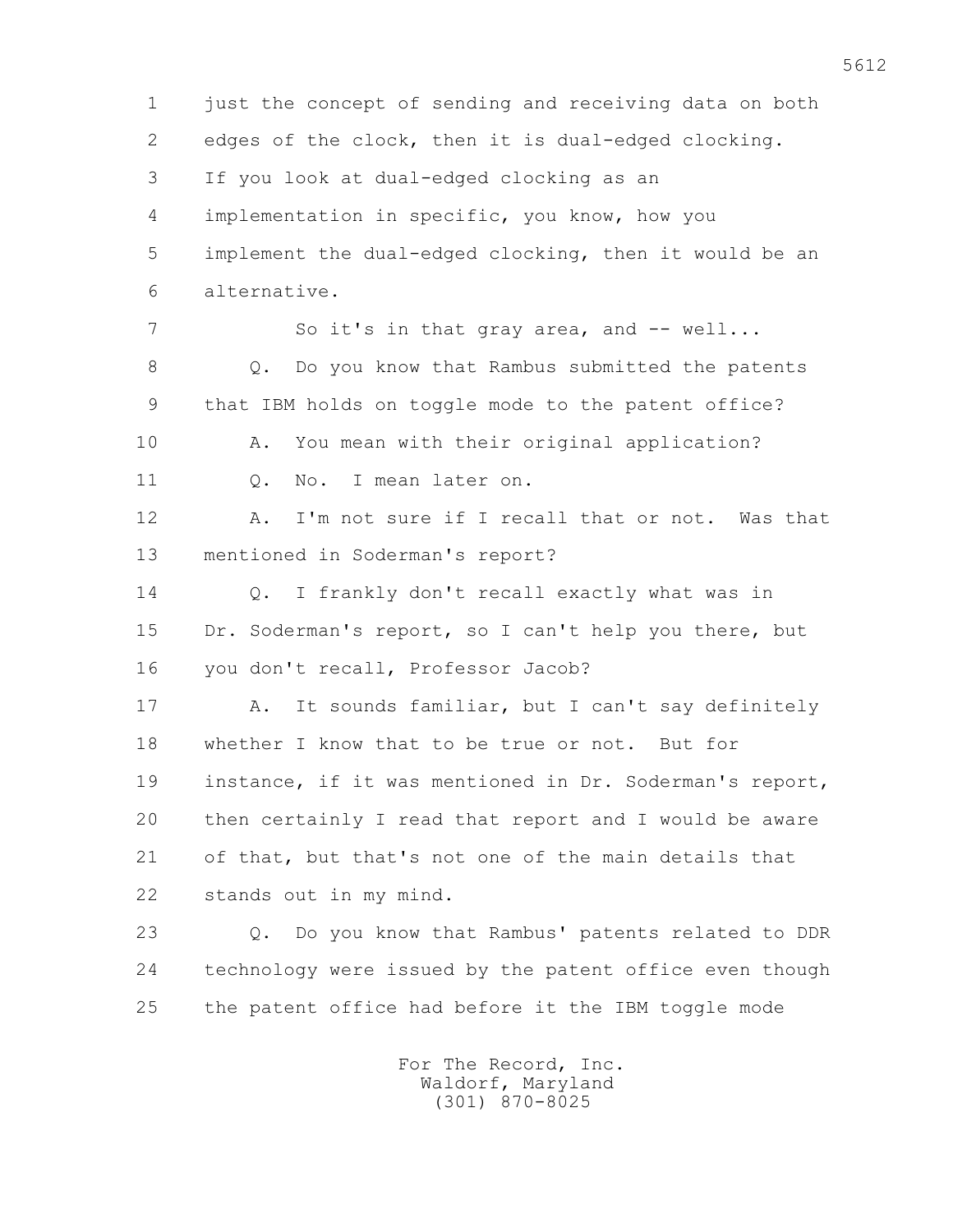1 patents?

 2 A. Do I know that or do I believe it to be true? 3 Q. Do you know it? 4 A. No, I don't know it for a fact. 5 Q. Now, toggle mode was one of the alternatives 6 that you were suggesting to the dual-edged clocking 7 feature of DDR SDRAMs; right? 8 A. Well, as I think I mentioned in testimony 9 yesterday, it was listed there more out of -- for the 10 sake of completeness. I'm not sure whether it was an 11 alternative or not, and that depends upon your 12 viewpoint. It was there because Rambus believes it to 13 be different and so I figured I would provide that 14 alternative for the sake of completeness. 15 Q. And the patent office believes it to be 16 different, too; right? 17 A. If you tell me so, then I believe you. 18 0. One of the other alternatives you mentioned for 19 dual-edged clocking was interleaving on-chip banks. Do 20 you recall that? 21 A. Yes, I do. 22 Q. You've never tried to design such a system, 23 have you? 24 A. I did an architectural design of that system. 25 That's in the 19 -- study published in 1999 and the For The Record, Inc.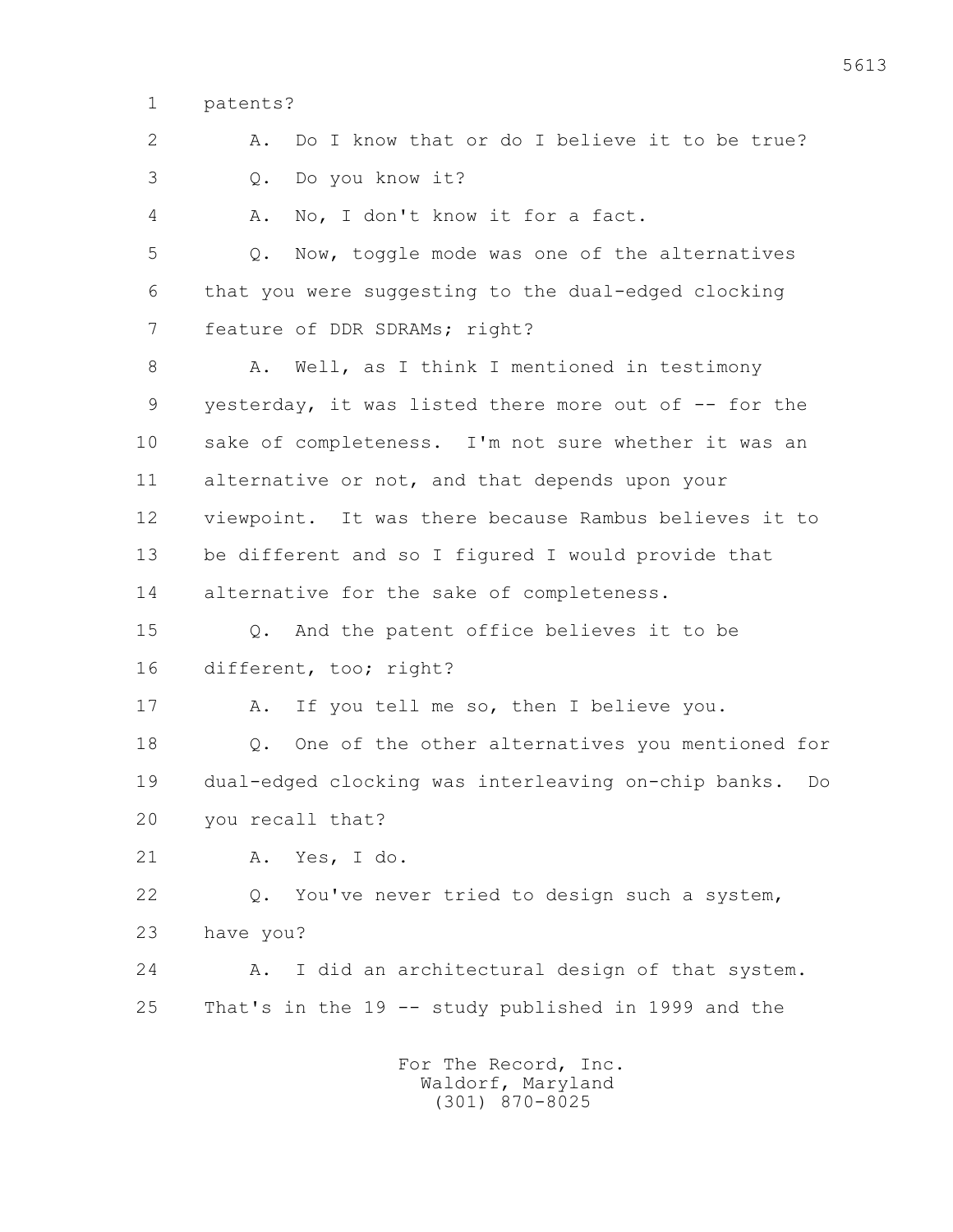1 follow-on published in 2001. 2 Q. Well, let's have a look at your deposition. 3 Have you still got that there, Professor Jacob? 4 A. Yes, I do. 5 Q. And if you would turn to page 179, and if you 6 would just look at the very last question on that page 7 at line 25. 8 You were asked the question: "Have you tried 9 to design such a system?" 10 And you responded at the very top of page 180: 11 "An interleaved system? No, I have not." 12 Do you see that? 13 A. Yes, I do. 14 Q. And that's what you stated at your deposition; 15 right? 16 A. I believe that the question referred to a 17 physical design. And yes, that's what I said in 18 response. 19 Q. Now, that interleaved system or interleave 20 alternative that you were discussing yesterday, that 21 used two clocks; right? One clock went to one bank 22 and another clock went to the other bank; is that 23 right? 24 A. That is right. 25 Q. Let me show you another document. For The Record, Inc. Waldorf, Maryland

(301) 870-8025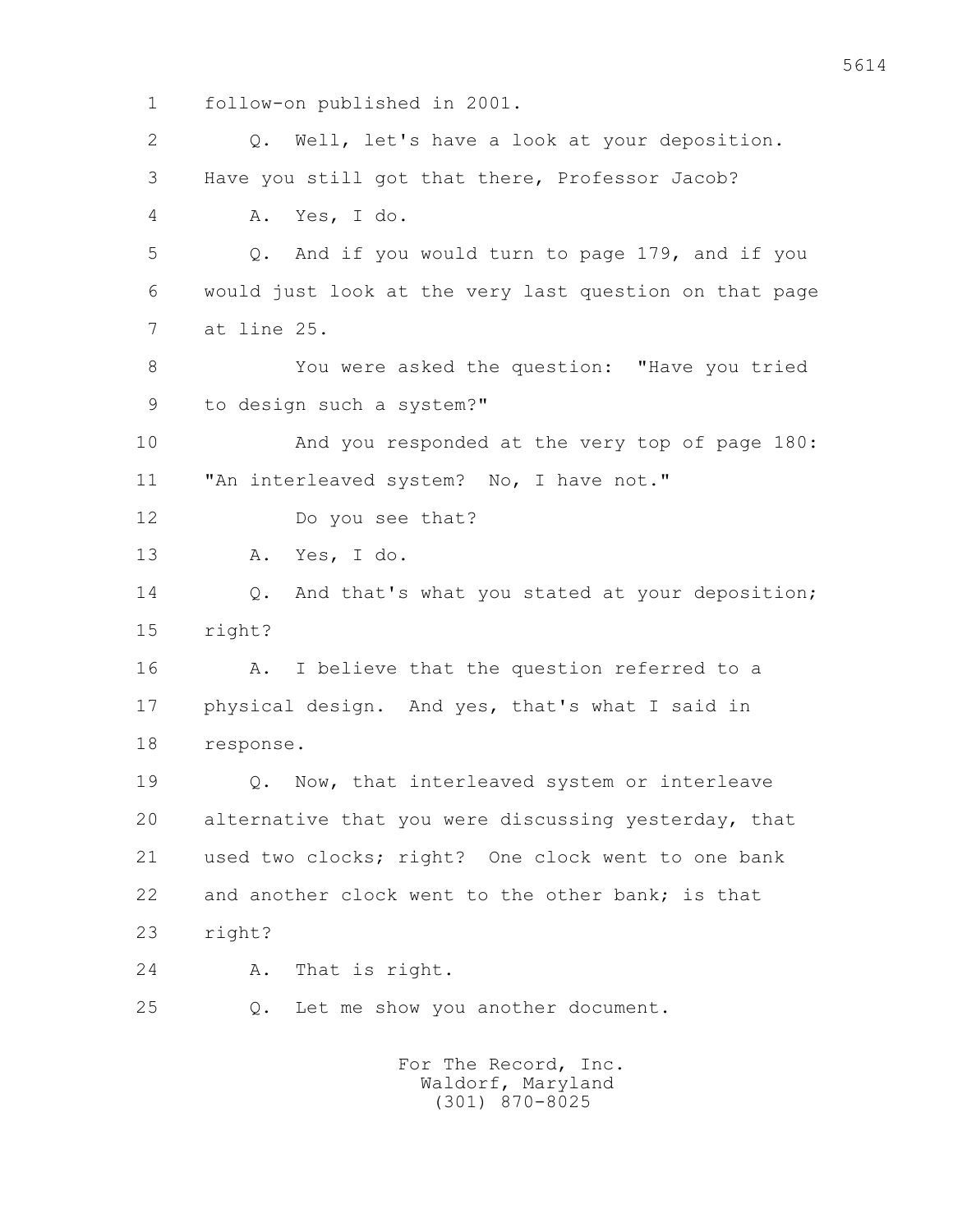| $\mathbf 1$ | May I approach, Your Honor?                                   |
|-------------|---------------------------------------------------------------|
| 2           | JUDGE McGUIRE: Yes, you may, Mr. Detre.                       |
| 3           | MR. DETRE: I apologize, Your Honor. I'm going                 |
| 4           | to get the hang of this.                                      |
| 5           | BY MR. DETRE:                                                 |
| 6           | Could we pull up RX-1472.<br>Q.                               |
| 7           | And if you could just blow up the top part of                 |
| 8           | that, the title and the number.                               |
| 9           | I've handed you, Professor Jacob, a U.S.                      |
| 10          | patent, patent number 5, 915, 105. Do you see that?           |
| 11          | Yes, I do.<br>Α.                                              |
| 12          | And it's assigned to Rambus; right?<br>Q.                     |
| 13          | Yes.<br>Α.                                                    |
| 14          | The inventors are Michael Farmwald and<br>Q.                  |
| 15          | Mark Horowitz?                                                |
| 16          | Yes.<br>Α.                                                    |
| 17          | And it was filed in November of 1997, but if<br>$Q$ .         |
| 18          | you look at the related U.S. application data and trace       |
| 19          | that back, it goes all the way back to the                    |
| 20          | '898 application that you testified about yesterday.          |
| 21          | Do you see that?                                              |
| 22          | Α.<br>Yes, I do.                                              |
| 23          | Could we turn to page 31 of this document,<br>Q.              |
| 24          | please.                                                       |
| 25          | And on the right-hand column, you'll see                      |
|             | For The Record, Inc.<br>Waldorf, Maryland<br>$(301)$ 870-8025 |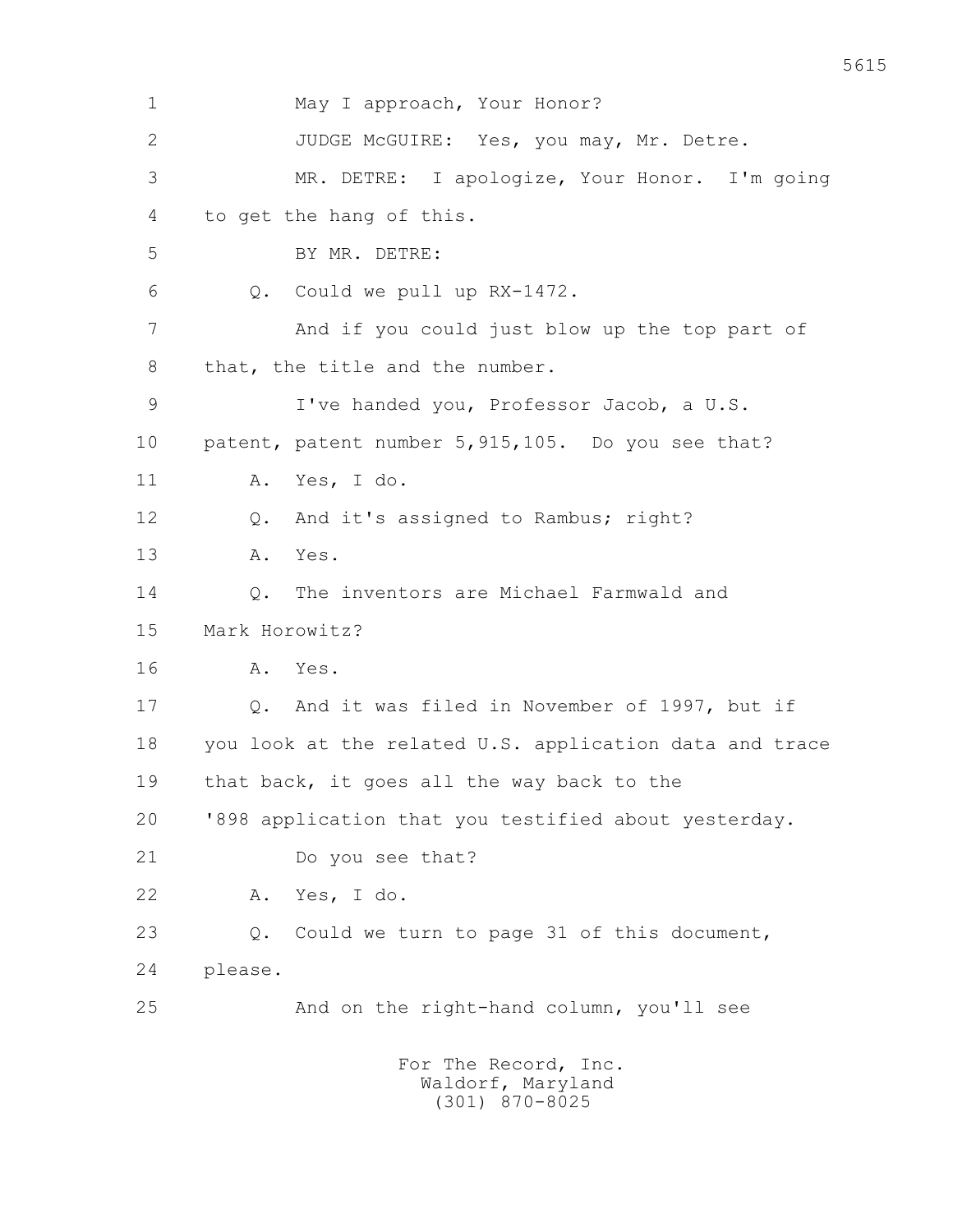1 there's a claim 27.

 2 Could we blow that up. 3 And claim 27 states, "A memory device having at 4 least one memory section which includes a plurality of 5 memory cells, the memory device comprises," and then it 6 lists "a first clock receiver to receive a first 7 external clock signal; a second clock receiver to 8 receive a second external clock signal; and input 9 receiver circuitry, coupled to the first and second 10 clock receivers, to sample information on a bus 11 synchronously with respect to the first and second 12 external clock signals." 13 Do you see that? 14 A. Yes, I do. 15 Q. Did you consider this patent or any of its 16 claims when you were proposing the interleaving of 17 on-chip banks as an alternative to DDR? 18 A. No, I did not. 19 Q. Now, yesterday you also testified, 20 Professor Jacob, about alternatives to on-chip DLL as 21 used in DDR SDRAMs; correct? 22 A. Yes. 23 Q. And yesterday you testified that a PLL and a 24 DLL were similar circuits but whereas a PLL uses an 25 oscillator to generate a clock signal, a DLL does not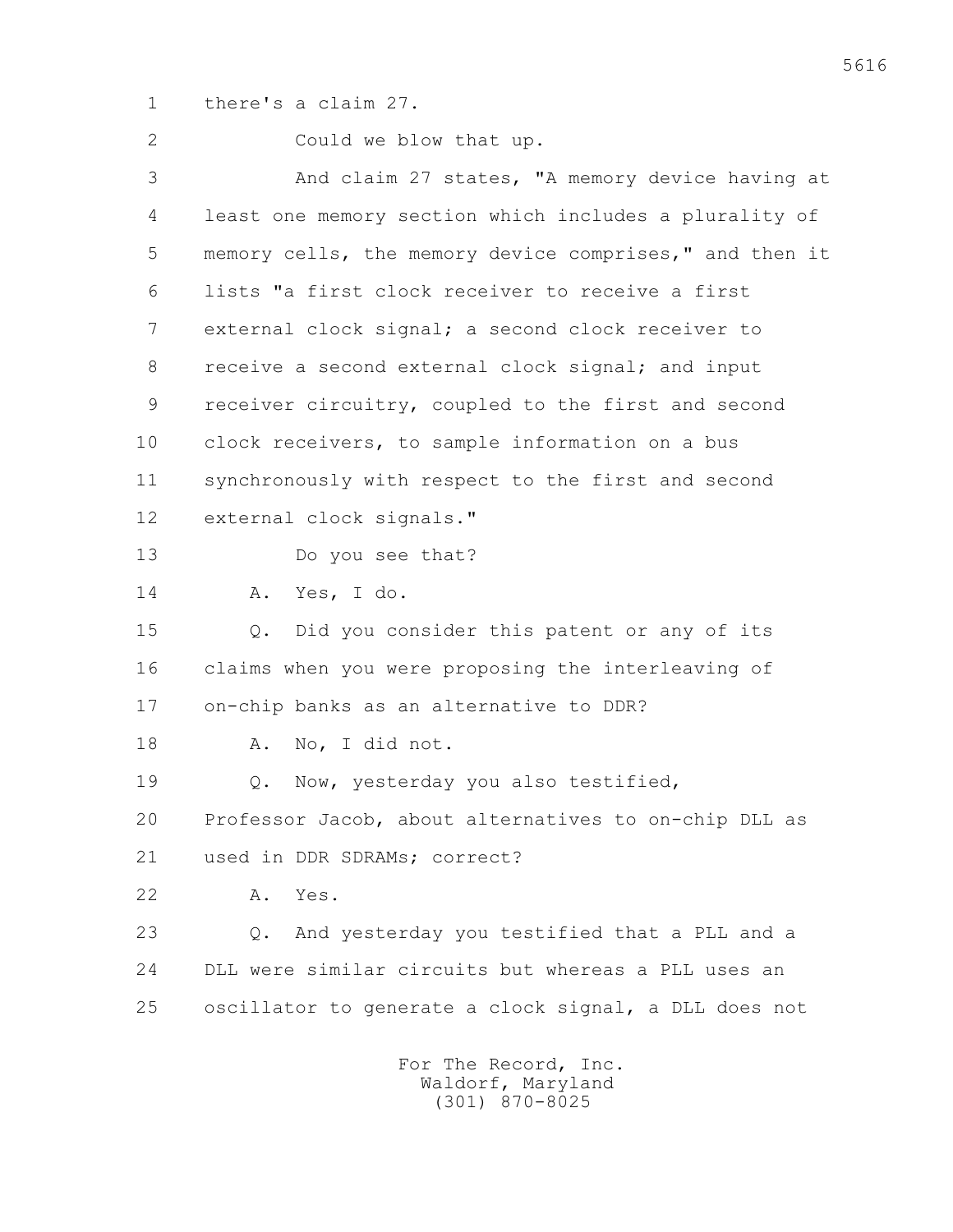1 use an oscillator; correct?

2 A. Correct.

 3 Q. A DLL uses variable delay circuitry to delay 4 one signal so that it is in sync with another signal; 5 correct?

6 A. Correct.

 7 Q. And a PLL uses an oscillator instead of varying 8 the delay circuitry; right?

9 A. Correct.

 10 Q. But both can be used for that same purpose, to 11 get one clock signal in sync with another; right?

12 A. Both can be used to produce two clock signals 13 that are in sync with each other.

 14 Q. Now, the DLL as it's used in DDR SDRAMs is 15 transparent in DRAM interface; correct?

16 A. Correct.

 17 Q. And that means that the rest of the system 18 doesn't care whether there is a DLL there or some 19 other kind of circuitry so long as the data arrives at 20 the controller in the appropriate timing window; 21 right?

22 A. Yes.

 23 Q. So if you took a PLL and stuck it on the 24 DDR SDRAM instead of the DLL, it would operate just 25 fine; right?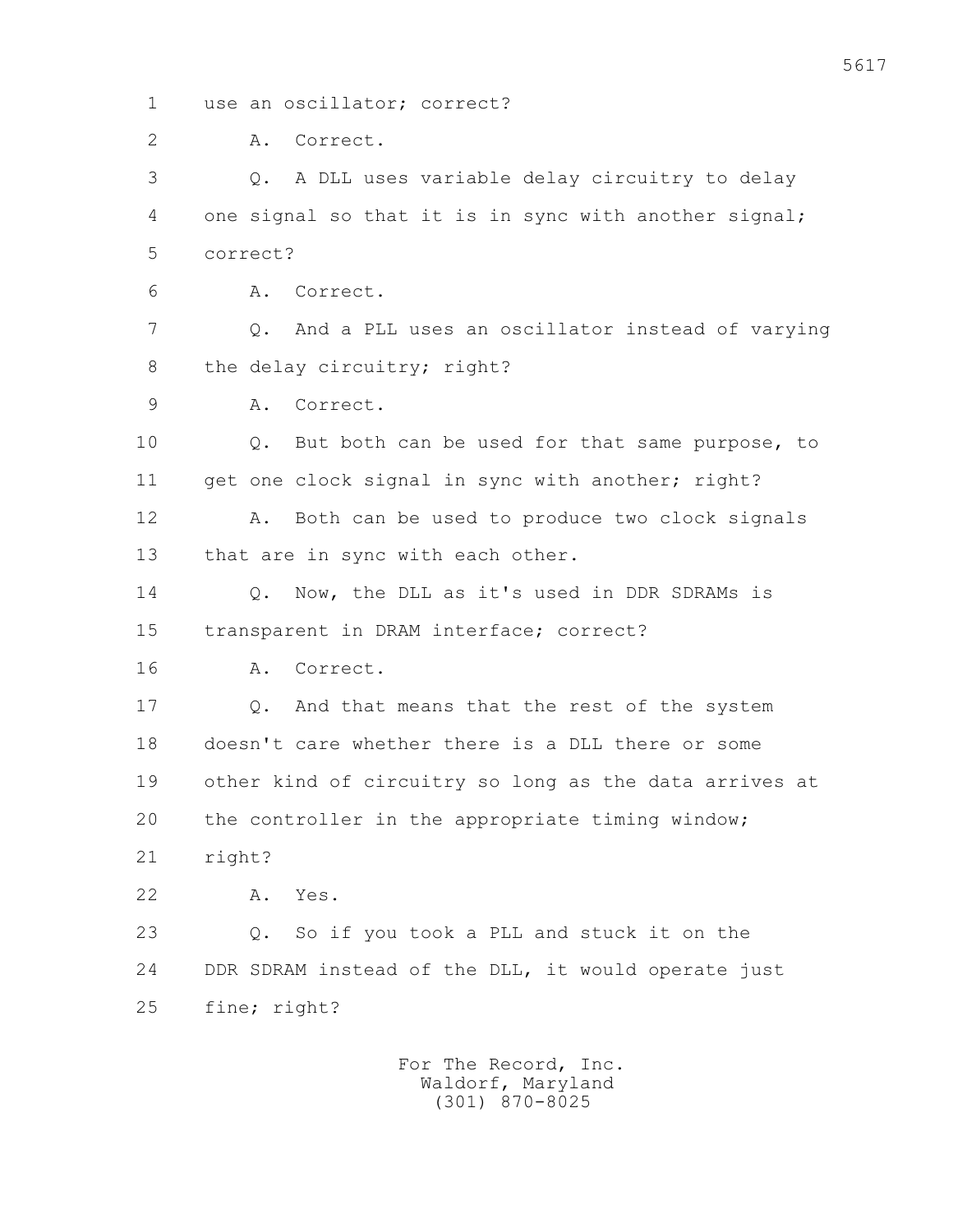1 A. I believe so. I'm not absolutely certain, but 2 I believe so. 3 Q. Now, one of the alternatives that you mentioned 4 yesterday to this idea of using an on-chip DLL was a 5 vernier circuit; right? 6 A. Yes.

7 Q. And you're aware, correct, that the SLDRAM chip 8 designed by SyncLink used a vernier?

9 A. Yes, I am.

 10 Q. And isn't it also true that the SLDRAM chip 11 used an on-chip DLL in addition to the vernier in order 12 to make the timing more accurate?

13 A. I'm not sure what you mean by making the 14 timing more accurate. The DLL was not used to capture 15 data. That's not the timing that it was making more 16 accurate.

17 So I don't know what you're getting at. 18 Q. Well, you testified in your deposition that the 19 purpose of that DLL on top of the vernier in SyncLink 20 SLDRAMs was to make the timing more accurate, didn't 21 you?

 22 A. I didn't say it was on top of the vernier. 23 Q. Could we turn to your deposition, at page 167. 24 And on that page, we're discussing a 25 conversation that you had with Mr. Terry Lee of Micron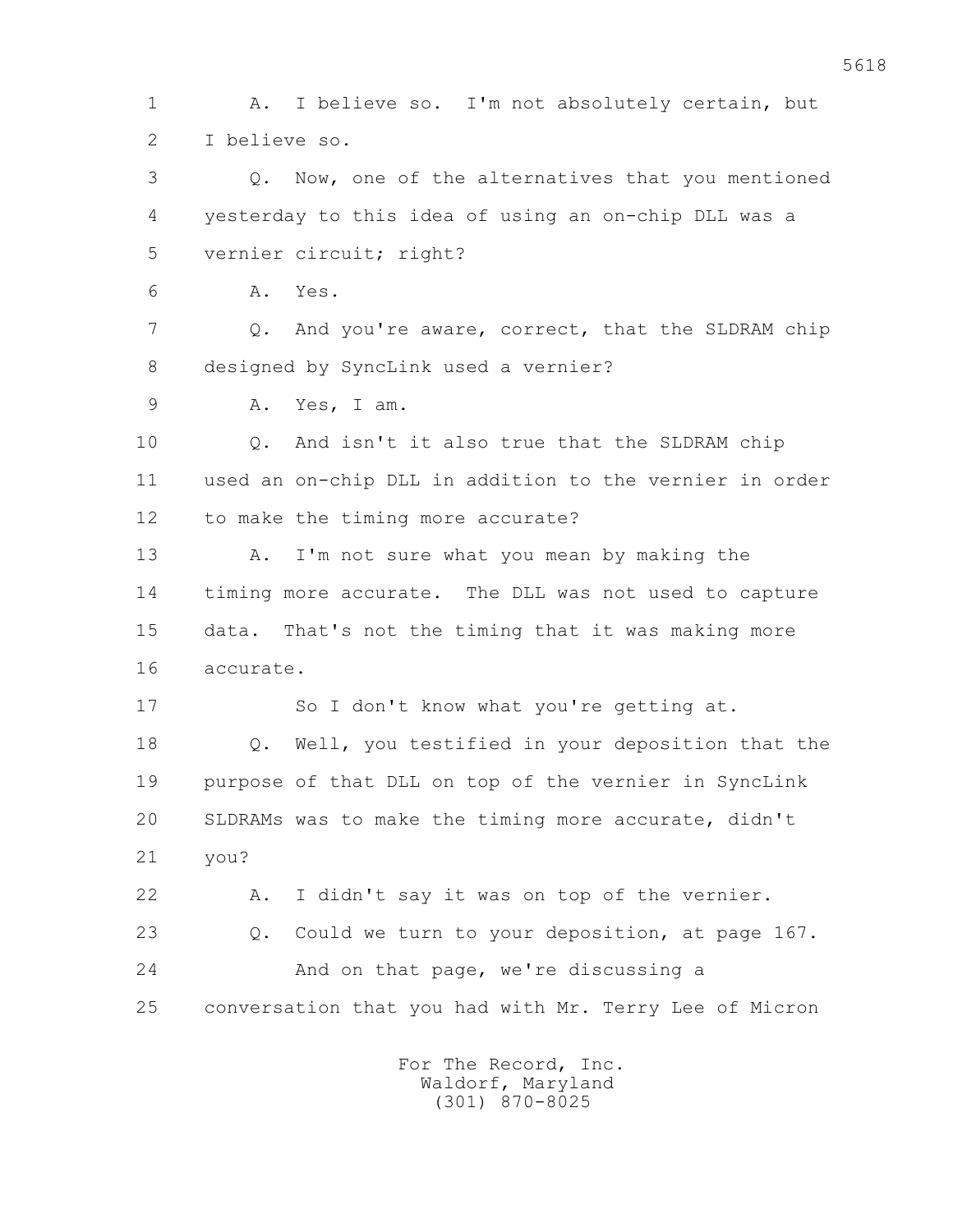1 about the use of verniers and DLLs and SLDRAMs.

2 Do you see that?

3 A. Yes, I do.

 4 Q. And you're describing what Mr. Lee told you in 5 your response there; right?

 6 A. I am describing my understanding of the way the 7 vernier and the DLL are used in the SLDRAM work.

 8 Q. And in the sentence of your response, lengthy 9 response that begins at line 17, you state, "And so 10 this static calculation was done, and the vernier was 11 set in each of the DRAMs, and that the DLL was used to 12 make that timing a little bit more accurate"; correct?

13 MR. OLIVER: Objection, Your Honor.

 14 Counsel has read a half of a sentence here. I 15 believe if the entire answer is read you'll see that 16 the answer is completely consistent with his testimony 17 this morning.

18 JUDGE McGUIRE: I'll give you that opportunity 19 to do that either on your questioning or I'll let you 20 interject at this time after he's done with that half 21 question and I guess complete, you know, the

22 statement.

 23 MR. OLIVER: I'd like to do that at this time 24 if I could, please, Your Honor.

25 JUDGE McGUIRE: All right.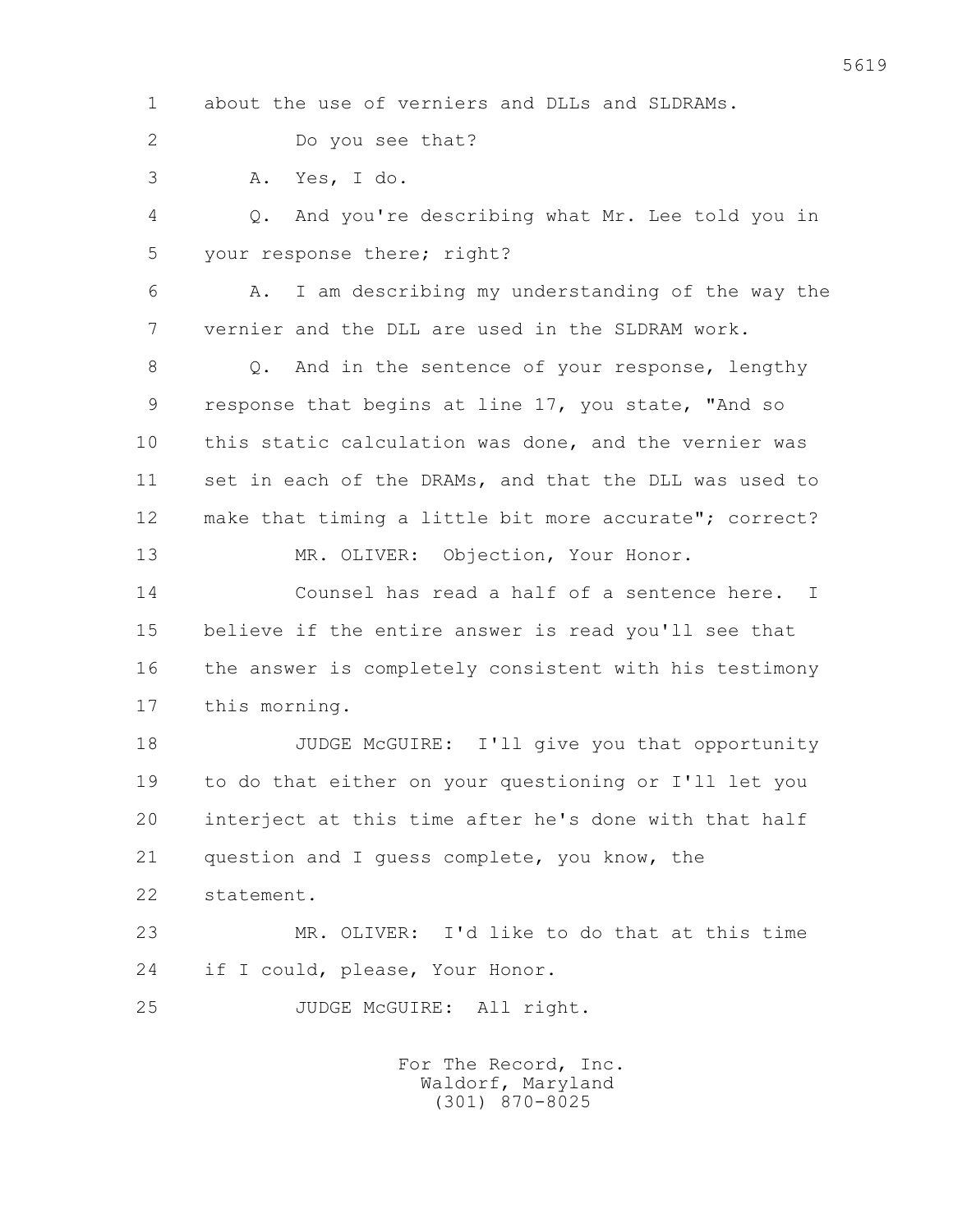1 BY MR. DETRE: 2 Q. Do you have the question in mind, 3 Professor Jacob? 4 A. No, I do not. 5 Q. If we could begin reading at line 17 of your 6 response, you state, "And so this static calculation 7 was done, and the vernier was set in each of the DRAMs, 8 and that the DLL was used to make that timing a little 9 bit more accurate." 10 That's what you stated; correct? 11 A. That's what I state there. 12 MR. OLIVER: Your Honor, may I read the entire 13 question? 14 JUDGE McGUIRE: Yes, Mr. Oliver. 15 MR. OLIVER: Thanks, Your Honor. 16 Beginning on page 167, line 1, reading through 17 page 167, line 25: 18 "QUESTION: And what did Mr. Lee tell you about 19 the use of verniers in DLLs and SLDRAMs? 20 "ANSWER: He said that contrary to what 21 Soderman had said, that the SLDRAM part that was built 22 did use verniers. Soderman had said that they 23 abandoned the use of a vernier in favor of a DLL and 24 therefore that the vernier is a useless mechanism. Lee 25 said that the verniers were used at both the controller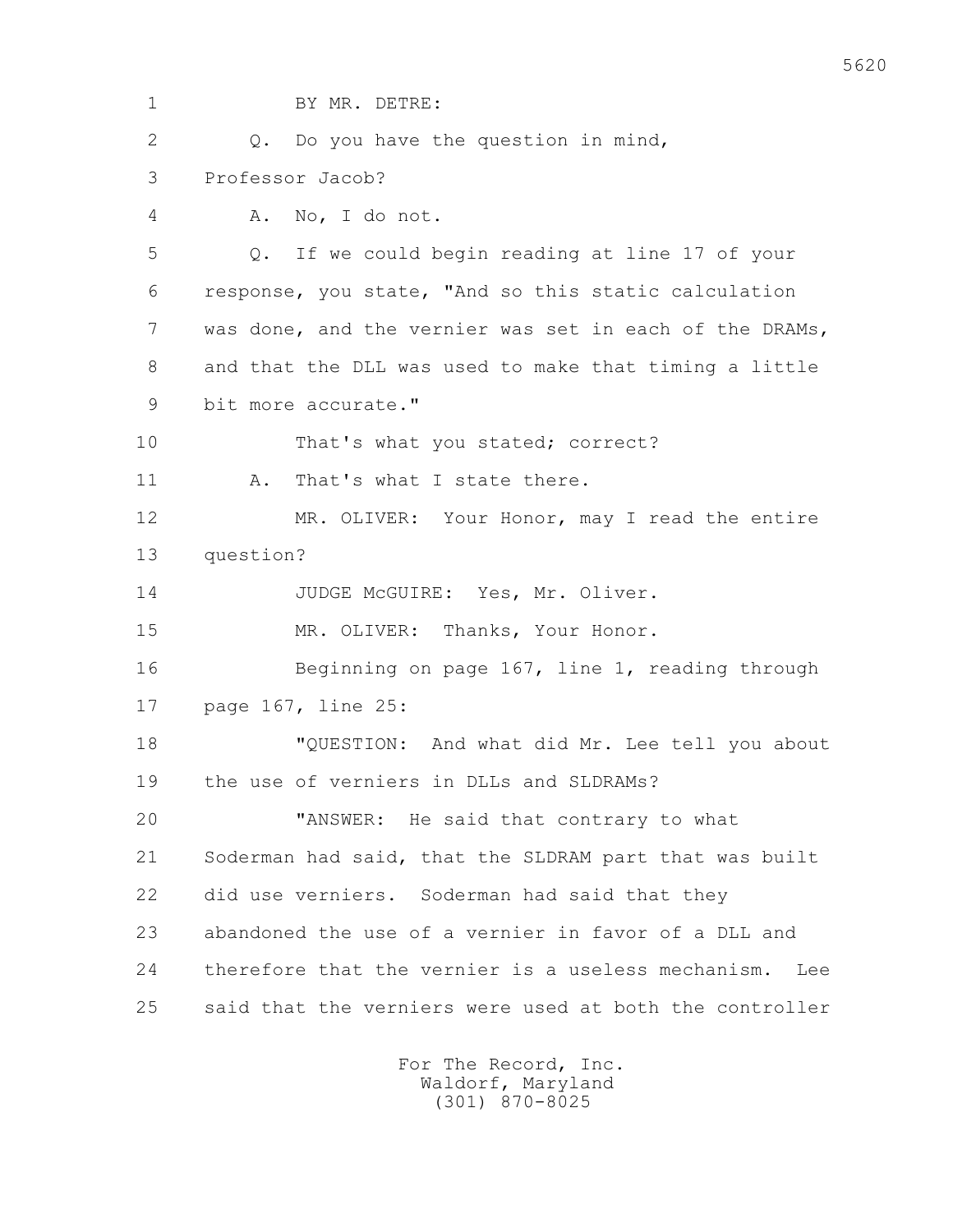1 side and the DRAM side to capture data.

 2 "They were used to, quote-unquote, level the 3 bus so that all DRAMs responded to transactions at 4 nominally the same time so that even though a nearby 5 DRAM would receive a request sooner than a faraway 6 DRAM, the nearby DRAM would delay its response so that 7 it appeared -- so that it would write things out onto 8 the bus at the same time that the further-away DRAM 9 would.

 10 "And so this static calculation was done, and 11 the vernier was set in each of the DRAMs, and that the 12 DLL was used to make that timing a little bit more 13 accurate, and that the verniers were used to delay the 14 data with respect to the strobe so that the strobe 15 captured the data.

 16 "So the verniers, according to Mr. Lee, were 17 used in the capture of data and not the DLL. That's my 18 recollection."

19 JUDGE McGUIRE: All right. Mr. Detre, you may 20 proceed.

21 MR. DETRE: Thank you, Your Honor.

22 BY MR. DETRE:

 23 Q. Let me show you a document, Professor Jacob. 24 May I approach, Your Honor?

25 JUDGE McGUIRE: Yes.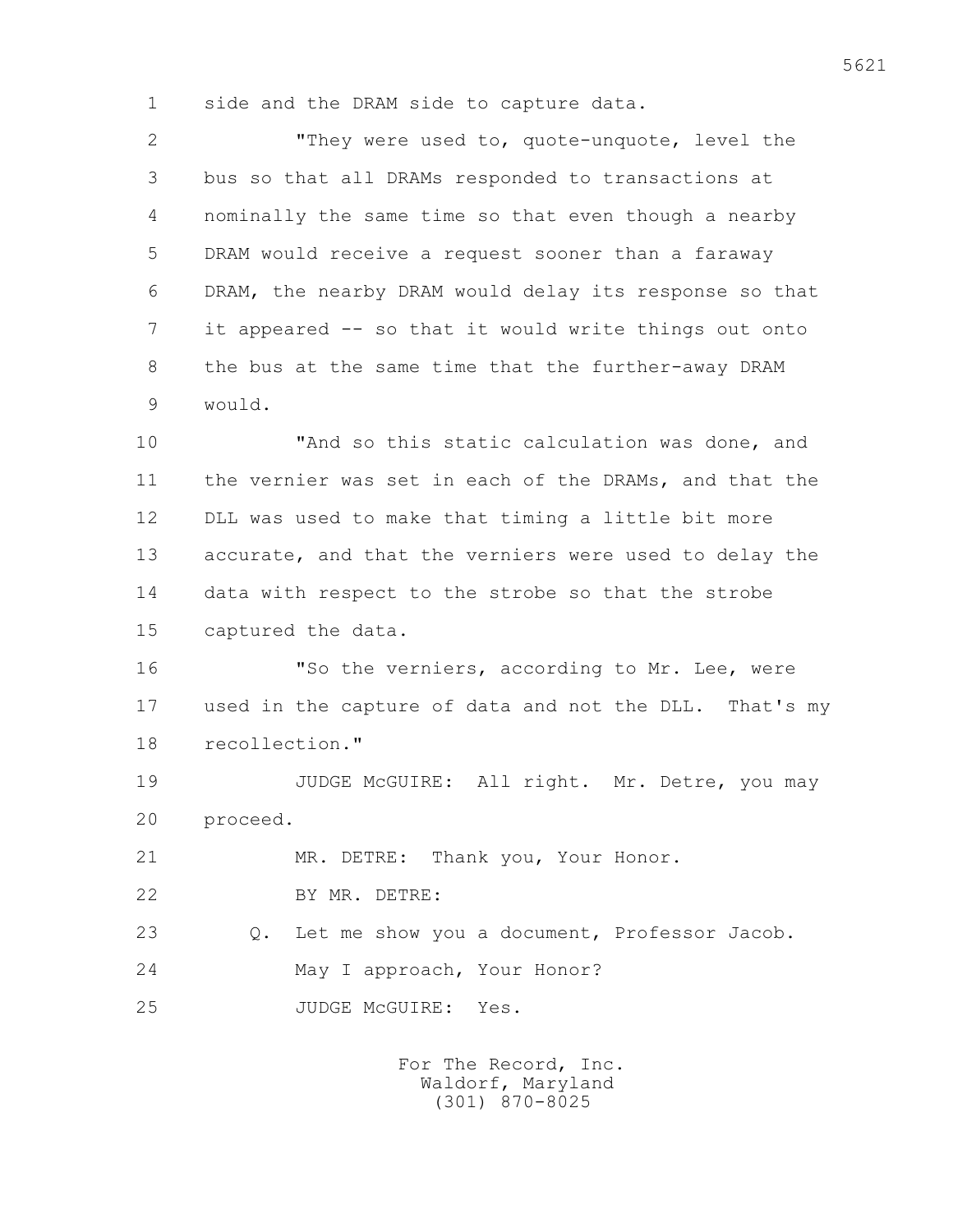| $\mathbf 1$ | BY MR. DETRE:                                                 |
|-------------|---------------------------------------------------------------|
| 2           | Could we pull up RX-1701.<br>$Q$ .                            |
| 3           | And if you'd blow up that usual top part,                     |
| 4           | please.                                                       |
| 5           | I've handed you, Professor Jacob, a patent with               |
| 6           | patent number 6, 115, 318. It's titled Clock Vernier          |
| 7           | Adjustment. It's assigned to Micron Technology. And           |
| 8           | it was filed on December 3, 1996.                             |
| 9           | Do you see that?                                              |
| 10          | Yes, I do.<br>Α.                                              |
| 11          | When you were proposing your vernier<br>Q.                    |
| 12          | alternative, did you consider this patent?                    |
| 13          | No, I did not.<br>Α.                                          |
| 14          | Do you know whether this patent covers the type<br>Q.         |
| 15          | of vernier technology that you were proposing?                |
| 16          | MR. OLIVER: Objection, Your Honor. He said he                 |
| 17          | did not consider this patent.                                 |
| 18          | JUDGE McGUIRE: Sustained.                                     |
| 19          | BY MR. DETRE:                                                 |
| 20          | Let me show you another document.<br>Q.                       |
| 21          | Could we pull up RX-1479.                                     |
| 22          | May I approach, Your Honor?                                   |
| 23          | JUDGE MCGUIRE:<br>Yes.                                        |
| 24          | BY MR. DETRE:                                                 |
| 25          | And I've handed you now a patent with patent<br>$Q_{\bullet}$ |
|             |                                                               |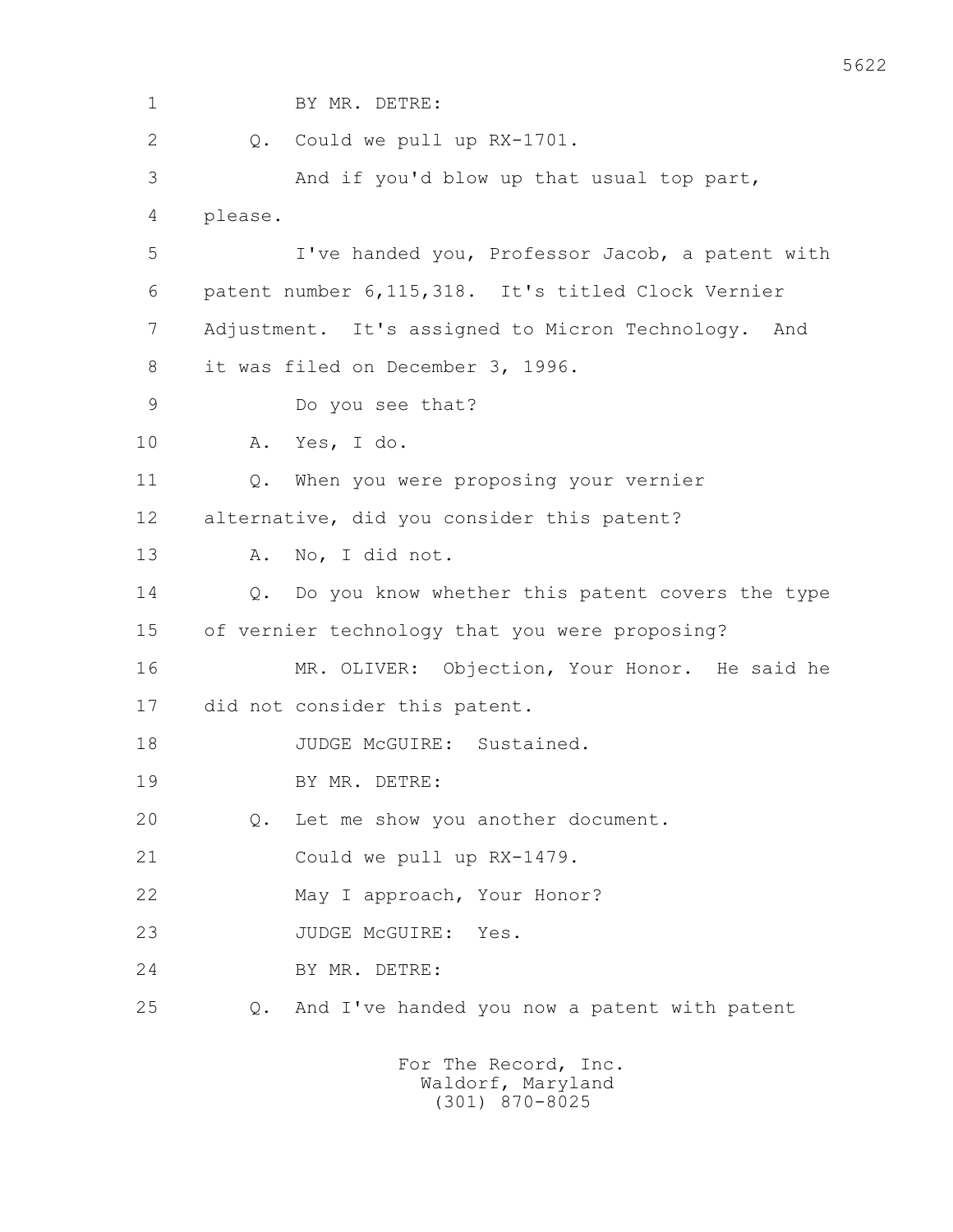1 number 5,917,760, Deskewing Data Signals in a Memory 2 System, assigned to SLDRAM, Inc., filed September 19, 3 1997. 4 Professor Jacob, do you know whether this 5 patent covers the use of verniers as used in SLDRAM 6 devices? 7 A. No, I do not. 8 Q. Did you consider this patent when you were 9 proposing your vernier alternative? 10 A. No, I did not. 11 Q. Let me move on, Professor Jacob, to another 12 topic that you covered yesterday with Mr. Oliver. 13 And you discussed with Mr. Oliver whether 14 certain Rambus patent claims pending between 1991 and 15 1996 covered JEDEC work. Do you recall that? 16 A. Yes. 17 0. Now, when you were responding to those 18 questions, what did you understand by "a patent claim 19 covering JEDEC work"? What did you understand by 20 "cover"? 21 A. My understanding was that for it to cover, an 22 engineer reasonably versed in the art would reasonably 23 understand the -- that the engineer's interpretation of 24 the claims, using the normal and customary meanings of 25 the terms, would relate to the work in question, the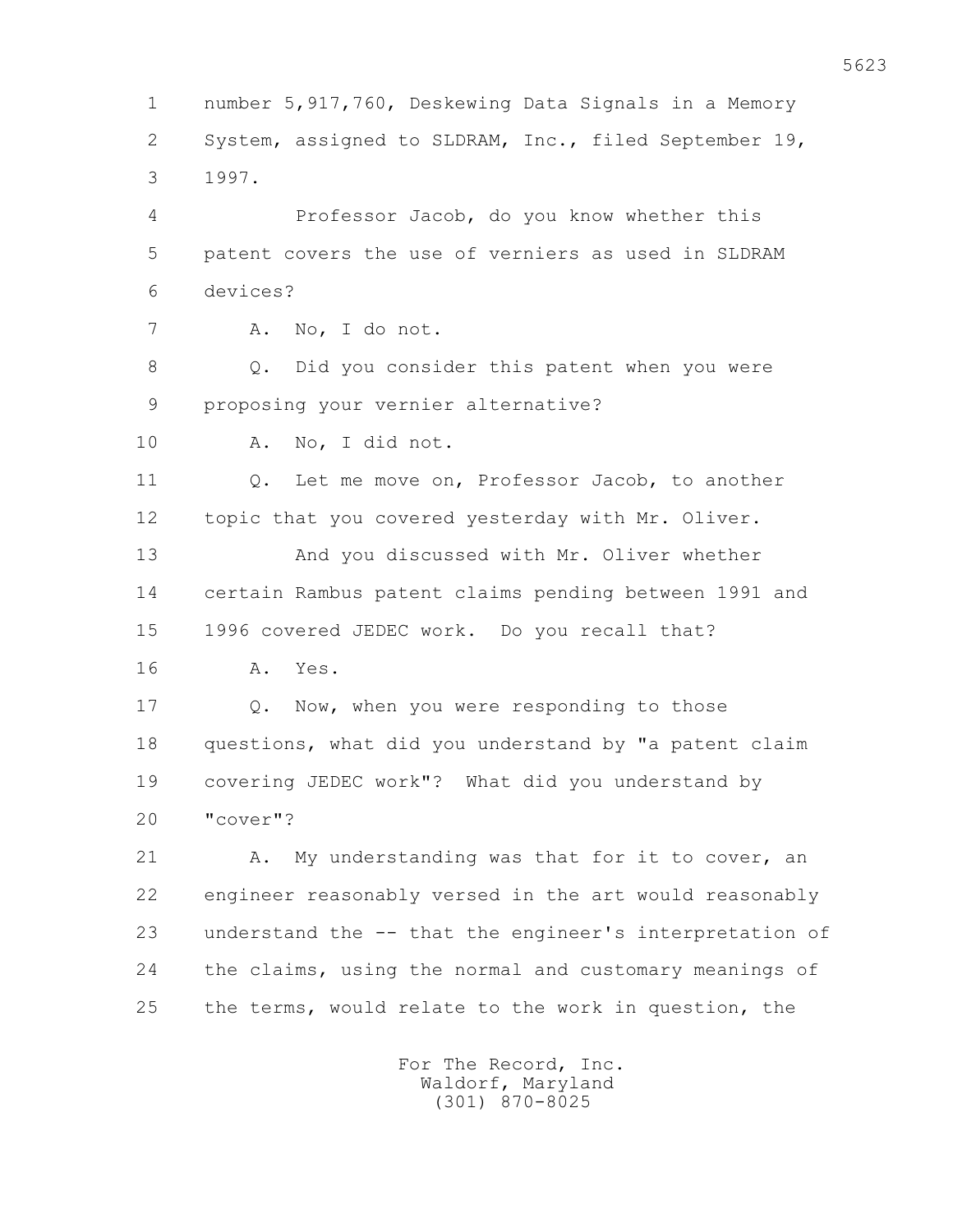1 work going on in the JEDEC subcommittee. 2 Q. That it would relate to the work going on in 3 the JEDEC subcommittee; is that right? 4 A. That every element in the claim would 5 correspond to something going on within JEDEC at the 6 time, so every claim would need to be satisfied. You 7 know, it couldn't just be this is near, this is near to 8 it. Every element would have to be satisfied. 9 Q. So that a product actually built to the 10 specifications being discussed at JEDEC would infringe 11 the patent claims; is that what you meant? 12 MR. OLIVER: Objection, Your Honor. To the 13 extent he's asking about infringement, that would call 14 for a legal conclusion. 15 JUDGE McGUIRE: Sustained. 16 BY MR. DETRE: 17 Q. You mentioned just now that you tried to 18 interpret claims, do this analysis from -- actually let 19 me step back for one second. Excuse me. 20 Prior to this case, you've never done any 21 claims analysis of the type that you presented here 22 yesterday; correct? 23 A. Correct. 24 Q. And as you testified just now, you do 25 understand that claims are to be interpreted from the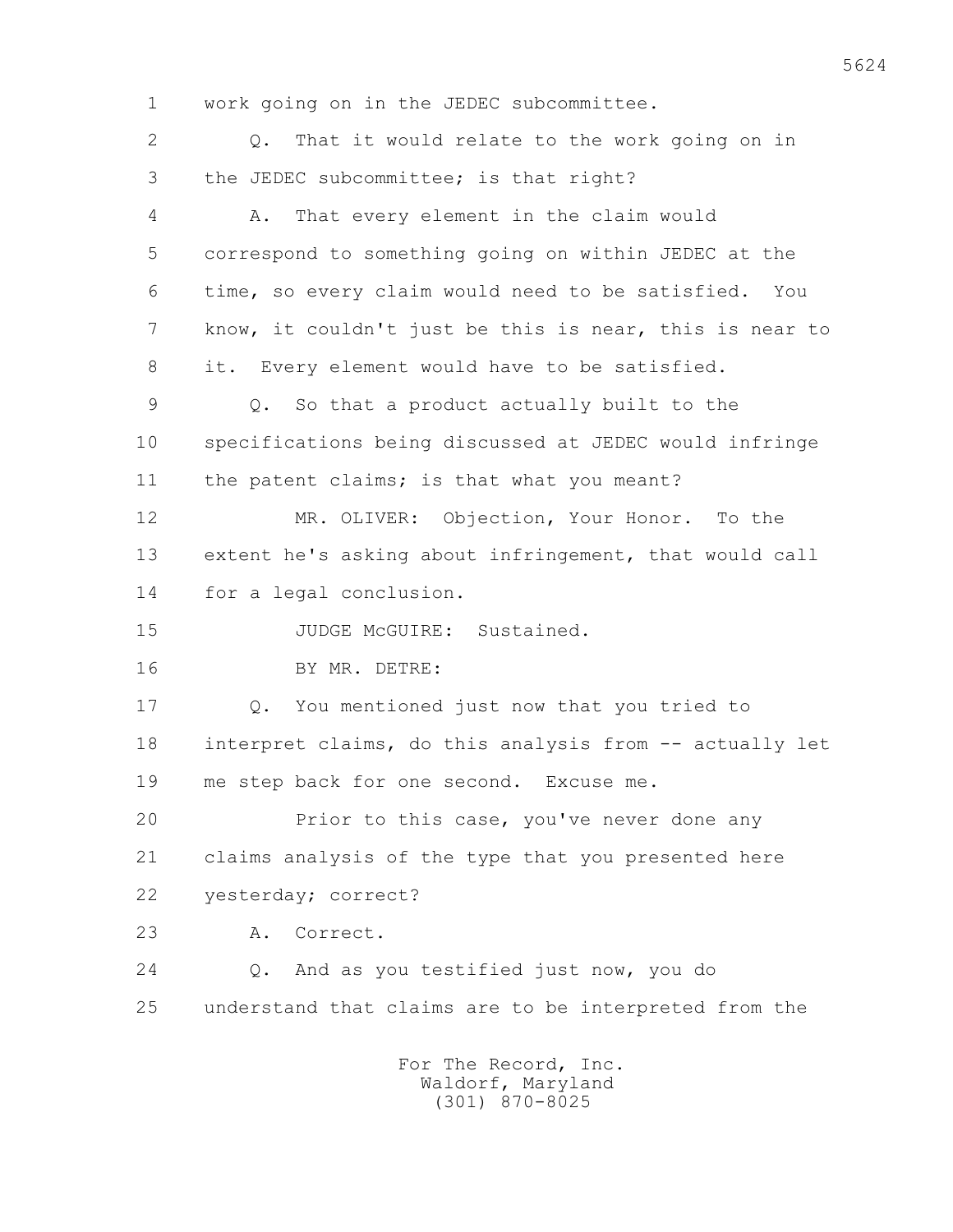1 point of view of a person of ordinary skill in the art 2 to which the patent pertains; correct?

3 A. Correct.

 4 Q. And you would consider a person of ordinary 5 skill in the art to have a technical understanding of 6 DRAMs and several years experience in designing DRAM 7 systems, architectures and/or circuits; correct? 8 A. Correct. 9 Q. Let's look at one of the claims you testified 10 about yesterday, CX-1504. 11 May I approach, Your Honor? 12 JUDGE McGUIRE: Yes. 13 BY MR. DETRE: 14 Q. I've handed you a copy, Professor Jacob, of one 15 of the exhibits Mr. Oliver used with you yesterday, 16 CX-1504, a copy of the file wrapper, U.S. serial number 17 08/910,810, and if we could turn to page 216. 18 And blow up just the top part there, please. 19 You've testified about this amendment that 20 begins on page 216 yesterday. Do you recall that, 21 Professor Jacob? 22 A. I believe so, yes. 23 Q. And if we look at this amendment, in the block 24 at the top right it identifies the serial number of the 25 application that's being amended as 07/847,961.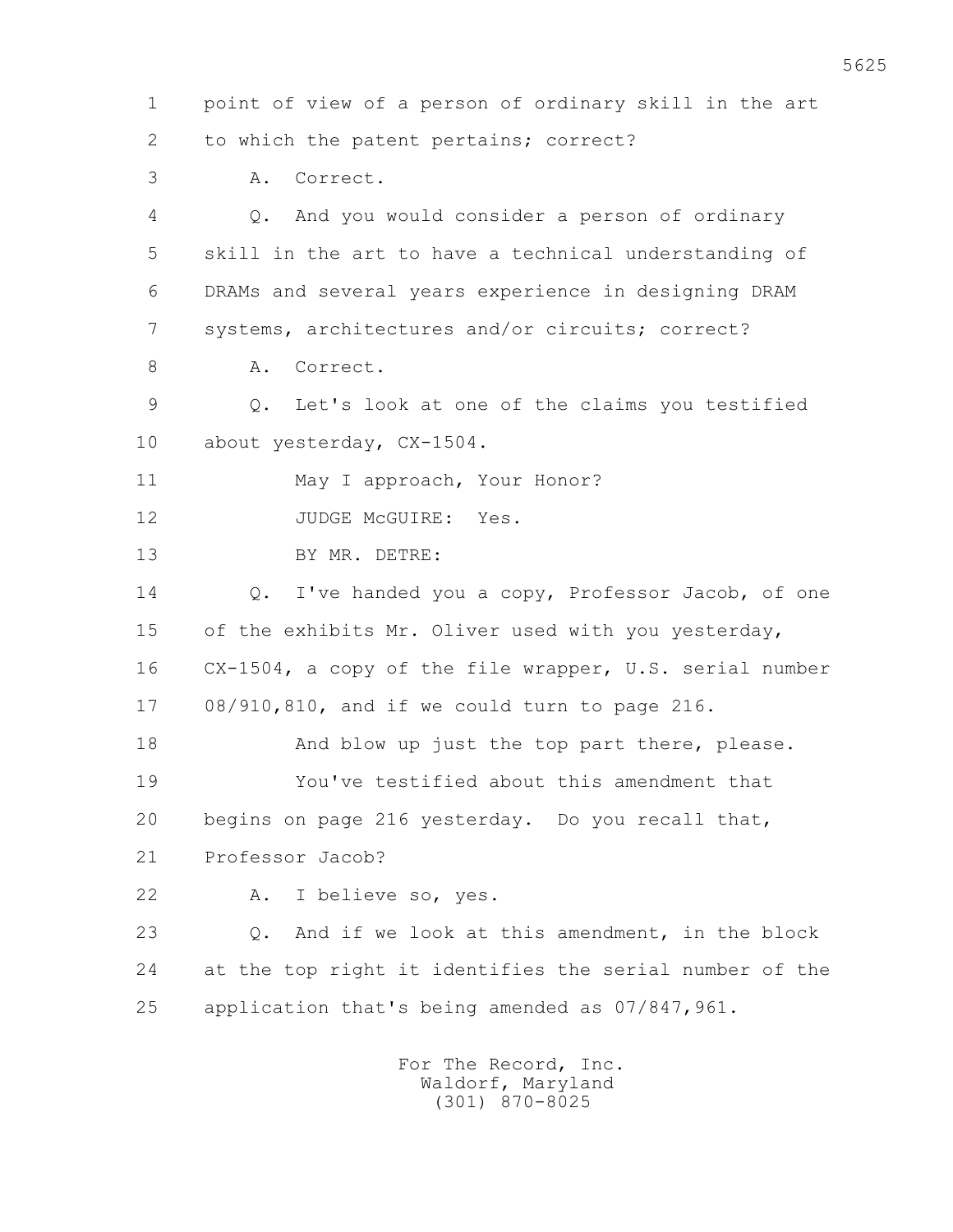| $\mathbf 1$    | Do you see that?                                       |
|----------------|--------------------------------------------------------|
| $\overline{2}$ | At the top right?<br>Α.                                |
| 3              | The top left. Excuse me. I'm getting my hands<br>Q.    |
| 4              | backwards.                                             |
| 5              | No problem.<br>Α.                                      |
| 6              | You see that; right, the '961 application?<br>Q.       |
| 7              | Yes.<br>Α.                                             |
| 8              | And you testified, if we move ahead to<br>Q.           |
| 9              | page 221, about claim 160 that begins at the bottom of |
| 10             | that page; right?                                      |
| 11             | I believe so.<br>Α.                                    |
| 12             | And you testified about certain other claims in<br>Q.  |
| 13             | this amendment; right?                                 |
| 14             | Okay.<br>Α.                                            |
| 15             | And you testified that claim 160, as well as<br>Q.     |
| 16             | the other claims that you testified about, covered     |
| 17             | SDRAMs; right?                                         |
| 18             | I -- could you restate that.<br>Α.                     |
| 19             | Didn't you testify yesterday that claim 160, as<br>Q.  |
| 20             | well as certain other claims that you testified about  |
| 21             | in this amendment, covered SDRAMs due to their         |
| 22             | programmable CAS latency and programmable burst length |
| 23             | features? Do you recall that?                          |
| 24             | I believe what I testified to was that this<br>Α.      |
| 25             | would cover the mode register of the SDRAM             |
|                |                                                        |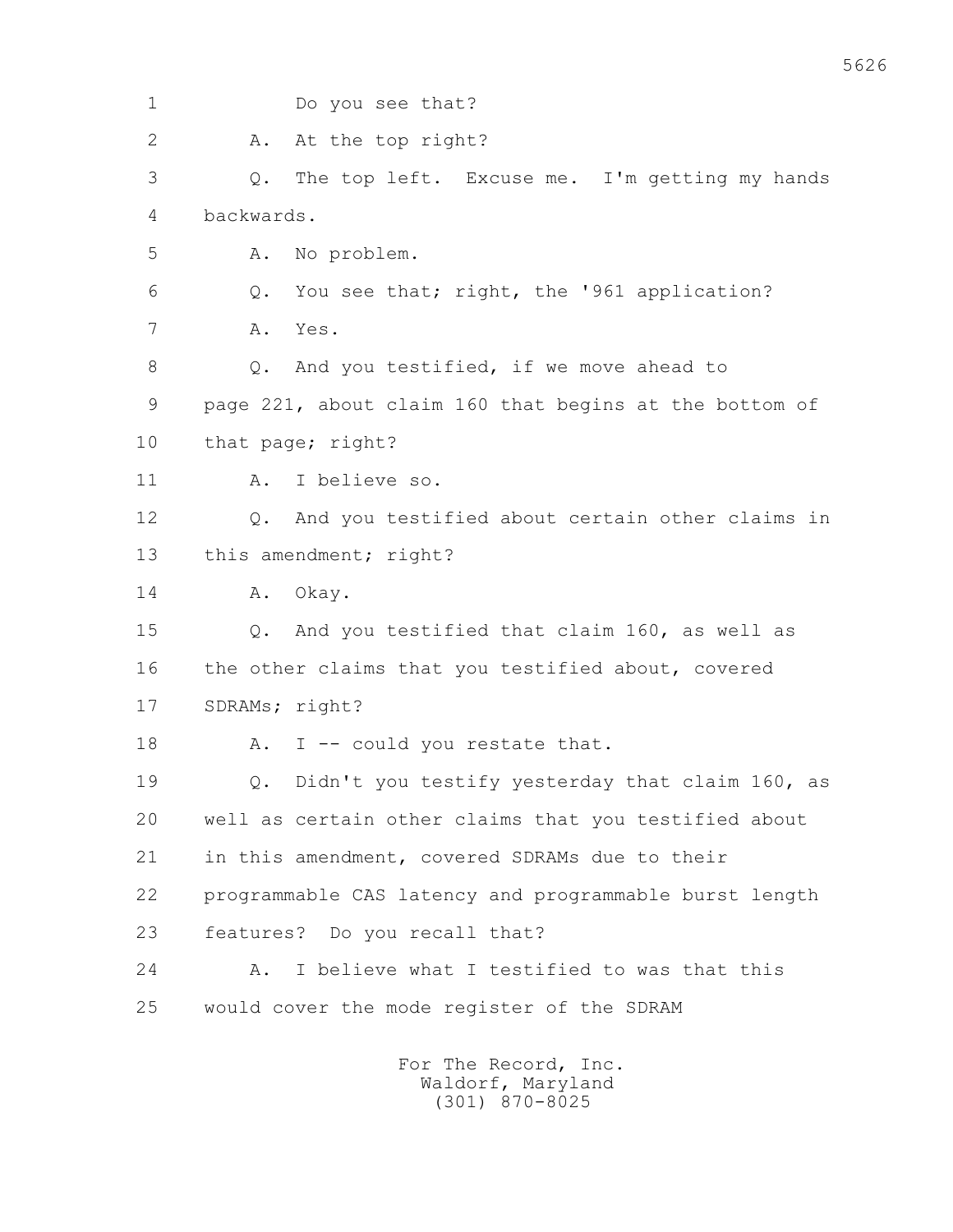1 specification.

2  $Q_2$   $Q_3$   $S_2$  that if  $-$  3 A. And would therefore cover the implementation of 4 CAS latency, yes. 5 Q. Sorry. I didn't quite catch it. You said 6 therefore it covered the implementation of? 7 A. Of the programmable CAS latency. Because you 8 said programmable CAS latency; correct? 9 Q. Okay. So it's your understanding that 10 claim 160, as well as the other claims that you 11 testified about in this amendment -- 12 A. Well, actually let me -- I'm sorry. I don't 13 have these -- the numbers of the claims memorized the 14 way all the lawyers do. Let me reread this. 15 Q. Sure. Take your time. 16 (Pause in the proceedings.) 17 A. Yes. Yes. I'm sorry. Yes. 18 Q. You testified that claim 160, as well as 19 certain other claims in this amendment, would cover the 20 mode register as specified for SDRAMs and consequently 21 would cover SDRAMs that contain such a mode register; 22 is that right? 23 A. Yes. 24 Q. Now, let me show you a document, RX-2111. 25 May I approach, Your Honor?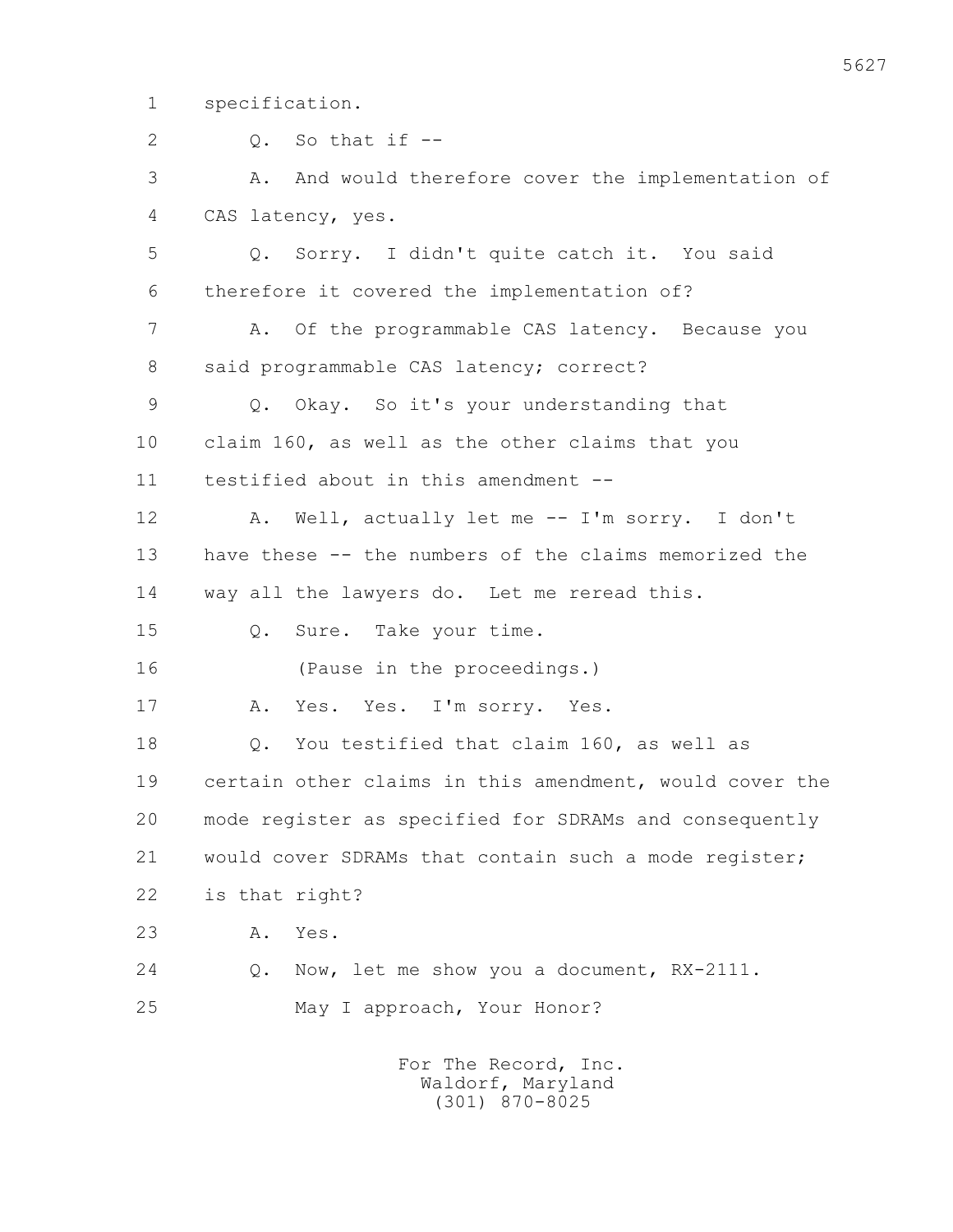1 Could you blow up the top half, please. 2 Professor Jacob, I've handed you an opinion of 3 the United States Court of Appeals for the Federal 4 Circuit in the case of Rambus, Inc. versus Infineon 5 Technologies, et al. 6 Do you see that? 7 A. Yes, I do. 8 Q. Have you seen this document before? 9 A. I'm not sure. I may have. 10 Q. Did you review the Federal Circuit's opinion 11 in the Rambus case after it came out earlier this 12 year? 13 A. Are you referring to the one that I mentioned 14 in my deposition? Is this that document? 15 Q. I believe it is. 16 A. Okay. Well, then yes. I read it, and if this 17 is it, then I've read this document. My printout 18 looks very different from this, so it's hard to 19 recognize. 20 Q. And the opinions are produced in various 21 different formats, that's true. 22 If we could go to page 33 of the opinion, and 23 if we could just look at the sentence, the very last 24 sentence on the page that just begins on that page and 25 then carries over to the next page, it begins, "The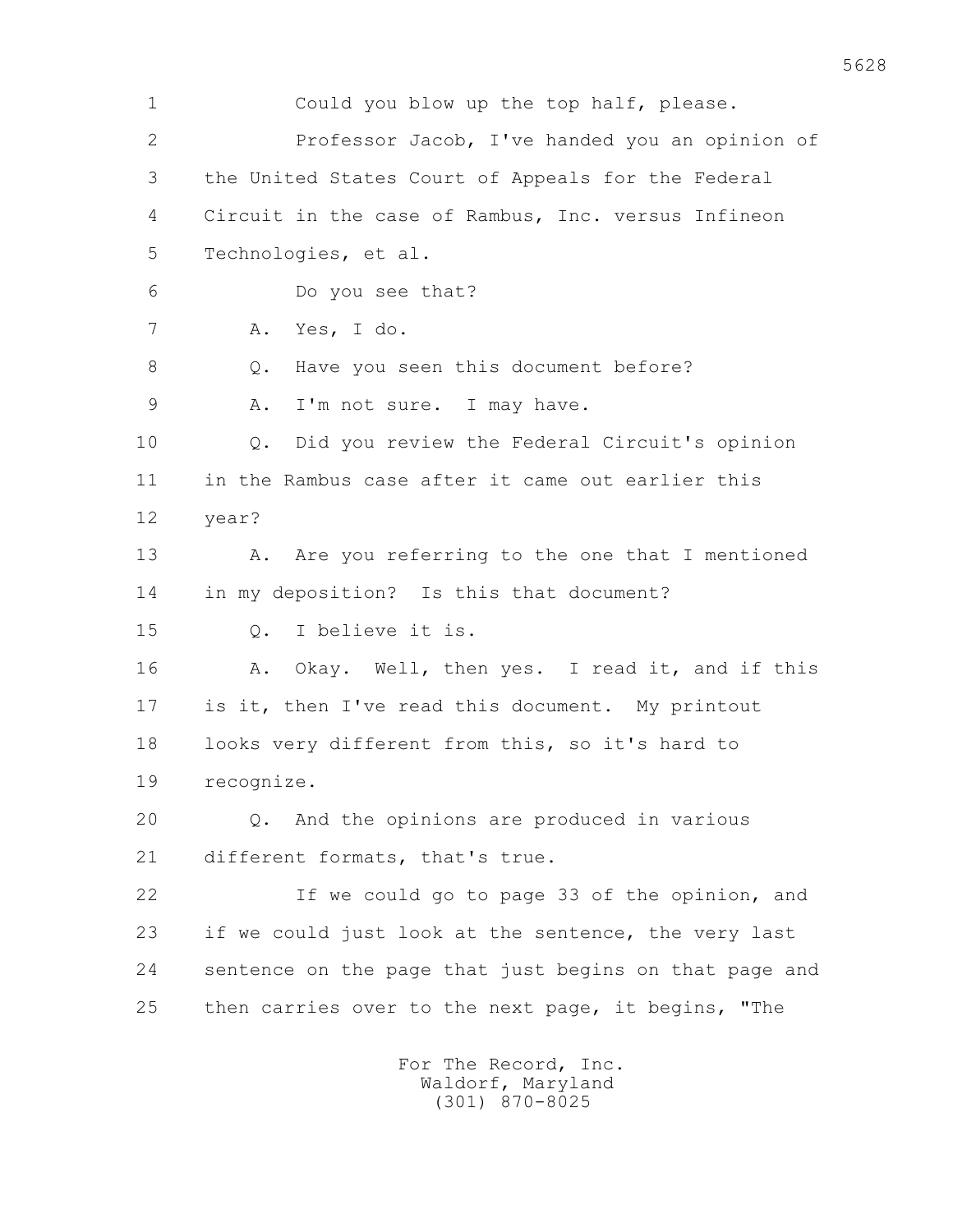1 court also identified application" -- I'm not going to 2 need both pages. We can just -- let's just start with 3 that page. Let's just look at that line. 4 "The court also identified application 5 numbers 07/847,651" -- now let's go on to the next 6 page -- "('651 application) filed in March 1992 and 7 07/847,961 ('961 application) filed in March 1992 but 8 later abandoned as having claims directed toward CAS 9 latency." 10 Do you see that? 11 A. Yes, I do. 12 0. And that application, which the court refers to 13 as the '961 application, that's the same 14 '961 application that you were testifying about 15 yesterday; correct? 16 A. If the numbers match up, then yes, it is. 17 Q. And if you could look at the next paragraph on 18 that page, the very first couple of sentences: 19 "The (sic) court has examined the claims of the cited 20 applications," referring to the applications in the 21 previous paragraph, including the '961 application, "as 22 well as the relevant portions of the SDRAM standard. 23 Based on this review, this court has determined that 24 substantial evidence does not support the finding that 25 these applications had claims that read on the SDRAM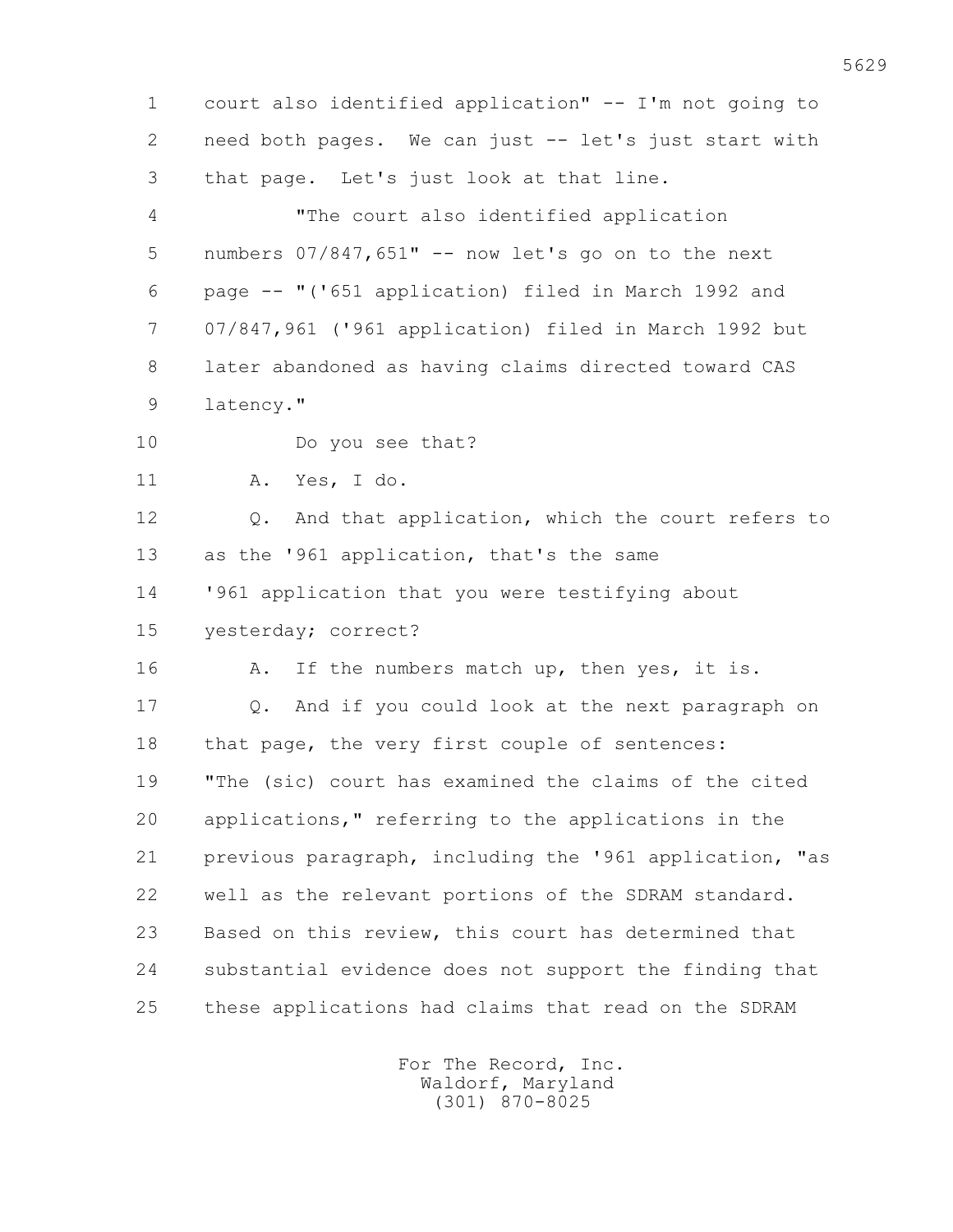1 standard."

 2 Do you see that? 3 A. Yes, I do. 4 Q. Now, in reading the Federal Circuit's opinion, 5 did that cause you to in any way revise your opinion 6 that claim 160 and the other claims you testified about 7 in the '961 application had claims that would cover an 8 SDRAM with a mode register? 9 A. No, it would not. 10 Q. Do you disagree with the Federal Circuit's 11 finding there? 12 A. I'm not sure what this says. 13 0. You don't understand those sentences? 14 A. You asked me about this in my deposition, and I 15 still don't understand the meaning of that sentence. 16 Q. Well, let's move to the end of that paragraph, 17 the last two sentences beginning with "similarly." 18 It states, "Similarly, claims in the 19 '961 application were limited to the device identifier 20 feature, "and then it discusses another application and 21 goes on to say, "Thus, licenses under the claims of 22 these applications or the '717 patent would not be 23 necessary to practice the SDRAM standard." 24 Do you see that? 25 A. Yes, I do.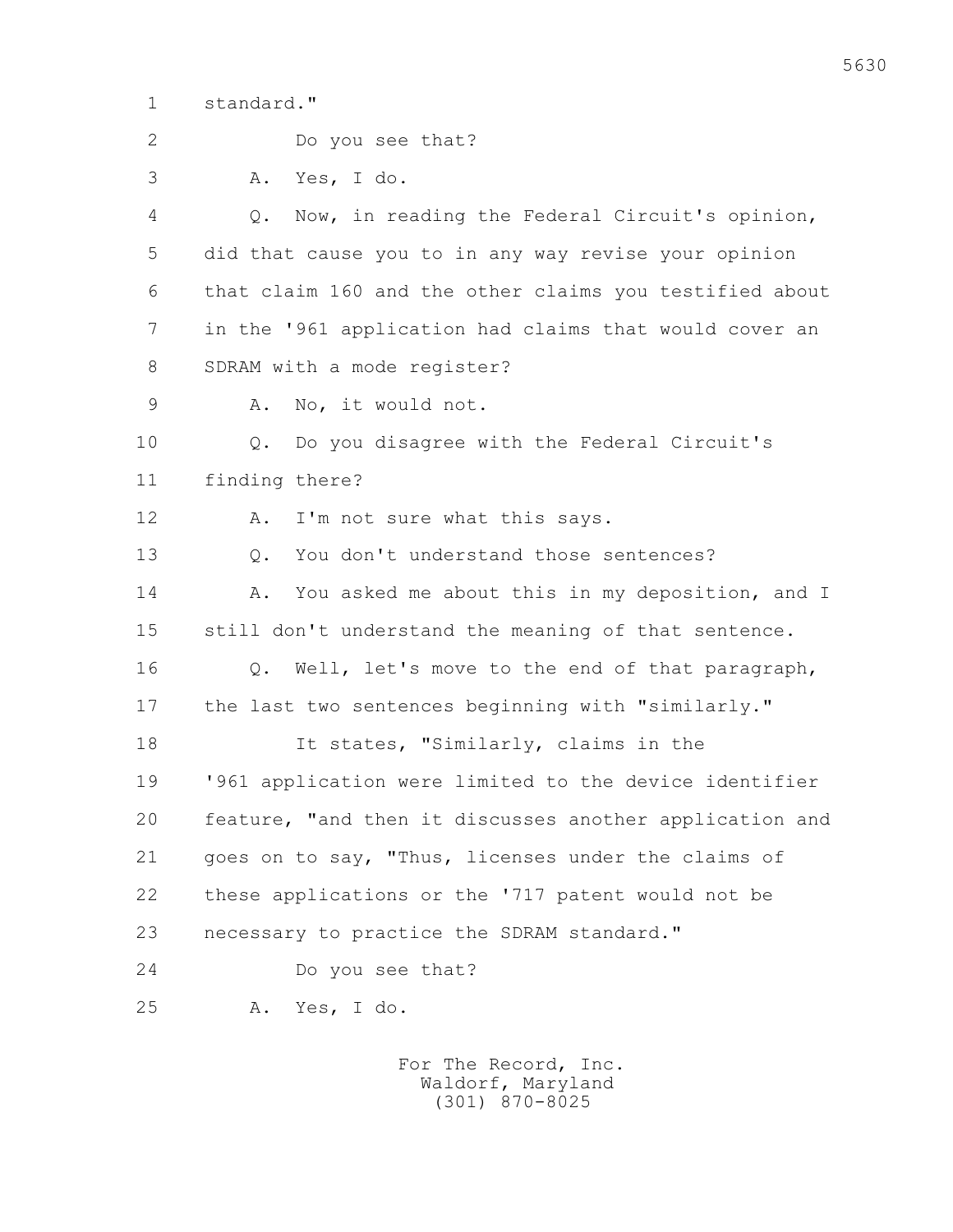1 Q. Now, do reading those sentences change in any 2 way your opinion that the claims that you testified 3 about yesterday would read on SDRAMs?

 4 A. Not at all because the claims that I talked 5 about were not limited to the device identifier 6 feature.

 7 Q. Okay. So if the Federal Circuit is saying that 8 those claims in the '961 application were so limited, 9 you simply disagree; is that right?

 10 JUDGE McGUIRE: Well, I'm a little bit confused 11 about that answer that you just gave, professor. Would 12 you expound on that for my edification.

13 THE WITNESS: Sure. The sentence here says, 14 "Similarly, claims in the '961 application were limited 15 to the device identifier feature," and indeed if you 16 read through that application, there are claims that 17 are explicitly limited to the device identifier 18 feature, and then there are other claims that are not 19 explicitly limited to the device identifier feature. 20 Some of them explicitly use that language;

 21 they say this is a bus that uses device identifiers. 22 And then there are other claims that omit that 23 wording.

 24 JUDGE McGUIRE: Okay. You may proceed, 25 Mr. Detre.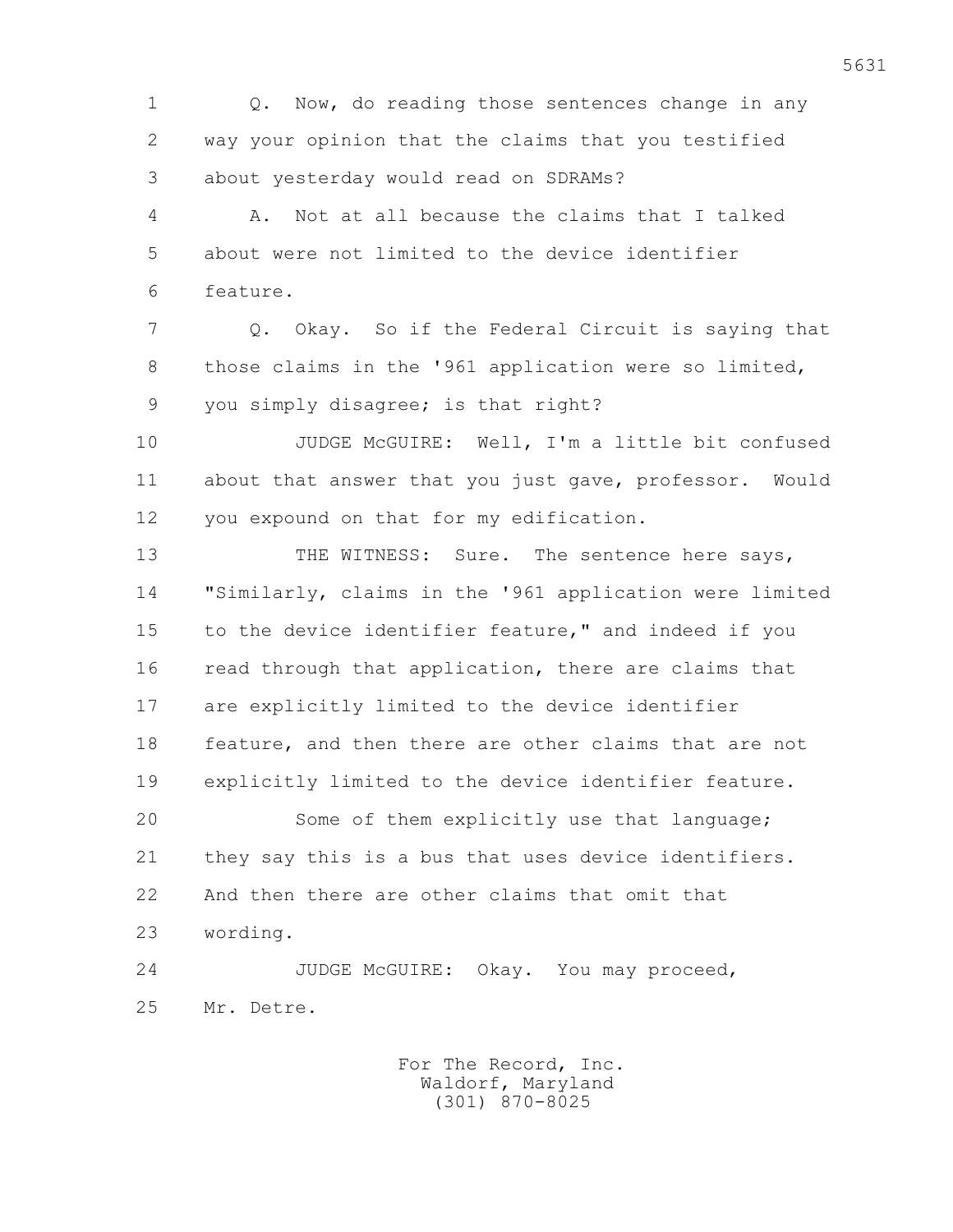1 BY MR. DETRE: 2 Q. So you do not believe, Professor Jacob, that 3 all the claims in the '961 application were limited to 4 the device identifier feature; is that right? 5 A. The claims that I looked at did not say 6 anything about device identifiers. 7 Well, the claims that I used. 8 Q. Could we go back to CX-1504. Have you still 9 got that in front of you, Professor Jacob? Excuse me. 10 That's the big document with the '961 amendment in the 11 middle. 12 A. Okay. Yes. Yes, I have it. 13 Q. And if we could go back to -- let's see -- 14 page 216. 15 Now, if we blow up the top part of that again, 16 do you see the date over on the right-hand side, 17 January 6, 1995? 18 A. Yes, I do. 19 Q. So you understand this amendment was sent to 20 the patent office on that date; is that right? 21 A. Frankly, I don't know exactly what that date 22 means. 23 Q. If you look at the mailroom stamp at the top 24 left, do you see it's stamped January 10, 1995 at the 25 Patent and Trademark Office?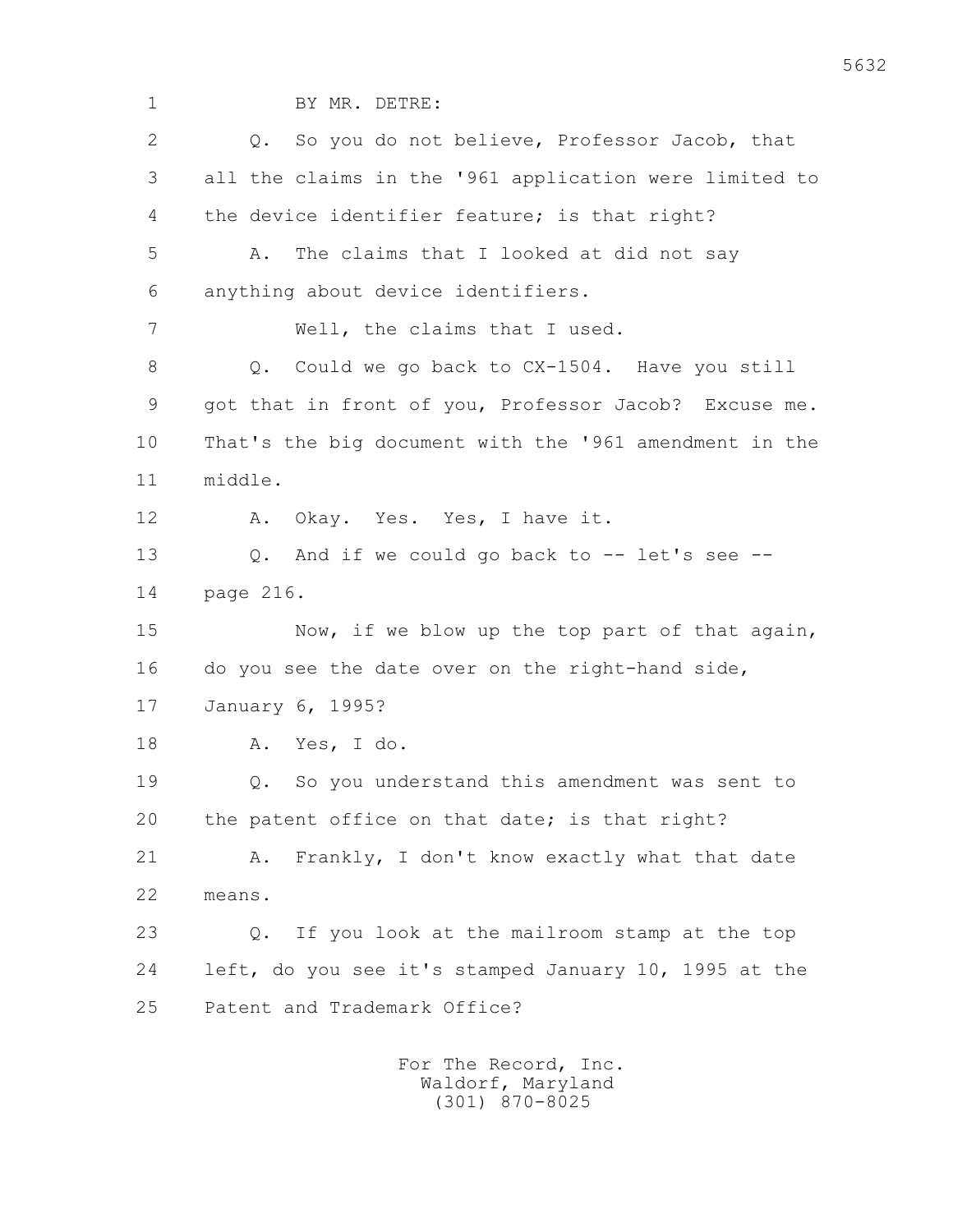1 A. Yes. 2 Q. Do you know that these claims that you 3 testified about yesterday were canceled in June of 4 1995 and so were only pending at the patent office for 5 about six months? 6 A. Do I know that. 7 No, I do not know that offhand. 8 Q. Let's move on to the '692 application if we 9 could. 10 May I approach, Your Honor? 11 JUDGE McGUIRE: Yes. 12 BY MR. DETRE: 13 Q. Excuse me. CX-1502. It's the '481 patent file 14 wrapper. 15 Now, if we could turn to page 205 of this 16 document. 17 And this is identified as a preliminary 18 amendment in patent application serial 19 number 07/847,692. 20 Do you recall testifying about claim 151 in 21 that preliminary amendment yesterday, Professor Jacob? 22 And maybe we could just turn to claim 151, which 23 appears on page 208. 24 A. Yes. That looks familiar. 25 Q. And if we could just blow up claim 151 at the For The Record, Inc.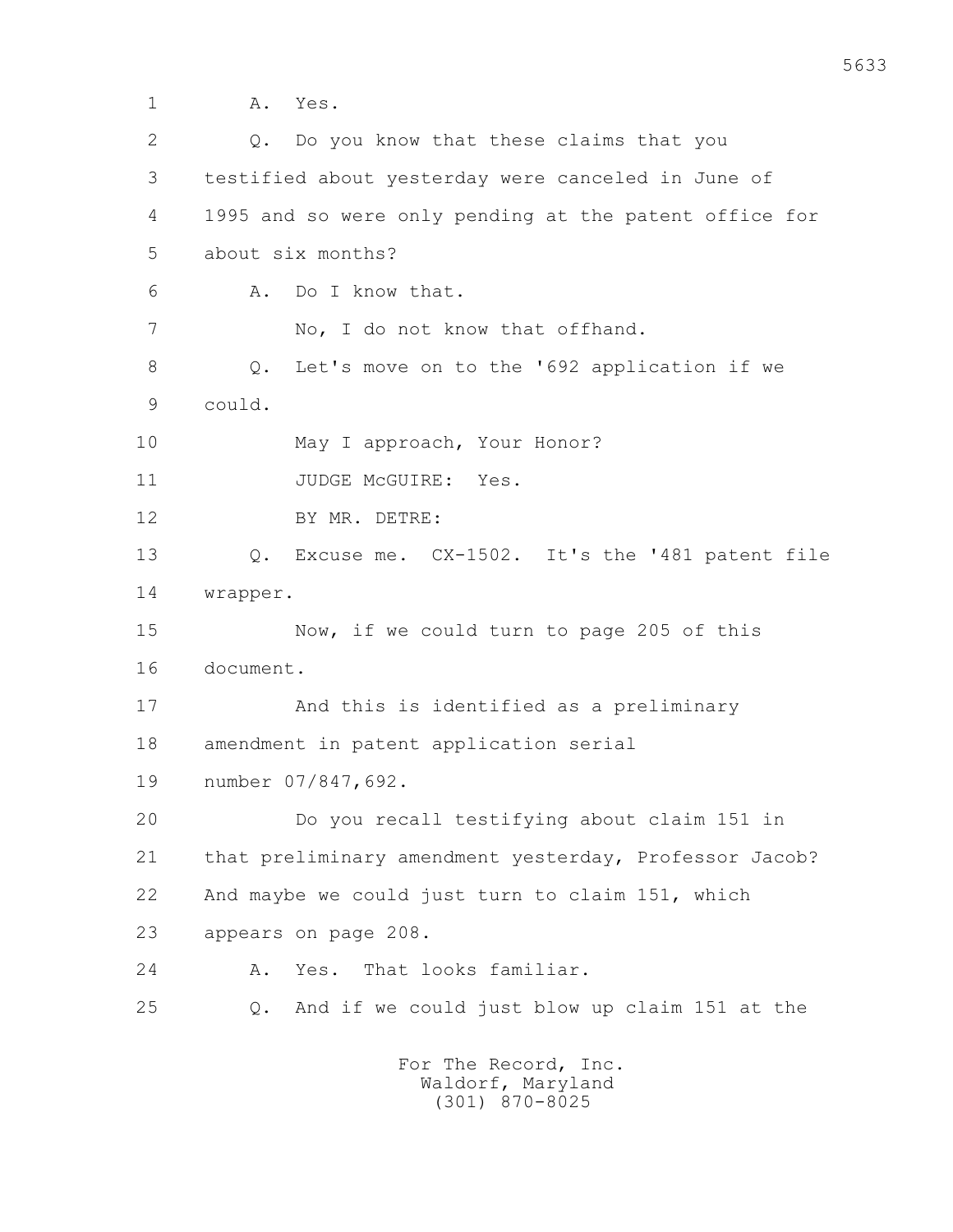1 very top of the page.

| $\mathbf{2}$ | Now, one element of that claim identified by            |
|--------------|---------------------------------------------------------|
| 3            | the letter C calls for a phase-locked loop, PLL,        |
| 4            | coupled to the clock signal -- excuse me -- coupled to  |
| 5            | the clock signal receiving circuit and the memory array |
| 6            | for providing a variable delay to the local clock       |
| 7            | signal such that the delayed local clock signal is      |
| 8            | synchronized with the external clock signal received by |
| 9            | the clock signal receiving circuit.                     |
| 10           | Do you see that?                                        |
| 11           | Yes, I do.<br>Α.                                        |
| 12           | Now, that description of the PLL circuitry<br>Q.        |
| 13           | providing a variable delay to the local clock signal,   |
| 14           | that actually describes a DLL, doesn't it,              |
| 15           | Professor Jacob?                                        |
| 16           | That's my understanding of a DLL.<br>Yes.<br>Α.         |
| 17           | Let's put that aside for a second and let's<br>Q.       |
| 18           | look at the NEC presentation that you compared this     |
| 19           | claim to yesterday, Professor Jacob.                    |
| 20           | Okay.<br>Α.                                             |
| 21           | And that's going to be JX-21.<br>$Q_{\bullet}$          |
| 22           | May I approach, Your Honor?                             |
| 23           | JUDGE McGUIRE: Yes.                                     |
| 24           | BY MR. DETRE:                                           |
| 25           | If we could turn to page 91 of that document.<br>$Q$ .  |
|              | For The Record, Inc.                                    |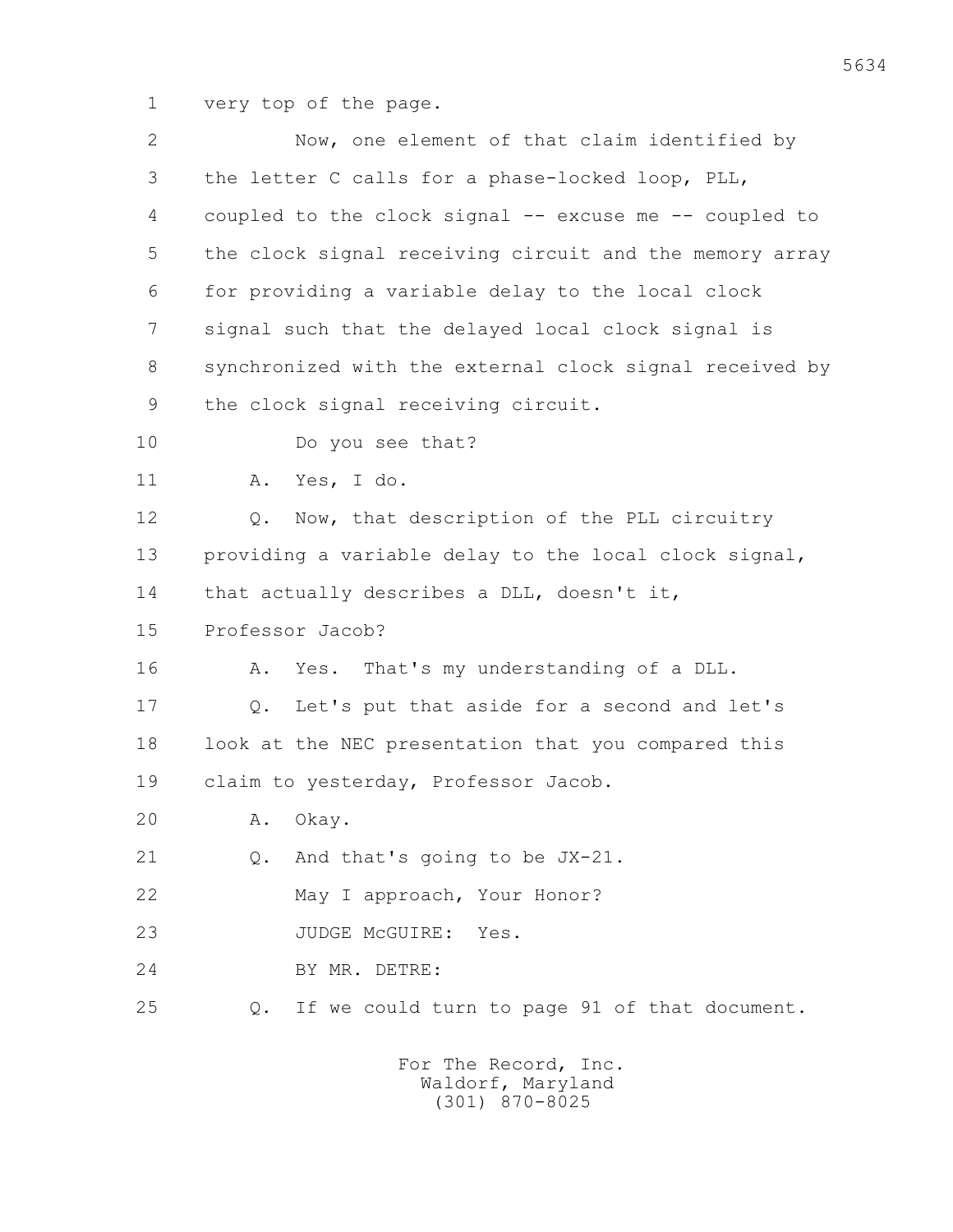1 Have you got that, Professor Jacob? 2 A. Yes, I do. 3 Q. And that's the diagram you were testifying 4 about yesterday comparing to claim 151 in that 5 amendment to the '692 application; right? 6 A. Correct. 7 Q. Now, if you look at the part of that diagram on 8 the right-hand side headed With PLL, do you see that 9 little square near the top which says "PLL" in it? Do 10 you see that? 11 A. Yes, I do. 12 0. Now, in your understanding, does that PLL have 13 any effect on what goes on in the rectangle marked 14 "memory array"? 15 A. It affects the timing of reads and writes with 16 respect to the memory array. 17 Q. What on this diagram shows you that it affects 18 the timing of writes? 19 A. Oh, okay. Good point. That's sort of -- yes, 20 you're right. This diagram shows reads. 21 Q. And it shows the PLL affecting the data output 22 from the data output buffer; correct? 23 A. Yes. 24 Q. Does the PLL affect in any way the timing of 25 data from the memory array going to the data output For The Record, Inc.

 Waldorf, Maryland (301) 870-8025

5635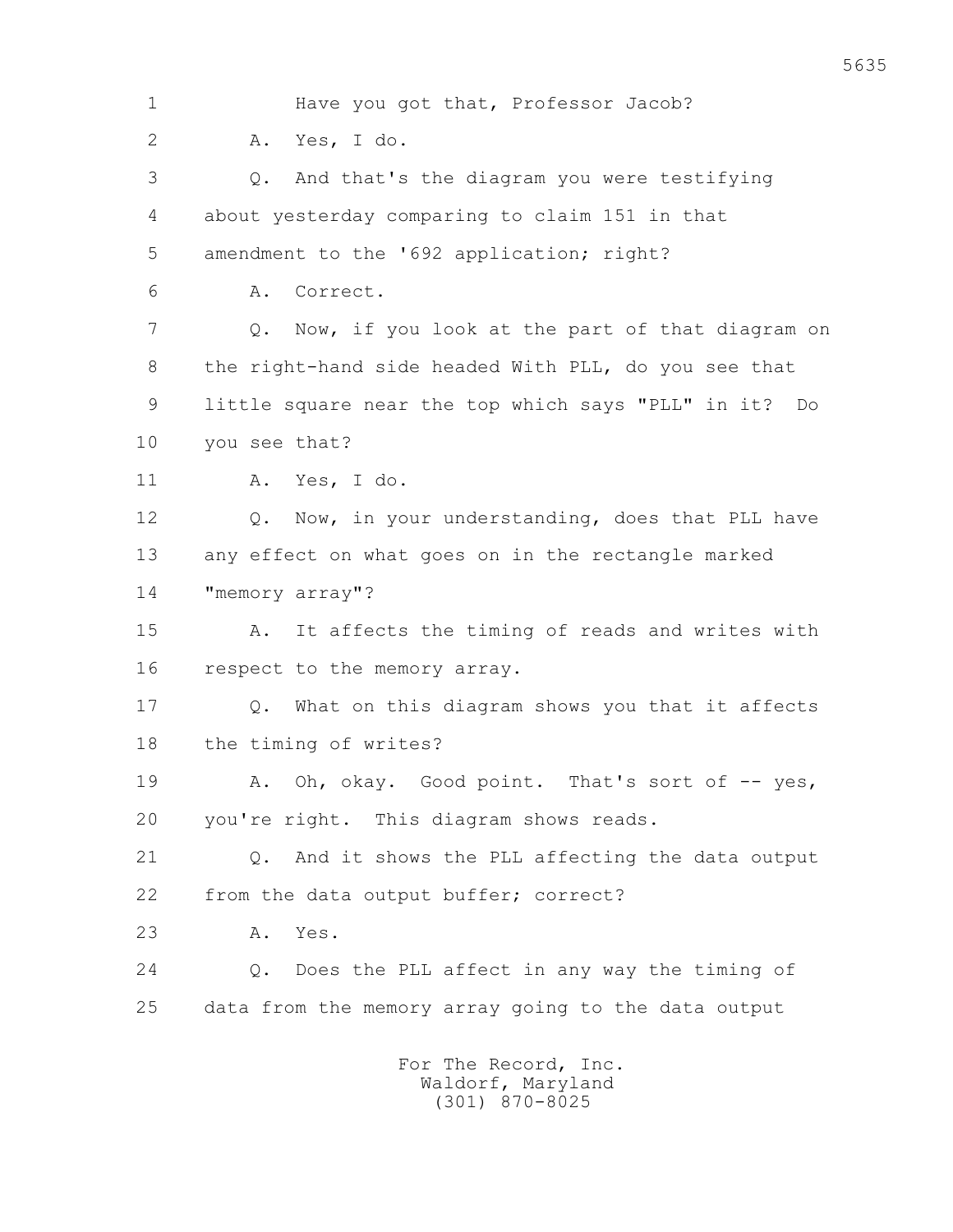1 buffer?

 2 A. It's not clear. 3 Q. Now, you testified yesterday also about the 4 little diagram that appears at the bottom of this 5 picture which shows the clock signal and the internal 6 clock in sync. 7 Do you see that? 8 A. Yes, I do. 9 Q. And you said that they were synchronized by 10 variable delay. Do you recall that? 11 A. Yes, I do. 12 0. What on this diagram indicates to you that they 13 were synchronized through the use of a variable delay 14 element? 15 A. Well, because you're sending two clock signals 16 into the PLL. 17 Q. Isn't it the case that that PLL could be 18 synchronizing the internal clock with the clock using 19 an oscillator? 20 A. Well, but then you wouldn't require sending two 21 clocks into the PLL; you would just have one input. 22 This is showing two inputs from the left-hand side and 23 one output to the right. 24 Q. You see two clocks going in at the left-hand 25 side?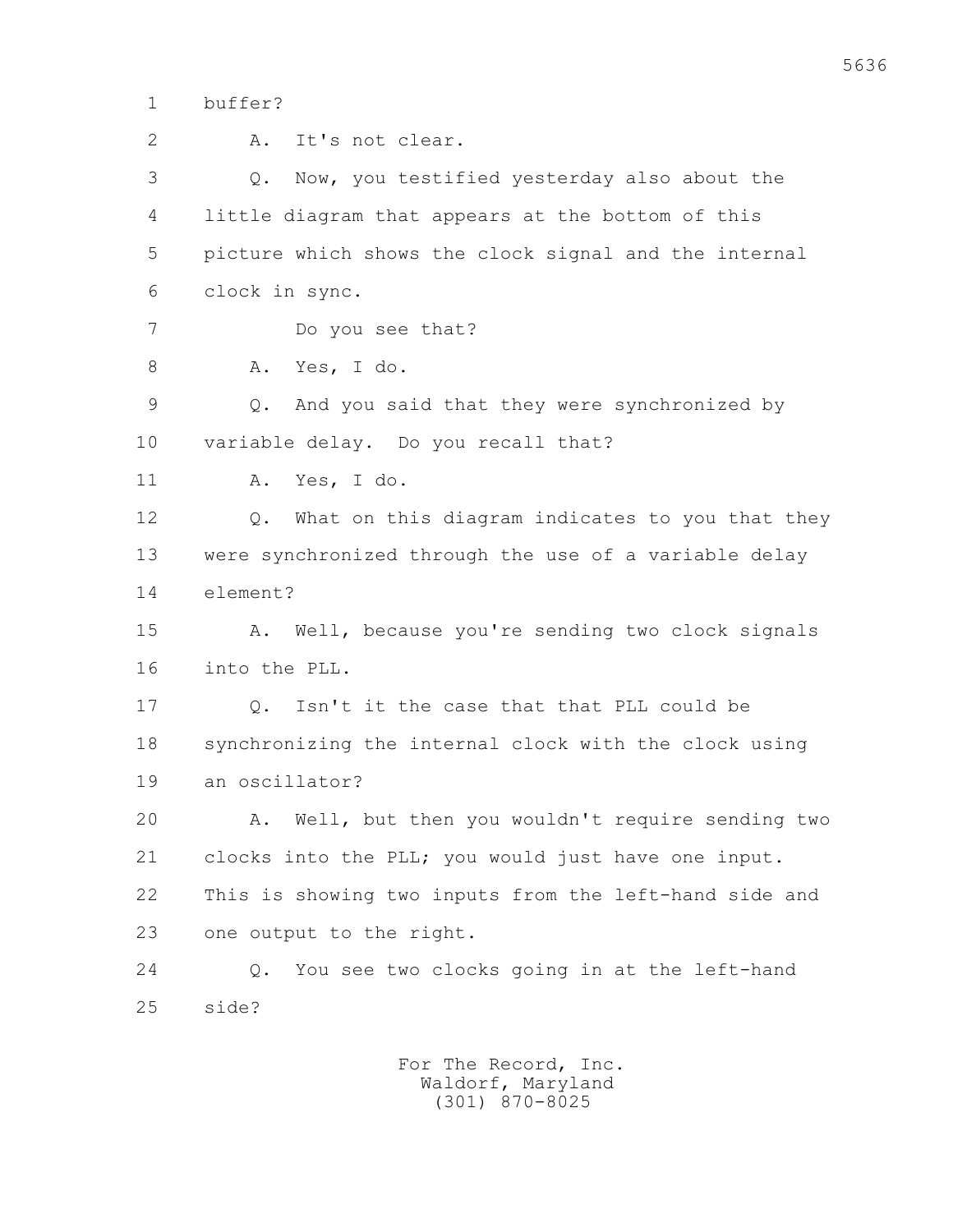1 A. Yeah. Clock and I-clock. 2 Q. Oh, you're talking about the little diagram? 3 A. Oh, yeah. What -- I'm sorry. Then maybe I 4 misunderstood your question. 5 Q. Perhaps we're talking at cross-purposes. 6 At the top of this diagram, a clock signal goes 7 into the PLL; right? 8 A. Correct. 9 Q. And I-clock comes out of the PLL; right? 10 A. And then feeds back into the PLL, yes. 11 Q. Oh, I see what you're saying. 12 A. Yes. 13 Q. Now, if you were using a PLL with an 14 oscillator, you would -- that's a loop; correct? It's 15 called a phase-locked loop; is that right? 16 A. Yes. 17 Q. So something from the output of the PLL feeds 18 back into the PLL; right? 19 A. Correct. 20 MR. DETRE: I think this would be a good time 21 for a break, Your Honor, if that's okay. 22 JUDGE McGUIRE: That's fine. We'll take a 23 ten-minute break. 24 But before we go, I want to ask of any 25 respondent, the other day I granted provisional For The Record, Inc.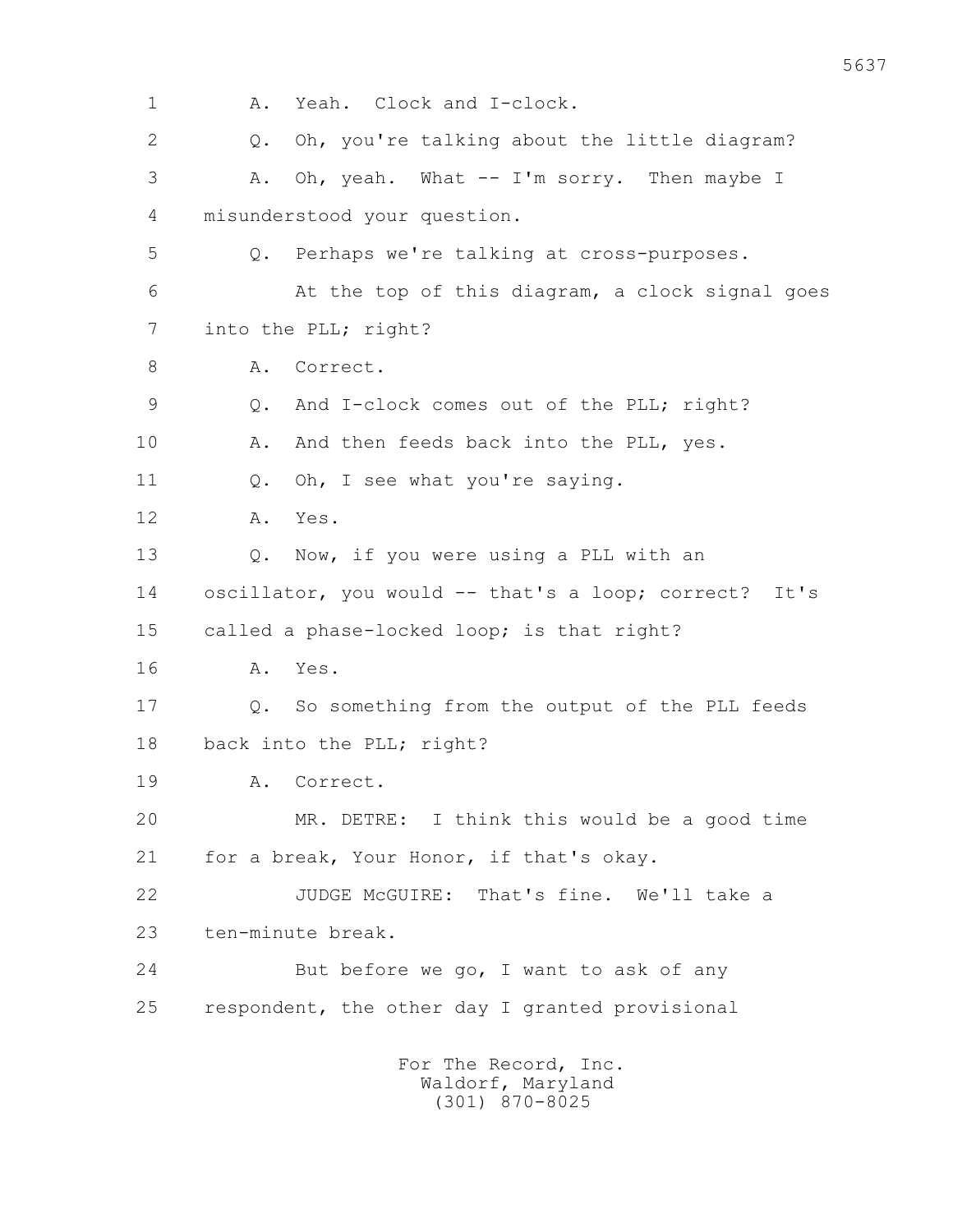1 in camera treatment to some items of Micron, and I'm 2 getting ready to issue an order on that pending motion. 3 Was there any opposition that you intended to file on 4 that, Mr. Perry? 5 MR. PERRY: Your Honor, I wasn't involved in 6 that. If I could get back to you at the lunch break 7 with an answer to your question. 8 JUDGE McGUIRE: Okay. Because if you are, your 9 time is if not already expired is about to, so... 10 MR. PERRY: I'll take that into consideration 11 when discussing it. 12 JUDGE McGUIRE: So will I. 13 All right. Thanks very much. 14 This hearing is in recess for ten minutes. 15 MR. DETRE: Thank you, Your Honor. 16 (Recess) 17 BY MR. DETRE: 18 Q. Professor Jacob, before the break, we were 19 talking about PLLs; correct? 20 A. Yes, we were. 21 0. And you testified earlier that a PLL has an 22 oscillator in it; right? 23 A. Yes, I did. 24 Q. And a PLL also has a phase comparator in it; is 25 that right? For The Record, Inc.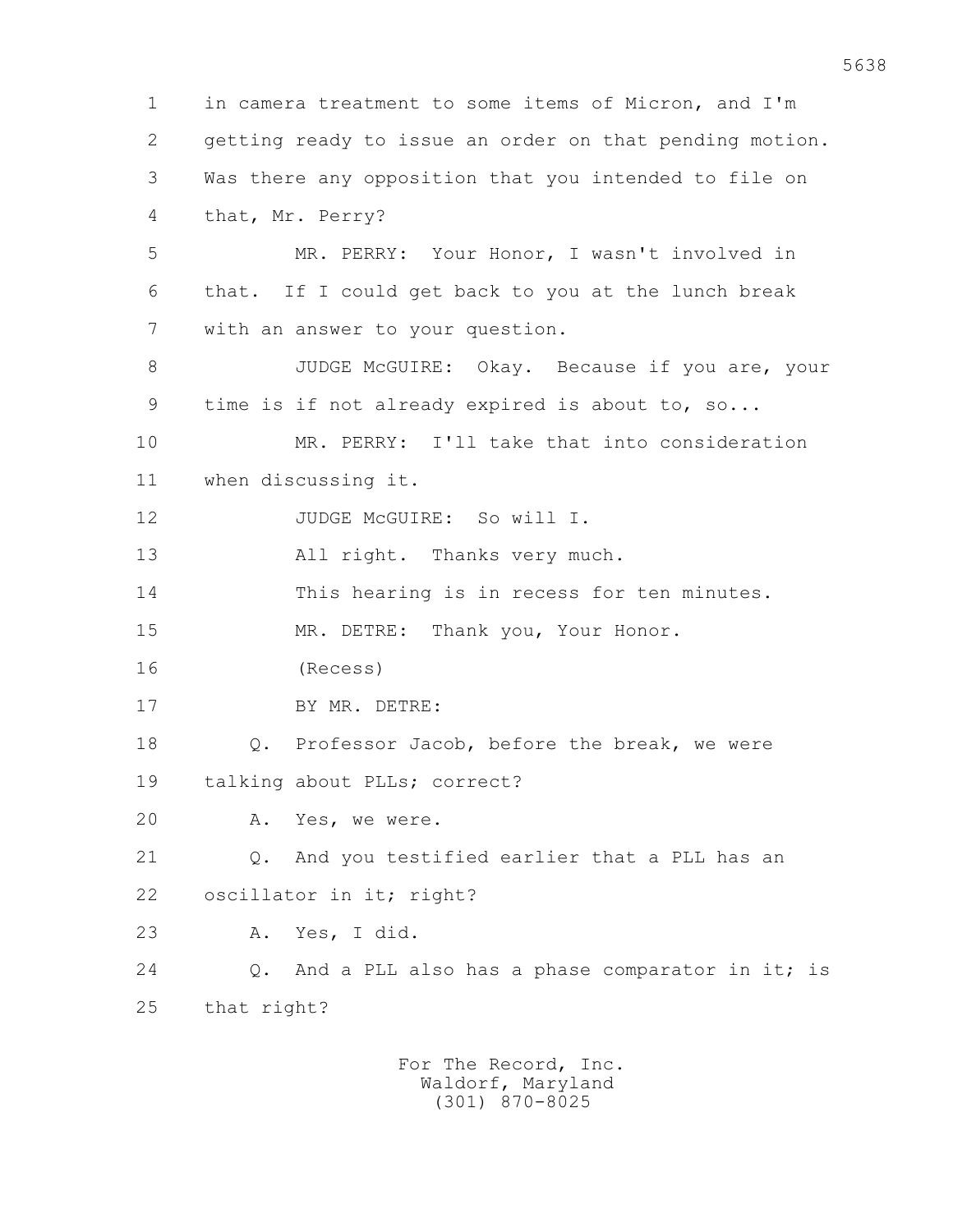1 A. Correct.

| $\overline{2}$ | And the phase comparator compares the phase of<br>$Q_{\bullet}$ |
|----------------|-----------------------------------------------------------------|
| 3              | two signals; is that right?                                     |
| 4              | Α.<br>It $--$ yes.                                              |
| 5              | And it uses those two signals then to generate<br>$Q$ .         |
| 6              | the signal output by the PLL?                                   |
| 7              | It uses two signals -- that's not a very<br>Α.                  |
| 8              | precise statement. What do you mean?                            |
| $\mathcal{G}$  | It uses information gleaned from those two<br>$Q$ .             |
| 10             | signals in order to generate the output?                        |
| 11             | The comparator? The comparator doesn't<br>Α.                    |
| 12             | generate the output.                                            |
| 13             | The PLL.<br>$Q$ .                                               |
| 14             | Oh, the PLL. The PLL has an oscillator and a<br>Α.              |
| 15             | reference and it synchronizes the oscillator's output           |
| 16             | to the reference.                                               |
| 17             | Yesterday you testified about Rambus'<br>Q.                     |
| 18             | '327 patent. Do you recall that?                                |
| 19             | Yes, I do.<br>Α.                                                |
| 20             | Let me hand you a copy of CX-1494.<br>Q.                        |
| 21             | May I approach, Your Honor?                                     |
| 22             | JUDGE MCGUIRE:<br>Yes.                                          |
| 23             | BY MR. DETRE:                                                   |
| 24             | If we could go to page 23 of the patent.<br>Q.                  |
| 25             | And if we could blow up claim 1.                                |
|                |                                                                 |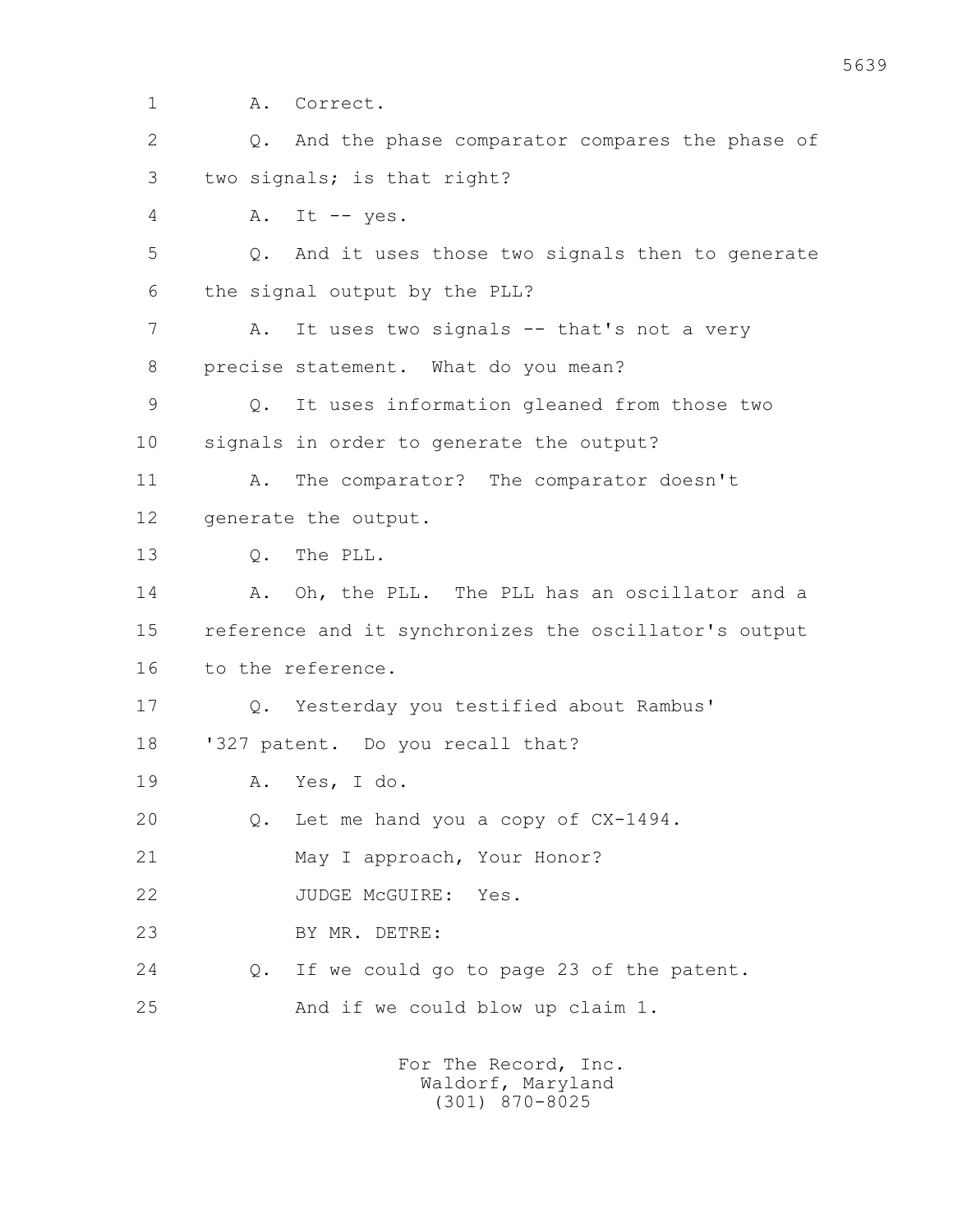1 And claim 1 begins, "A dynamic random access 2 memory (DRAM) comprising a first circuit for providing 3 a clock signal." 4 Do you see that? 5 A. Yes, I do. 6 Q. Now, that part of claim 1 indicates to you 7 that claim 1 is referring to a synchronous DRAM; 8 correct? 9 A. No. It indicates to me that it's -- it is 10 referring to a DRAM that has a clock signal. 11 Q. Do you still have your report handy? 12 A. My what? 13 JUDGE McGUIRE: Your expert report. 14 THE WITNESS: My expert report. 15 MR. DETRE: Thank you. 16 BY MR. DETRE: 17 Q. And if you would turn to page 48. 18 And on that page, you have a chart analyzing 19 the '327 patent; right? 20 A. Uh-huh. 21 0. And in the top left box on the right-hand side, 22 you have the language I just read you from claim 1 of 23 the '327 patent? 24 A. Yes. 25 Q. "Dynamic random access memory (DRAM) For The Record, Inc.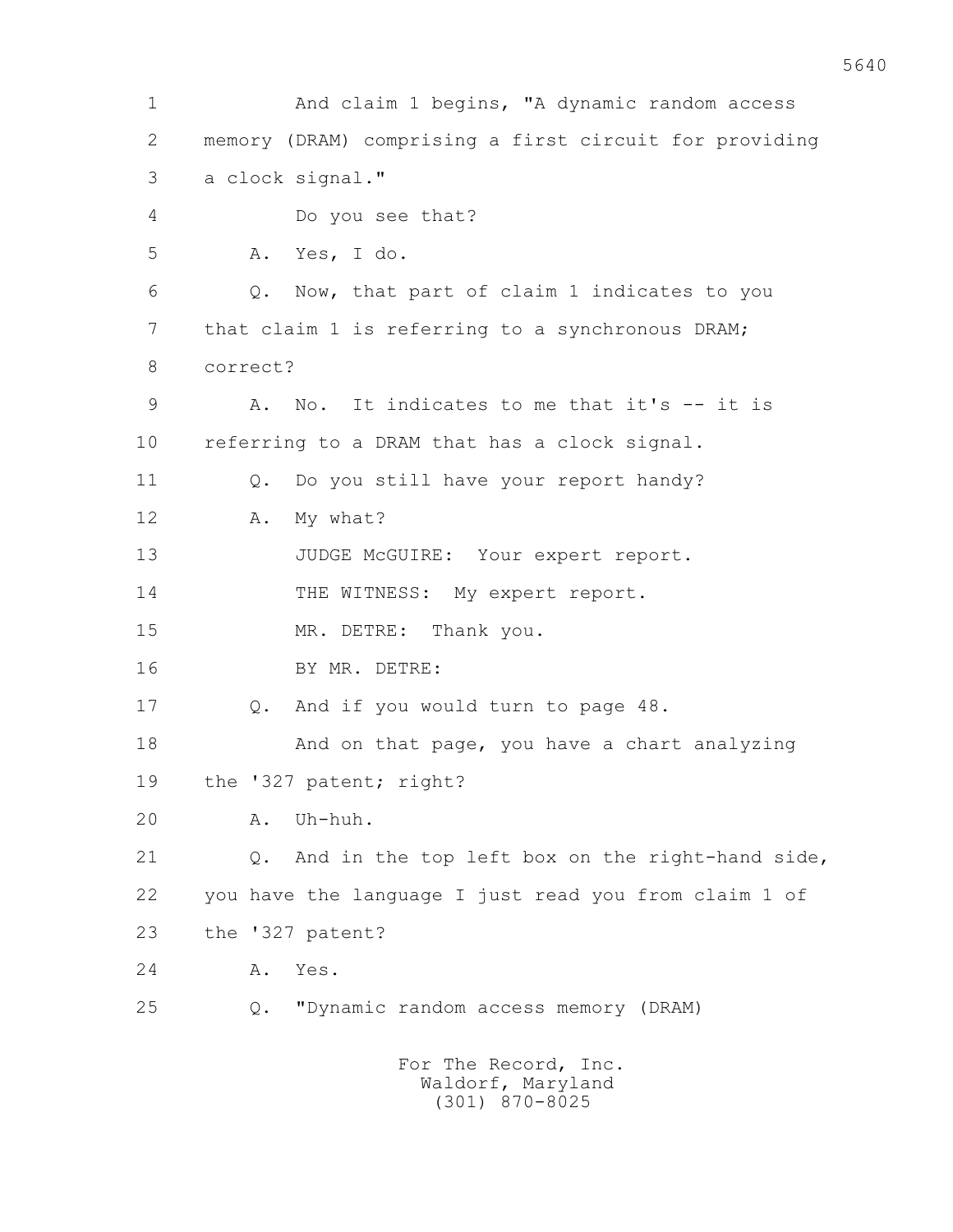1 comprising a first circuit for providing a clock 2 signal"; right? 3 A. Correct. 4 Q. And then in the box next to that you have claim 5 interpretation; right? 6 A. Yes, I do. 7 Q. And you were interpreting that claim as a 8 person of ordinary skill in the art there; right? 9 A. Yes. 10 Q. And you state, "This claim applies to a 11 synchronous DRAM, i.e., one that uses a clock signal to 12 time the DRAM's operations"? 13 A. Correct. I thought you were -- I thought you 14 meant synchronous as in capital S. 15 Q. Oh, no. I meant synchronous. -- 16 A. Yes. 17 Q. -- as you defined it yesterday, namely a DRAM 18 which uses the system clock to drive the DRAM's 19 operations. 20 A. What's the question? 21 Q. When you referred to this claim applying to a 22 synchronous DRAM on page 48, you meant synchronous the 23 way you defined it yesterday as a DRAM in which a 24 system clock is used to drive not only the memory 25 controller's operations but also the DRAM?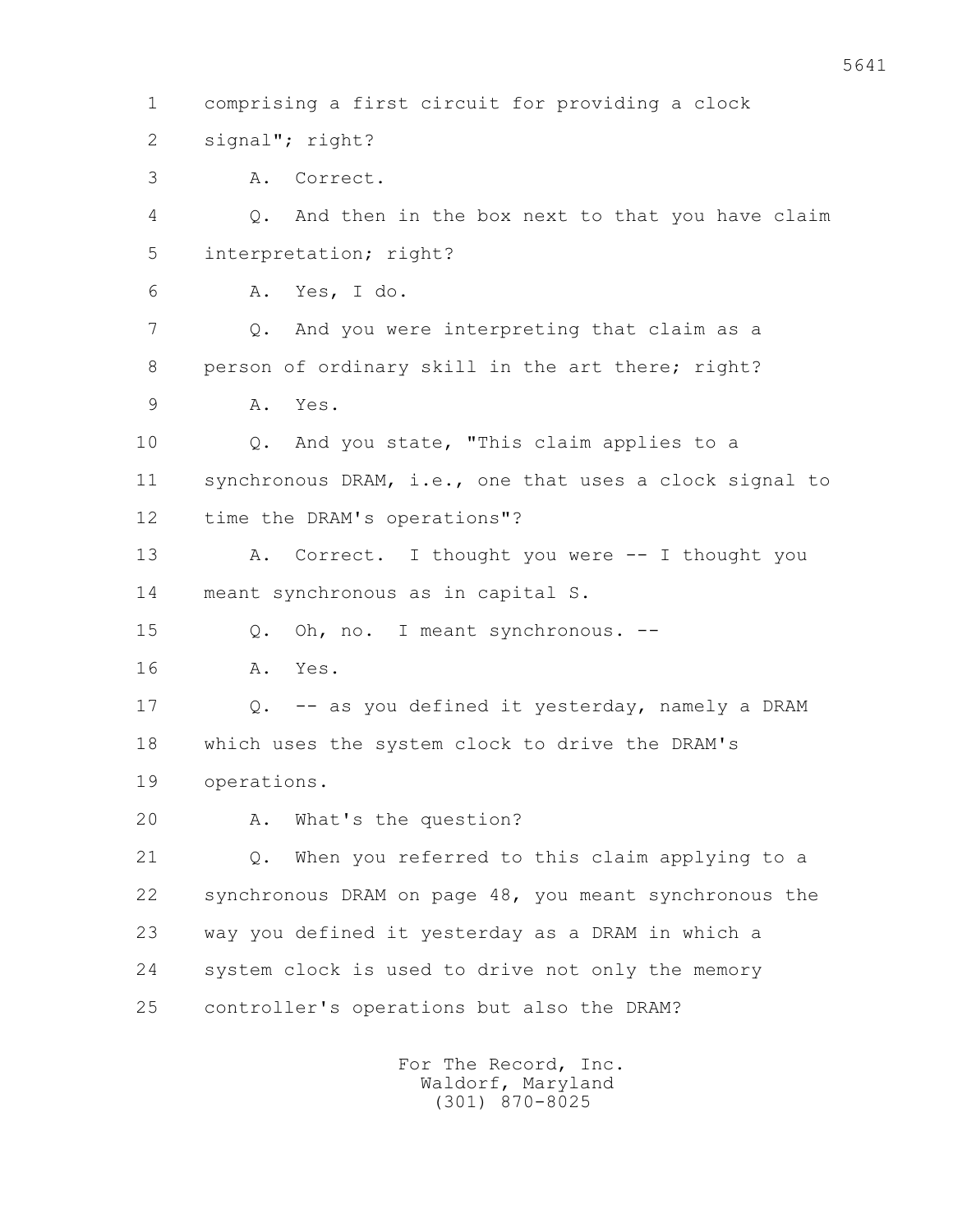1 A. No. Right here I say very clearly what I mean. 2 I say a synchronous DRAM is one that uses a clock 3 signal to time the DRAM's operations. That's... 4 Q. Now, isn't it a fact that in DDR SDRAMs the 5 system clock is all but ignored in the data transfer, 6 in the data transfer portion of DDR write requests? 7 A. Correct. 8 Q. In fact, in DDR SDRAMs, the DRAM samples the 9 incoming data with respect to not that clock but 10 instead a separate signal known as a DQS; right? 11 A. Correct. 12 Q. That's sometimes also referred to as a data 13 set; right? 14 A. Yes. 15 Q. Now, if you've still got the '327 patent 16 there, yesterday you also -- CX-1494, page 23, the top 17 right-hand column -- you also discussed claim 7; right? 18 A. Yes, I did. 19 Q. And one of the elements that claim 7 requires 20 is a multiplexer; right? 21 A. Yes. 22 Q. Now, isn't it the case that if you could come 23 up with a circuit that performs the function that the 24 multiplexer performs in some DDR SDRAMs but isn't a 25 multiplexer, then the multiplexer isn't a necessary For The Record, Inc.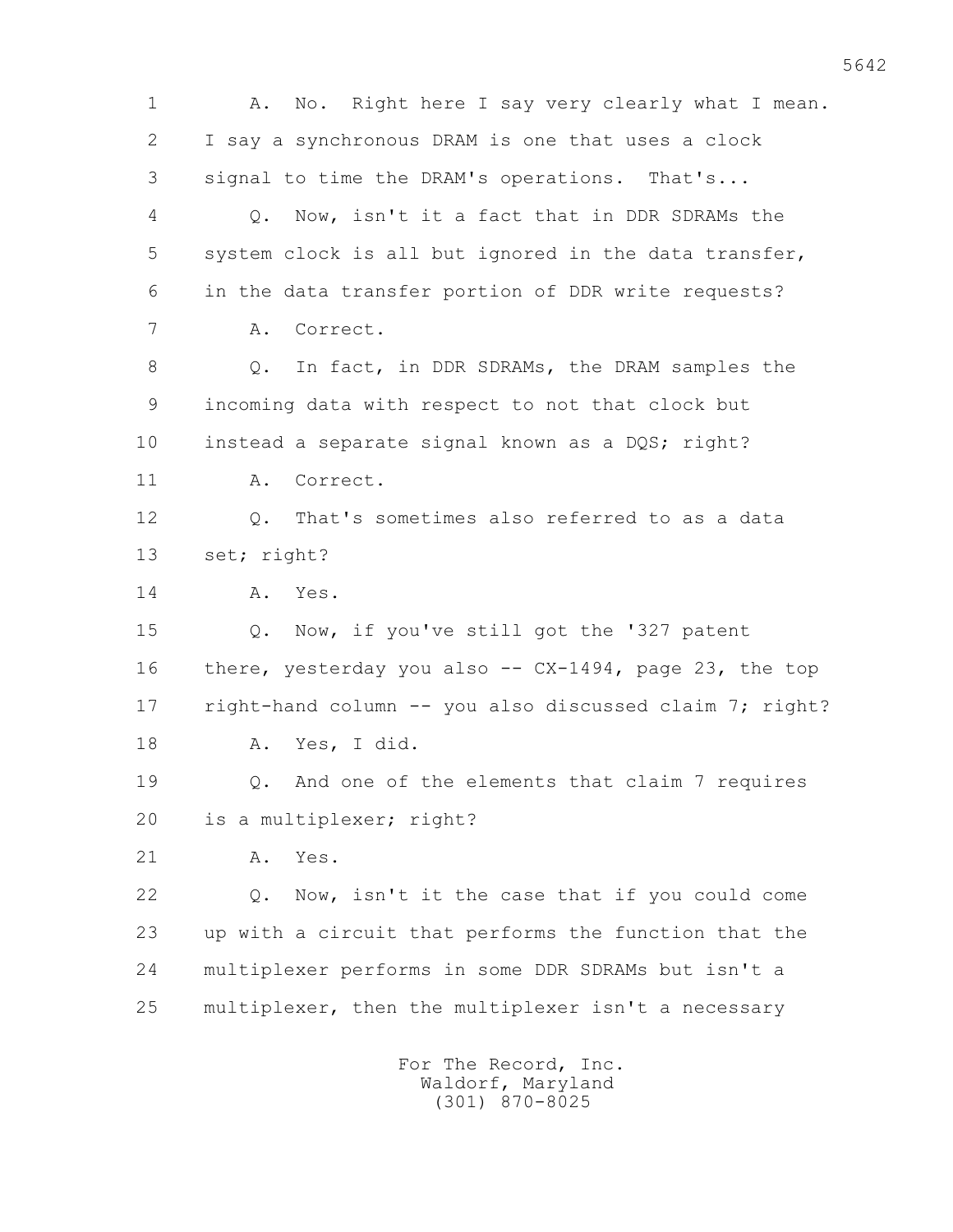1 part of the DDR specification?

| $\overline{2}$ | In theory, yes, but in reality, there's no such<br>Α.   |
|----------------|---------------------------------------------------------|
| 3              | thing that performs the function of a multiplexer that  |
| 4              | isn't a multiplexer. A multiplexer by definition is     |
| 5              | something that multiplexes between things and it        |
| 6              | says -- the term itself has no implications of its      |
| 7              | implementation, so anything that multiplexes between    |
| 8              | two inputs is by definition a multiplexer.              |
| $\overline{9}$ | Well, when -- you could do types of<br>Q.               |
| 10             | interleaving between two banks without a multiplexer,   |
| 11             | couldn't you?                                           |
| 12             | Correct.<br>Α.                                          |
| 13             | Going back briefly to your discussion about<br>Q.       |
| 14             | alternatives yesterday, you proposed, as we discussed   |
| 15             | earlier, a number of different alternatives to four     |
| 16             | features found in SDRAMs and DDR SDRAMs; right?         |
| 17             | Α.<br>Yes.                                              |
| 18             | Now, you can't say with any certainty what the<br>Q.    |
| 19             | cost would be to implement any of the alternatives that |
| 20             | you discussed yesterday; isn't that right?              |
| 21             | Well, I list the advantages and disadvantages<br>Α.     |
| 22             | wherever appropriate and I discuss cost in a general    |
| 23             | sense in that this would require more design effort,    |
| 24             | this would require less design effort, more pins, fewer |
| 25             | pins, that sort of thing.                               |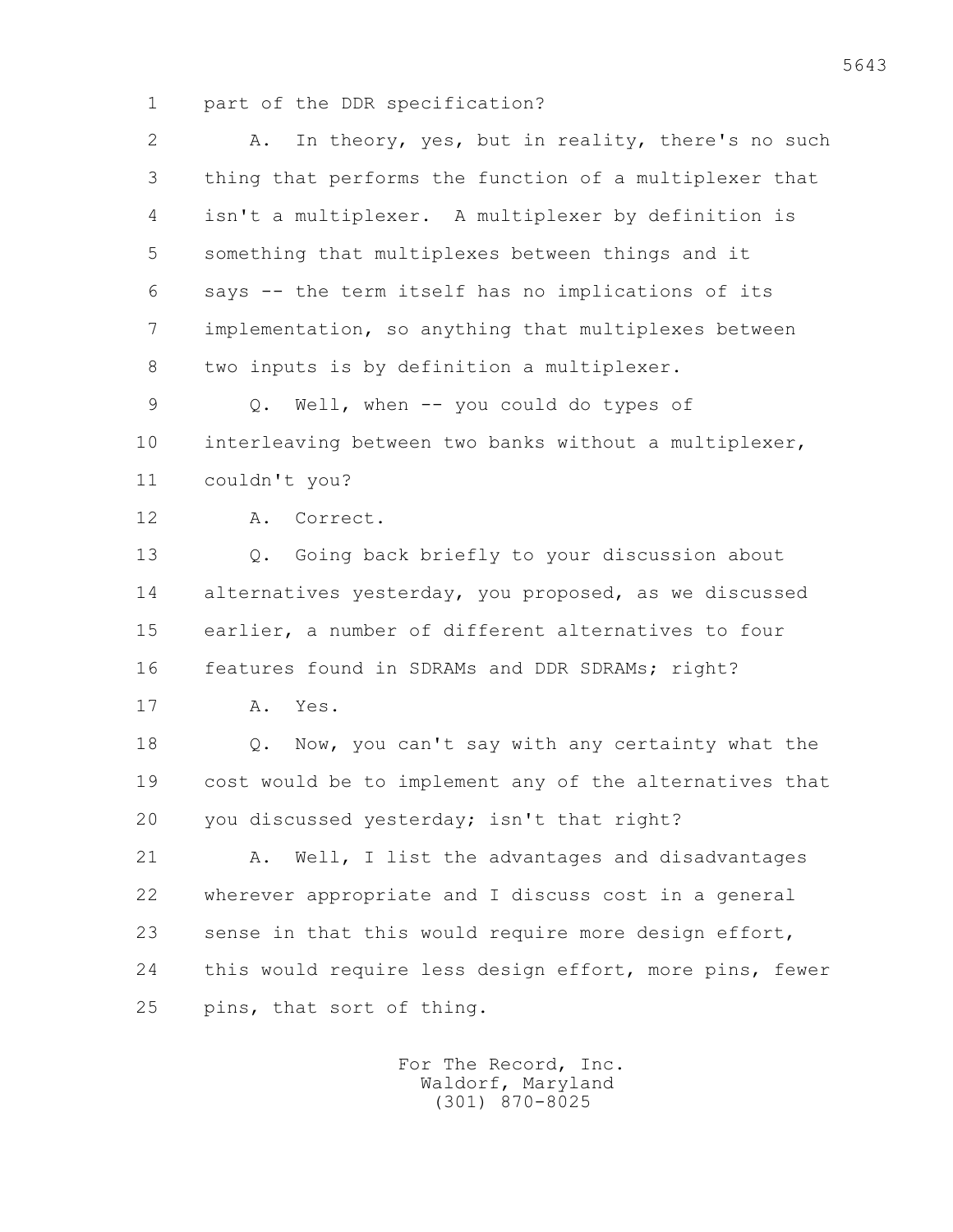1 Q. Beyond that, you can't specify with any 2 certainty what the costs would actually be, can you? 3 A. No. I've not done an economic analysis of the 4 implications.

 5 Q. Now, yesterday you also testified about the 6 implications of a redesign today. Do you recall that? 7 A. Yes, I do.

 8 Q. Now, if we go back a little bit further in 9 time, isn't it correct to say that with respect to 10 programmable CAS latency and programmable burst length 11 in SDRAMs that many alternative technologies could have 12 been used even in the mid-1990s after the SDRAM 13 standard was set but before it had become widely 14 deployed?

15 A. Correct.

16 0. And moving on to the DDR standard, isn't it a 17 fact that JEDEC could have eliminated programmable CAS 18 latency and programmable burst mode from the DDR 19 standard at any point prior to the standard being 20 finalized?

21 A. Yes.

 22 Q. Now, you mentioned with respect to many of your 23 proposed alternatives that if you were to try to 24 implement those today, it would cause disruption, it 25 could cause a slippage in DRAM production schedules.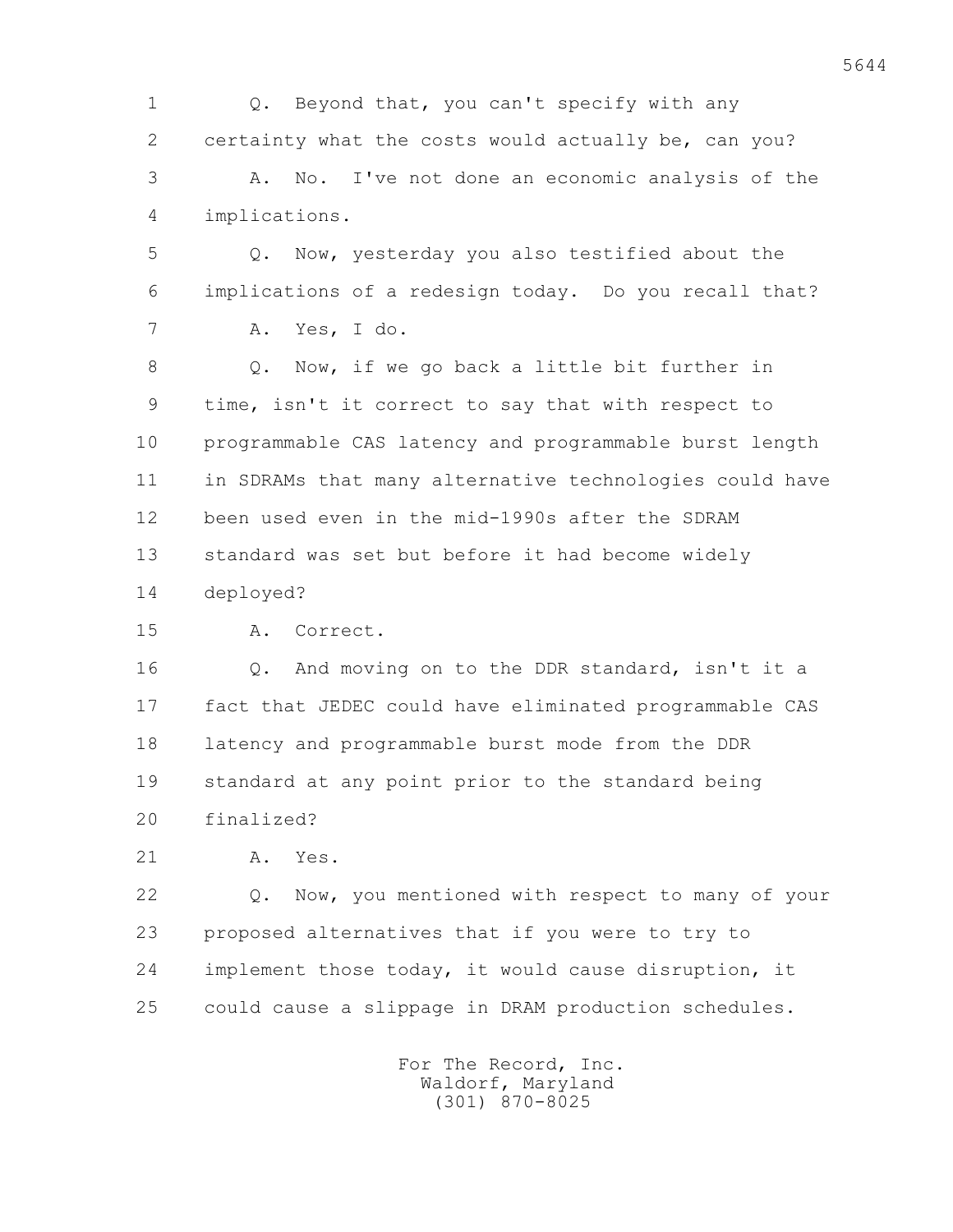1 Do you recall that?

2 A. Yes, I do.

 3 Q. Can you quantify in any way the degree of 4 disruption or the amount of slippage that any of your 5 alternatives would have caused?

 6 A. Well, I can talk about it in general terms. 7 DRAMs take several years from design, beginnings of the 8 design stage to when you have the final part that's 9 shipping, so it depends upon what sort of redesign is 10 required, how much of the design is going to be 11 changed. It could affect it by anywhere from, you 12 know, months to years.

 13 Q. Have you tried to quantify precisely any of the 14 alternatives you proposed about how much time it would 15 take?

16 A. No.

 17 Q. Now, turning to another topic, yesterday you 18 discussed some patents that were disclosed to JEDEC in 19 Rambus' withdrawal letter. Do you recall that?

20 A. Yes, I do.

21 O. Let me get you a copy of that.

22 May I approach, Your Honor?

23 JUDGE McGUIRE: Yes.

24 BY MR. DETRE:

25 Q. CX-887.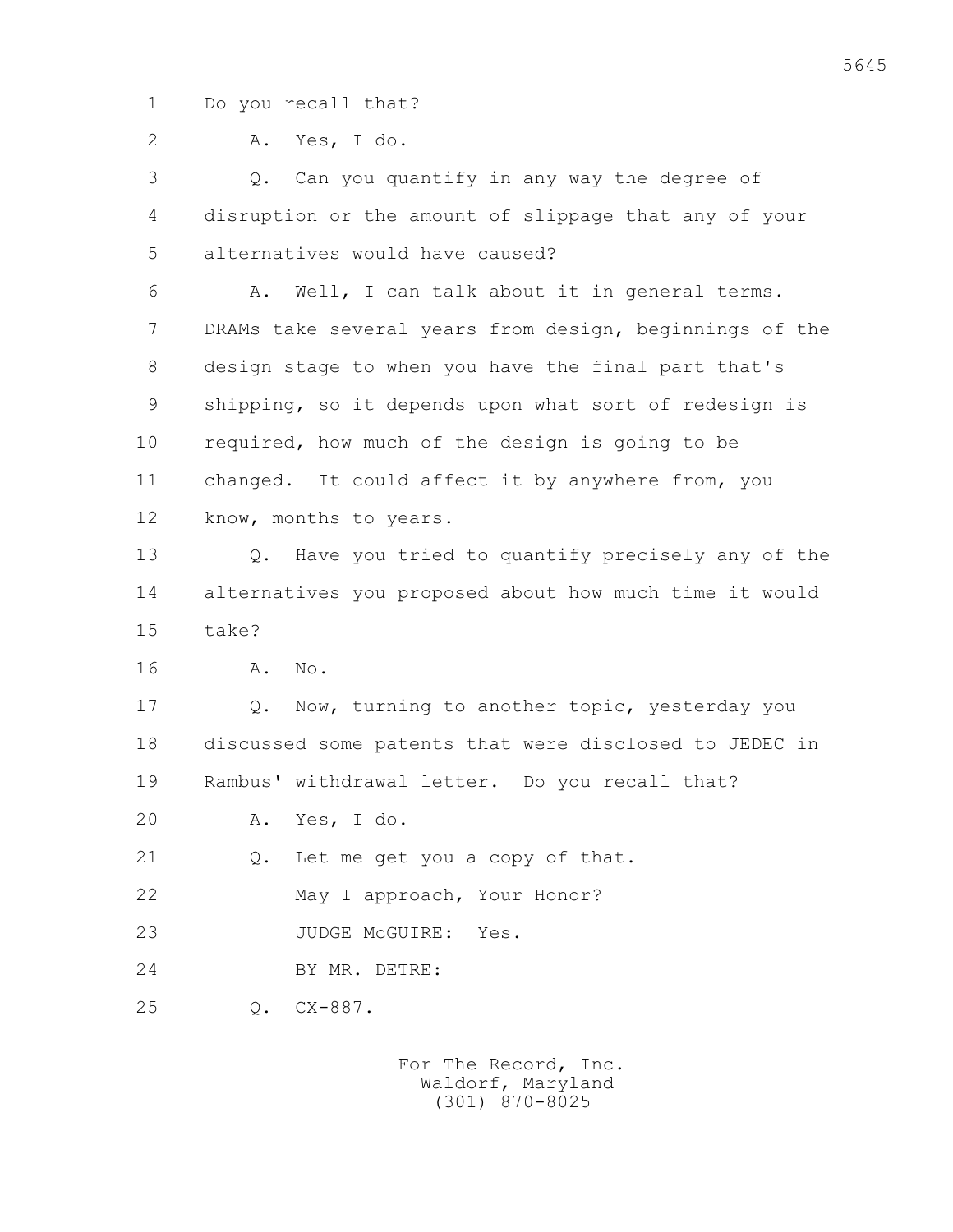1 And if we could turn to page 2, that contains 2 the list of Rambus patents you discussed; right? 3 A. Yes, it does. 4 Q. And if we could just -- thanks, Matthew. 5 Now, the very first patent on that list is 6 patent number -- let me step back for a second. Excuse 7 me. 8 Now, you testified yesterday that all of these 9 patents fall into one of three categories. Do you 10 recall that? 11 A. I believe I said at least one of three. 12 0. And the three categories that you mentioned 13 were: one, restricted to a narrow, packetized bus; 14 two, outside the scope of JEDEC's 42.3 committee; or 15 three, describing minor implementation details that 16 JEDEC did not consider. 17 Do you recall that? 18 A. Yes. 19 Q. Now, the first patent on the list is patent 20 number 5,319,575 (sic). Do you see that? 21 A. Yes, I do. 22 Q. Now, that patent -- 23 A. Can I make one clarification? The use of the 24 word "consider" is probably too broad. I probably 25 should have said did not include in the standard. For The Record, Inc.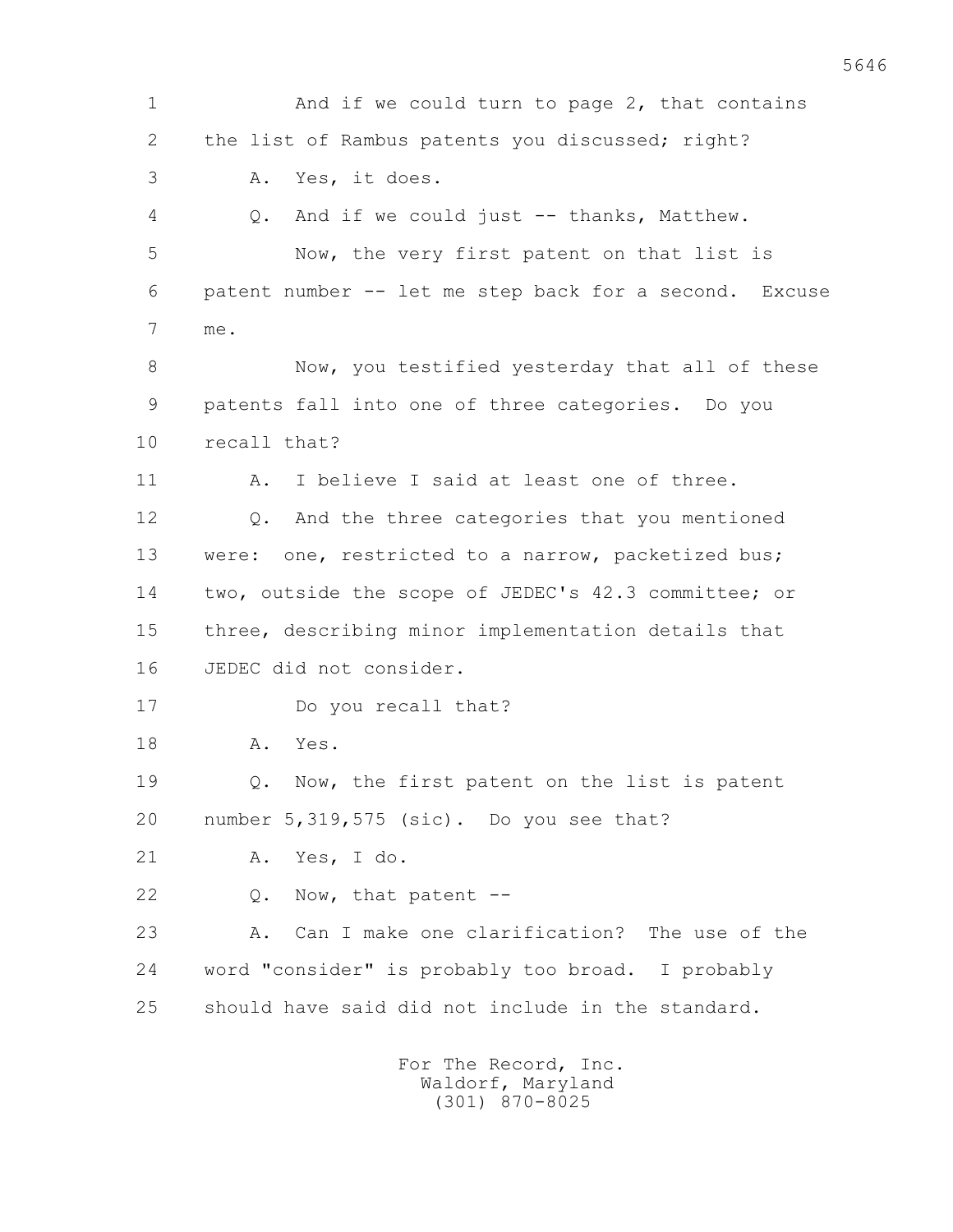1 Q. Now, that patent focuses on low-voltage swing 2 signaling; correct? 3 A. Just looking at the number, I don't know. 4 Q. Well, perhaps your recollection would be 5 refreshed by looking at page 38 of your expert report. 6 A. Sure. 7 Q. If you'd look at the very last patent on 8 that -- well, excuse me. I got my patent numbers mixed 9 up, so I'm glad -- this has actually refreshed my 10 recollection. I don't mean to be focusing on the top 11 patent. I mean to be focusing on one further down, 12 5,473,575. 13 A. Okay. 14 Q. And that one in fact focuses on low-voltage 15 swing signaling; correct? 16 A. I believe so. 17 0. Pardon me? 18 A. Yes. 19 Q. Yes. 20 And if we look at the second patent on the 21 list, number 5,355,391, that patent focuses on current 22 mode drivers; correct? 23 A. Yes. I believe so. 24 Q. Now, yesterday you testified about Rambus' 25 '898 patent application. Do you recall that? For The Record, Inc.

 Waldorf, Maryland (301) 870-8025

5647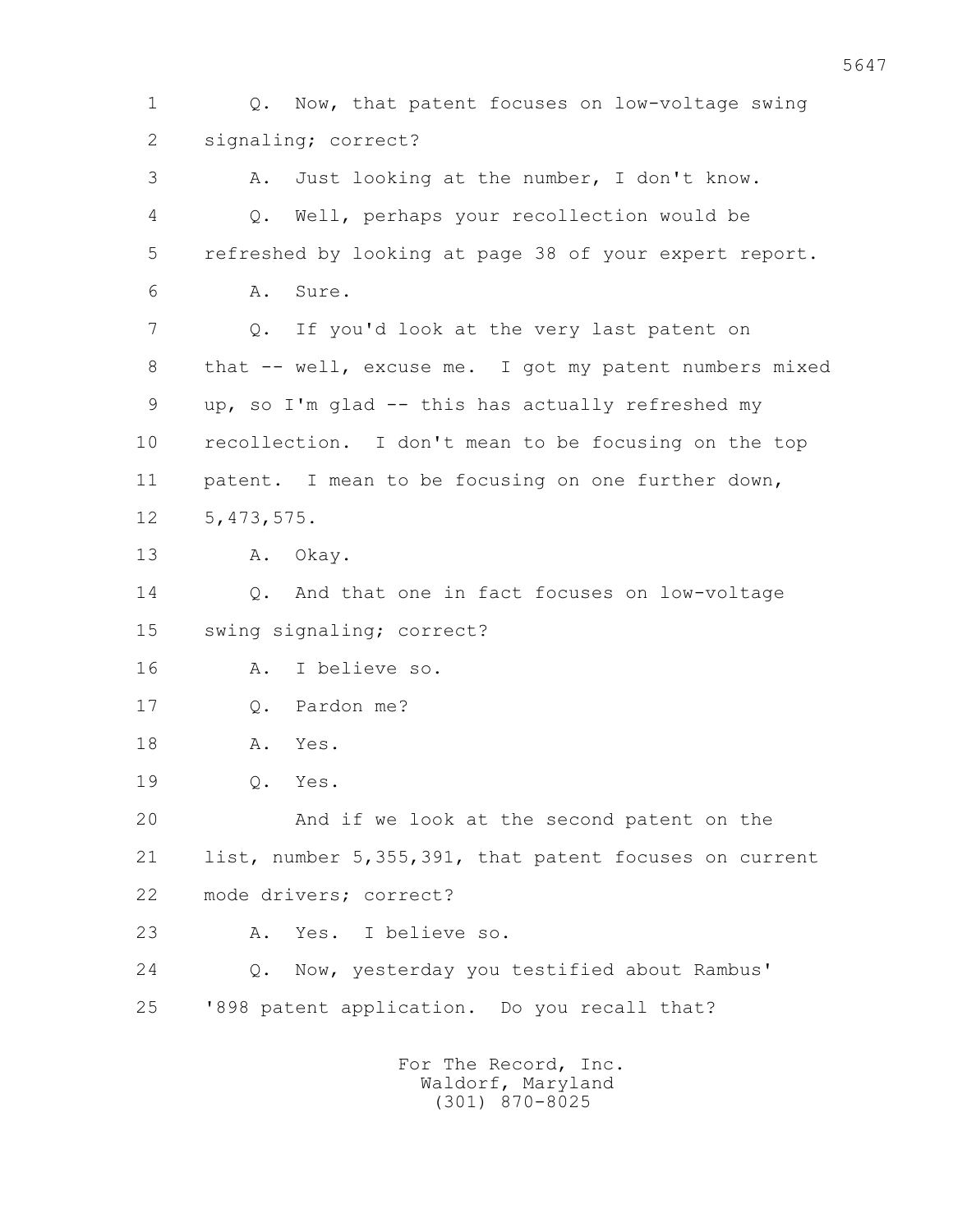| 1  | Α.<br>Yes.                                              |
|----|---------------------------------------------------------|
| 2  | Let me hand you a copy.<br>Q.                           |
| 3  | May I approach, Your Honor?                             |
| 4  | JUDGE McGUIRE: Yes.                                     |
| 5  | BY MR. DETRE:                                           |
| 6  | And that's CX-1451.<br>$Q_{\bullet}$                    |
| 7  | And if we could turn to page 16, please.                |
| 8  | And there's some discussion on that page I              |
| 9  | believe you discussed with Mr. Oliver of access-time    |
| 10 | registers. Do you recall that?                          |
| 11 | Are you on the right page, Professor Jacob?             |
| 12 | This is 16, CX-1451-016?<br>Α.                          |
| 13 | Yes.<br>Q.                                              |
| 14 | And in the second paragraph it discusses                |
| 15 | access-time registers and again in the third            |
| 16 | paragraph?                                              |
| 17 | Okay. Yes. Access-time registers, yes.<br>Α.            |
| 18 | Now, if we look at the first part of the last<br>Q.     |
| 19 | paragraph on that page, it begins, "Most of these       |
| 20 | registers can be modified and preferably are set as     |
| 21 | part of an initialization sequence that occurs when the |
| 22 | system is powered up or reset"; right?                  |
| 23 | Yes, I do see that.<br>Α.                               |
| 24 | And I believe yesterday you testified that in<br>Q.     |
| 25 | common use anyway, the mode register in SDRAMs is --    |
|    | For The Record, Inc.                                    |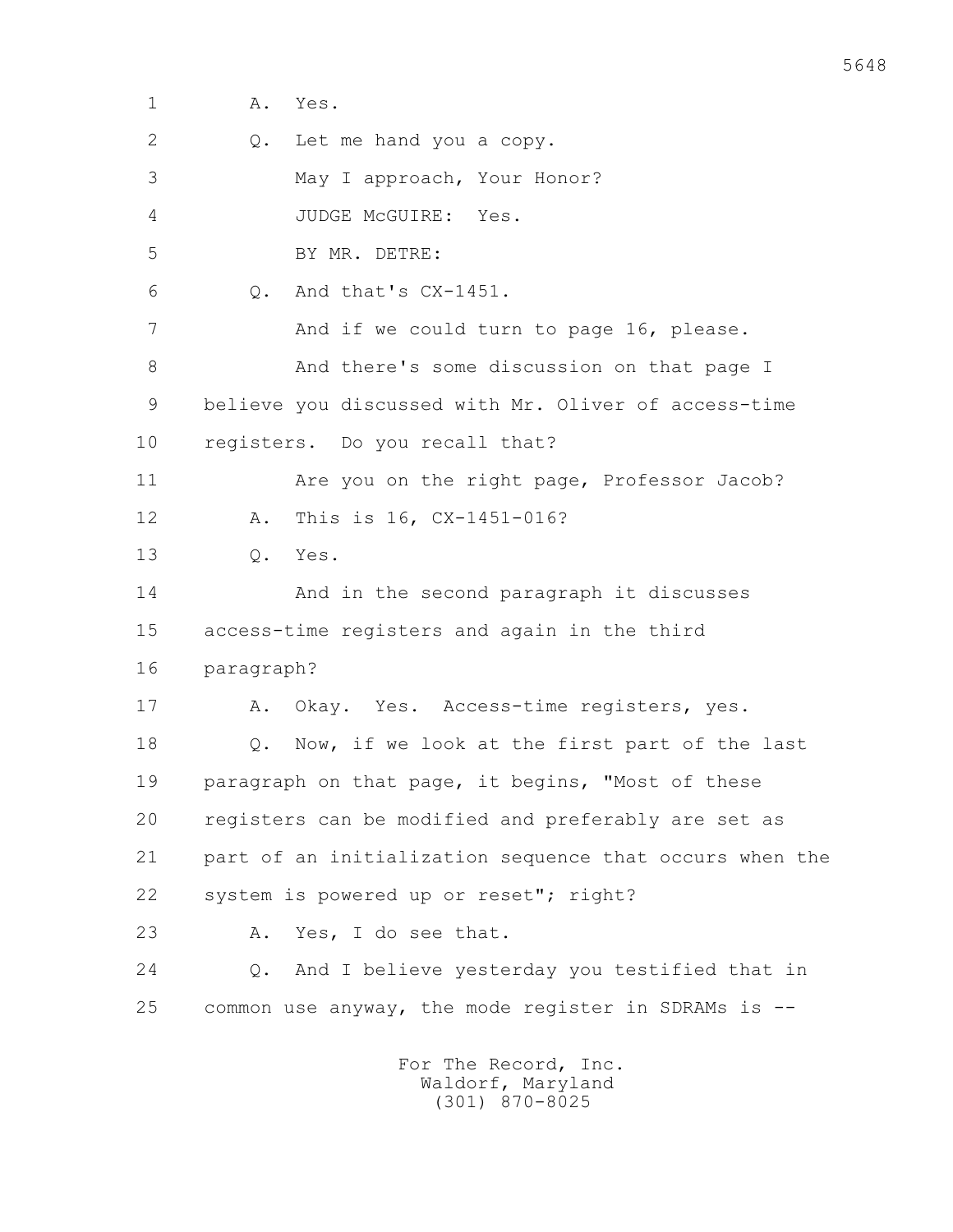1 the programmable CAS latency in the mode registers in 2 SDRAMs is set at initialization; is that right? 3 A. Correct. 4 Q. Now, if we look a little bit further down in 5 that paragraph, I believe it's the second to last 6 sentence, beginning, "Each slave" -- you can just blow 7 up the whole paragraph. 8 The second to last sentence: "Each slave may 9 have one or several access-time registers"; right? 10 A. Yes, I see that. 11 Q. And "slave" in that sentence can refer to a 12 DRAM; is that right? 13 A. Yes. 14 Q. Now, if we could turn ahead to page 148 of this 15 document, figure 12 of the patent. 16 You testified about that yesterday; correct, 17 Professor Jacob? 18 A. Yes. 19 Q. And you testified I believe that figure 12 does 20 not show either a PLL or a DLL? 21 A. Yes. 22 Q. But figure 12 does look like two DLLs coupled 23 together, doesn't it? 24 A. It looks vaguely like two DLLs coupled 25 together, but it -- it isn't.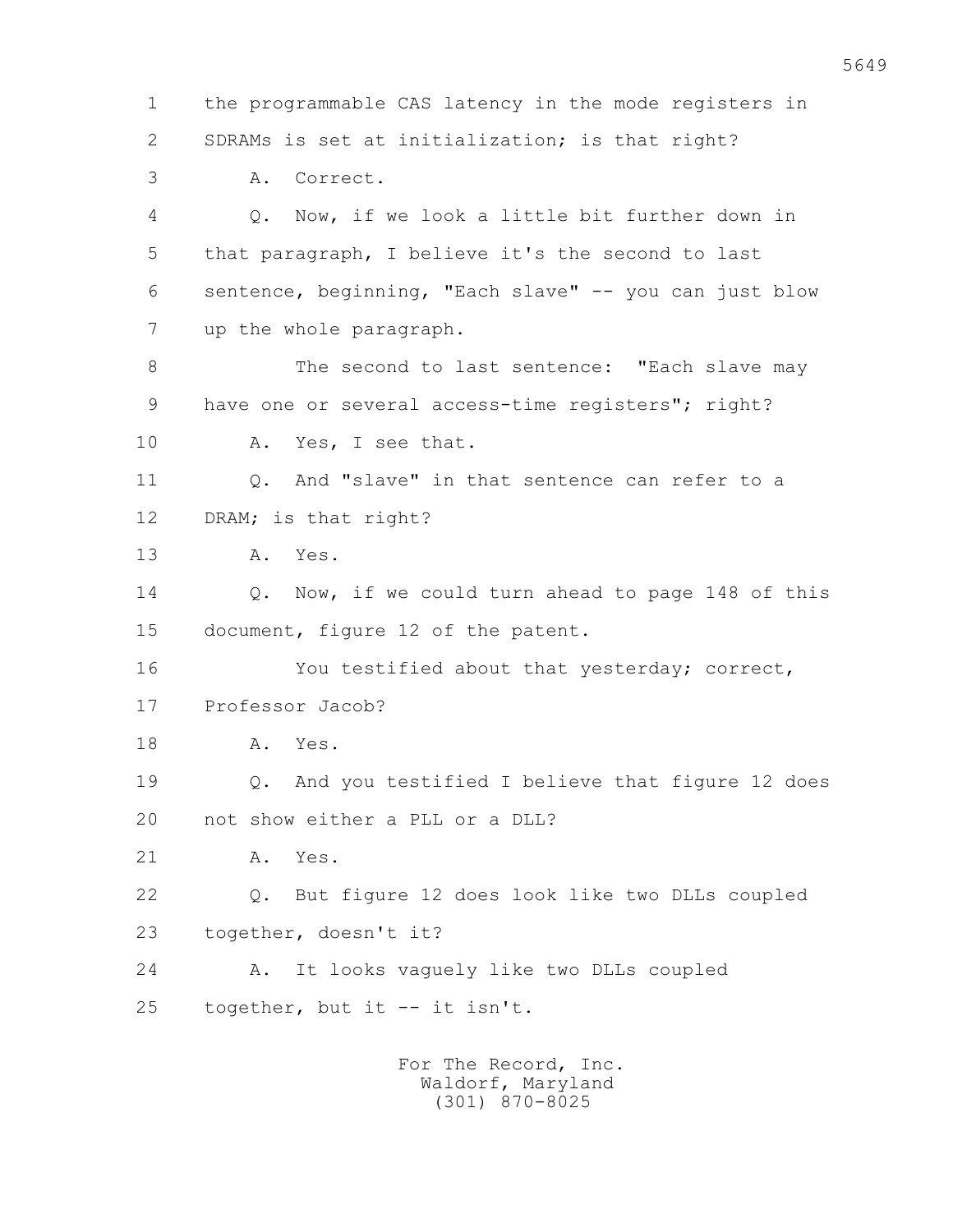1 Q. It's got variable delay circuitry? 2 A. Absolutely. 3 Q. It's got a feedback loop? 4 A. It's got a feedback loop. 5 Q. It is true, however, that the '898 application 6 nowhere shows a PLL circuit with an oscillator; right? 7 A. Correct. 8 Q. You don't have any patents in your name, do 9 you, Professor Jacob? 10 A. No. 11 Q. Now, many JEDEC representatives have numerous 12 patents in their names; right? 13 A. I have no way of knowing. 14 Q. Well, you spoke to Desi Rhoden in connection 15 with your work on this case; right? 16 A. Yes, I did. 17 Q. Did Mr. Rhoden tell you, as he testified here 18 at this trial, that he has 15 or 20 patents? 19 A. He did not tell me that. 20 Q. You spoke to Mark Kellogg of IBM in connection 21 with your work on this case; is that right? 22 A. Yes, I did. 23 Q. Did Mr. Kellogg tell you that he has over 24 35 patents? 25 A. No, he did not. For The Record, Inc. Waldorf, Maryland

(301) 870-8025

5650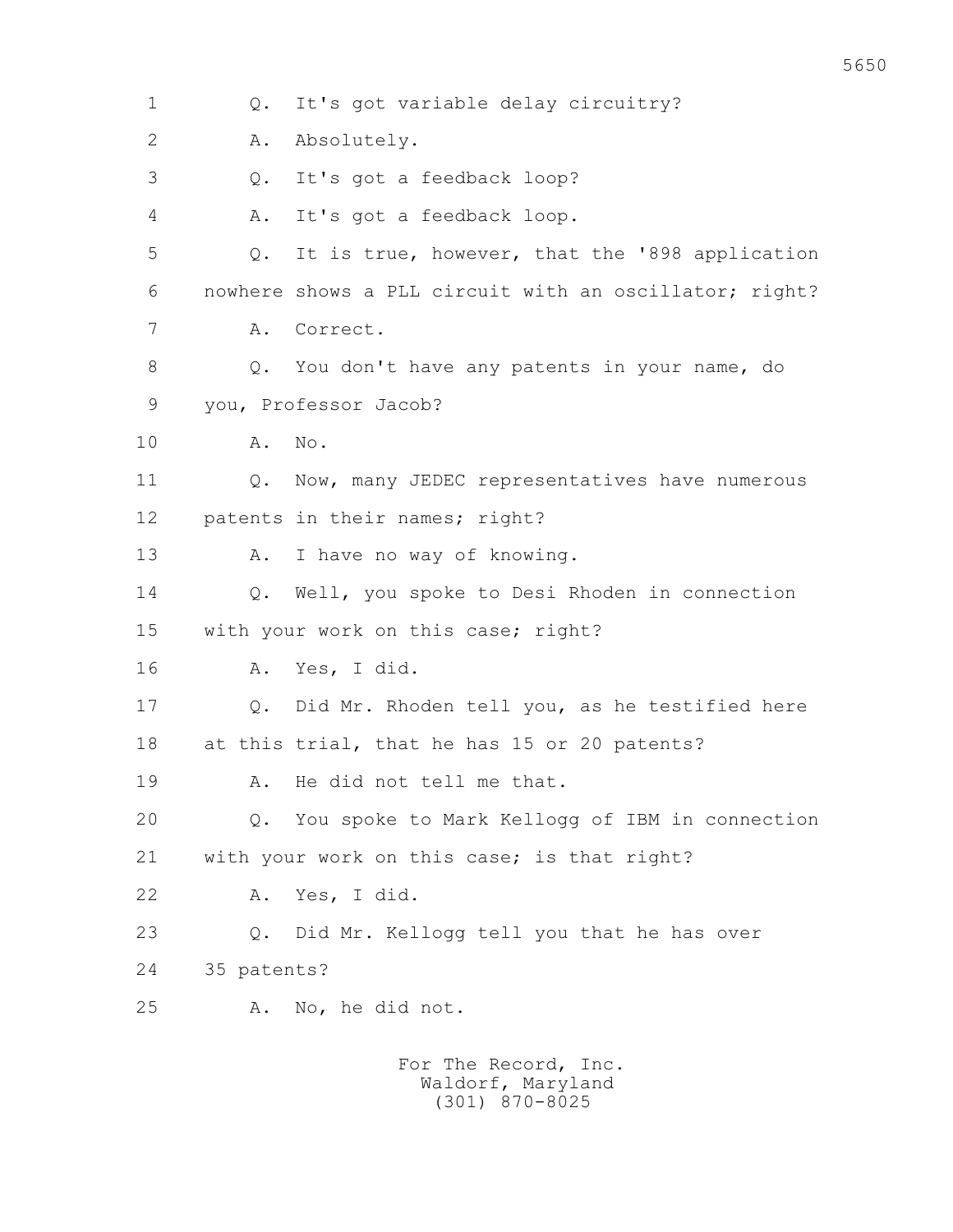1 Q. You spoke to Kevin Ryan of Micron in connection 2 with this case; is that right? 3 A. Yes, I did. 4 Q. Did Mr. Ryan tell you that he has over 5 30 patents? 6 A. No, he did not. 7 Q. Now, do you know whether Rambus has any patents 8 that cover the use of programmable CAS latency as it's 9 used in SDRAMs? 10 MR. OLIVER: Objection, Your Honor. Beyond the 11 scope of his report and beyond the scope of his 12 testimony. 13 JUDGE McGUIRE: Sustained. 14 BY MR. DETRE: 15 Q. You understand, Professor Jacob, that before a 16 patent claim is allowed to issue by the patent office, 17 the patent examiner reviews the claim in the 18 application to determine whether the claim meets 19 certain criteria? 20 A. Yes. 21 0. One of those criteria is called the written 22 description requirement; is that right? 23 MR. OLIVER: Objection, Your Honor. It goes 24 beyond the scope of the expertise of this witness. 25 JUDGE McGUIRE: I'll let him answer that if he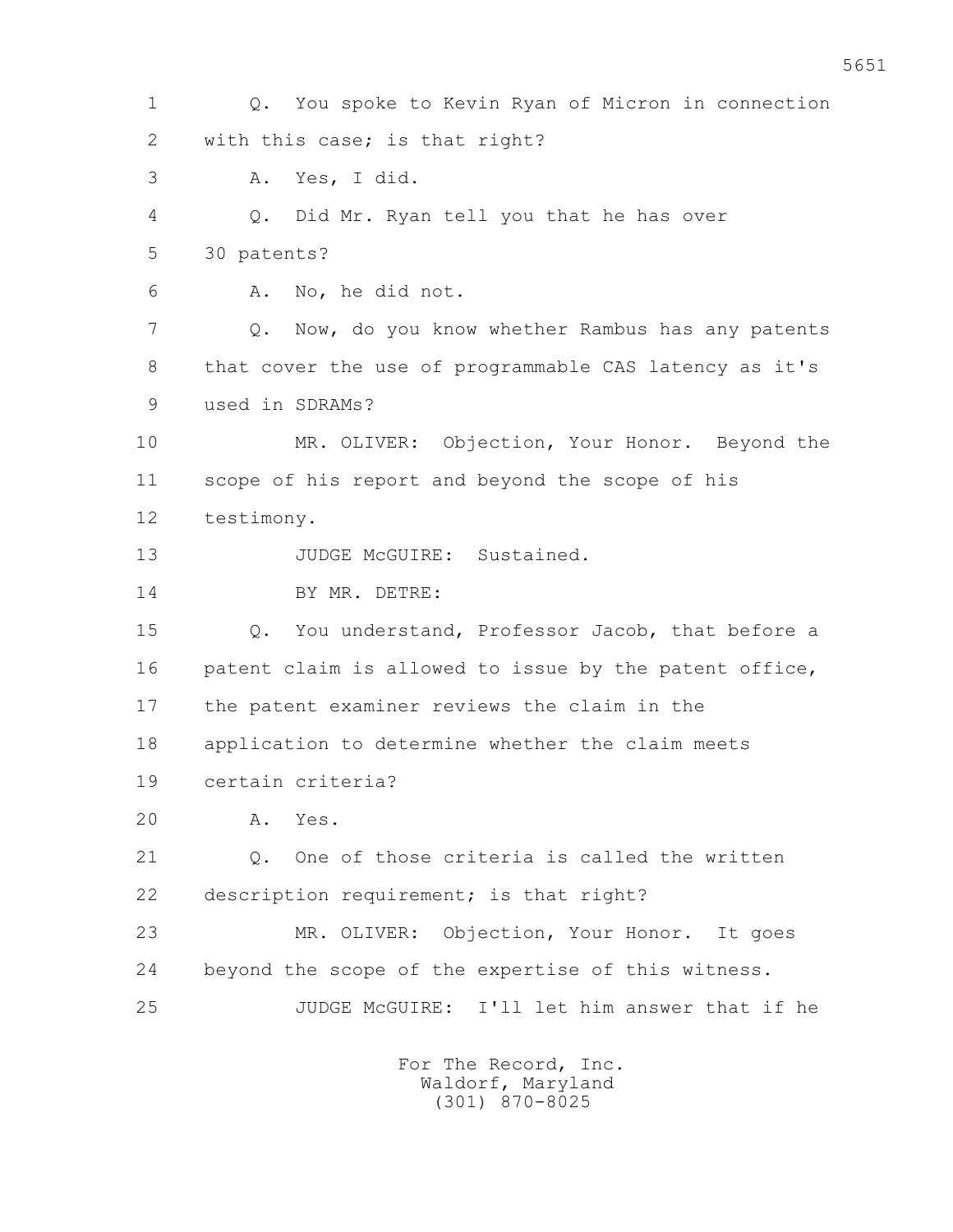1 can.

| $\overline{2}$<br>THE WITNESS: What is the question again?<br>3<br>BY MR. DETRE:<br>Are you familiar with a requirement for patents<br>4<br>$Q_{\bullet}$<br>5<br>called the written description requirement?<br>I -- not by that name. That doesn't, you<br>6<br>Α.<br>$know --$<br>7<br>8<br>Q. Okay. Well, you understand that after a patent<br>9<br>application is filed, additional claims can then be<br>filed in what are sometimes called continuation<br>10<br>11<br>applications?<br>12<br>Α.<br>Yes.<br>13<br>And that in order to be valid, those -- the<br>$Q$ .<br>14<br>patent application as originally filed must convey with<br>15<br>reasonable clarity to those of ordinary skill in the<br>16<br>art that the applicant was in possession of the<br>17<br>invention being claimed as of the filing date of the<br>18<br>application?<br>19<br>Objection, Your Honor.<br>MR. OLIVER: |
|-----------------------------------------------------------------------------------------------------------------------------------------------------------------------------------------------------------------------------------------------------------------------------------------------------------------------------------------------------------------------------------------------------------------------------------------------------------------------------------------------------------------------------------------------------------------------------------------------------------------------------------------------------------------------------------------------------------------------------------------------------------------------------------------------------------------------------------------------------------------------------------------------------------|
|                                                                                                                                                                                                                                                                                                                                                                                                                                                                                                                                                                                                                                                                                                                                                                                                                                                                                                           |
|                                                                                                                                                                                                                                                                                                                                                                                                                                                                                                                                                                                                                                                                                                                                                                                                                                                                                                           |
|                                                                                                                                                                                                                                                                                                                                                                                                                                                                                                                                                                                                                                                                                                                                                                                                                                                                                                           |
|                                                                                                                                                                                                                                                                                                                                                                                                                                                                                                                                                                                                                                                                                                                                                                                                                                                                                                           |
|                                                                                                                                                                                                                                                                                                                                                                                                                                                                                                                                                                                                                                                                                                                                                                                                                                                                                                           |
|                                                                                                                                                                                                                                                                                                                                                                                                                                                                                                                                                                                                                                                                                                                                                                                                                                                                                                           |
|                                                                                                                                                                                                                                                                                                                                                                                                                                                                                                                                                                                                                                                                                                                                                                                                                                                                                                           |
|                                                                                                                                                                                                                                                                                                                                                                                                                                                                                                                                                                                                                                                                                                                                                                                                                                                                                                           |
|                                                                                                                                                                                                                                                                                                                                                                                                                                                                                                                                                                                                                                                                                                                                                                                                                                                                                                           |
|                                                                                                                                                                                                                                                                                                                                                                                                                                                                                                                                                                                                                                                                                                                                                                                                                                                                                                           |
|                                                                                                                                                                                                                                                                                                                                                                                                                                                                                                                                                                                                                                                                                                                                                                                                                                                                                                           |
|                                                                                                                                                                                                                                                                                                                                                                                                                                                                                                                                                                                                                                                                                                                                                                                                                                                                                                           |
|                                                                                                                                                                                                                                                                                                                                                                                                                                                                                                                                                                                                                                                                                                                                                                                                                                                                                                           |
|                                                                                                                                                                                                                                                                                                                                                                                                                                                                                                                                                                                                                                                                                                                                                                                                                                                                                                           |
|                                                                                                                                                                                                                                                                                                                                                                                                                                                                                                                                                                                                                                                                                                                                                                                                                                                                                                           |
|                                                                                                                                                                                                                                                                                                                                                                                                                                                                                                                                                                                                                                                                                                                                                                                                                                                                                                           |
|                                                                                                                                                                                                                                                                                                                                                                                                                                                                                                                                                                                                                                                                                                                                                                                                                                                                                                           |
|                                                                                                                                                                                                                                                                                                                                                                                                                                                                                                                                                                                                                                                                                                                                                                                                                                                                                                           |
| 20<br>Requirements for validity of a patent are beyond this                                                                                                                                                                                                                                                                                                                                                                                                                                                                                                                                                                                                                                                                                                                                                                                                                                               |
| 21<br>witness' expertise.                                                                                                                                                                                                                                                                                                                                                                                                                                                                                                                                                                                                                                                                                                                                                                                                                                                                                 |
| 22<br>JUDGE McGUIRE: Sustained.                                                                                                                                                                                                                                                                                                                                                                                                                                                                                                                                                                                                                                                                                                                                                                                                                                                                           |
| 23<br>BY MR. DETRE:                                                                                                                                                                                                                                                                                                                                                                                                                                                                                                                                                                                                                                                                                                                                                                                                                                                                                       |
| 24<br>Q. So, Professor Jacob, you're not offering any                                                                                                                                                                                                                                                                                                                                                                                                                                                                                                                                                                                                                                                                                                                                                                                                                                                     |
| 25<br>opinion as to whether Rambus has any patents that cover                                                                                                                                                                                                                                                                                                                                                                                                                                                                                                                                                                                                                                                                                                                                                                                                                                             |
| For The Record, Inc.                                                                                                                                                                                                                                                                                                                                                                                                                                                                                                                                                                                                                                                                                                                                                                                                                                                                                      |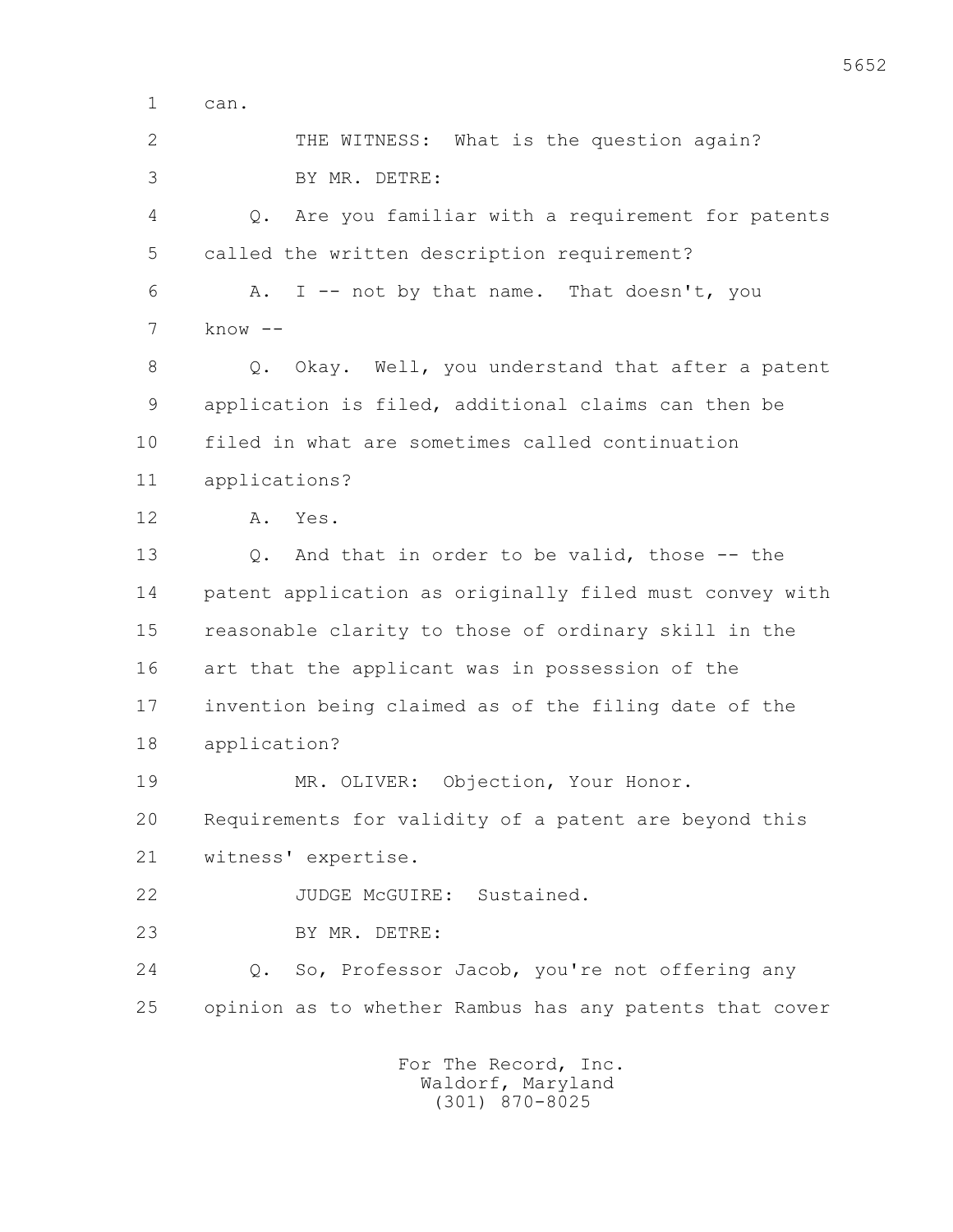1 the SDRAM or DDR SDRAM JEDEC-compliant devices?

 2 A. Well, as I've shown, I found patent claims that 3 were active or were being considered at the time of 4 Rambus' involvement in JEDEC and I've shown there are 5 claims that would cover SDRAM's programmable CAS 6 latency. Whether all of those claims or any of those 7 claims were ultimately granted I don't know offhand. I 8 don't know if that's what you're asking, but I've shown 9 that claims -- there existed claims at the time that 10 covered it. 11 Q. You don't know whether any of those claims 12 actually issued in patents? 13 A. I don't know off the top of my head. 14 Q. Well, didn't you testify yesterday that claims 15 of the '327 patent in your opinion would cover 16 DDR SDRAM devices? 17 A. Like I said, I don't know the numbers the way 18 you guys do. If you say "'327 patent," that doesn't 19 necessarily recall to me any particular. 20 Q. I think you've got it in front of you. It's 21 CX-1494. 22 A. Okay. CX-1494. 23 Q. I believe you testified about claims 1 and 7. 24 A. All right. Let's see. 25 Okay. Yes, the dual-edged clocking patent.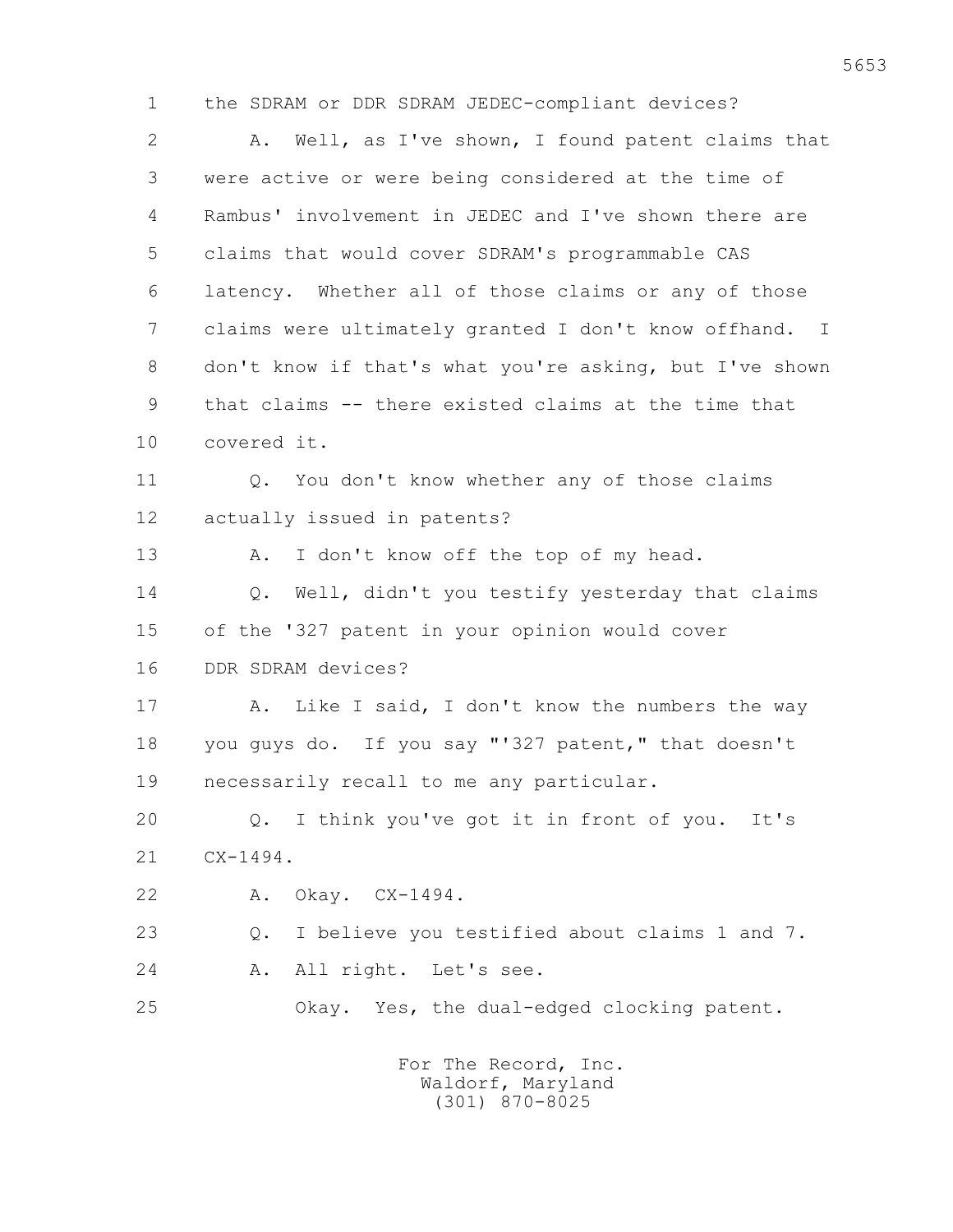1 Okay. Yes, I'm with you.

 2 Q. And that was your testimony yesterday, that in 3 your opinion those claims read on DDR SDRAM devices? 4 A. Yes. 5 Q. And you know that these claims were duly issued 6 by the patent office; right? 7 A. I would assume so. This looks like an issued 8 patent. 9 Q. And you don't know what criteria the patent 10 office applies when it chooses to issue claims, that's 11 outside the scope of your expertise; is that right? 12 A. You mean, for example, I don't know how the 13 patent office decides to issue claims on biomedical 14 stuff or -- is that what you mean? 15 Q. No. I mean you don't know -- 16 A. Issue claims outside of my expertise? 17 Q. No. I mean you don't know that when the patent 18 office decides to issue a claim, it checks whether the 19 patent application as originally filed conveys to 20 persons of reasonable skill -- of ordinary skill in the 21 art that the applicant was in possession of the 22 invention claimed as of the date of the filing of the 23 application. 24 A. Are you asking me -- 25 Q. I'm asking whether you know that the patent -- For The Record, Inc.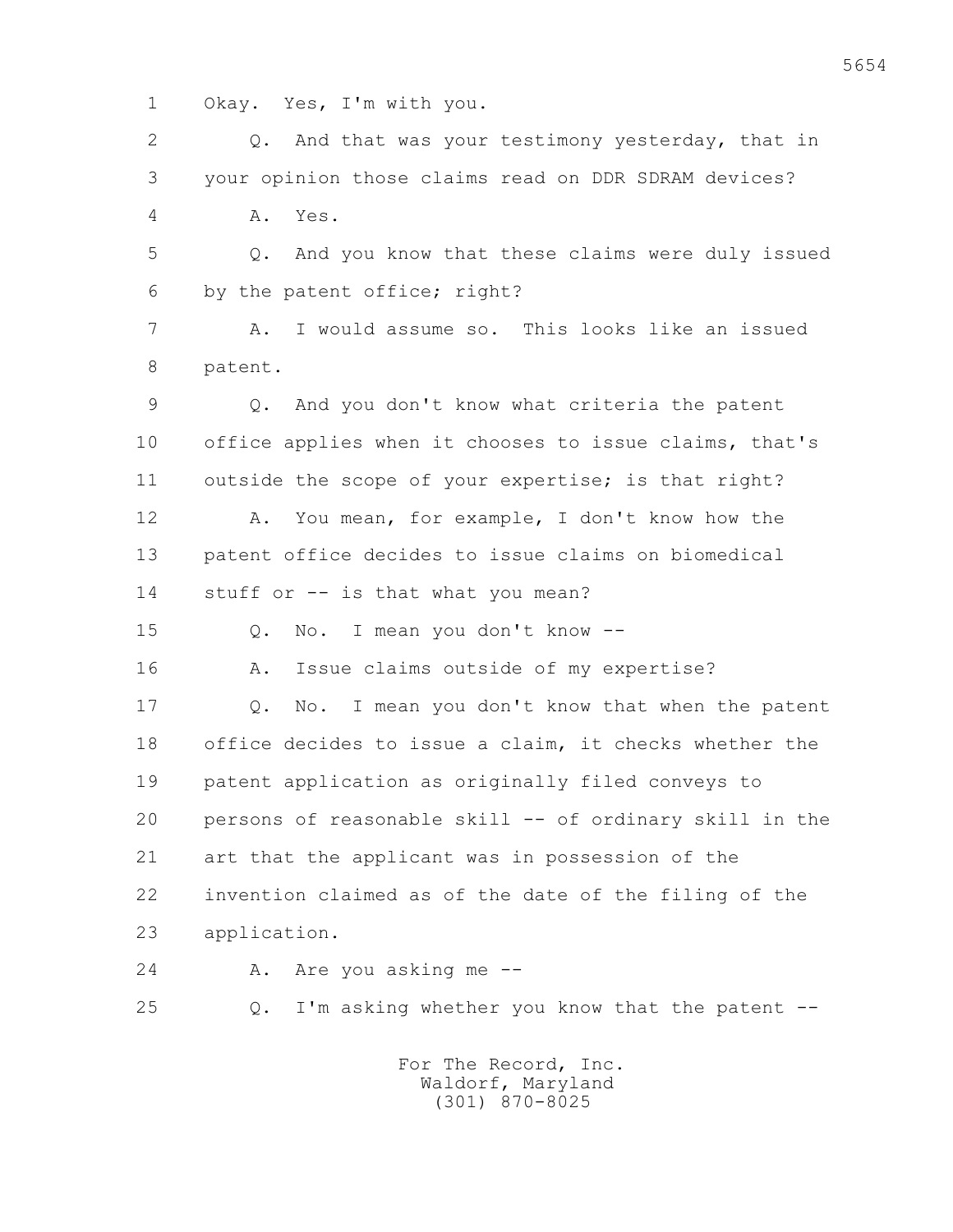1 A. -- how I interpret patent claims as an 2 engineer or are you -- and how that would be different 3 from the way a patent examiner would interpret the 4 claims or...

 5 Q. No. I'm asking you whether you know, one way 6 or the other, that before a patent examiner will allow 7 a claim, he checks to see whether the application as 8 originally filed would convey with reasonable clarity 9 to a person of ordinary skill in the art that the 10 applicant was in possession of the invention being 11 claimed when he filed his original patent application. 12 A. And I'm still lost on the question. I think 13 what you're saying is do I know what patent 14 examiners -- do I know how patent examiners go about 15 their job, and since I'm not a patent examiner, I don't 16 know exactly what they do, but I can tell you what 17 standards I used to interpret these claims. 18 JUDGE McGUIRE: Well, that's not the question, 19 so... 20 BY MR. DETRE:

21 O. Okay. Well, let me ask that question.

 22 Did you, in reviewing these claims of the 23 '327 patent, determine whether the patent application 24 as originally filed -- that's the '898 application -- 25 conveyed with reasonable clarity to those of ordinary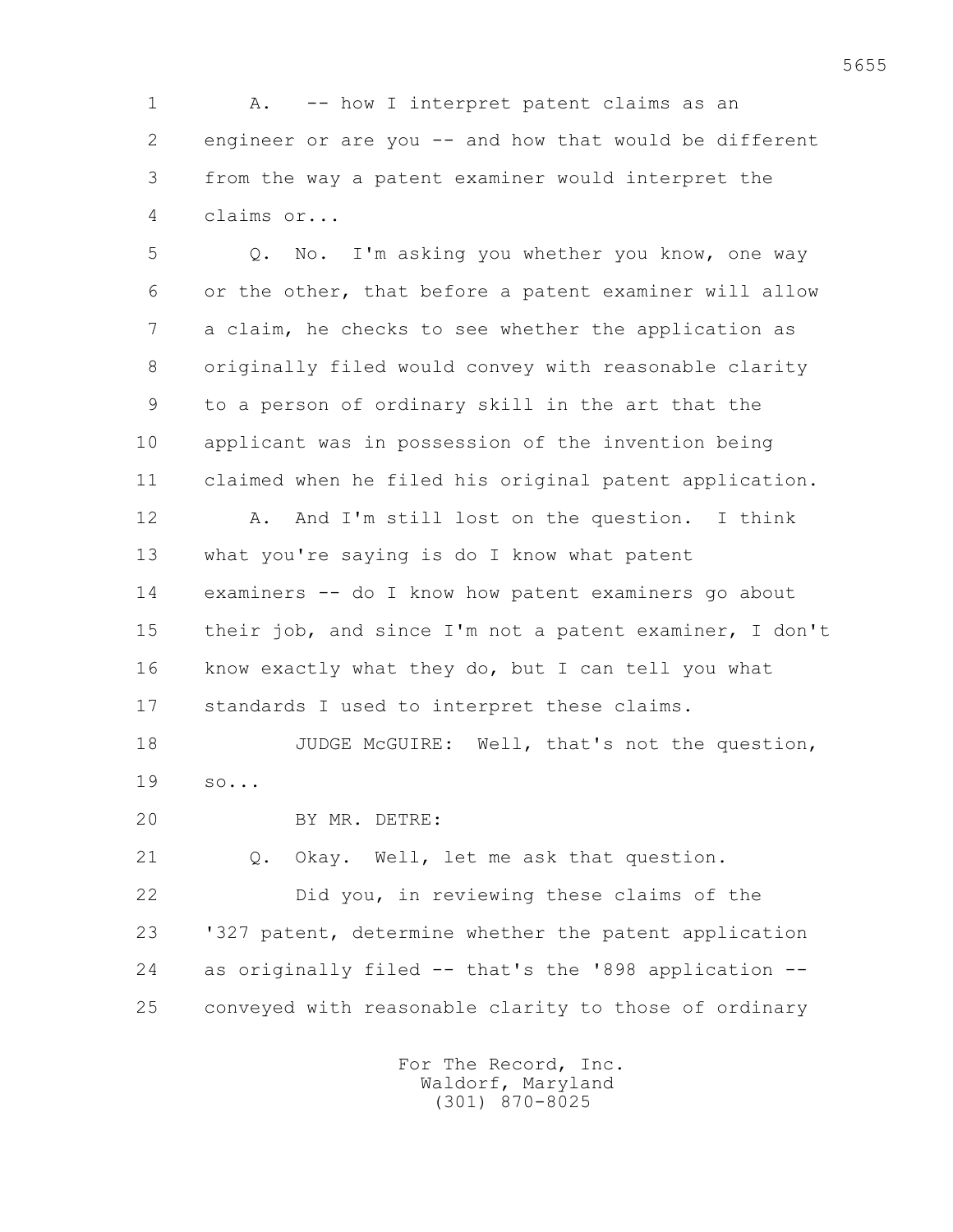1 skill in the art that the applicant was in possession 2 of the invention being claimed as of the filing of  $3$  that  $-$ 

 4 A. Oh, I think I see what you're saying. Okay. 5 No. My understanding is that you -- that it's -- you 6 look at the specification that accompanies the claims. 7 Q. Did you check to see whether the specification 8 of the '327 patent was in all material respects 9 identical to the '898 application? 10 A. I did not do a line-by-line verification that 11 there's no typographical differences or omissions, but 12 I did scan through it to make sure that it's similar, 13 yes. And that's my understanding, that these are

14 similar.

 15 Q. Okay. So did you, in reviewing the claims of 16 the '327 patent, determine whether the specification of 17 the '327 patent conveyed with reasonable clarity to 18 those of ordinary skill in the art that the applicant 19 was in possession of the invention being claimed? 20 A. Is there any way you can restate that? You're 21 using really torturous English.

 22 JUDGE McGUIRE: I'm having a little trouble 23 understanding it myself.

24 THE WITNESS: Good. I thought maybe I'm an 25 imbecile over here. But no, I'm really not following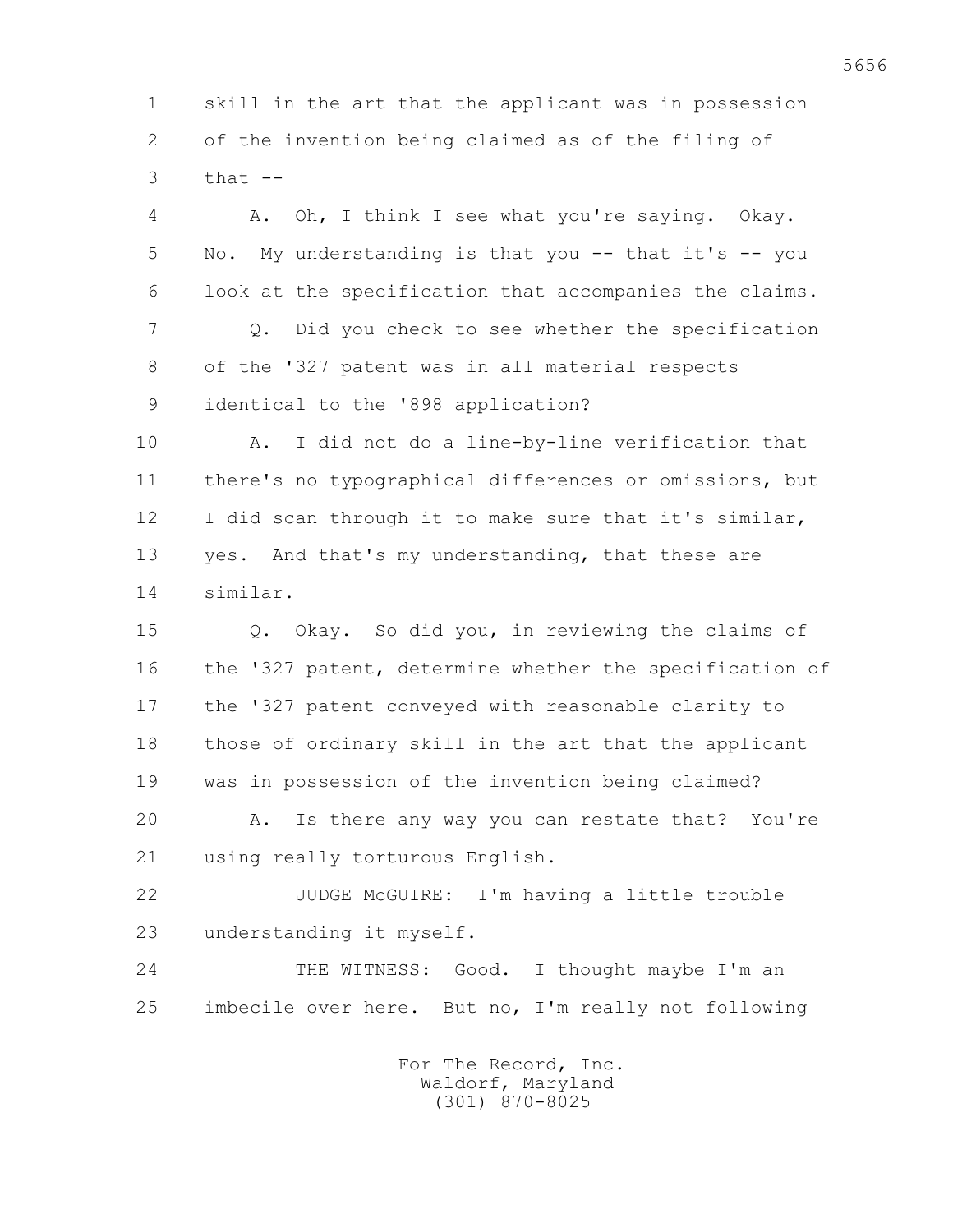1 that.

| $\overline{2}$ | BY MR. DETRE:                                           |
|----------------|---------------------------------------------------------|
| 3              | Q. Okay. Did you check to see whether there was         |
| 4              | sufficient support in the specification of the          |
| 5              | '327 patent so that one of ordinary skill in the art    |
| 6              | would understand that Rambus could claim the inventions |
| 7              | that it actually is claiming in the claims?             |
| 8              | Oh, did I do a validity check on the claim?<br>Α.       |
| 9              | Well, that's one aspect of patent validity, I<br>Q.     |
| 10             | agree with you.                                         |
| 11             | I did not try to do a validity check on this<br>Α.      |
| 12             | patent. I just read the claims as an engineer versed    |
| 13             | in the art would interpret it, using common, normal     |
| 14             | meanings of the terms.                                  |
| 15             | Q. Well, you testified that the claims of the           |
| 16             | '327 patent covered dual-edged clocking; right?         |
| 17             | Yes.<br>Α.                                              |
| 18             | And you also testified that one of -- you<br>$Q$ .      |
| 19             | testified that it covered dual-edged clocking as used   |
| 20             | in DDR SDRAMs; right?                                   |
| 21             | Yes, I did.<br>Α.                                       |
| 22             | And you also testified that one of ordinary<br>Q.       |
| 23             | skill in the art looking at the specification of the    |
| 24             | '327 patent, substantially similar to the               |
| 25             | '898 application, wouldn't see dual-edged clocking?     |
|                |                                                         |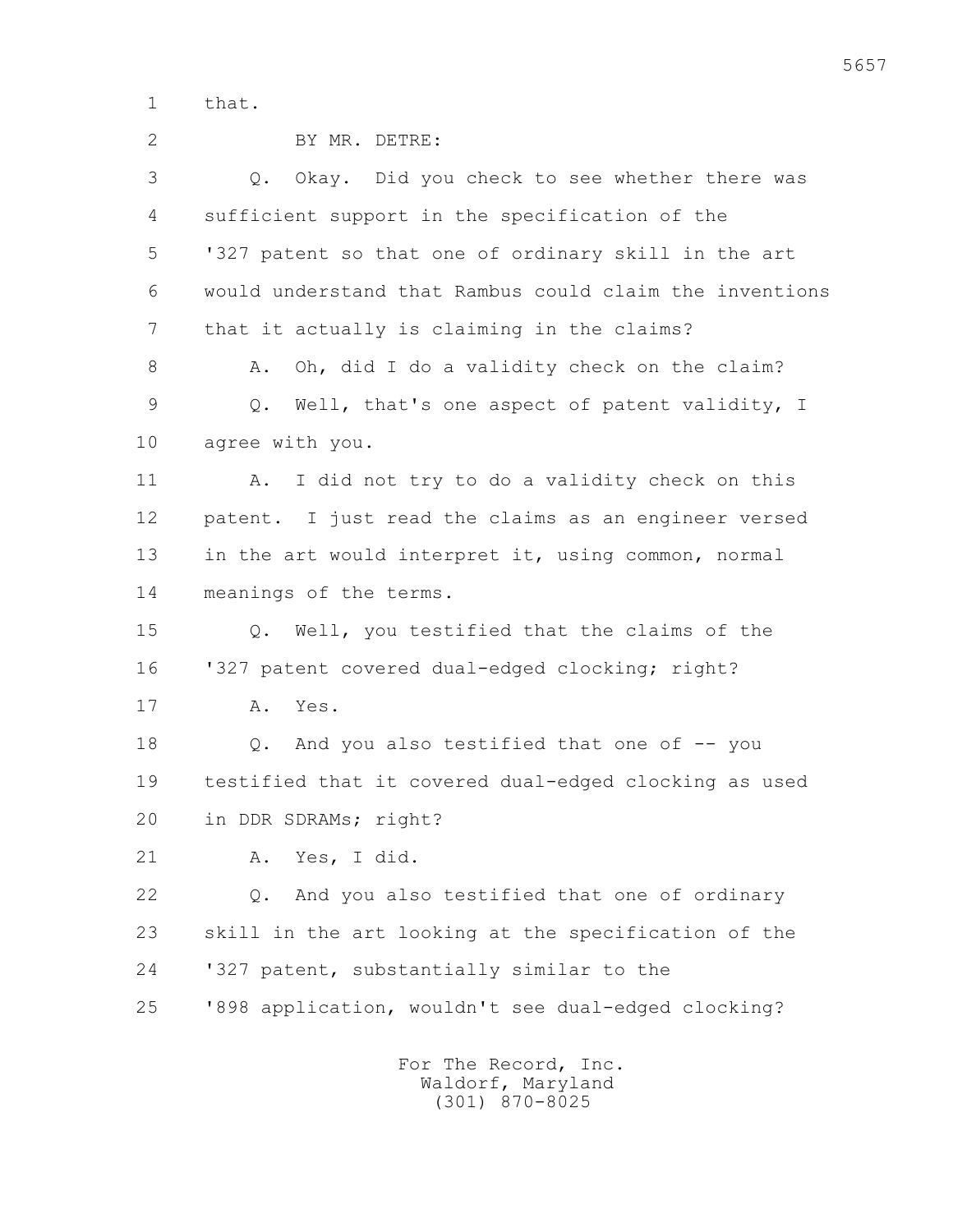- 
- 1 A. Would not see.

 2 Q. Would not see dual-edged clocking as used in 3 DDR SDRAMs in there, didn't you?

 4 A. Oh, I see what you're -- what I said was that 5 the implementation -- okay. Okay.

 6 What I was talking about at the time was would 7 an engineer reading the '898 application, not the 8 '327 patent but the '898 application, an engineer 9 reading the '898 application, would they have thought 10 that this implementation of dual-edged clocking was the 11 same as JEDEC's implementation and I showed how the 12 implementations were different.

 13 Q. Okay. And so you think that an engineer of 14 ordinary skill in the art reading the '898 application 15 would not see in there support for claims covering 16 dual-edged clocking as used in DDR SDRAMs; is that 17 right?

 18 MR. OLIVER: Objection, Your Honor. It 19 mischaracterizes the testimony.

20 JUDGE McGUIRE: Sustained.

21 BY MR. DETRE:

 22 Q. Do you know whether an engineer reading the 23 '898 application would see in the '898 application 24 support for claims to dual-edged clocking as used in 25 DDR SDRAMs?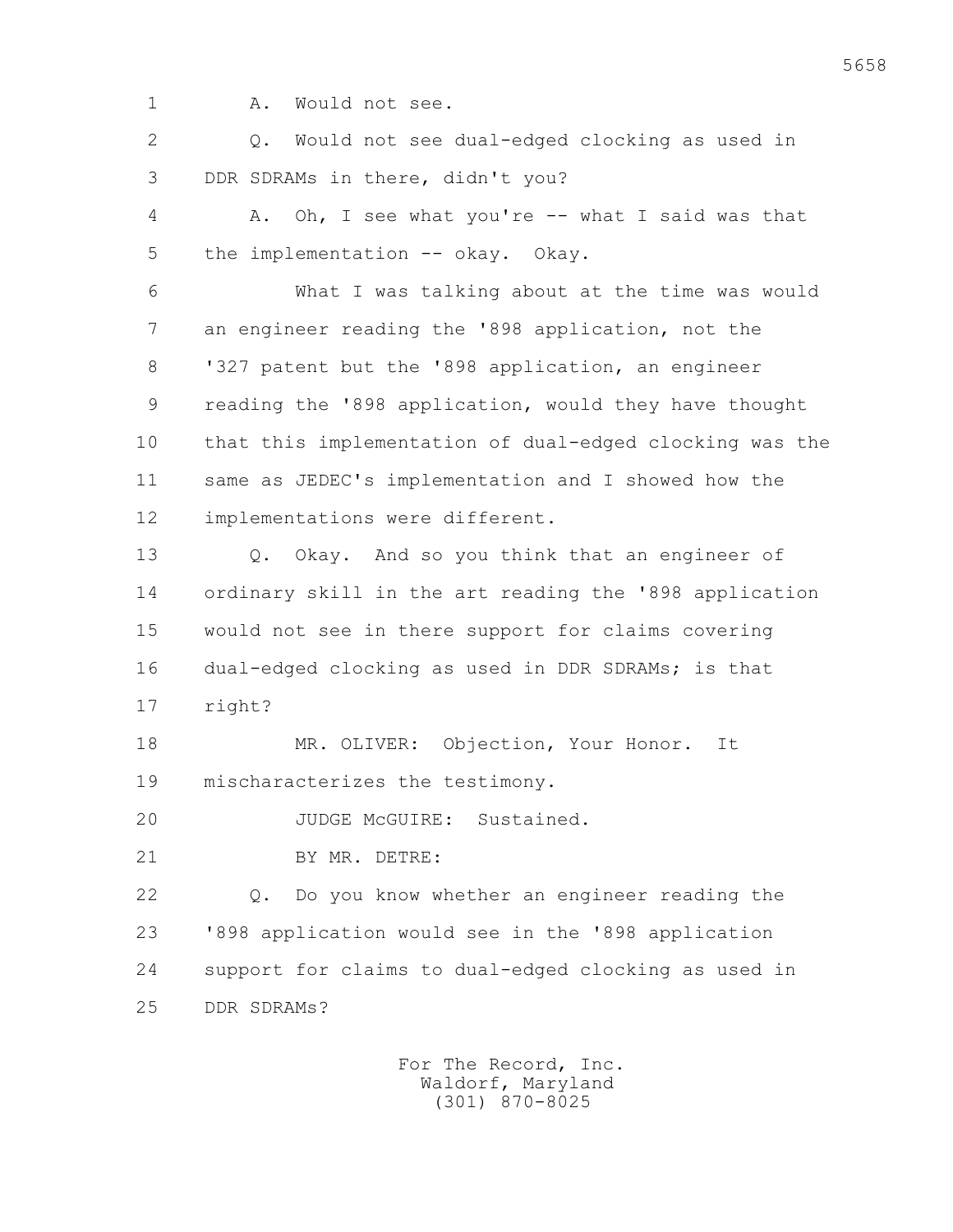1 A. What I've shown is that an engineer in the 2 early to mid-'90s reading the specification in the 3 '898 application would have seen that this is a 4 different implementation of dual-edged clocking than 5 what was considered in JEDEC. 6 Q. And you don't know what an engineer would have 7 realized about the breadth of claims that Rambus might 8 be able to obtain based on that? 9 A. I mean, they could have -- I still don't quite 10 get what you're getting at. 11 Q. Well, you've now said that all you testified 12 about yesterday was the differences between Rambus' 13 implementation in the '898 application of dual-edged 14 clocking and the way it's implemented in DDR SDRAMs; 15 right? 16 MR. OLIVER: Objection, Your Honor. 17 Mischaracterizes the testimony. 18 MR. DETRE: Sustained. 19 BY MR. DETRE: 20 Q. You testified yesterday you discussed the 21 differences between the implementation of dual-edged 22 clocking as used in the '898 application and as used in 23 DDR SDRAMs; right? 24 A. What I showed was that -- or the question that 25 I was asked to answer was would an engineer reading the For The Record, Inc.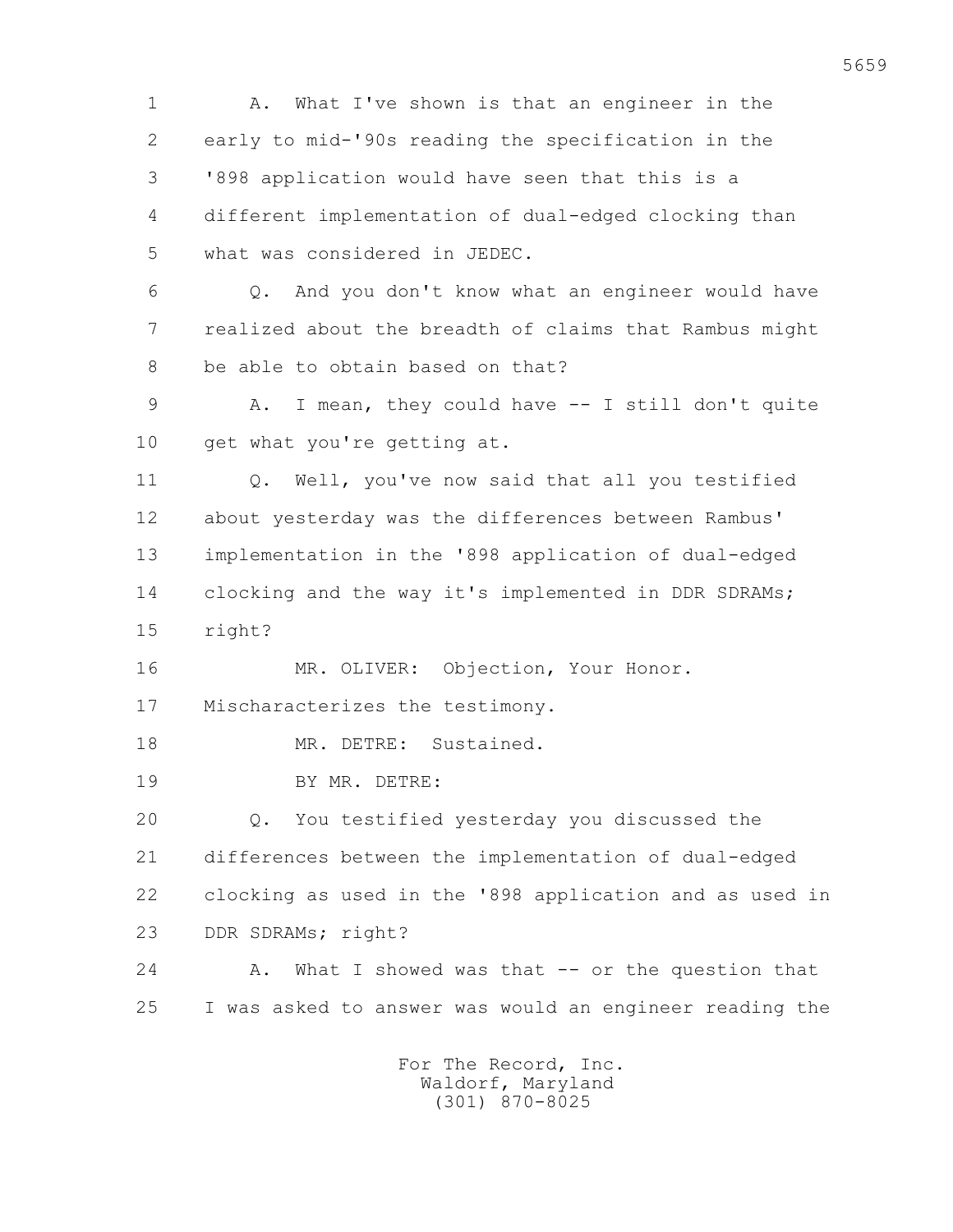1 '898 application have suspected that Rambus would be 2 able to claim intellectual property over the work that 3 was going on within JEDEC, and what I showed was that 4 an engineer would have read the application and seen 5 that it was a different implementation of dual-edged 6 clocking, and so an engineer would not have suspected 7 that.

8 Now, that's, you know -- I answered the 9 question I was asked to answer.

 10 Q. So an engineer looking at the specification in 11 the '327 patent would also have seen that it's a 12 different implementation of dual-edged clocking than 13 what's in DDR SDRAMs; right?

14 A. Very possibly.

 15 Q. But in your opinion, the claims of the 16 '327 patent do read on DDR SDRAMs; right?

17 A. Yes.

 18 Q. Now, in connection with your testimony -- well, 19 yesterday you testified that in your opinion no 20 reasonable engineer would have understood from looking 21 at Rambus' original '898 application that Rambus might 22 someday have patents covering various features in JEDEC 23 standard devices; right?

24 A. That sounds familiar.

25 Q. In reaching that opinion, did you look at any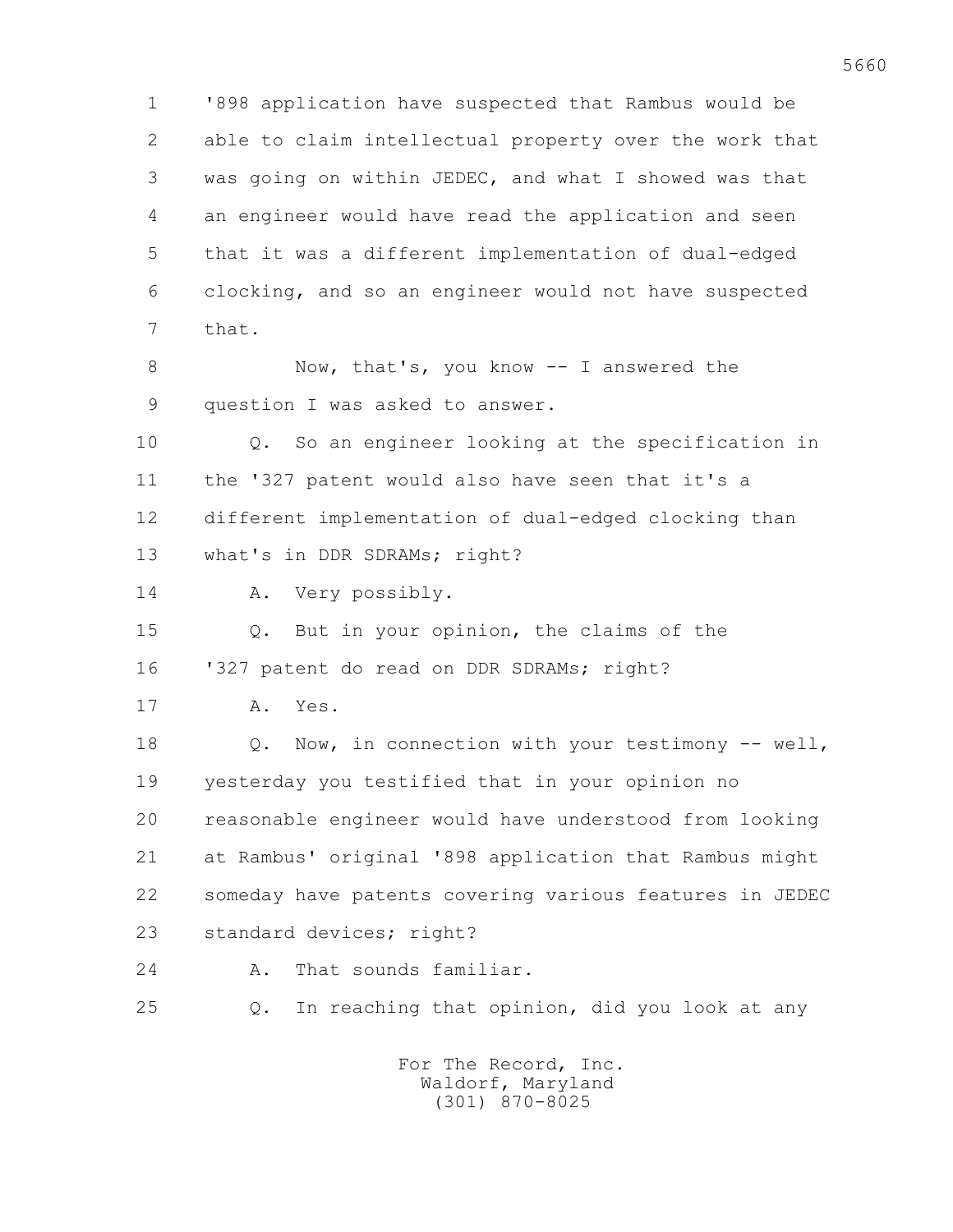1 of the evidence about what technical information was 2 provided by Rambus to various DRAM companies in the 3 early 1990s?

 4 A. I don't believe so. That was largely centered 5 on the '898 application.

 6 Q. Do you know whether or not any engineers ever 7 reviewed Rambus' '898 application in the early 1990s?

8 A. I believe it was made available to JEDEC, 9 either in its application form or as the specifications 10 of patents.

 11 Q. Did anyone ask you to give an opinion about 12 whether a reasonable engineer would have understood 13 from looking at Rambus' international patent 14 application whether Rambus might someday have patents 15 covering features in various JEDEC standard devices?

16 A. No. I was -- I've been -- it's my 17 understanding that it is substantially the same as the 18 '898 application.

 19 Q. Now, before you gave your opinion about what 20 reasonable engineers would or would not understand, did 21 you make any effort to learn whether there was any 22 evidence that what engineers actually did understand in 23 that time frame about Rambus' patent application?

24 A. Such as?

25 Q. Anything -- any documents?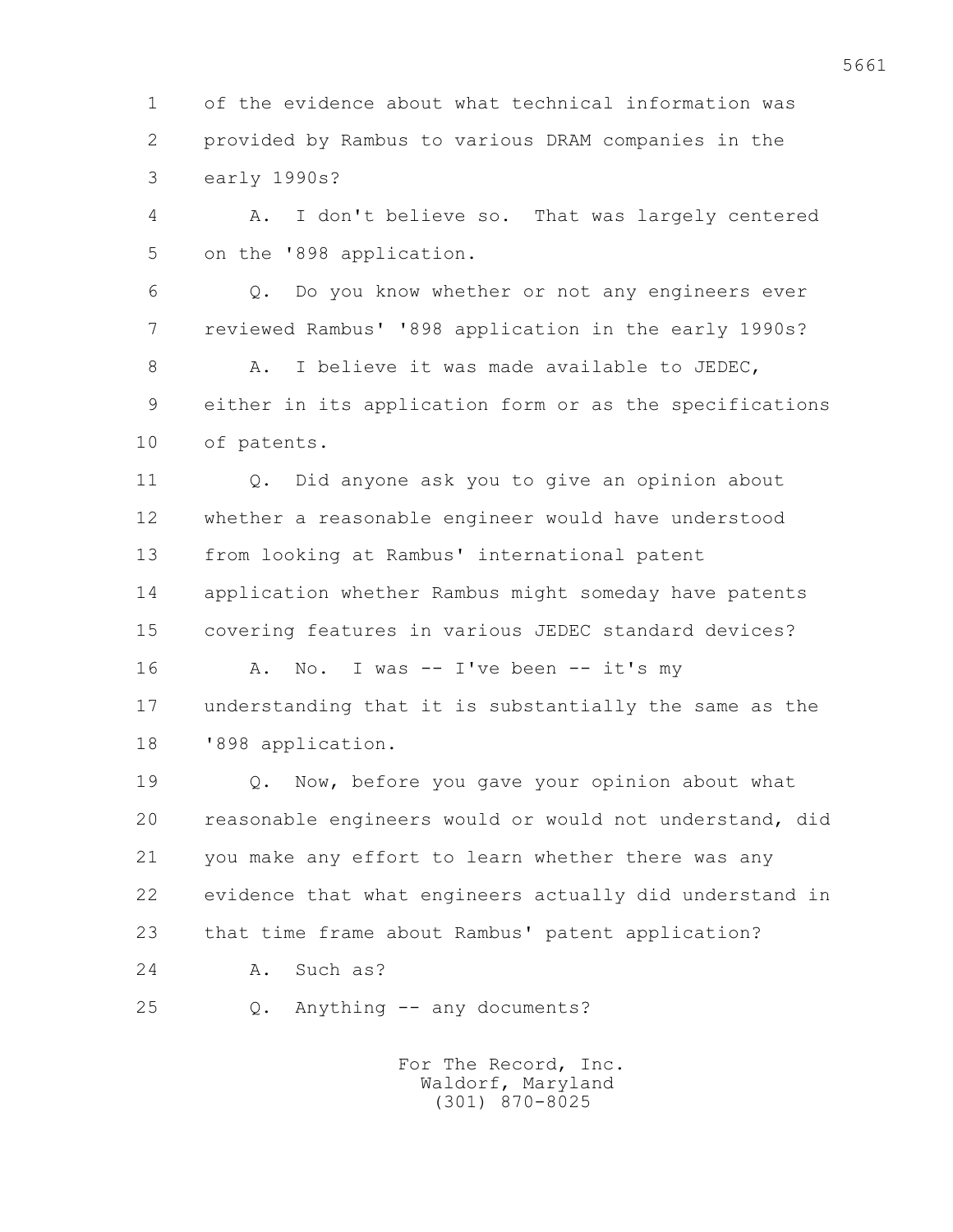1 A. Well, I read numerous articles from the time 2 period, you know, trade publications, things in 3 EETimes, and so forth. 4 Q. Well, let me show you some documents and ask 5 you whether you considered them. 6 May I approach, Your Honor? 7 JUDGE McGUIRE: Yes. 8 BY MR. DETRE: 9 Q. RX-286-A. 10 Now, if we blow up the top portion of this with 11 the names, this is identified as being from W. Meyer of 12 Infineon, employee, and this is about a telephone 13 conference, participants Gordon Kelley IBM, Dr. Peisl 14 and Mr. Meyer. 15 Dr. Peisl was one of the people you spoke to; 16 correct, Professor Jacob? 17 A. Yes. 18 Q. And if we turn to the second page, there's a 19 paragraph the second from the bottom headed Rambus. 20 Do you see that? 21 A. Yes, I do. 22 Q. And the second sentence there states, "Rambus 23 has announced a claim against Samsung" -- well, 24 actually, excuse me. Let me just go back to the first 25 page for one second. Sorry.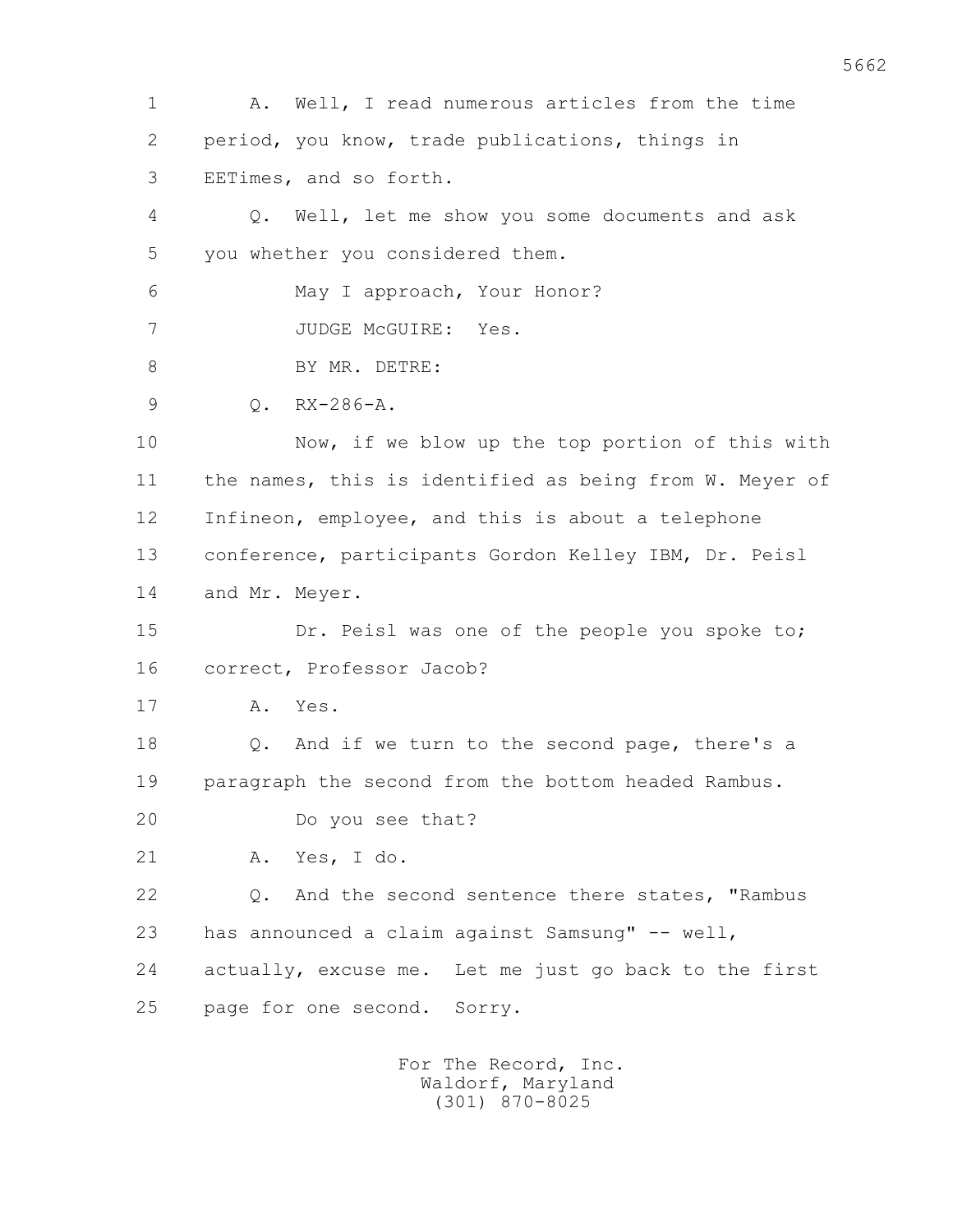1 And if we go up to the very top, you see the 2 date 4-30-92. 3 Do you see that, Professor Jacob? 4 A. Yes, I do. 5 Q. Okay. And now, if we can go back to that 6 paragraph on Rambus, "Rambus has announced a claim 7 against Samsung for USD 10 million due to the 8 similarity of the SDRAM with the Rambus storage device 9 architecture." 10 Do you see that? 11 A. Yes, I do. 12 0. Did you consider this information in 13 Exhibit RX-286-A in forming your opinion about the 14 state of mind of a reasonable engineer in the early 15 1990s? 16 A. No, I did not. 17 Q. Well, let me show you another document. 18 May I approach, Your Honor? 19 JUDGE McGUIRE: Yes. 20 BY MR. DETRE: 21 Q. RX-290. 22 And these are some notes taken by Mark Kellogg 23 at the JEDEC JC-42.3 meeting in New Orleans, May 7, 24 1992, it says at the very top. 25 Do you see that heading? For The Record, Inc.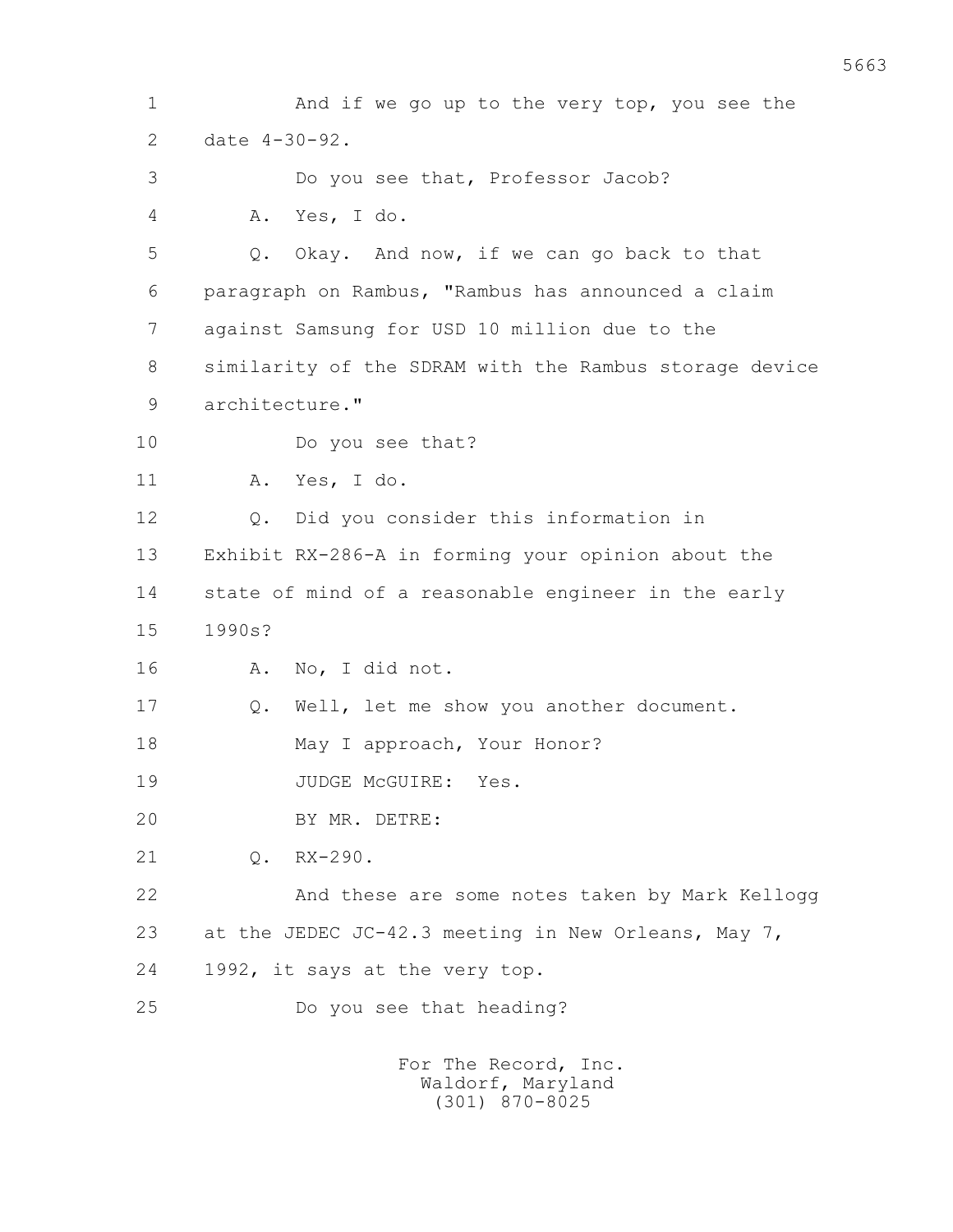| 1  | Yes, I do.<br>Α.                                                |
|----|-----------------------------------------------------------------|
| 2  | And you spoke to Mr. Kellogg; right, in<br>Q.                   |
| 3  | connection with this case?                                      |
| 4  | I believe so.<br>Α.                                             |
| 5  | Now, if you could turn to page 3 of that<br>Q.                  |
| 6  | document, there's a heading Siemens, the fourth one             |
| 7  | down.                                                           |
| 8  | Do you see that?                                                |
| 9  | Yes.<br>Α.                                                      |
| 10 | It says: "Kernel of chip. Similar to Rambus."<br>Q.             |
| 11 | Do you see that?                                                |
| 12 | Yes, I do.<br>Α.                                                |
| 13 | Were you here for Mr. Kellogg's testimony last<br>Q.            |
| 14 | Friday?                                                         |
| 15 | Α.<br>No, I was not.                                            |
| 16 | Are you aware that he testified that this is a<br>Q.            |
| 17 | reference to the similarity in the fundamental                  |
| 18 | architecture of the SDRAM and a Rambus device?                  |
| 19 | Α.<br>No.                                                       |
| 20 | And then after that it says "Patent concerns?"<br>$Q_{\bullet}$ |
| 21 | Do you see that?                                                |
| 22 | Yes, I do.<br>Α.                                                |
| 23 | Now, you didn't consider this document either<br>$Q_{\bullet}$  |
| 24 | in coming up with your opinion about reasonable                 |
| 25 | engineers; is that right?                                       |
|    | For The Record, Inc.                                            |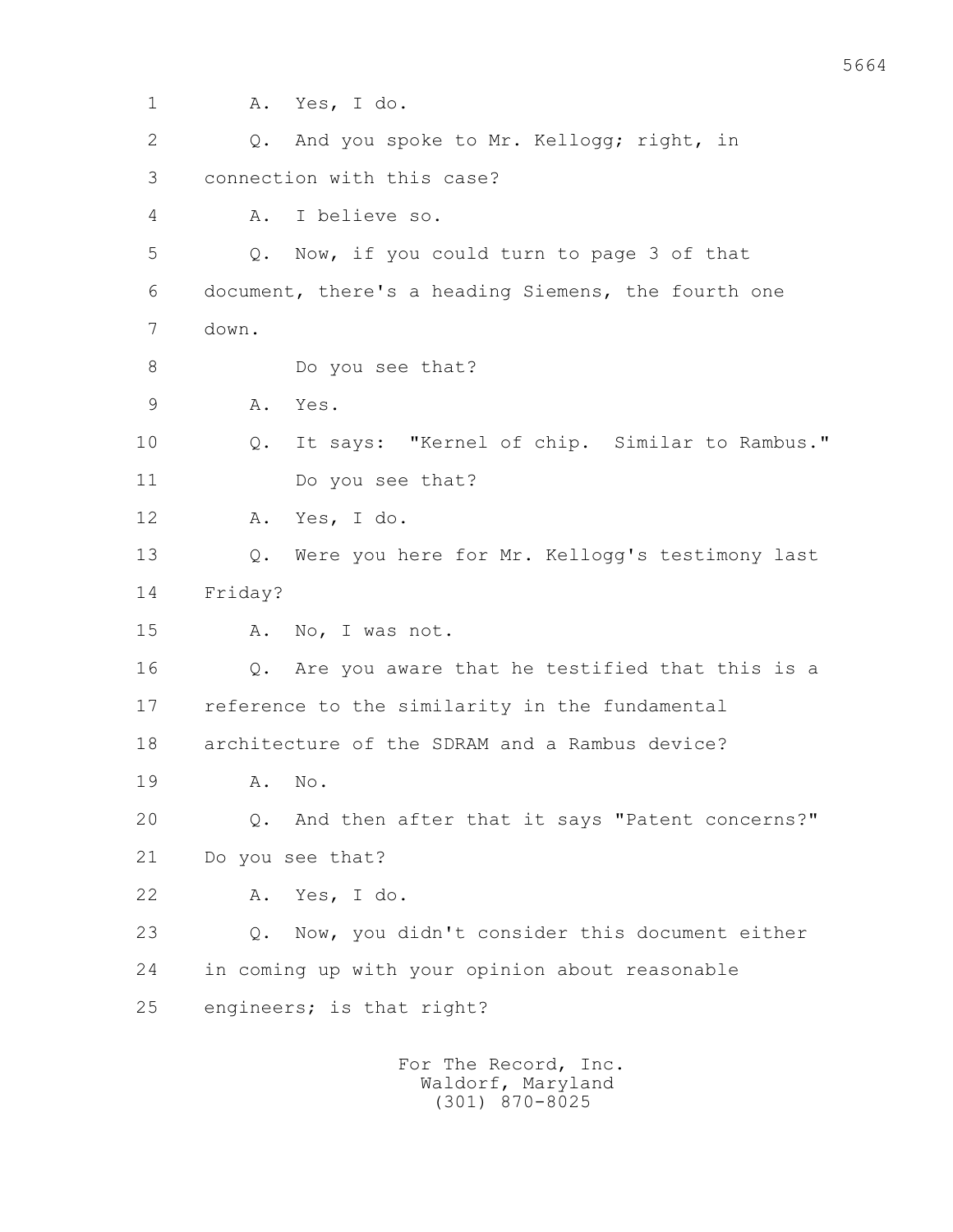1 **A.** No. 2 Q. Now, in talking to Mr. Kellogg, did you find 3 him to be a reasonable engineer? 4 A. Yes. Yes, I did. 5 Q. Let's look a little bit -- 6 MR. PERRY: Pardon me, Your Honor. 7 (Pause in the proceedings.) 8 BY MR. DETRE: 9 Q. Let me just clarify one point. Mr. Perry has 10 pointed out that due to my inartful phrasing of a 11 question, a double negative, an answer may not have 12 been clear. 13 A. Oh. 14 Q. Did you consider this document RX-290 in 15 forming your opinions in this case about what a 16 reasonable engineer would have understood? 17 A. I don't think so. 18 Q. Let's go back to 290, page 3. 19 If we could look a couple of lines below the 20 Siemens reference, there is a reference headed NEC. 21 Do you see that? 22 A. Yes. 23 Q. And it says "Rambus international patent 24 150 pages." 25 Do you see that? For The Record, Inc.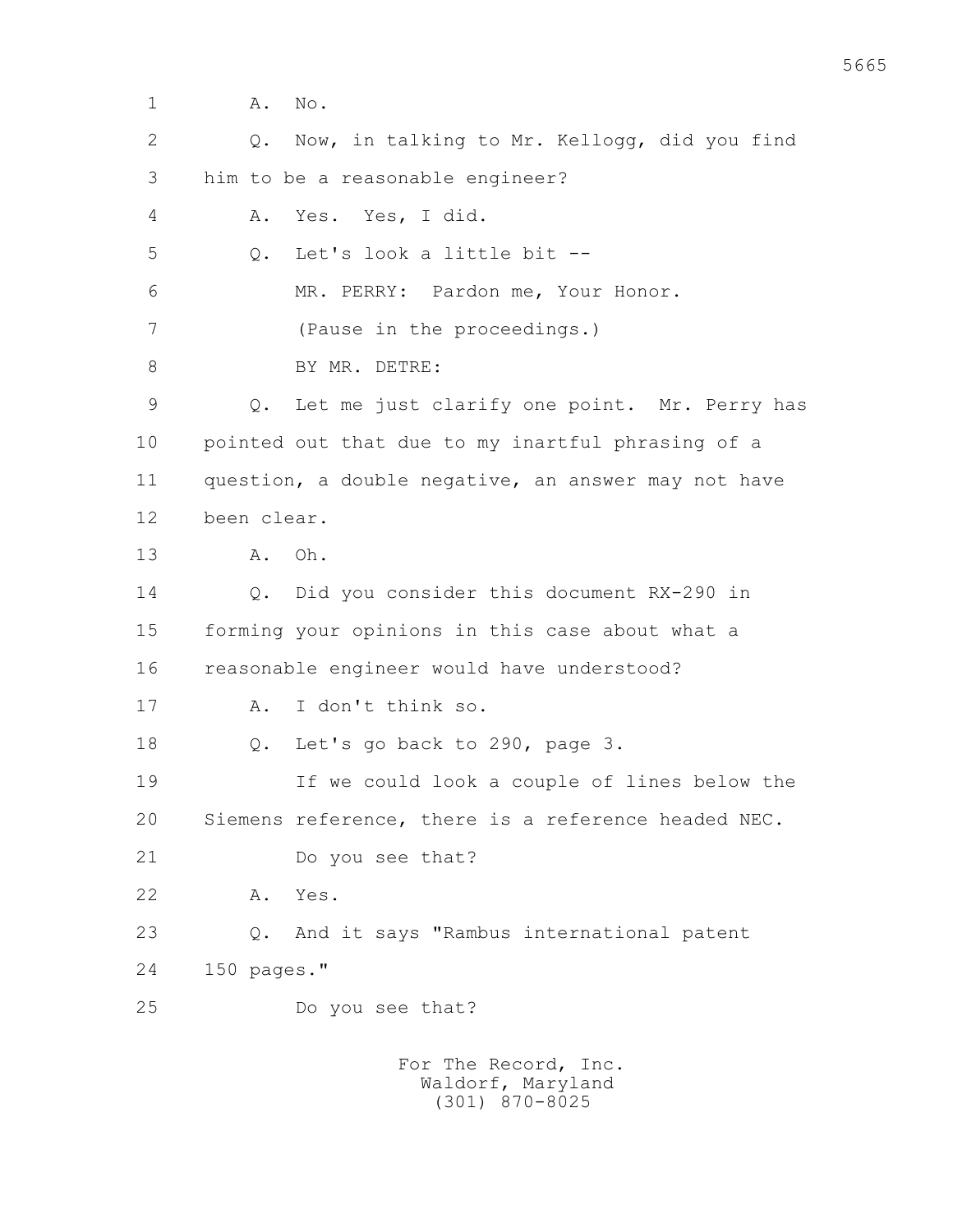1 A. Yes.

 2 Q. And then it says, a sentence later, "Suspect 3 claims won't hold."

4 Do you see that?

5 A. Yes, I do.

 6 Q. And you said your understanding was that the 7 international application was similar or identical in 8 material respects to the '898 application; is that 9 right?

10 A. Yes. That's what's been related to me.

11 0. Now, those notes taken from what the NEC 12 representative said, they don't say that the

13 application is irrelevant, do they?

 14 MR. OLIVER: Objection, Your Honor. I believe 15 the witness has already said he did not believe he 16 considered this document in forming his opinion.

17 MR. DETRE: Sustained.

18 BY MR. DETRE:

 19 Q. Have you spoken to Howard Sussman, who was the 20 NEC representative at that time in 1992?

21 A. Well, I don't know that he was the NEC 22 representative, but I have spoken to Howard Sussman, 23 yes.

24 0. In connection with this case; right?

25 A. In connection with this case.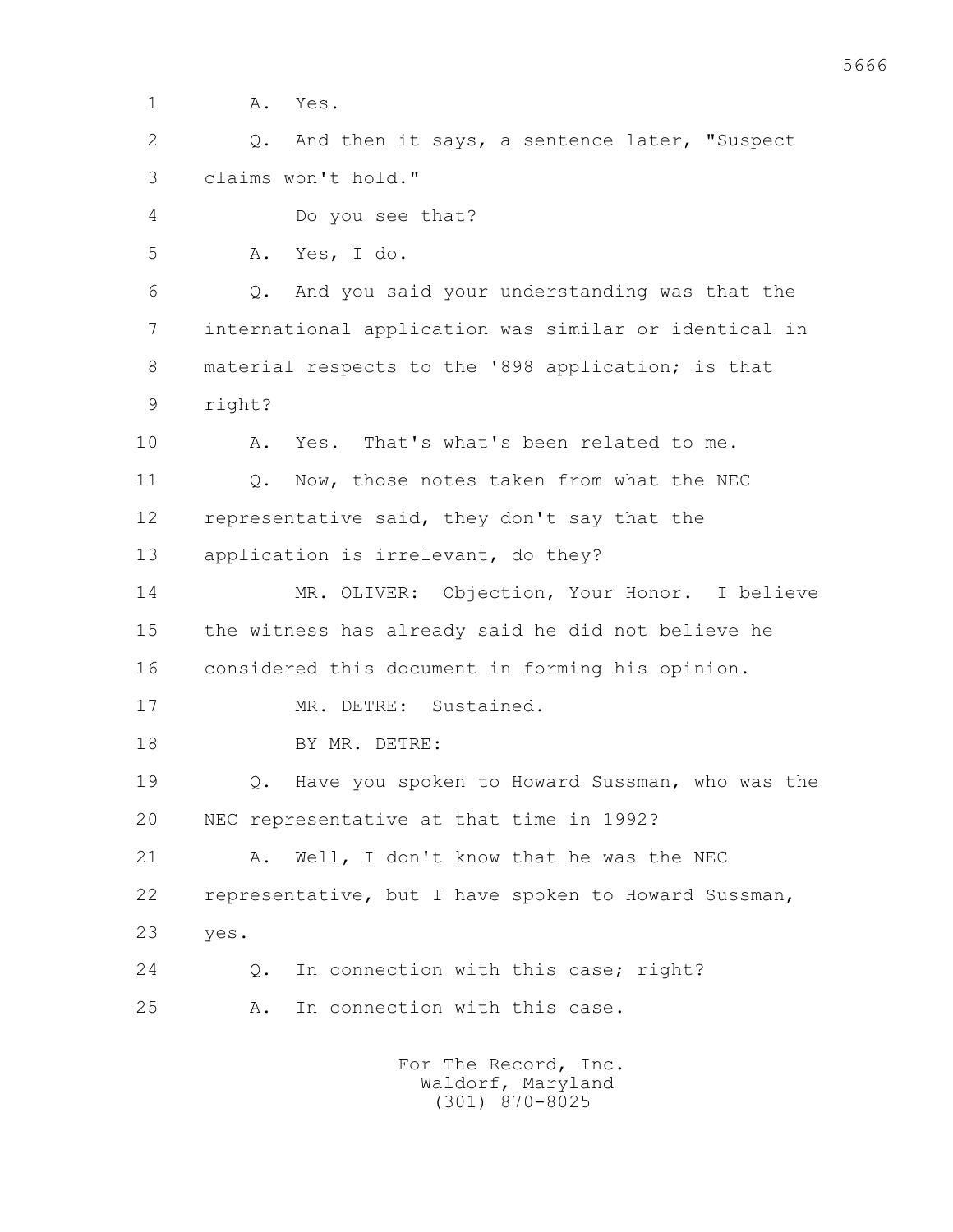1 Q. And did he tell you that he had looked at 2 Rambus' international patent application? 3 A. Not specifically. 4 Q. Now, did you do anything to discover whether 5 after JEDEC -- after Rambus' patent application was 6 discussed at a JEDEC meeting, whether any JEDEC members 7 actually got ahold of it and studied it? 8 A. Okay. That's a really complex question. 9 Q. Did you do anything to learn whether any JEDEC 10 members actually studied Rambus' international patent 11 application? 12 A. Well -- no. I did not ask them specifically if 13 they read the international patent application. 14 Q. Let me show you another document. 15 May I approach, Your Honor? 16 JUDGE McGUIRE: You may. 17 BY MR. DETRE: 18 Q. RX-406. 19 I won't ask you to read the front page of that, 20 Professor Jacob, but there is a translation. 21 A. Thank you very much. 22 Q. And if you would turn to page 4 of this 23 document. 24 And if we could blow up the bottom, there are 25 numbered paragraphs, number 3. And actually -- no. For The Record, Inc. Waldorf, Maryland

(301) 870-8025

5667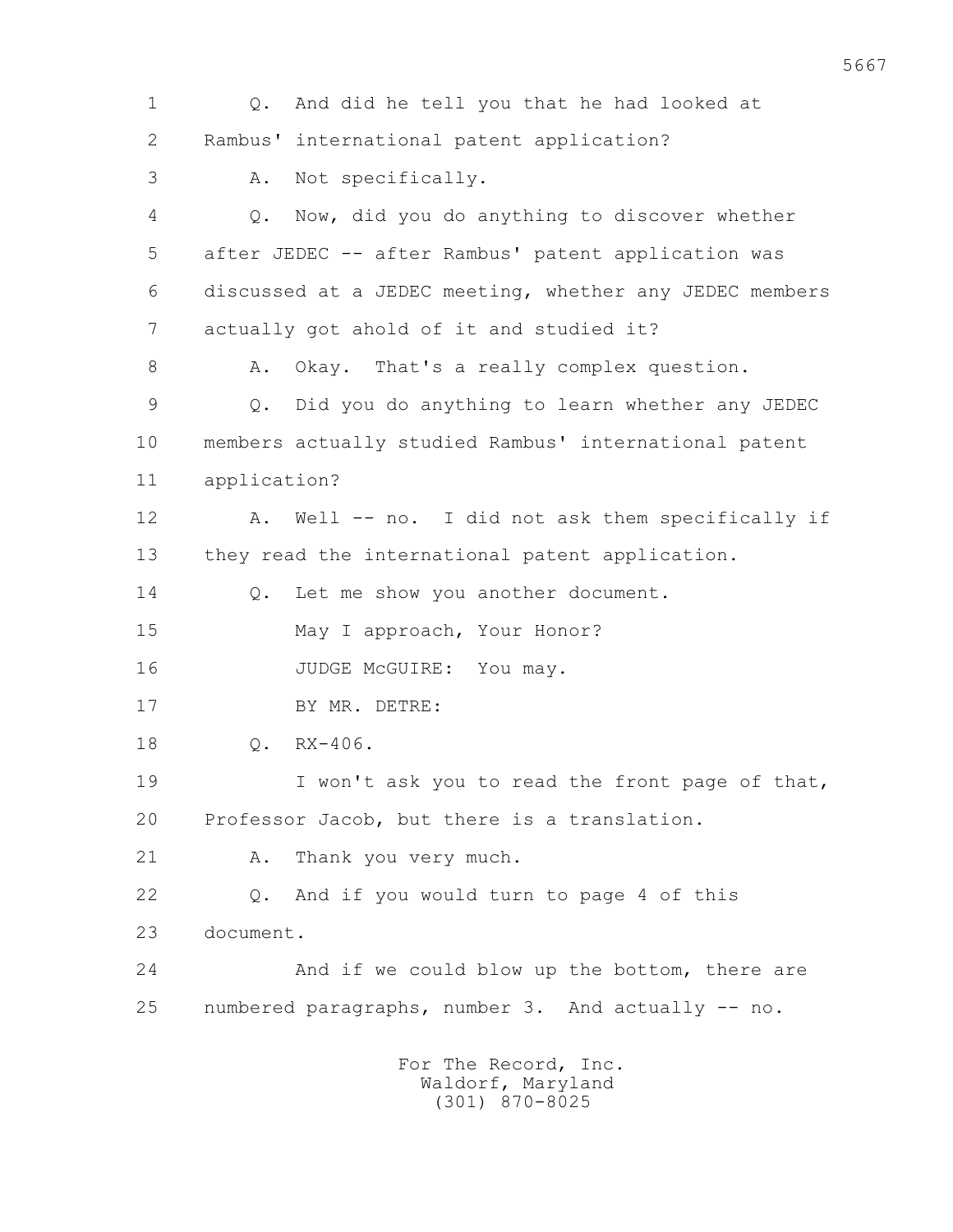1 That's fine.

 2 Do you see, Professor Jacob, that this document 3 is dated June 10, 1993 at the top? 4 A. Yes, I see that. 5 Q. And I'll indicate to you that this is a 6 document produced by Mitsubishi. 7 MR. OLIVER: Excuse me, Your Honor. Before we 8 continue, could we have a foundation to see if this 9 witness has considered this document? 10 JUDGE McGUIRE: Mr. Detre? 11 MR. DETRE: Well, I'd like to focus him on a 12 particular part of the document and ask him if he's 13 considered that. 14 JUDGE McGUIRE: Okay. You may ask that. 15 BY MR. DETRE: 16 Q. If we could look down at the bottom of this 17 document, it states, "The individual technologies that 18 appear in the Rambus patent will be used independently 19 in the future." 20 Do you see that part down at the bottom? 21 A. Yes, I see that. 22 Q. "There is a need to examine the specifications 23 of the patent claims to determine whether individual 24 technologies used independently will infringe on the 25 Rambus patent, and for that we will have to obtain the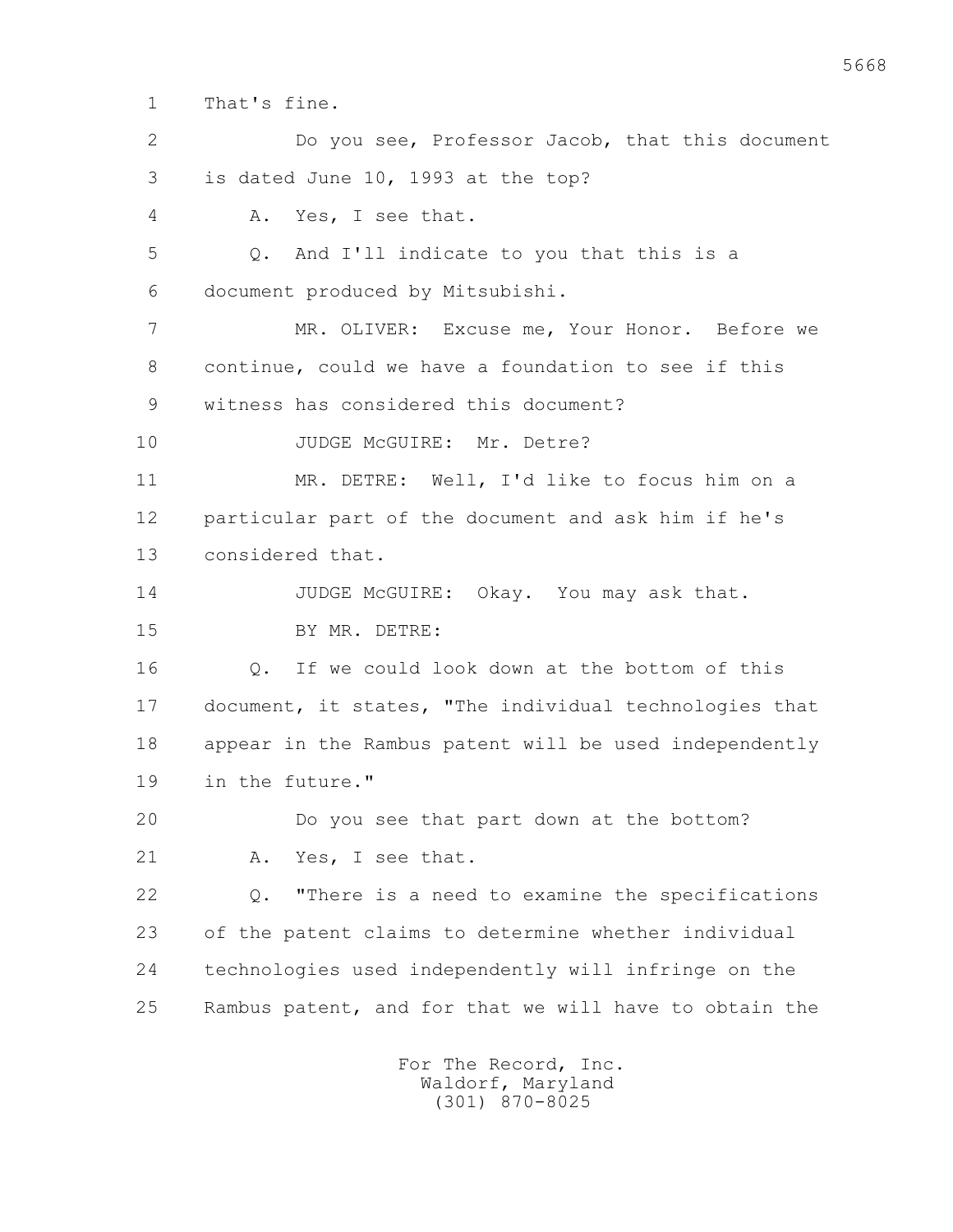1 views and interpretations of experts."

 2 And then a little bit below that in 3 paragraph 4: "What are the measures for dealing with 4 this? The buses of the future will not be limited to 5 the Rambus, but we will probably be able to use 6 technological elements that are partially similar to 7 Rambus as described in 3." 8 Did you consider that, Professor Jacob, when 9 you formulated your opinion about what reasonable 10 engineers would have understood in looking at Rambus' 11 patent application? 12 A. No, I did not. 13 Q. Let me show you one more document, RX-2213-A. 14 And if I may approach, Your Honor? 15 JUDGE McGUIRE: Yes. 16 MR. DETRE: And just as a question of timing, 17 Your Honor, I only have about five more minutes on this 18 line of questioning and then I'll be done. 19 JUDGE McGUIRE: All right. Very good. 20 BY MR. DETRE: 21 Q. And this is another Mitsubishi document. 22 If you could turn to the fifth page, Bates 23 number MEC 001424 at the bottom. 24 Have you got that page? And I'm not going to 25 ask you to read that page either, but there are parts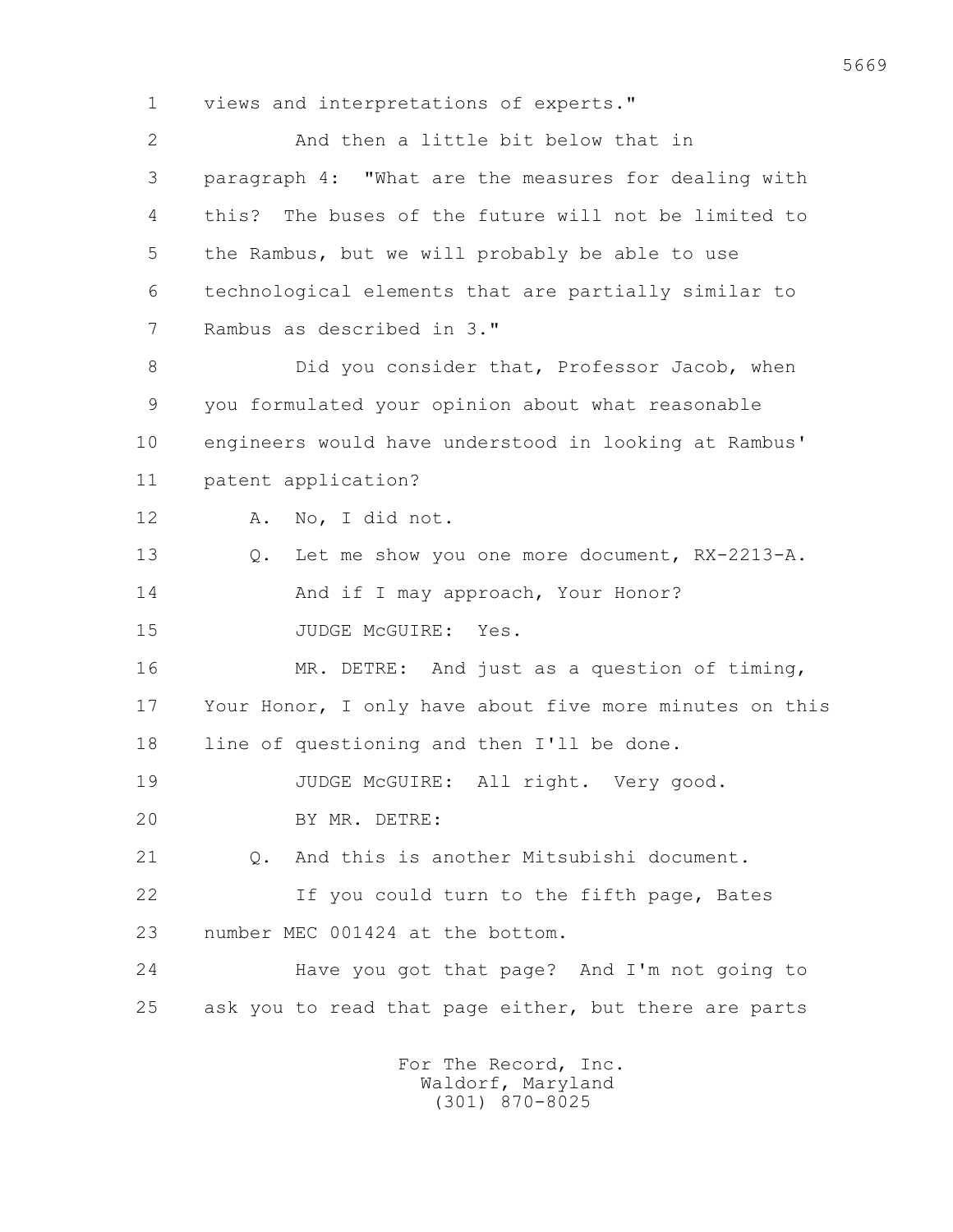1 of it you can read.

 2 Do you see it says "Rambus" at the top? 3 A. Yes. 4 Q. And I'll point you to a translated page 5 shortly, but I just want to see if you see "Rambus" at 6 the top. 7 A. Yes, I see "Rambus" at the top. 8 Q. Then in the box below that it says "103." 9 Do you see that? Near the top? 10 MR. OLIVER: Objection, Your Honor. Could we 11 establish a foundation and see if this witness has ever 12 seen this document before? 13 JUDGE McGUIRE: It would be a lot easier, 14 Mr. Detre, if you would just ask that question first 15 and then we could perhaps save some time if he hasn't 16 seen it. 17 MR. DETRE: Okay. Your Honor, if I could just 18 point him perhaps to the last translated page, because 19 perhaps he would not recognize the Japanese. 20 JUDGE McGUIRE: Okay. Well, I'll let you do 21 that. 22 BY MR. DETRE: 23 Q. If we could go to the very last page of this 24 document, and just looking about halfway down the page 25 where it says -- I'm just going to read one line,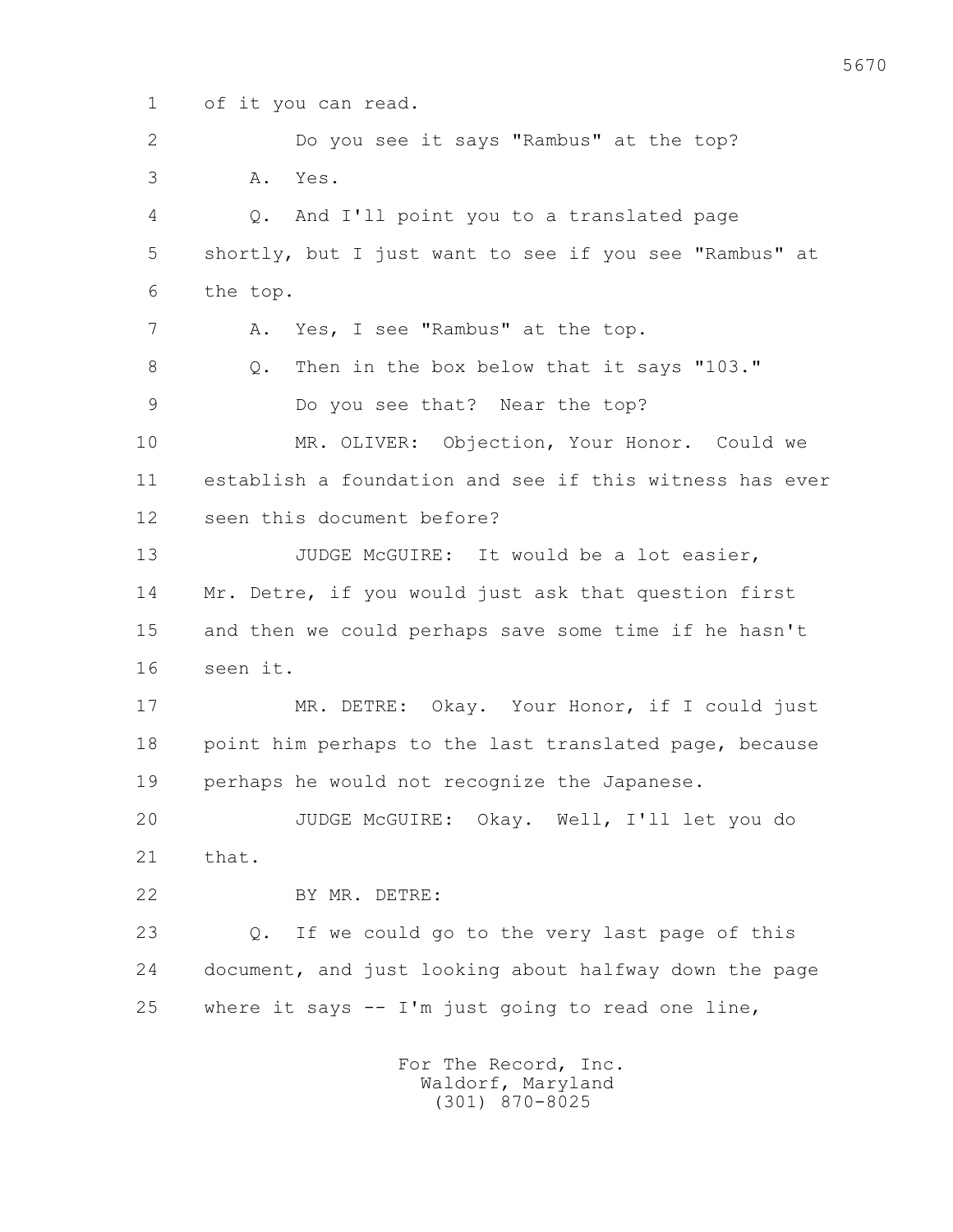1 Your Honor, and ask him if that refreshes his 2 recollection of this document. 3 JUDGE McGUIRE: Go ahead. 4 BY MR. DETRE: 5 Q. Where it says "103 similar to SDRAM latency 6 control," do you see that? 7 A. Yes, I do. 8 Q. Do you recall considering this document when 9 determining what a reasonable engineer would have 10 understood, Professor Jacob? 11 A. No. 12 0. Now, one of the features that you spent a long 13 time on yesterday was programmable latency; right? 14 A. Yes. 15 Q. Now, did you ever see any evidence in 16 connection with your work on this case that reasonable 17 engineers thought that the use of programmable latency 18 in a DRAM was something new and different? 19 A. Did I see evidence during the course of my 20 evaluation that engineers thought it would -- is that 21 what you're saying? 22 Q. Yeah, whether engineers thought that using 23 programmable latency in a DRAM was a really novel 24 inventive feature. 25 A. No. I didn't see anything that specifically For The Record, Inc. Waldorf, Maryland

(301) 870-8025

5671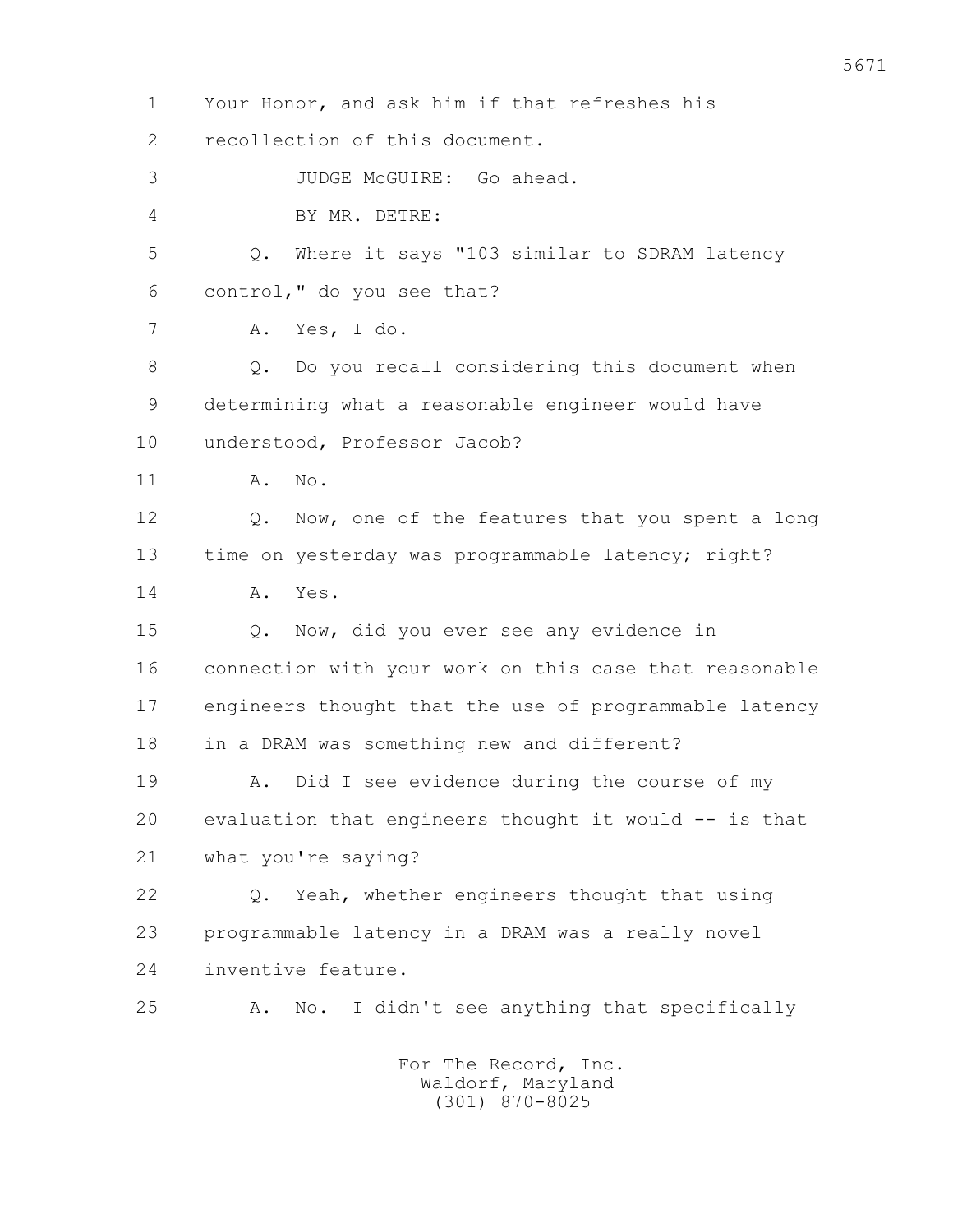1 said, hey, latency is a novel, you know, hey, this is a 2 great new idea. 3 Q. Let me just show you -- 4 A. Not that I recall at least. 5 Q. -- show you a document and see if it refreshes 6 your recollection about whether you saw anything like 7 that, RX-199. 8 May I approach, Your Honor? 9 JUDGE McGUIRE: Go ahead. 10 BY MR. DETRE: 11 Q. This is a fax. It's dated December 10, 1991, 12 from Jim Townsend. 13 And if I could just turn right away to page 2 14 and just point you to one sentence and ask if it 15 refreshes your recollection about whether you saw this 16 document. 17 It says at the very top of page 2, "Kalter of 18 IBM said programmable latency was the cleverest item 19 Toshiba ever created." 20 Do you see that? 21 A. Yes. 22 Q. Does that refresh your recollection about 23 whether you actually saw this document or any other 24 about the inventiveness of programmable latency? 25 A. I've seen that sentence. I don't recall if I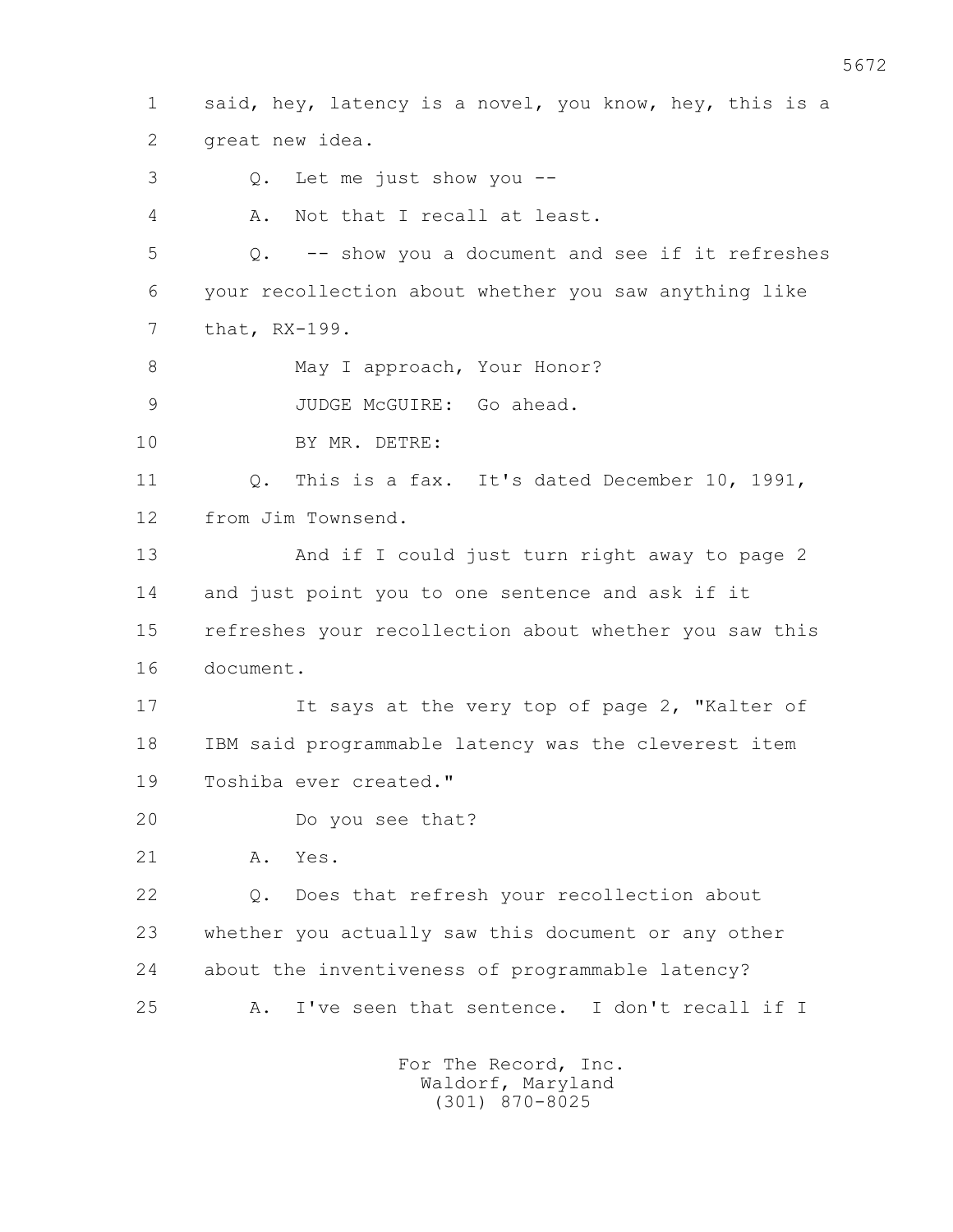1 read it from this document or if I read it in one of 2 the trial transcripts or deposition transcripts, but 3 that, that sentence certainly looks familiar. 4 Q. Oh, you saw that one? 5 Now, as we discussed earlier today, it's your 6 opinion that a reasonable engineer would have 7 understood from looking at the '327 patent's claims 8 that it covered the use of dual-edged clocking in 9 DDR SDRAMs; right? 10 A. Yes. 11 Q. Let me show you a document, RX-1214. 12 May I approach, Your Honor? 13 JUDGE McGUIRE: Yes. 14 BY MR. DETRE: 15 Q. This is apparently an e-mail from Mr. H.J. Oh 16 of Hyundai to Farhad Tabrizi and various other people, 17 with a list of Rambus patents, and if you look at 18 number 22 down on the list -- excuse me -- 23, you see 19 the '327 patent; right? 20 A. I see something that ends "327." Is that the 21 same number? Is that the same '327 patent? 22 Q. I'll represent to you that it is. 23 A. Okay. 24 Q. And this e-mail is dated July 13, 1998; 25 correct?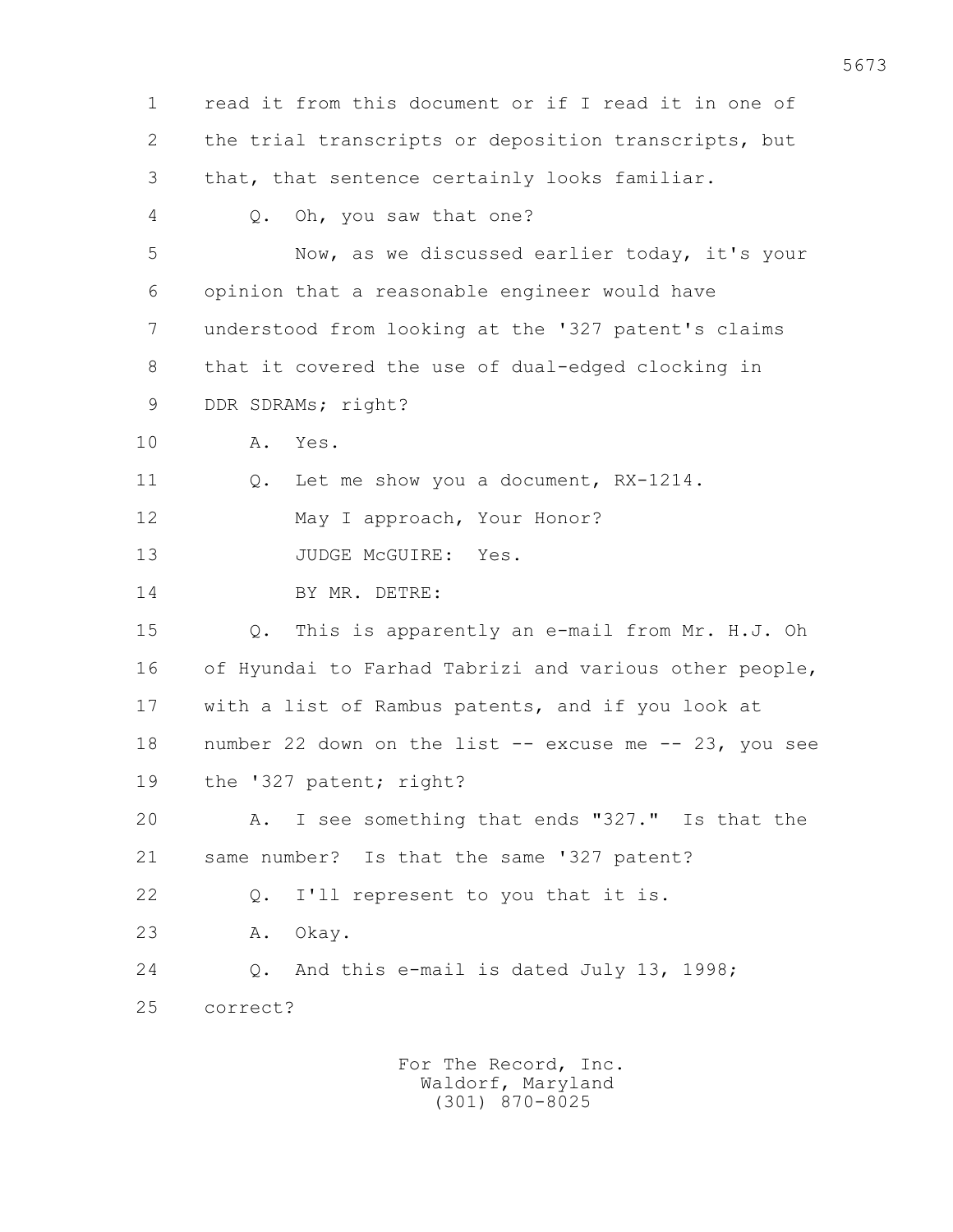1 A. Yes. 2 Q. Now, did you interview any of the engineers 3 from Micron, Hynix, Texas Instruments, IBM, Siemens, 4 Mitsubishi, Compaq or VLSI who got this e-mail? 5 A. Yes, I did. 6 Q. You spoke to Mr. Rhoden, for example; right? 7 A. Yes, I did. 8 Q. He got this e-mail? 9 A. Well, according to the cc list, yes, he did. 10 Q. And you spoke to Terry Lee at Micron, for 11 example? 12 A. Yes. 13 Q. He's on this e-mail? 14 A. I spoke to him. I'm looking for his name. 15 Yes, T. Lee. 16 MR. OLIVER: Objection, Your Honor. To the 17 extent this line of questioning -- 18 JUDGE McGUIRE: Okay. Mr. Detre, it would just 19 save an awful lot of time if you could ask him that 20 right off the bat and then actually we can save some 21 time if he hasn't seen it. Now, that's an easier 22 protocol for the court also to follow when it goes back 23 through the transcript. 24 MR. DETRE: I'm actually going to ask him a 25 hypothetical question based on this document. For The Record, Inc.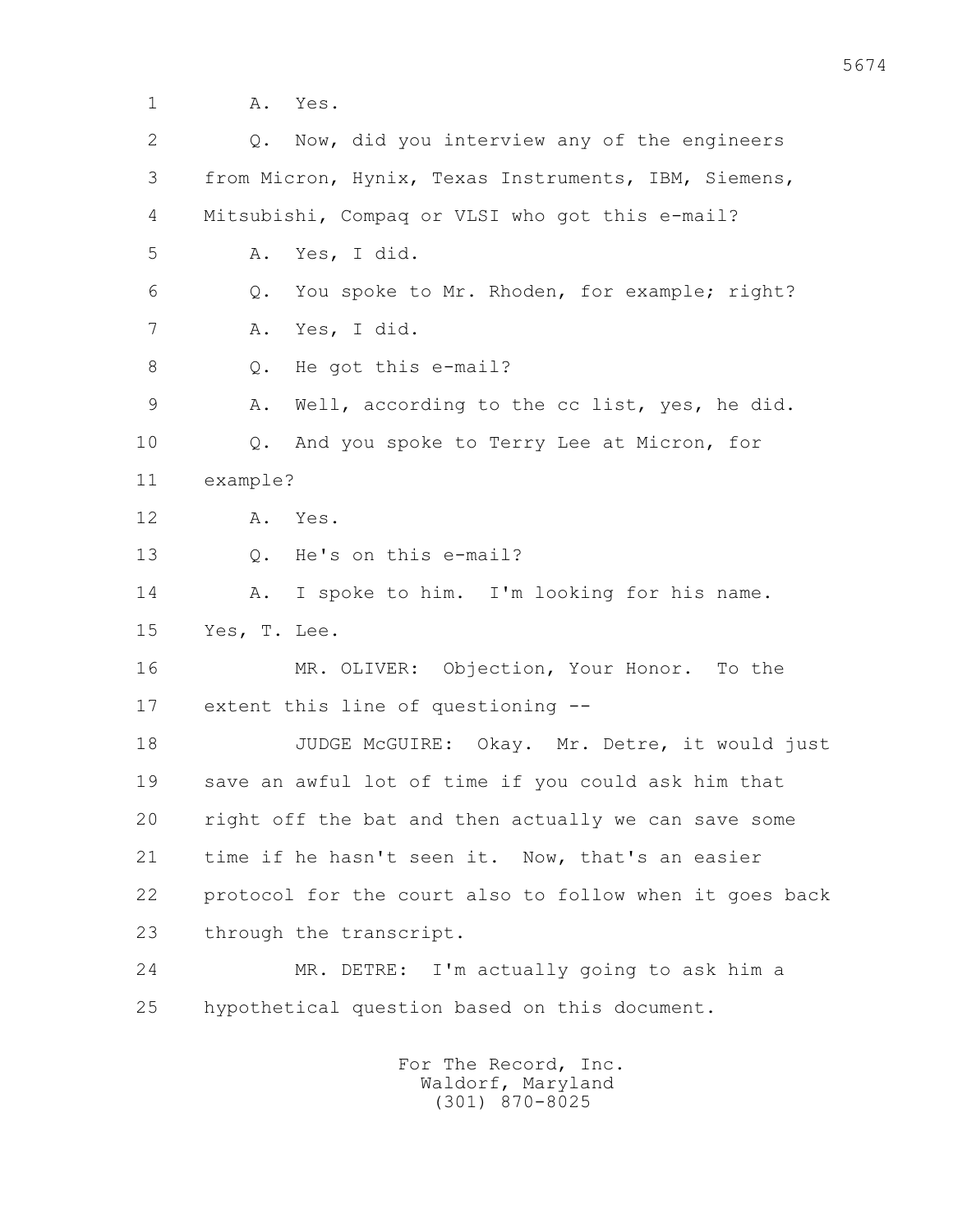1 BY MR. DETRE: 2 Q. Now, if these gentlemen who you spoke to and 3 other gentlemen on the list were reasonable engineers, 4 they would have known from looking at the '327 patent 5 that it covered the DDR SDRAM device they were working 6 on; right? 7 A. Yes. 8 Q. And you know that that device wasn't actually 9 finally standardized until one year later in 10 August 1999; right? 11 A. I believe that was when the final standard 12 appeared, yes. 13 Q. Did you ask any of the engineers who received 14 this e-mail, RX-1214, whether they had voted to 15 standardize the DDR device after knowing that the 16 '327 patent covered it? 17 A. No, I did not ask them that question. 18 MR. DETRE: I have no further questions. 19 JUDGE McGUIRE: Okay. Thank you, Mr. Detre. 20 It's ten after twelve. Why don't we take a 21 break and convene again after lunch at 1:30. 22 MR. PERRY: Your Honor, it's up to you 23 obviously. If Mr. Oliver has only a few seconds here, 24 then some of our team can leave. 25 JUDGE McGUIRE: Oh. Well, sure.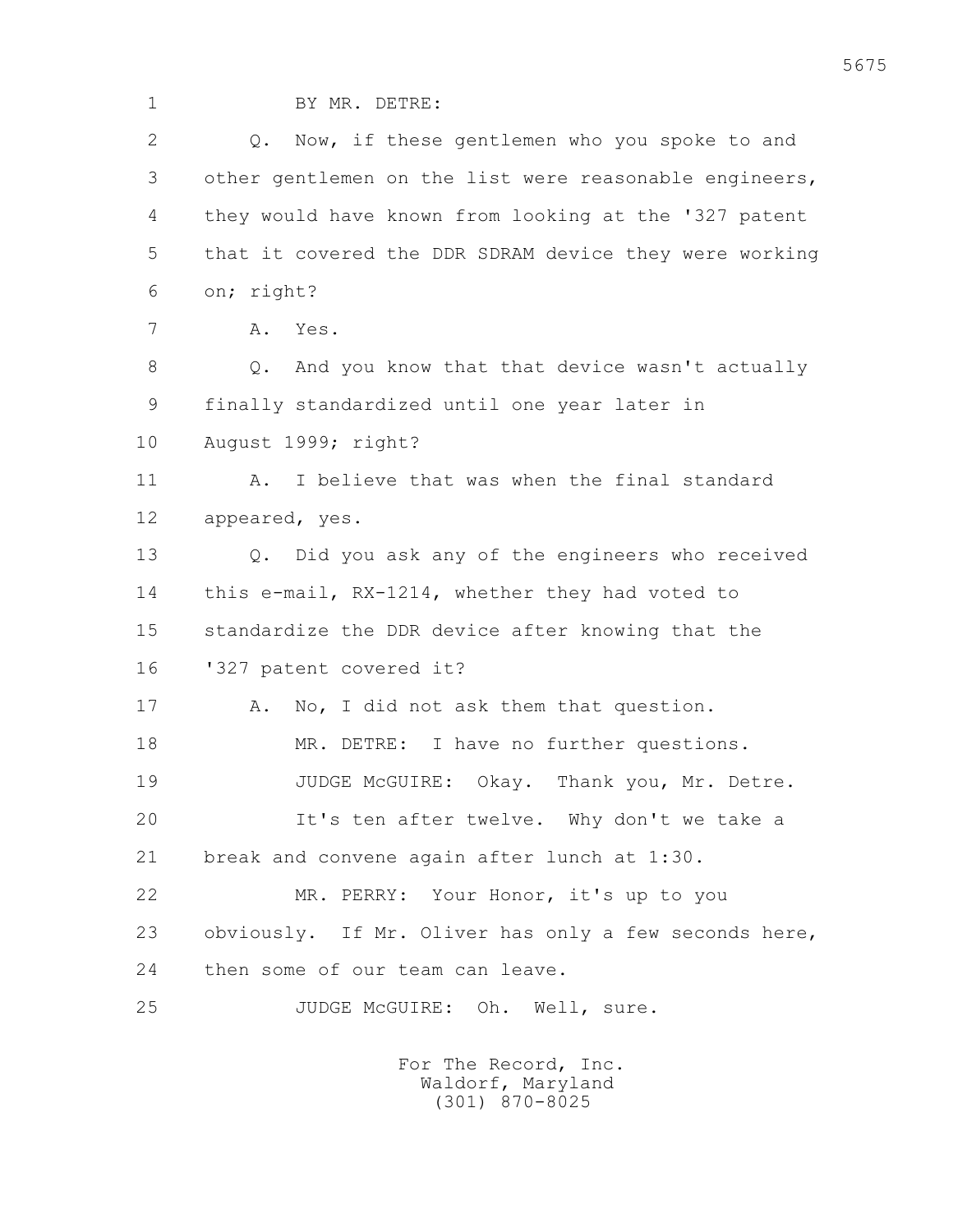1 Mr. Oliver, how much time do you anticipate to 2 spend on redirect? 3 MR. OLIVER: I don't think I will spend much 4 time. I need a couple of minutes to consult with -- 5 JUDGE McGUIRE: That's fine. Let's go off the 6 record and then let's go ahead and conclude on this 7 witness. Right? Is that what we're talking about? 8 MR. PERRY: I appreciate that. 9 JUDGE McGUIRE: That's the idea; right? 10 MR. PERRY: Yes. 11 JUDGE McGUIRE: Okay. Very good. 12 (Discussion off the record.) 13 JUDGE McGUIRE: Mr. Oliver, you may proceed on 14 redirect. 15 MR. OLIVER: Thank you, Your Honor. 16 REDIRECT EXAMINATION 17 BY MR. OLIVER: 18 Q. Professor Jacob, if I could ask you to locate 19 RX-2111 in front of you, please. This is the 20 United States Court of Appeals decision that Mr. Detre 21 showed you earlier today. 22 A. Yes, I have it. 23 Q. And if I could ask you to turn, please, to 24 page 34. 25 And then toward the bottom of the page is a For The Record, Inc. Waldorf, Maryland

(301) 870-8025

5676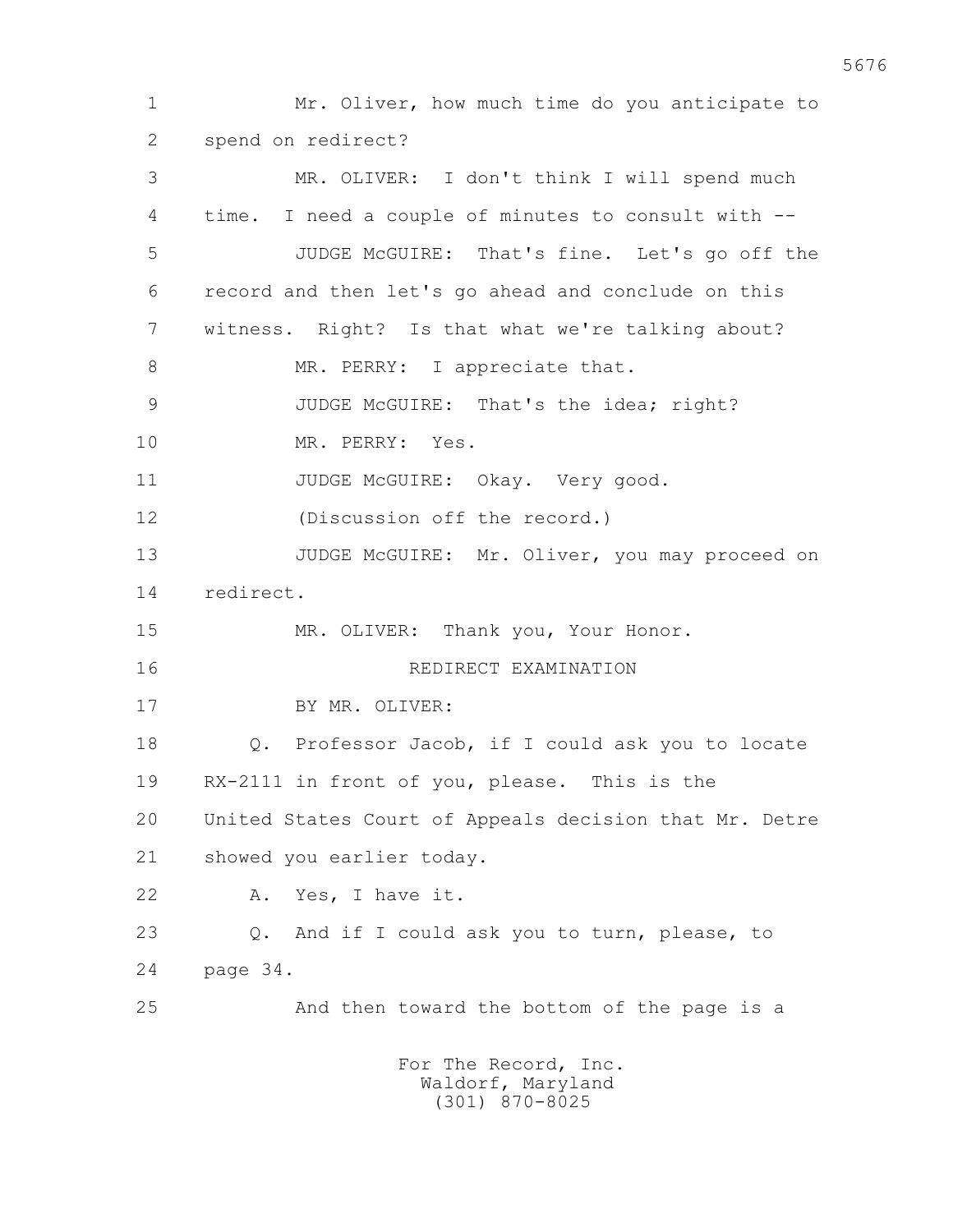1 sentence that Mr. Detre asked you about: "Similarly, 2 claims in the '961 application were limited to the 3 device identifier feature." 4 Do you recall Mr. Detre asking you some 5 questions about that? 6 A. Yes, I do. 7 Q. If I could then ask you to locate CX-1504 in 8 front of you, please, one of the thick documents. 9 A. 1504. I have it. 10 Q. And Mr. Detre then asked you some questions 11 about the amendment appearing at page 216 within 12 CX-1504. 13 A. Yes. I'm there. 14 Q. And again, he pointed out the reference to the 15 '961 application in the upper left-hand corner there 16 and then asked you some questions about the claims, and 17 you said that you recall that, if I recall your 18 testimony correctly, that certain of chose claims did 19 contain references to the Rambus device identifier 20 feature? 21 A. Yes. 22 Q. Do you recall that testimony? 23 A. Yes, I do. 24 Q. If I could ask you to turn, please, to 25 page 219.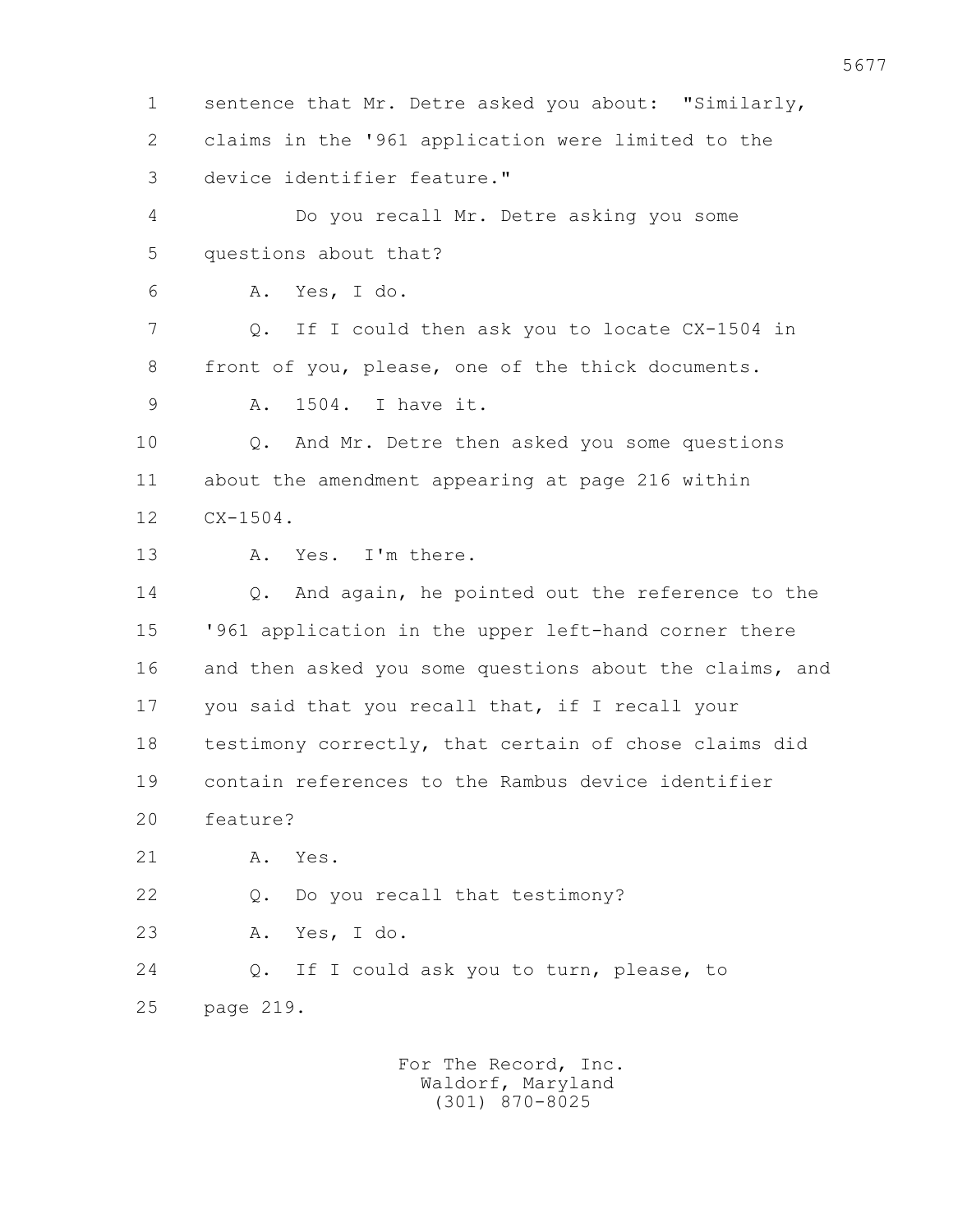1 And if I could ask you to look specifically at 2 claim 153 that appears in the bottom of that page and 3 carries over to the top of page 220, and I'd like to 4 ask you what, if any, language in claim 153 pertains to 5 the Rambus device identifier feature. 6 A. For example, the phrase "wherein each 7 semiconductor device is assigned an identification 8 number based upon its position in the bus." 9 Q. And if you look above that, claim 152, is there 10 similar language in that claim? 11 A. Yes, there is. The phrase "wherein the 12 register is an identification register operative to 13 store an identification number for the semiconductor 14 device." 15 Q. And does that correspond to the device 16 identifier feature contained in the '898 application? 17 A. Yes. Absolutely. 18 0. And if I could then direct your attention to 19 claim number 160, it appears at the bottom of page 221, 20 CX-1504. 21 A. Yes. I'm there. 22 Q. And does -- is this one of the claims you 23 analyzed yesterday? Do you recall that? 24 A. Yes. 25 Q. Does that claim contain any similar language? For The Record, Inc. Waldorf, Maryland (301) 870-8025

5678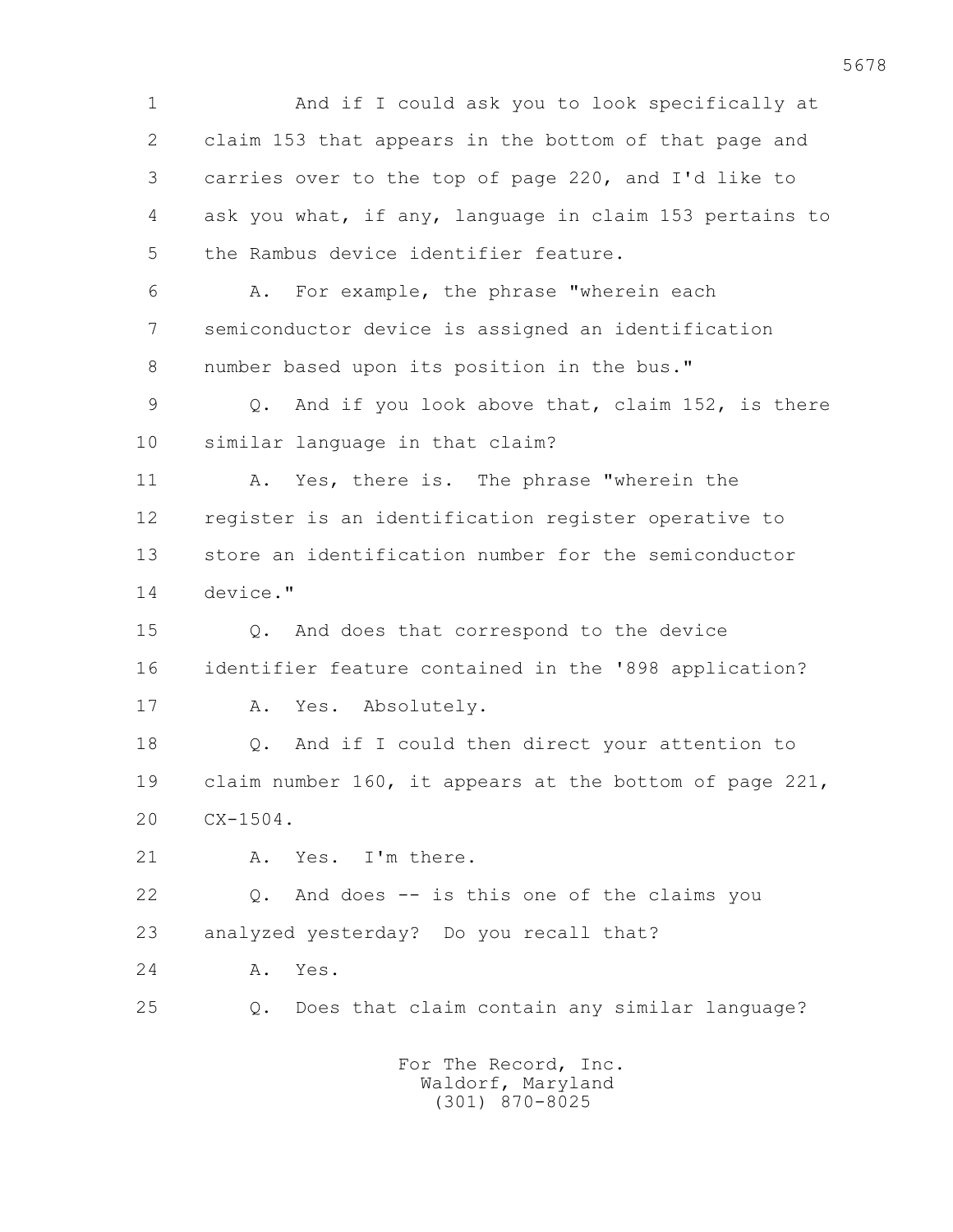1 A. No, it does not. 2 Q. If I could direct your attention to claim 151 3 appearing on page 218, carries over to the top of 4 page 219. 5 A. I'm there. 6 Q. Does that claim contain any language 7 referencing the Rambus device identifier? 8 A. No, it does not. 9 Q. If I could ask you to look, please, at claim 10 number 164 that appears on page 223. 11 A. All right. 12 Q. I apologize. I'm getting a little bit -- I'm 13 getting ahead of my assistant at the computer. 14 Claim 164, is there any language in that claim 15 that identifies the Rambus device identifier feature? 16 A. No, there is not. 17 Q. And likewise, claim 165 appearing at the same 18 page? 19 A. No, there is no such language. 20 Q. Again, just to be certain the record is clear 21 on that, is there any language in claim 165 that 22 relates to the Rambus device identifier feature? 23 A. No. It does not explicitly identify a device 24 identification feature. This is claim 165; correct? 25 Q. Yes.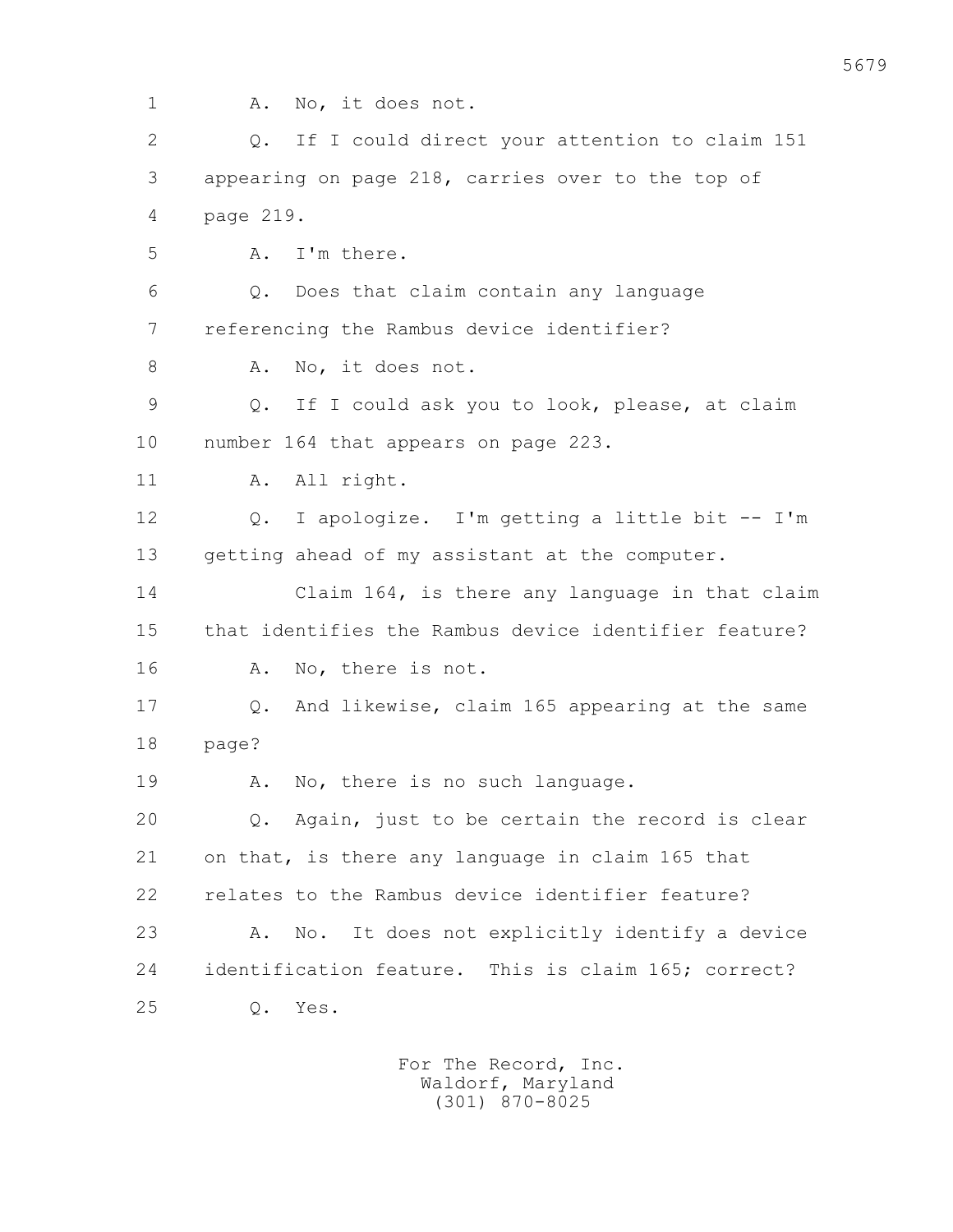1 A. Claim 166 does, but claim 165 does not. 2 Q. And again, claim 166, what language are you 3 referring to? 4 A. The phrase "wherein the value specifies an 5 identification number that uniquely identifies the 6 semiconductor device." 7 Q. Claim 166 is not one of the claims that you 8 testified about yesterday, is it? 9 A. No. No, it isn't. I was just making sure that 10 I was reading the right claim. 11 MR. OLIVER: Nothing further, Your Honor. 12 JUDGE McGUIRE: Thank you, Mr. Oliver. 13 Any further recross, Mr. Detre? 14 MR. DETRE: No, Your Honor. 15 JUDGE McGUIRE: Okay. Thank you for your 16 testimony, professor. You're excused from this 17 proceeding. 18 THE WITNESS: Thank you, Your Honor. 19 JUDGE McGUIRE: Mr. Perry? 20 MR. PERRY: Yes, Your Honor. You asked me to 21 get back to you on the Micron request for in camera 22 treatment of the documents that supported the 23 demonstratives, and Rambus does not oppose that 24 request. 25 JUDGE McGUIRE: Thank you very much. For The Record, Inc.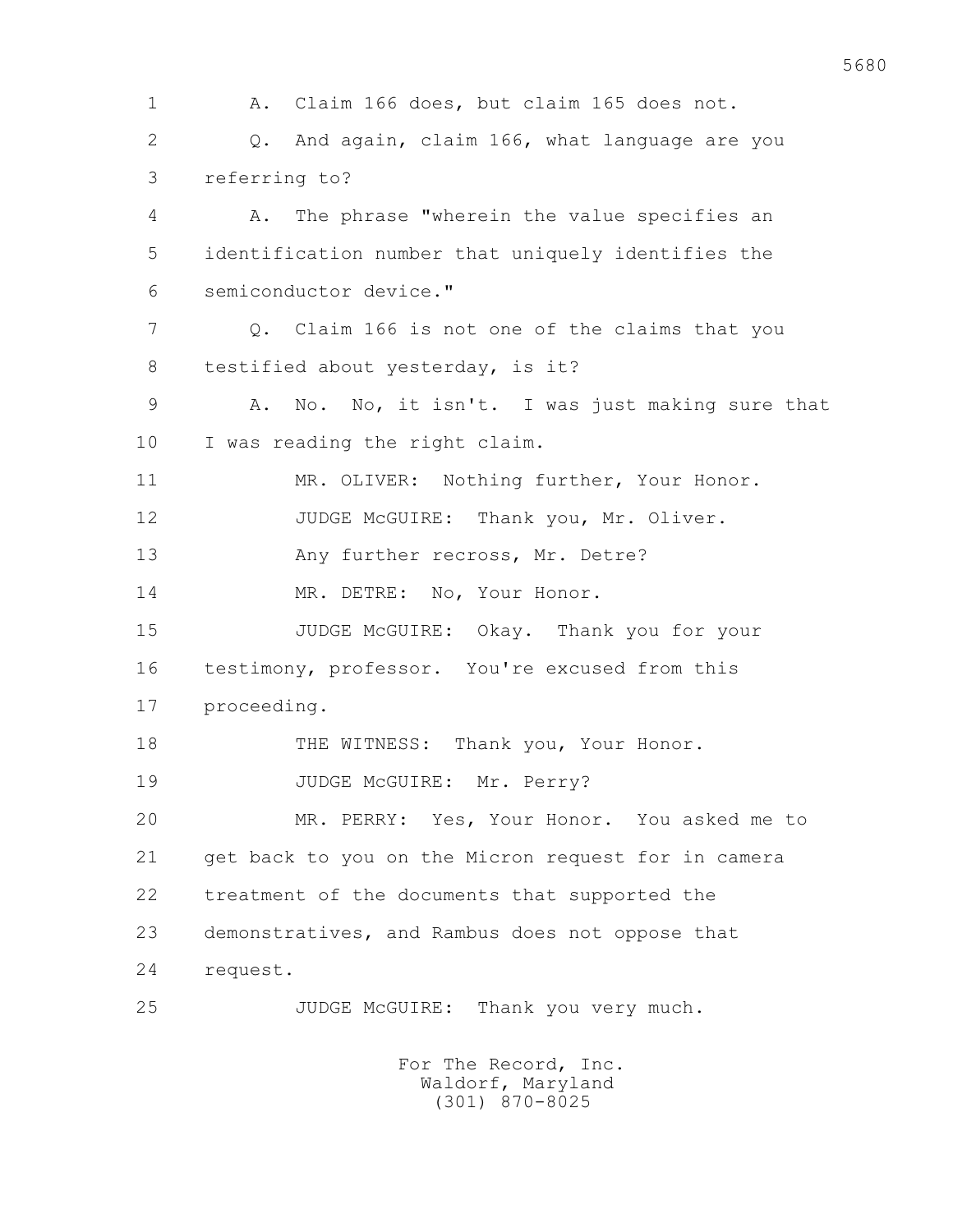1 Counsel, it's about twenty after twelve. We'll 2 reconvene at twenty until two. 3 Hearing in recess. 4 (Whereupon, at 12:16 p.m., a lunch recess was 5 taken.)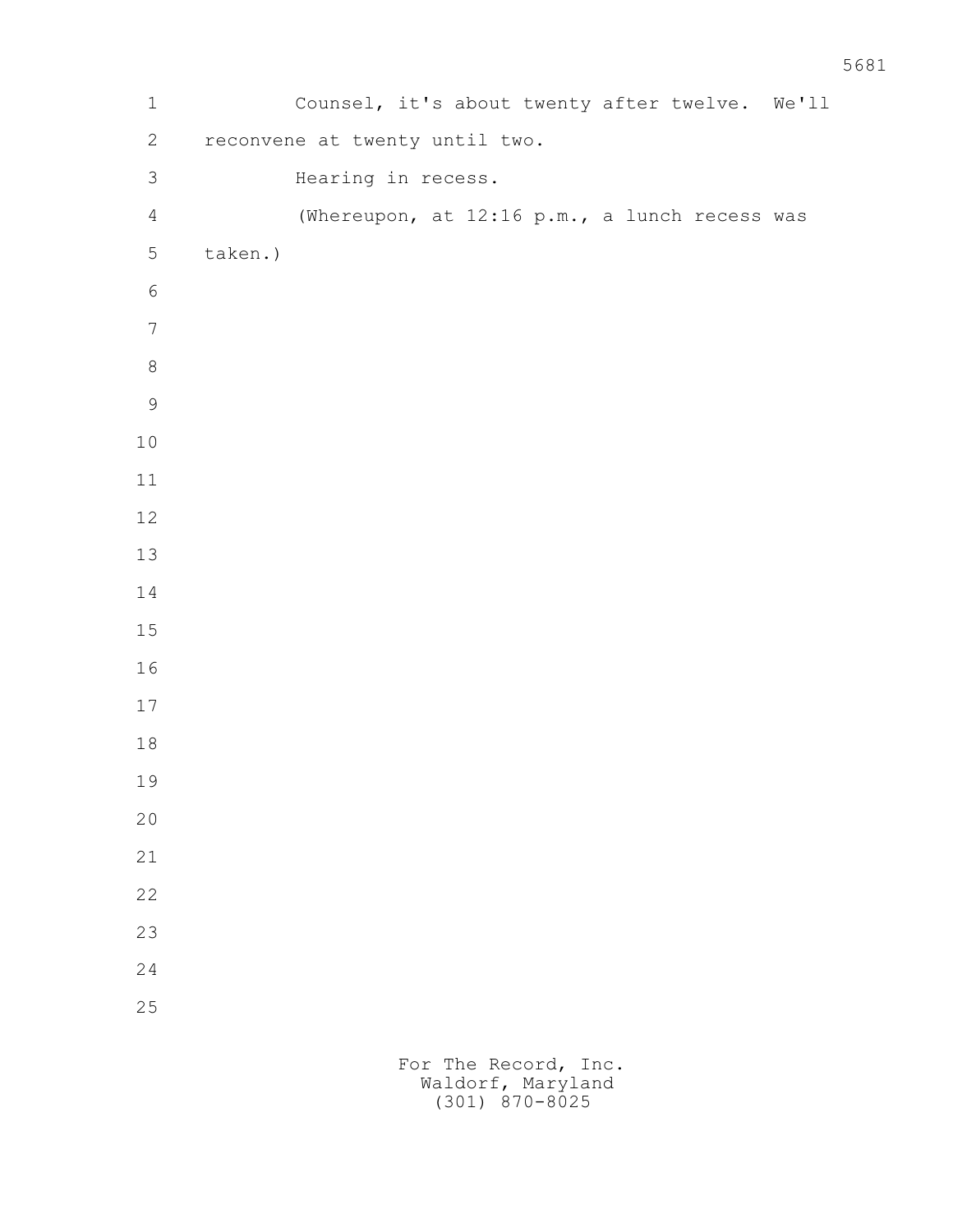1 A F T E R N O O N S E S S I O N 2 (1:40 p.m.) 3 JUDGE McGUIRE: This hearing is now in order. 4 Complaint counsel may call its next witness. 5 MR. OLIVER: Your Honor, because we were not 6 certain about the length of Professor Jacob's 7 testimony, we don't have any other live witnesses. 8 We're going to proceed with the deposition of 9 Mr. Joel Karp this afternoon. 10 JUDGE McGUIRE: Okay. 11 MR. OLIVER: Before we do that, I did promise 12 you a courtesy copy of the demonstratives we used with 13 Professor Jacob. 14 JUDGE McGUIRE: Oh, yes. 15 MR. OLIVER: May I approach, Your Honor? 16 JUDGE McGUIRE: Yes. And I guess your side 17 already has a copy? 18 MR. STONE: Yes. He already provided them to 19 us, Your Honor. 20 JUDGE McGUIRE: Okay. Thank you. 21 MR. WEBER: Good afternoon, Your Honor. 22 JUDGE McGUIRE: Good afternoon. 23 MR. WEBER: Let me hand up the hard copy of the 24 video that we're looking at and I'll also hand up the 25 FTC deposition which, when we finish the Infineon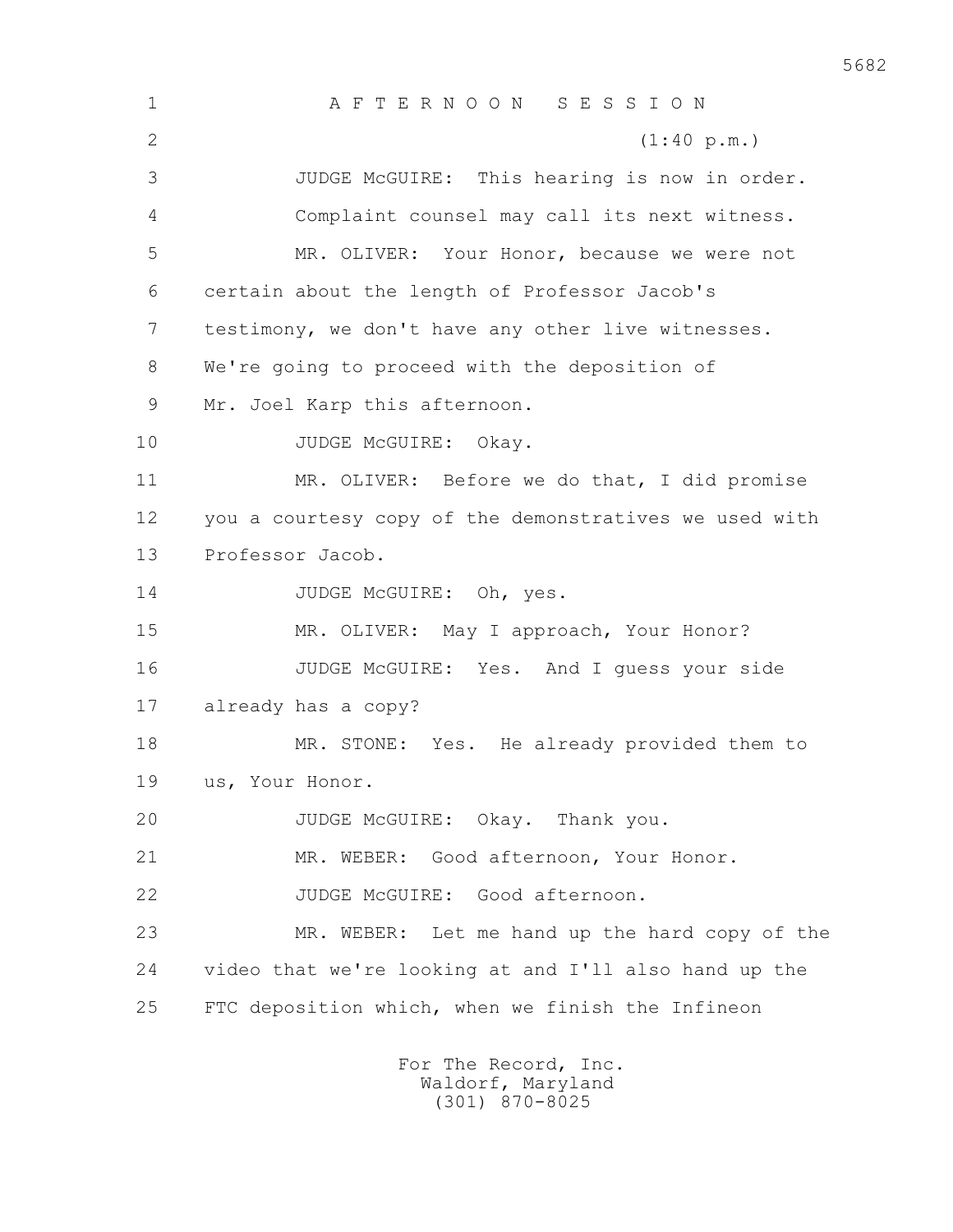1 deposition, we'll start with that one.

2 JUDGE McGUIRE: Okay.

 3 Mr. Stone, where are all your colleagues? They 4 must have found better things to do today.

 5 MR. STONE: I think the excitement of the 6 morning got to them, Your Honor.

7 MR. WEBER: Your Honor, we stopped at page 90 I 8 believe, was where we got to.

 9 JUDGE McGUIRE: Now, which one are we on? 10 MR. WEBER: We are on the Infineon one, which 11 would be the January 9.

 12 MR. STONE: And this one page, the one reason 13 we stopped here, Your Honor, is because this one page 14 is impacted I think by the order you issued this 15 morning, and my view is that this one page is an 16 effort to question about the brief without any showing 17 that he had seen the brief before. I think your 18 ruling this morning stands for the proposition that 19 the question on page 90 should not be part of the 20 record.

 21 JUDGE McGUIRE: Well, like I said this morning, 22 unless complaint counsel is able to lay an adequate 23 foundation that Karp was involved in that brief being 24 prepared, then it's hearsay and I'm not going to 25 entertain any inquiries from that deposition.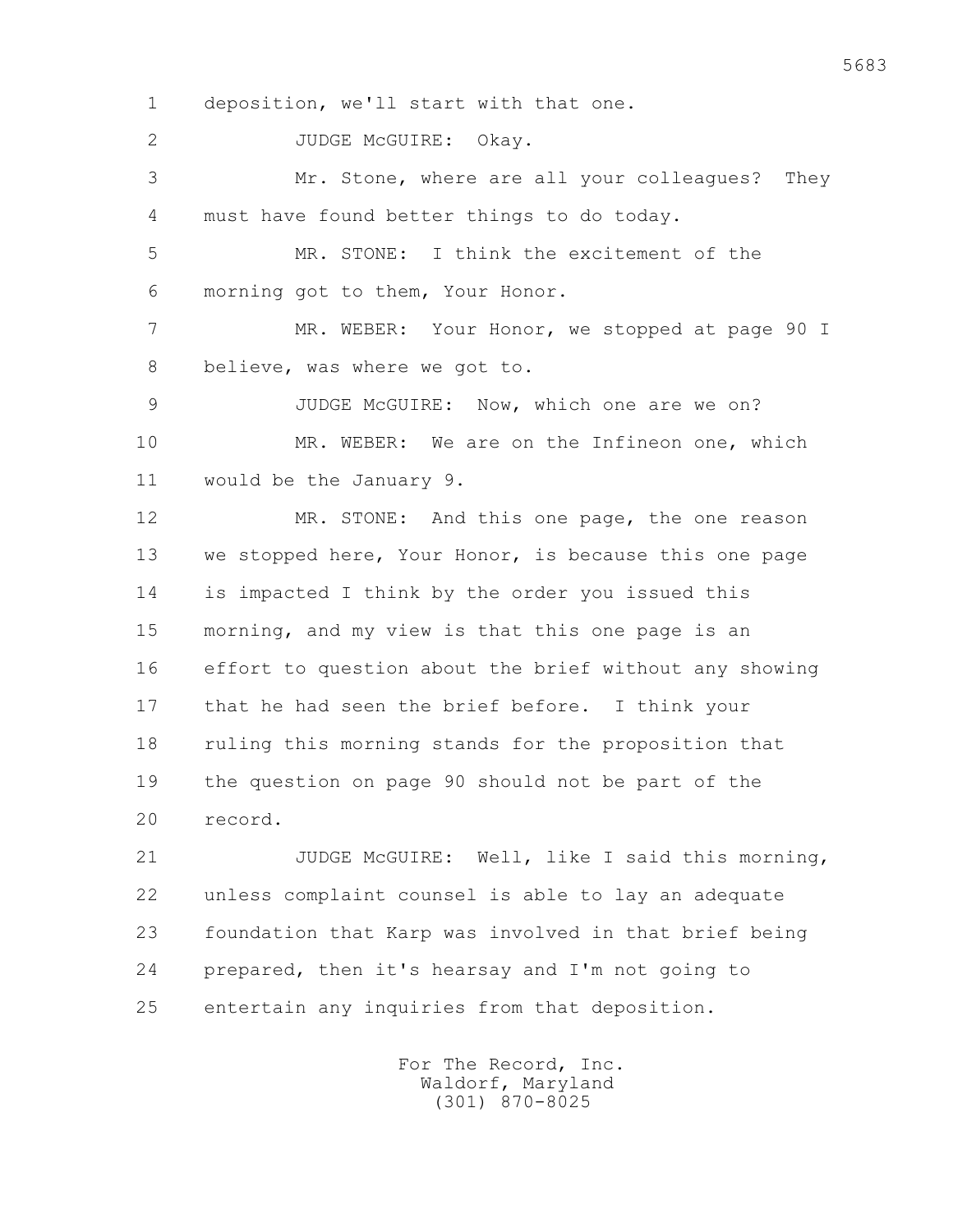1 MR. WEBER: Okay. The question and answer on 2 page 90 starting at line 13 deals with whether or not 3 Mr. Karp agrees with the statement about whether it's 4 a proper definition of an open standard, and I don't 5 think he actually needed the brief to ask the 6 question. 7 So it's based on Mr. Karp's experience and it's 8 not hearsay because Your Honor has already ruled that 9 this deposition is a party admission. 10 JUDGE McGUIRE: How does it pertain then to the 11 brief, Mr. Stone? 12 MR. STONE: Well, Your Honor, my view is, if 13 you wouldn't mind looking at page 90 -- 14 JUDGE McGUIRE: Yes. Which page is that? 15 MR. STONE: Page 90. 16 MR. WEBER: Page 90, the question is -- the 17 portion is lines 3 through 21. 18 JUDGE McGUIRE: Okay. 19 Well, it does refer to the brief. On the other 20 hand, it's an open question that I don't think has any 21 pertinence to the brief itself, so on that basis I'm 22 going to overrule the objection. 23 MR. WEBER: Okay. So if we could play that 24 clip, please, which would be clip number 41. 25 This is again page 90, lines 3 through 21. For The Record, Inc.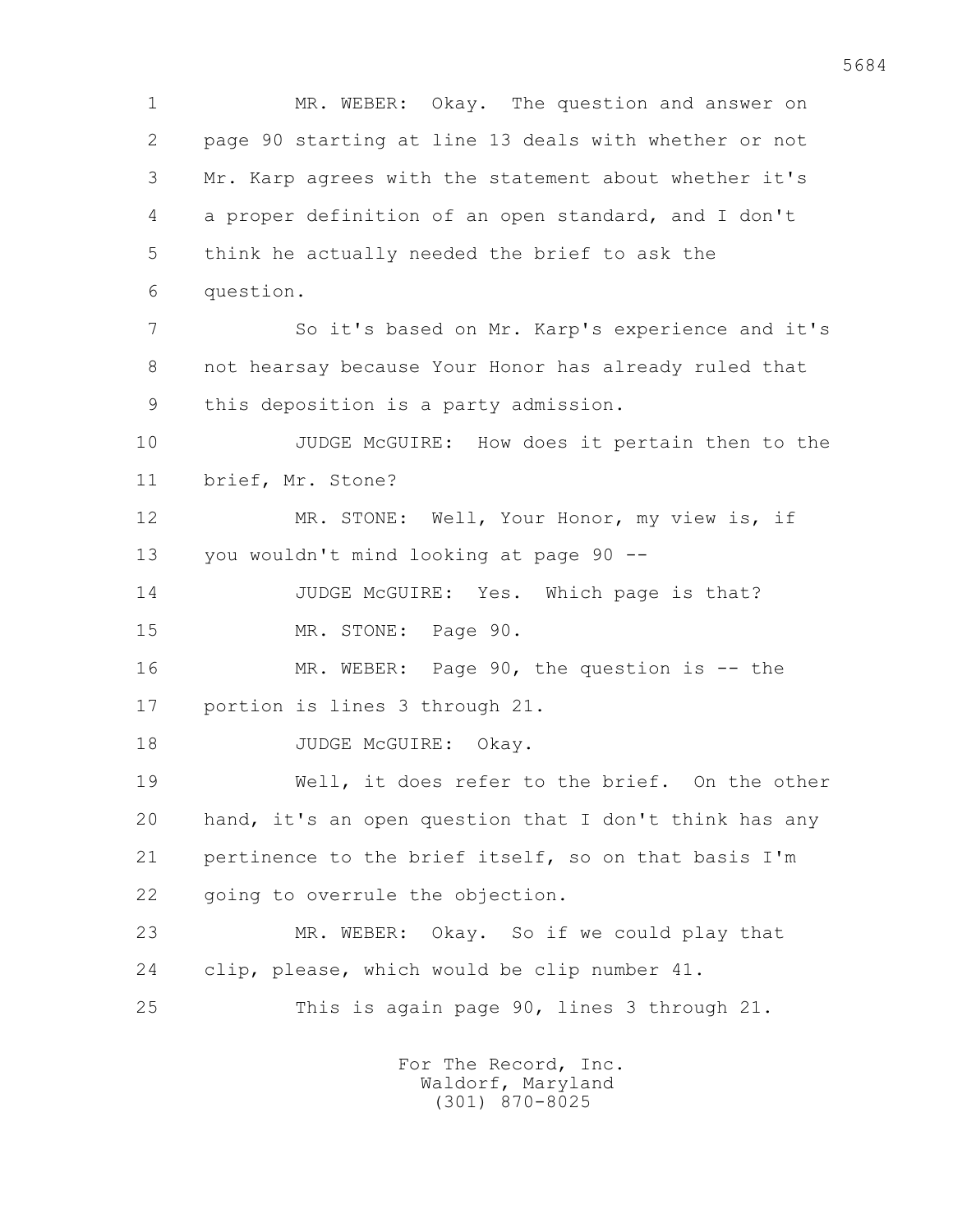1 (Whereupon, the videotape was played for the 2 record in open court.)

 3 MR. WEBER: The next excerpt relates to his ITC 4 declaration which I think Your Honor has just ruled on, 5 and this would be page 100 at line 9 and the clip 6 continues to page 102, line 21, so if we could play 7 that, please.

 8 (Whereupon, the videotape was played for the 9 record in open court.)

 10 MR. WEBER: Next we're going to do two short 11 excerpts together. This would be page 104, lines 6 12 through 16 and then page 104, line 25 continuing to 13 page 107, line 9.

 14 (Whereupon, the videotape was played for the 15 record in open court.)

 16 MR. STONE: Your Honor, if I can interrupt for 17 a moment.

18 JUDGE McGUIRE: Cut the tape.

 19 MR. STONE: Your Honor, again, this is just an 20 effort to read the brief for the truth of what's in the 21 brief. It doesn't refresh his recollection. There's 22 no showing it refreshes his recollection.

 23 So I think this is just an effort to get the 24 contents of a brief he hadn't seen before into the 25 record through a question.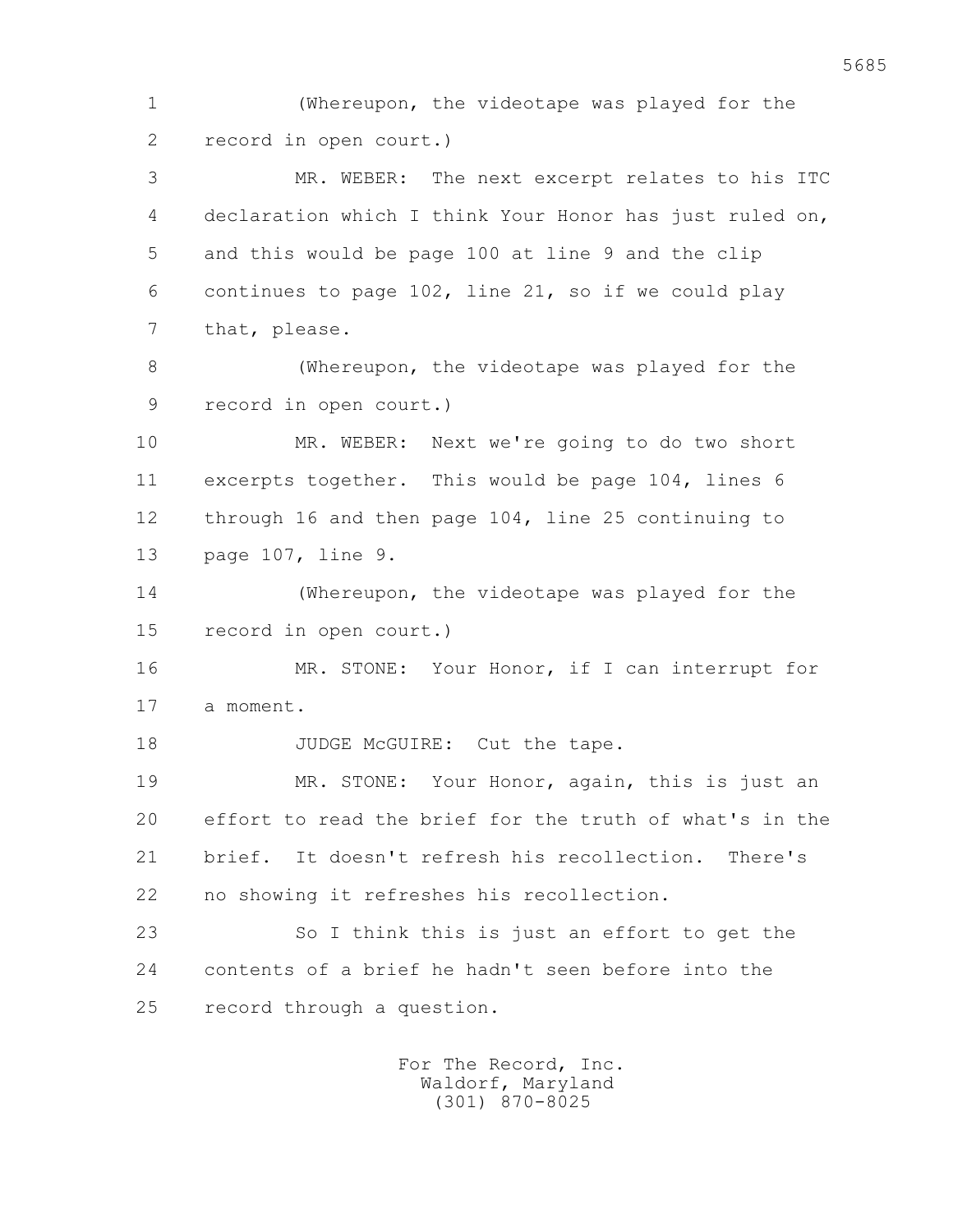1 JUDGE McGUIRE: Mr. Weber? 2 MR. WEBER: Your Honor, I think he was shown 3 the brief to -- as either possible impeachment or 4 refreshing recollection over what is meant by the 5 phrase "the intellectual property right." That is the 6 question that was being asked and I think he was shown 7 the brief to -- 8 MR. STONE: And if there were a subsequent 9 question of does that refresh your recollection, 10 what's your recollection now, that would be fine, 11 but -- 12 JUDGE McGUIRE: I sustain the objection. 13 MR. WEBER: Okay. We can move on to the next 14 series of clips then. We're going to run a series of 15 short clips. 16 JUDGE McGUIRE: Keep in mind now what I've 17 ruled on this ITC brief is that essentially it's 18 hearsay, so if there's -- hopefully you get some idea 19 where I'm going on this through this order, so I don't 20 know how much more you intend to offer on the brief, 21 but it's going to continue in this vein unless the 22 inquiry does not pertain to the brief, and if it did -- 23 if it does not, then it wouldn't be at issue. 24 MR. WEBER: I don't see any more questions 25 coming up on the brief.

> For The Record, Inc. Waldorf, Maryland (301) 870-8025

5686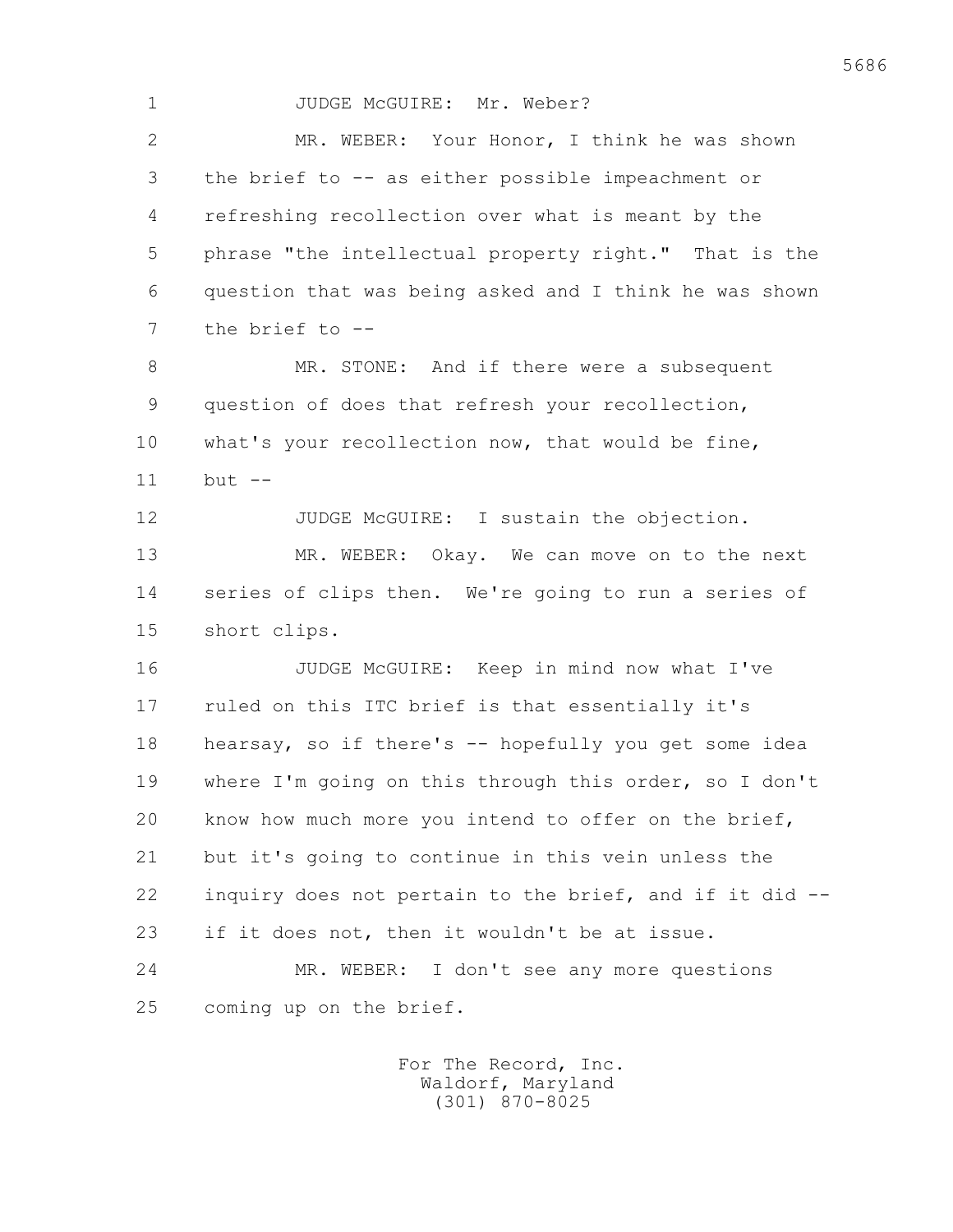1 JUDGE McGUIRE: All right. 2 MR. WEBER: We're going to be at page 113, 3 line 20 through page 114, line 3; followed by a 4 counter-designation at page 114, line 22 through 5 page 115, line 2; and then page 115, line 7 through 6 line 21; followed by a question at page 115, line 24 7 and an answer at page 116, line 1 through 116, line 9. 8 So if we can play that, please. 9 (Whereupon, the videotape was played for the 10 record in open court.) 11 MR. WEBER: Next we have a series of excerpts 12 along this same line of questioning, starting at 13 page 118, line 7 through page 119, line 13 and 14 continuing page 119, line 15 through page 120 at 15 line 3. 16 And also page 120, line 23 through page 121, 17 line 5, continuing at page 121, line 15 through 18 page 123, line 3, and the final clip in this series is 19 page 127, line 9 through page 129, line 6. 20 And this includes portions that have been 21 designated by both sides. 22 JUDGE McGUIRE: Okay. 23 (Whereupon, the videotape was played for the 24 record in open court.) 25 MR. WEBER: Next we're going to move on to a For The Record, Inc.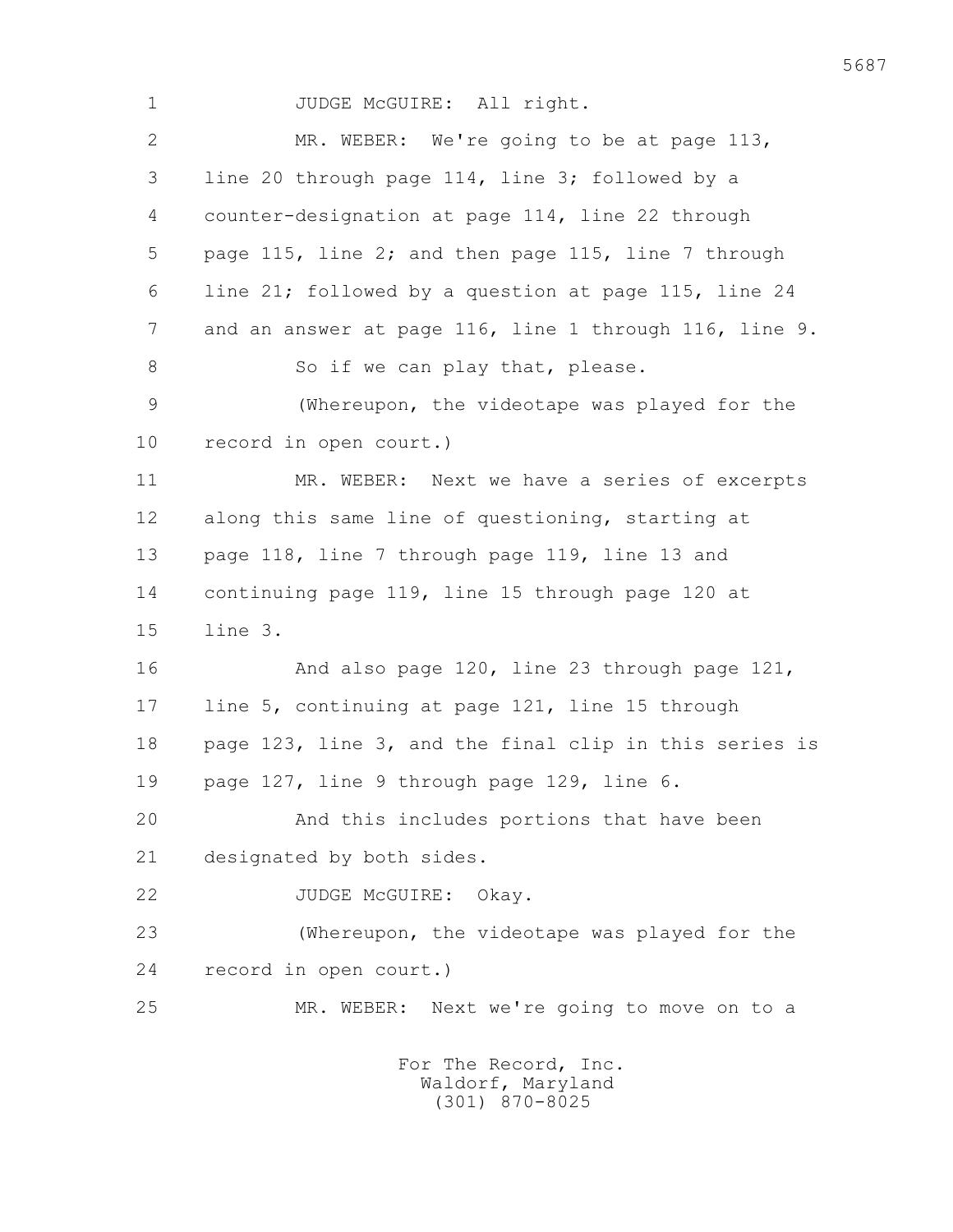1 different subject matter from the same transcript. 2 It's page 131, line 14 through page 133, line 16. 3 And then we're going to continue on with the 4 next two clips, which are page 139, line 21 through 5 page 141, line 12 and page 142, line 8 through 6 page 143, line 9. 7 MR. STONE: Your Honor, I have no objection to 8 the substance of the testimony. This goes into how 9 much stock Mr. Karp had at the time in Rambus. I 10 wonder if that's the kind of information that is not

 11 entitled to in camera protection. With respect to 12 documents in the case, we have kept that kind of 13 information confidential.

 14 I know different judges have had different 15 views. I don't know if it's come up in this case.

16 JUDGE McGUIRE: I have no problem with that. I 17 think if that's going to be an area of his personal 18 concern, then perhaps it should be in camera.

 19 And I assume this isn't going to take very 20 long; right?

 21 MR. WEBER: No. We may have an in camera issue 22 later with respect to some Rambus information.

23 MR. STONE: We do.

 24 JUDGE McGUIRE: Can we go in camera and do both 25 of them at once?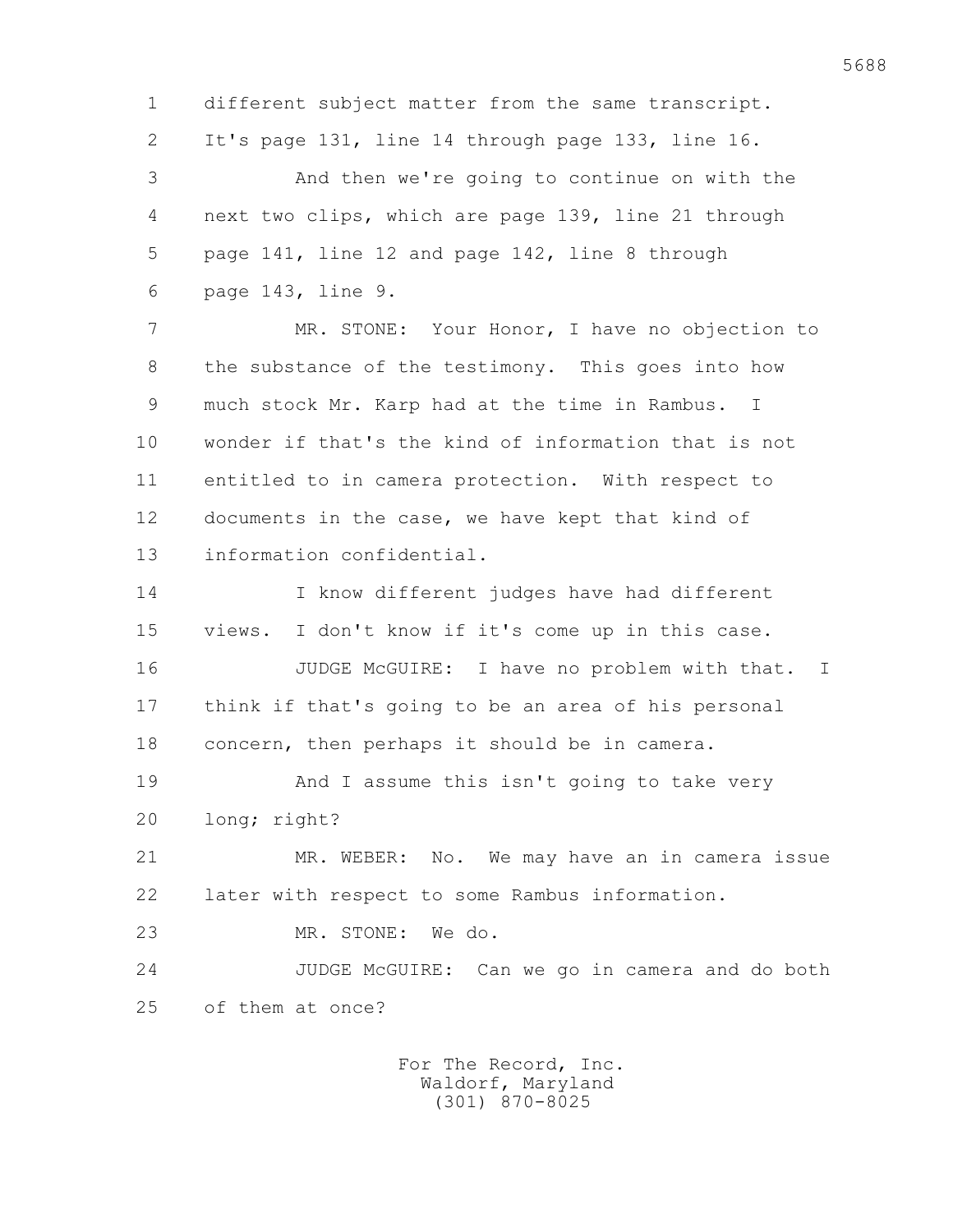1 MR. STONE: I should have raised it with 2 Mr. Weber in advance, and I apologize for not doing so, 3 about whether we can do them all at once. Maybe they 4 could submit them in writing. They may want you to 5 hear it, and if they do, maybe we can do it at all 6 once. 7 JUDGE McGUIRE: Can we edit the tape as such? 8 Let me ask you this. How long will it take to 9 do everything you just indicated if it's all in 10 in camera? 11 MR. STONE: Three minutes. 12 MR. WEBER: The other part is a little bit 13 later on, so we'll need to find it. It might be easier 14 to defer this one until we get to the other one and 15 come back to it. 16 JUDGE McGUIRE: I'm not talking about editing 17 the tape. Whatever we can do with the tape that's 18 convenient is fine with me, but I want to do all the 19 in camera stuff at once. 20 So however is -- I'll leave that up to 21 complaint counsel. 22 MR. WEBER: Okay. What we can do -- is this 23 the next two clips, Greg? 24 It's going to affect these two clips and then 25 we'll have to maybe come back and play 141 -- I think For The Record, Inc.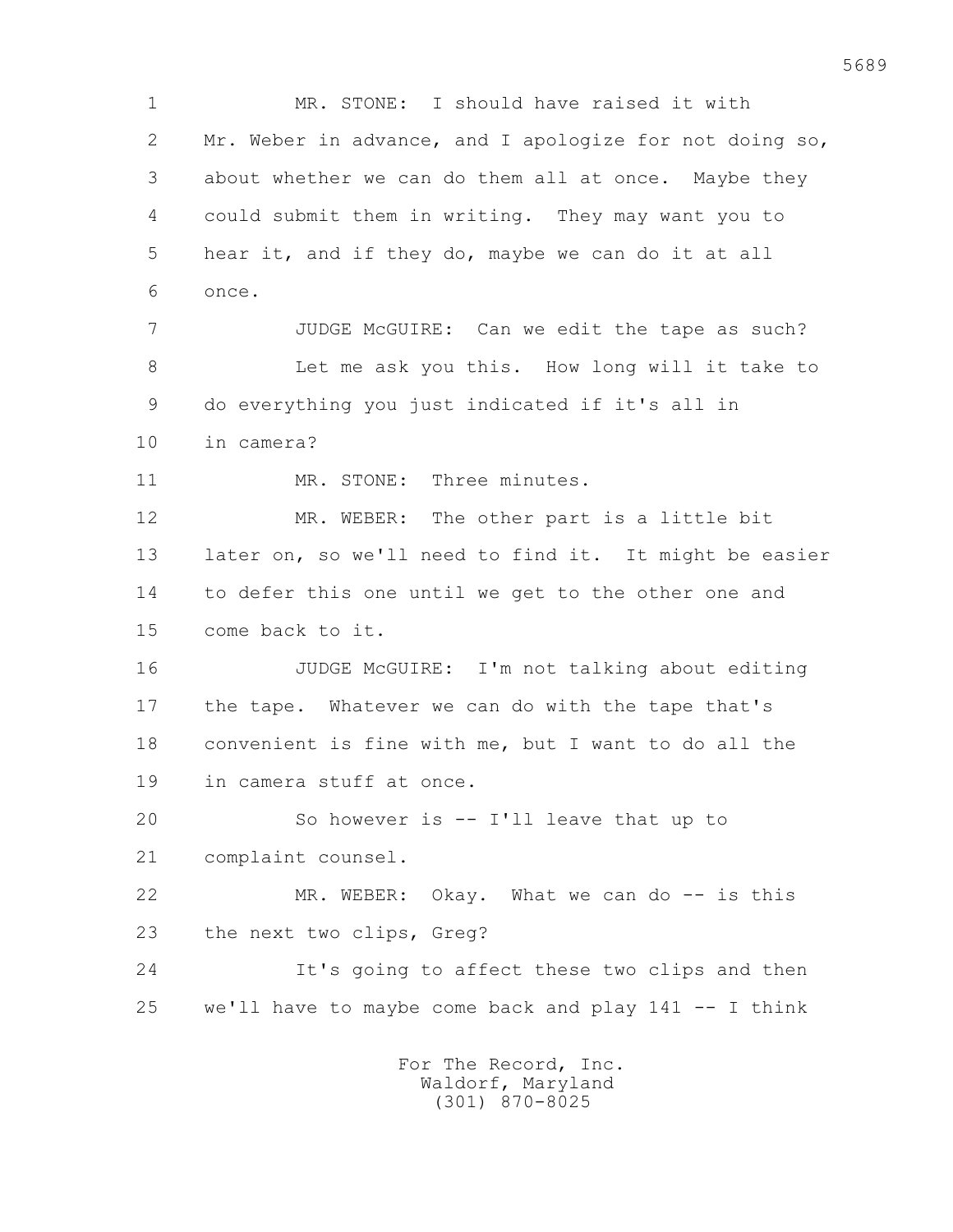1 what we're going to have to do is probably stay in the 2 public session until we hit the next in camera thing 3 and then come back to these, and then that's probably 4 the easiest way.

 5 JUDGE McGUIRE: Whatever is the easiest way to 6 do it. So you advise me whenever you're ready to go in 7 in camera.

 8 MR. WEBER: So I think what we'll do is just 9 play page 142, line 8 through 143, line 9, which I 10 don't think has any of this information in it.

11 JUDGE McGUIRE: Okay.

 12 (Whereupon, the videotape was played for the 13 record in open court.)

 14 MR. WEBER: Next we're going to have a clip 15 that is on the topic of Mr. Karp's ITC declaration. 16 This is page 150, line 8. It continues to page 151, 17 line 6.

 18 Following that, there's a counter-designation 19 which we actually have an objection to, so I think 20 we'll just play the first clip and then we'll get to 21 the objection.

22 JUDGE McGUIRE: All right.

 23 (Whereupon, the videotape was played for the 24 record in open court.)

25 MR. WEBER: The next excerpt is a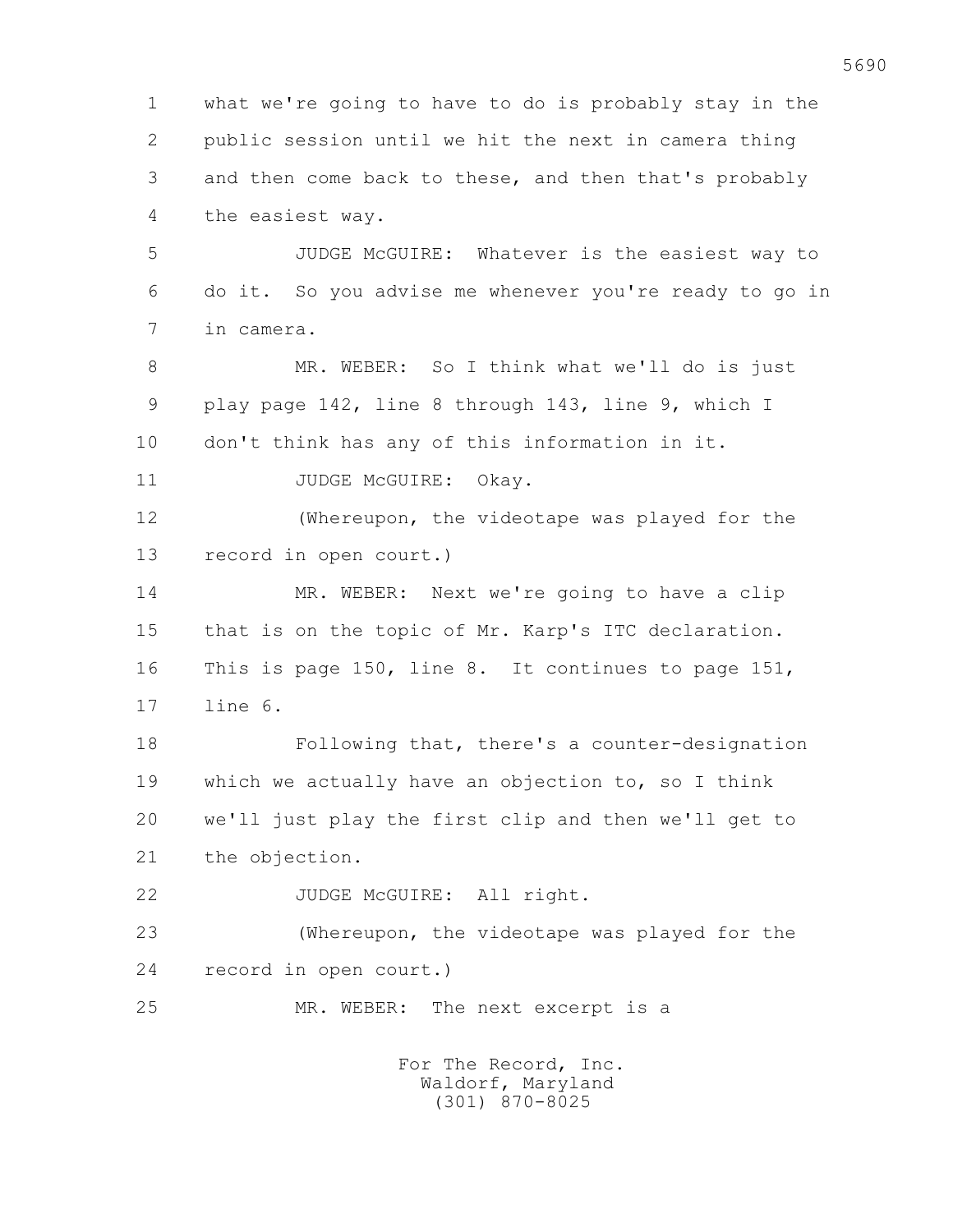1 counter-designation starting at page 151, line 17 and 2 it continues through page -- the clip continues through 3 page 152, line 4, and then there's a second clip 152, 4 line 5 through line 12.

 5 We object that the question is a hypothetical 6 and calls for speculation. In fact, the counsel for 7 Rambus actually objected to the question at the time. 8 JUDGE McGUIRE: Mr. Stone?

 9 MR. STONE: Yes, Your Honor. Counsel for 10 Rambus I think objected to some of the earlier 11 questions on this subject as well, but what this does 12 is try to put in context what he meant in this 13 preceding statement in the declaration that he was 14 asked about because he's then asked, well, if you 15 change the sentence, he's trying to say would you be 16 comfortable with it today. He's trying to explore his 17 current understanding, and I think that's relevant to 18 put in context what it was that was said and meant by 19 this statement in the declaration, so this is offered 20 to clarify the statement that he was just asked about. 21 JUDGE McGUIRE: Sustained.

 22 MR. WEBER: I think then that that takes us to 23 the bottom of page 153, line 24 and continuing through 24 154, line 7.

25 And then there is also another clip 154,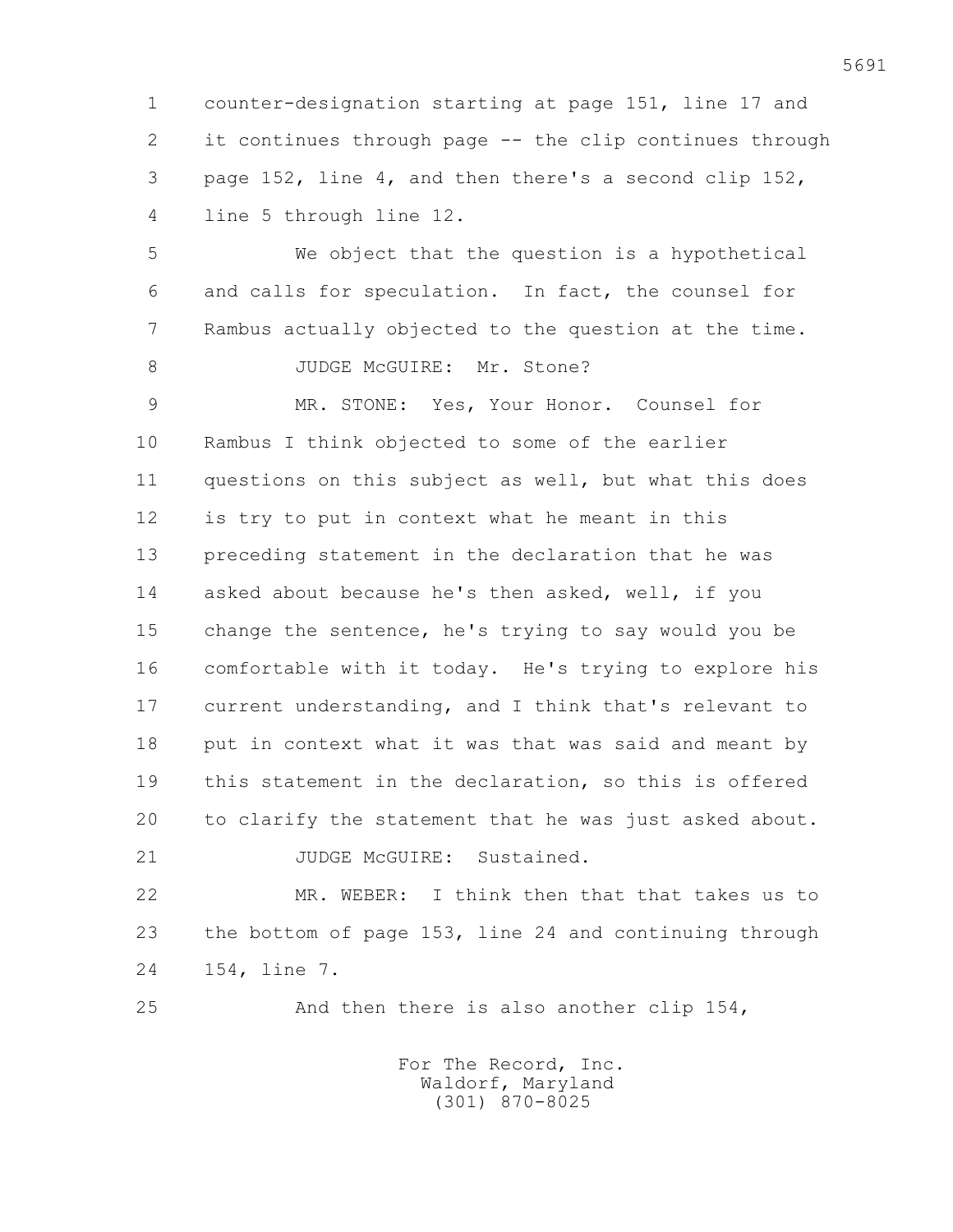1 line 12 through 158, line 5.

 2 We do have an objection to one of the answers, 3 but I'll stop the tape when it comes to that part. 4 (Whereupon, the videotape was played for the 5 record in open court.) 6 MR. WEBER: That takes us to page 155, line 21. 7 There's a question that's asked starting at 8 line 23 and also at the top of page 156 through line 5, 9 and then there's a long answer that we're objecting to 10 as nonresponsive to the question. It starts at 11 page 156, line 6 and actually continues on to the top 12 of page 157. 13 And then we also have the same objection to the 14 next answer given at page 157, line 11 that Mr. Karp is 15 just engaging in a monologue and not really responding 16 to specific questions. 17 JUDGE McGUIRE: Let me just go through that and 18 I'll just first read it. 19 MR. WEBER: Certainly. 20 JUDGE McGUIRE: We're talking about starting on 21 line 23 at page 155? 22 MR. WEBER: Yes, that's where the question is 23 starting. And I think he actually rephrases it at the 24 top of the next page, and it's a fairly simple 25 question, but then there's this long answer which we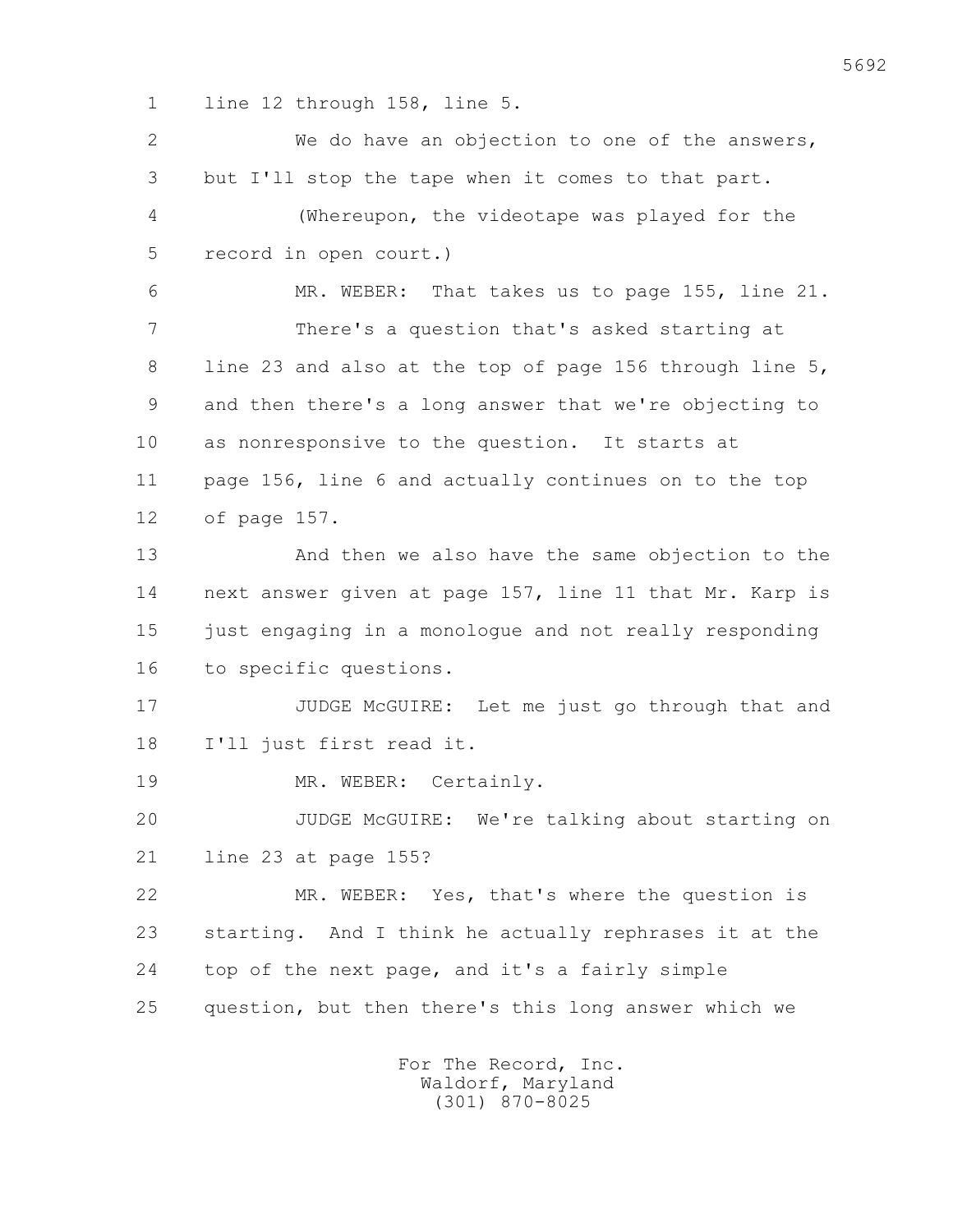1 don't think is responsive to the question. 2 (Pause in the proceedings.) 3 JUDGE McGUIRE: And then it goes down through 4 where, Mr. Weber? 5 MR. WEBER: Your Honor, I think it actually 6 winds up going to the top of page 158 because there's 7 another question at page -- 8 JUDGE McGUIRE: Right, there's a question on  $9$  page  $-$  10 MR. WEBER: It's the same objection to both 11 answers. 12 JUDGE McGUIRE: All right. But the first 13 answer concludes on line 3 at page 157? 14 MR. WEBER: All right. 15 JUDGE McGUIRE: I mean, is that correct? 16 MR. WEBER: Yes. 17 JUDGE McGUIRE: Then that objection is 18 overruled. 19 MR. WEBER: Okay. So you want us to play 20 that? 21 JUDGE McGUIRE: Go ahead. 22 MR. WEBER: Can we also get a ruling on the 23 next question and answer and play the rest of the 24 tape? 25 JUDGE McGUIRE: The other one starts on For The Record, Inc. Waldorf, Maryland

(301) 870-8025

5693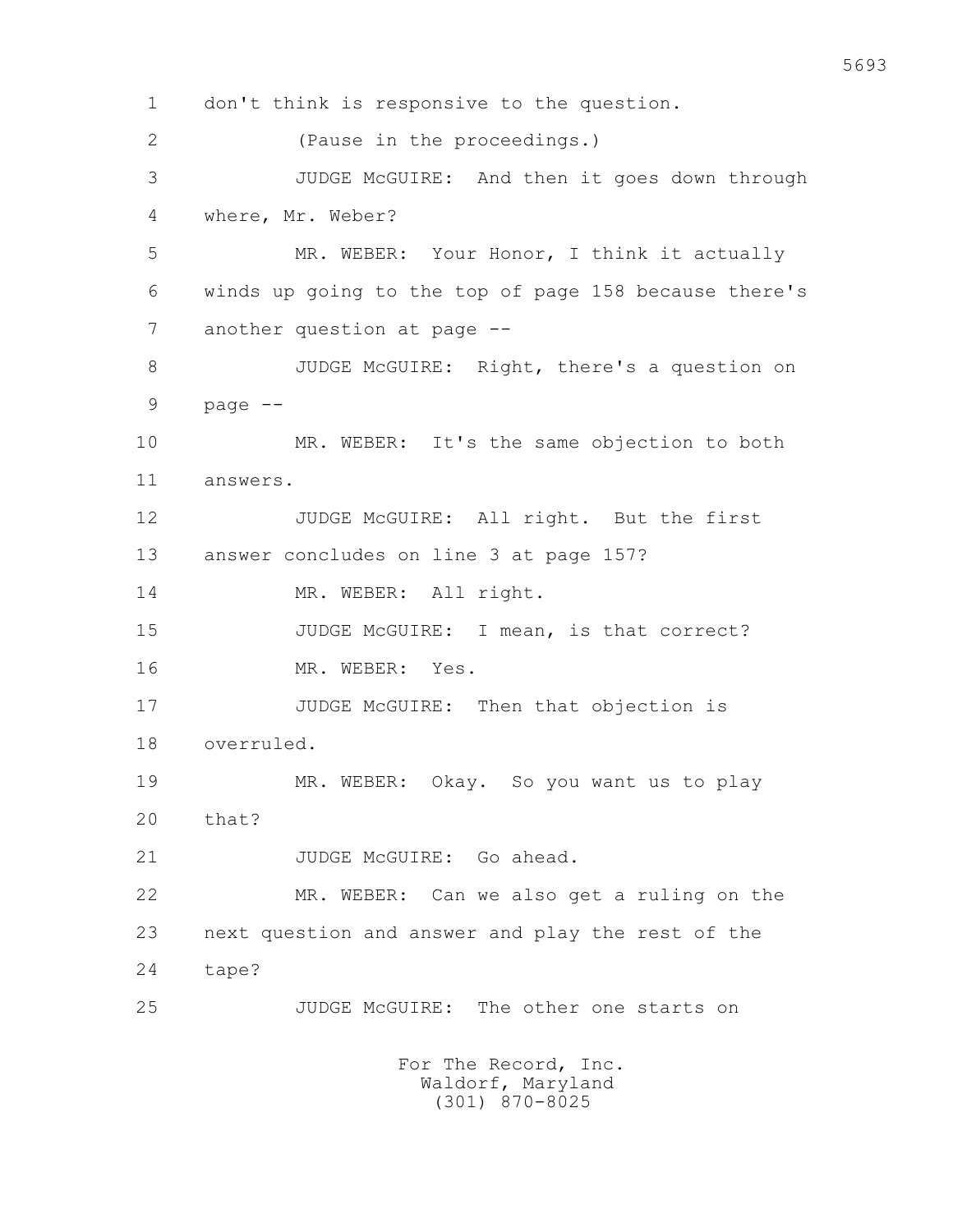1 page 157 at line 4.

 2 MR. WEBER: That's the question, and the answer 3 starts at line 11, yes, Your Honor. 4 JUDGE McGUIRE: And then it ends on line 5 on 5 page 158. 6 MR. WEBER: That's correct, Your Honor. 7 JUDGE McGUIRE: All right. Let me just look at 8 that. 9 (Pause in the proceedings.) 10 I'm having trouble understanding the question 11 here. That's probably why the answer is so short. 12 (Pause in the proceedings.) 13 MR. WEBER: Your Honor, if it makes things go 14 quickly, we'll be just happy to play the rest of the 15 tape. 16 JUDGE McGUIRE: All right. That's fine. 17 MR. WEBER: At this point. 18 So if we could continue starting at 155, 19 line 23 and we'll continue to the end of this tape, 20 which I think goes through 158, line 5. 21 JUDGE McGUIRE: Yes. 22 MR. WEBER: Thank you. 23 (Whereupon, the videotape was played for the 24 record in open court.) 25 MR. WEBER: Your Honor, the next clip there's For The Record, Inc.

 Waldorf, Maryland (301) 870-8025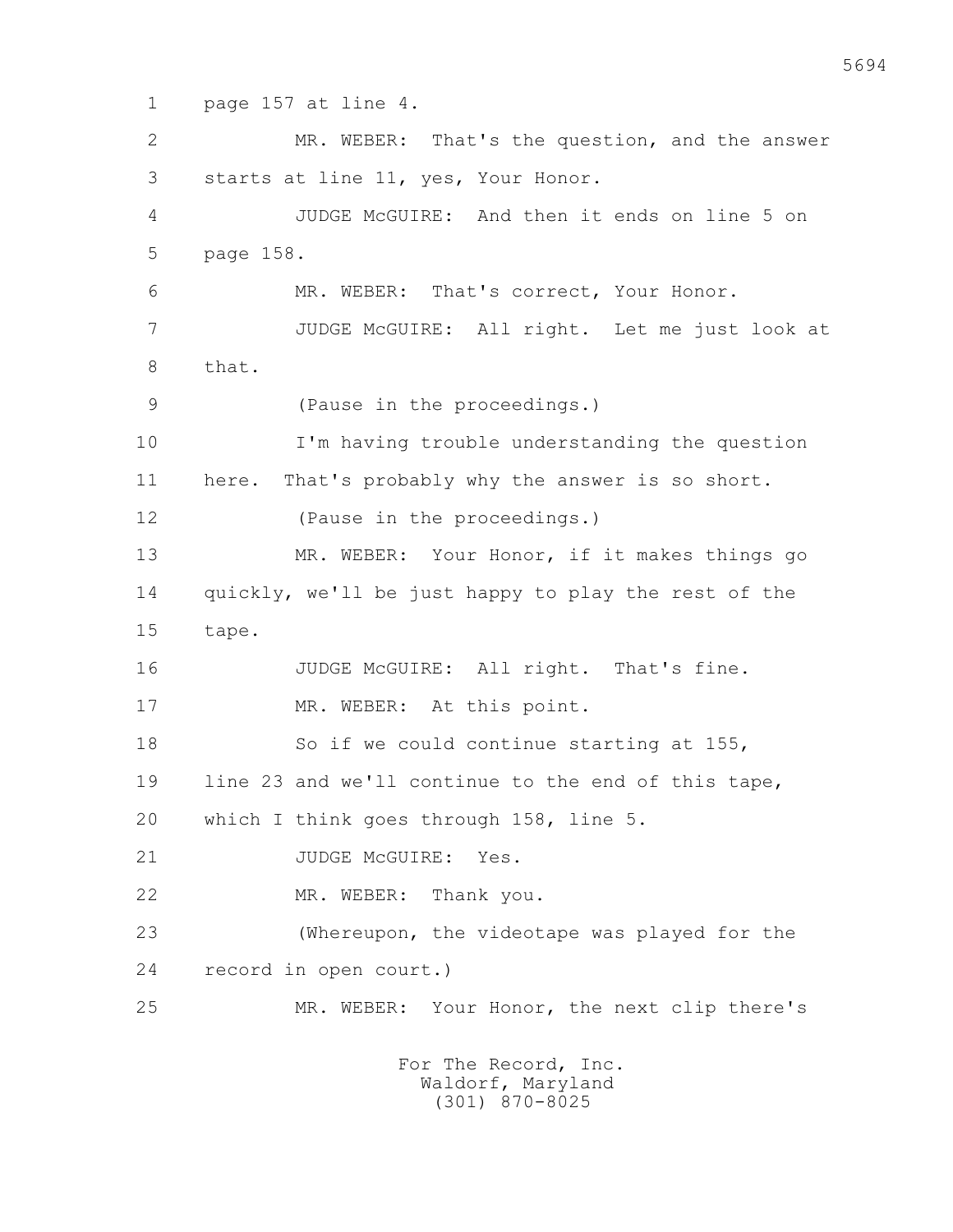1 no objections to. It's page 159, line 1 continuing 2 through page 161, line 19. 3 (Whereupon, the videotape was played for the 4 record in open court.) 5 MR. WEBER: Let me confer with counsel on the 6 next designation. 7 JUDGE McGUIRE: Go ahead. 8 (Pause in the proceedings.) 9 MR. WEBER: We just saved some time here, 10 Your Honor. 11 The next clip, though, relates to a document. 12 It's a document that I think has been discussed before. 13 It's JX-17 and it's specifically going to be some 14 questions on pages 7 and 8. I think this is a 15 different version than was marked in the deposition, 16 but I have a copy for Your Honor. I think once you 17 hear the clip, I think it will be clear what's being 18 asked about. 19 MR. STONE: What are you showing him? 20 MR. WEBER: This is JX-17, which I think is 21 the -- it was Defendant's Exhibit 25 in the hearing. 22 And I believe the part that's going to be 23 discussed is pages 7 and 8. We have a copy for counsel 24 as well. 25 MR. STONE: This is not -- I mean, the Bates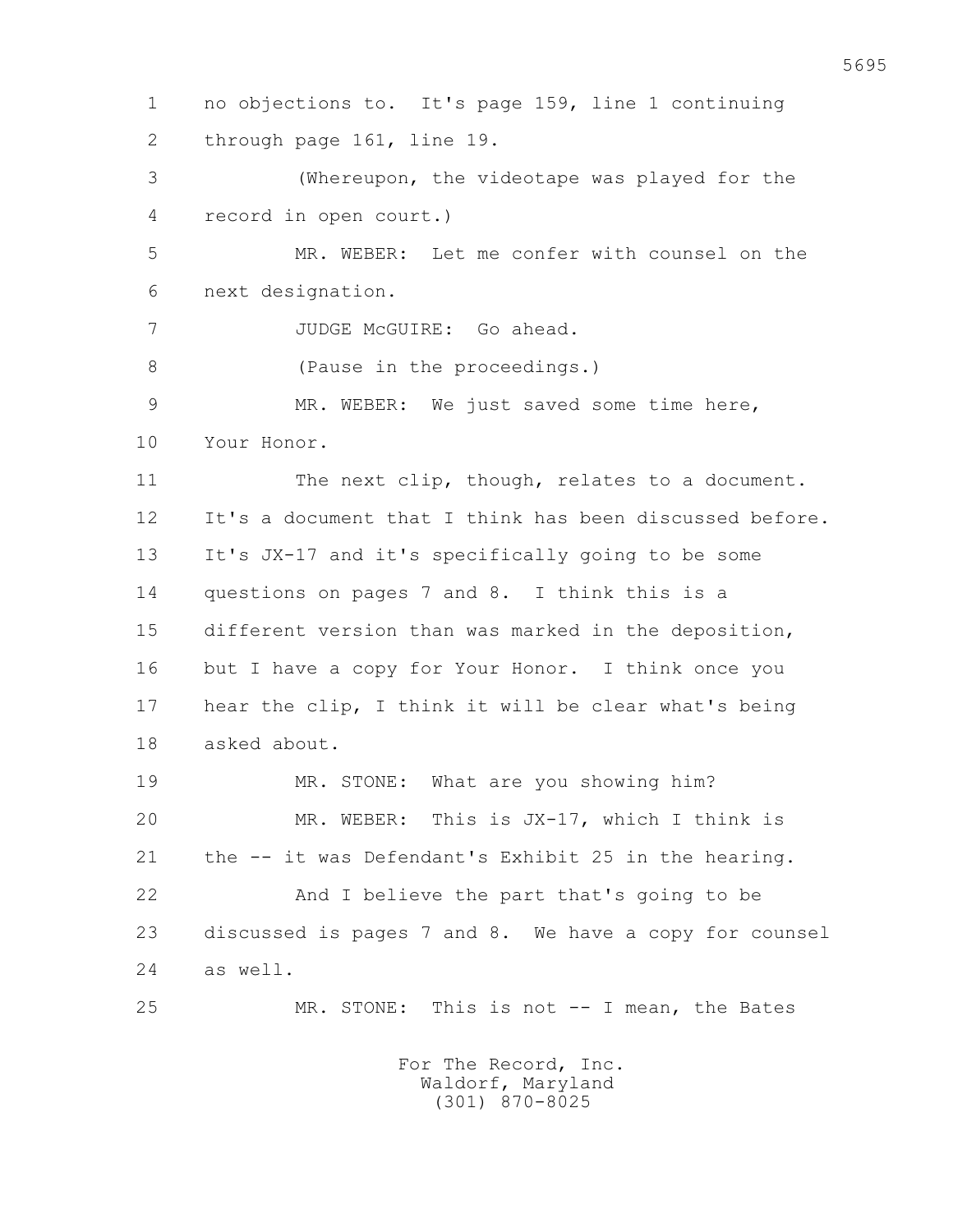1 numbers don't match up.

 2 MR. WEBER: Right. Right. I think it was a 3 different version that he was using, but I think it's 4 the same meeting minutes that discussed the -- 5 MR. STONE: I don't know how we -- I can't 6 tell -- 7 JUDGE McGUIRE: I'm a little confused as to 8 what we're doing here, Mr. Weber. 9 MR. WEBER: We're just hopefully going to make 10 things a little less confusing. Maybe we should just 11 play the clip. 12 But basically this is talking about a situation 13 that arose over a particular JEDEC meeting involving 14 quad CAS. And there's a particular section of the 15 minutes that is read into the record. 16 JUDGE McGUIRE: I see. How long is that 17 section? 18 MR. WEBER: It's very short. 19 MR. STONE: I don't mind the testimony coming 20 in. I have no objection to the testimony. I just 21 wasn't sure -- 22 JUDGE McGUIRE: I wasn't sure either. 23 MR. WEBER: The clip starts at page 180, line 9 24 through page 182, line 25. 25 JUDGE McGUIRE: Well, I said I have no problem For The Record, Inc.

 Waldorf, Maryland (301) 870-8025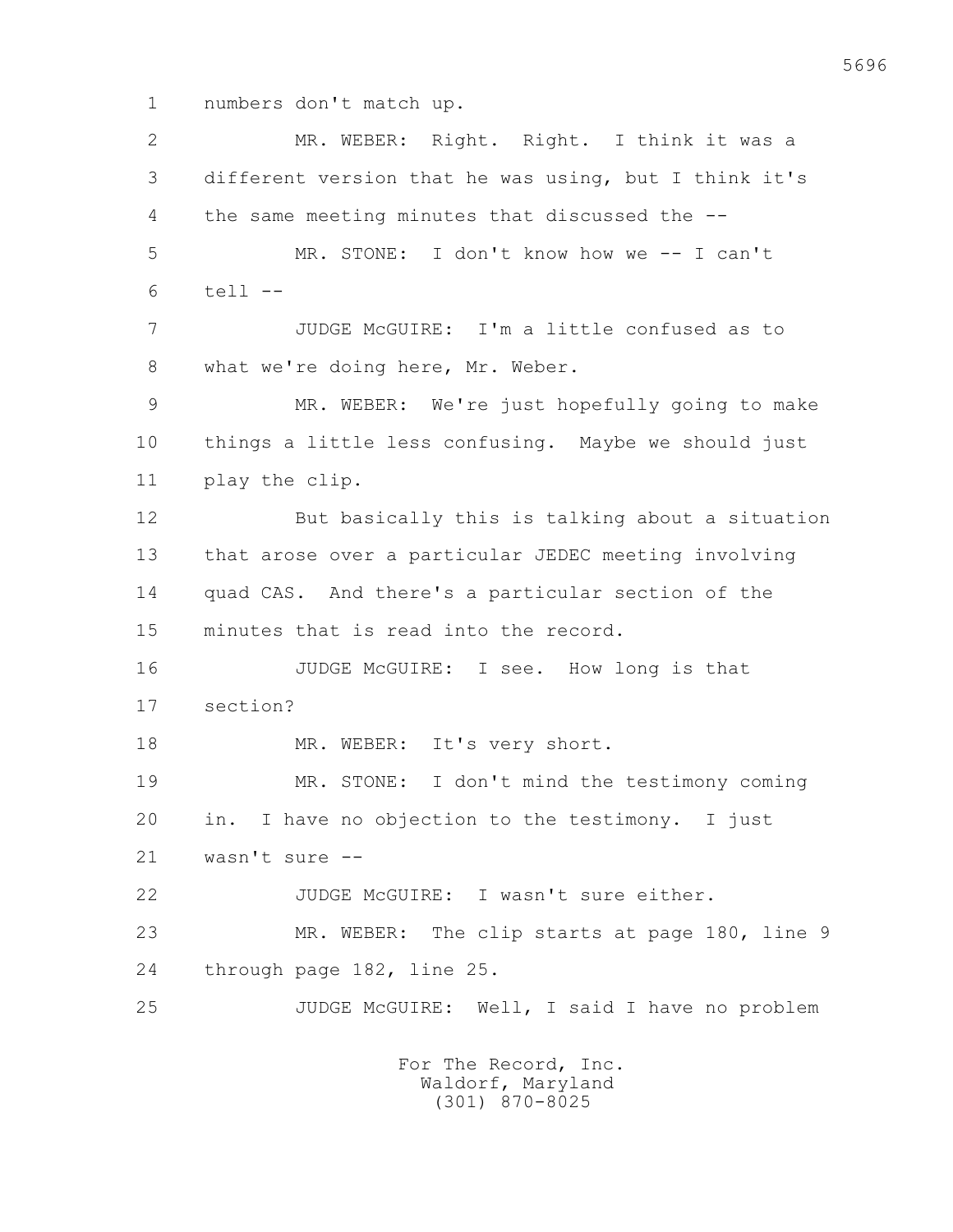1 with just seeing the hard copy, but I'm just not sure 2 where it is or -- it's page 7 of what? 3 MR. WEBER: I think it's going to be page 7 or 4 8 of JX-17. Actually I think the discussion starts on 5 page 7. The parts that's quoted in the -- 6 JUDGE McGUIRE: See, I don't know what's JX-17. 7 You haven't marked it. 8 MR. WEBER: JX-17, it's JEDEC meeting minutes 9 from I believe September of '93. 10 JUDGE McGUIRE: Okay. I've got that. All 11 right. That's page 7 or 8 then? 12 MR. WEBER: Page 7 or 8, which is the 13 discussion of this topic involving the quad CAS 14 situation. And part of the minutes are actually read 15 in in the question, so... 16 JUDGE McGUIRE: Mr. Stone, do you have a 17 preference? 18 MR. STONE: If they think these are the right 19 minutes, I'm not going to argue that they're not. I 20 can't tell from the testimony if they are or not. 21 JUDGE McGUIRE: Then let's watch the tape. 22 MR. STONE: I think it's fine. 23 MR. WEBER: I've just been informed that 24 CX-57-A is the same version with the exact same Bates 25 numbers, but you know, in the interest of trying to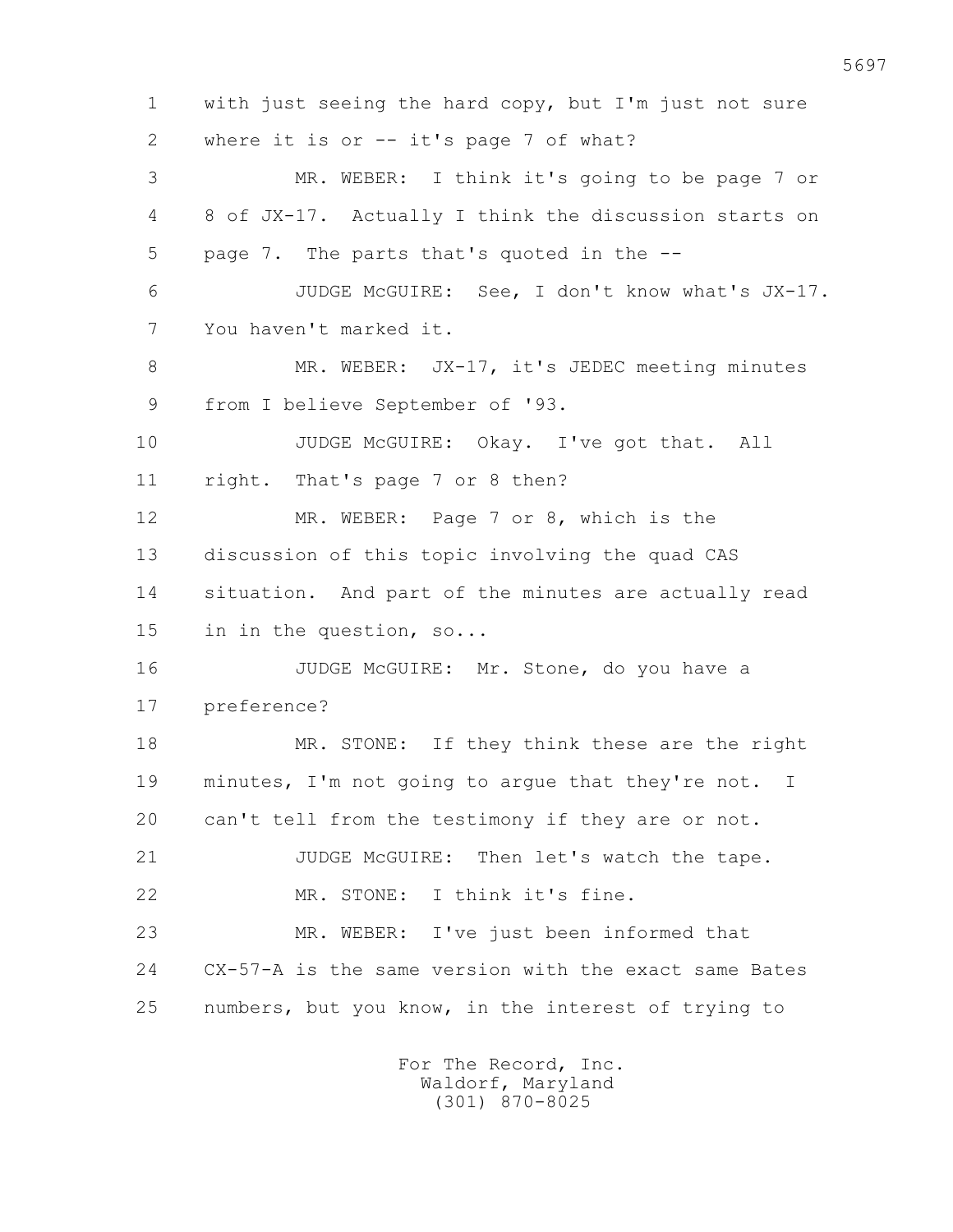1 keep the documents to a minimum, we just put in one 2 version. 3 MR. STONE: I'm fine. 4 MR. WEBER: Again, this is page 180, line 9 5 through page 182, line 25. 6 (Whereupon, the videotape was played for the 7 record in open court.) 8 MR. WEBER: The next item is an excerpt on this 9 same subject and -- but there's a counter-designation 10 that we're objecting to the question. 11 So I propose playing page 184, line 10 up 12 through page 185, line 15, and the question that we 13 have the objection to and the answer we have the 14 objection to starts at line 17 of page 185 to the top 15 of 186. 16 We can play up to that part and then you can 17 rule, Your Honor. 18 JUDGE McGUIRE: All right. 19 (Whereupon, the videotape was played for the 20 record in open court.) 21 MR. WEBER: The next question is in the form of 22 a hypothetical question and we would object as it's 23 hypothetical, calls for speculation. It's the same 24 kind of question that they've objected to when we've 25 asked witnesses in this case.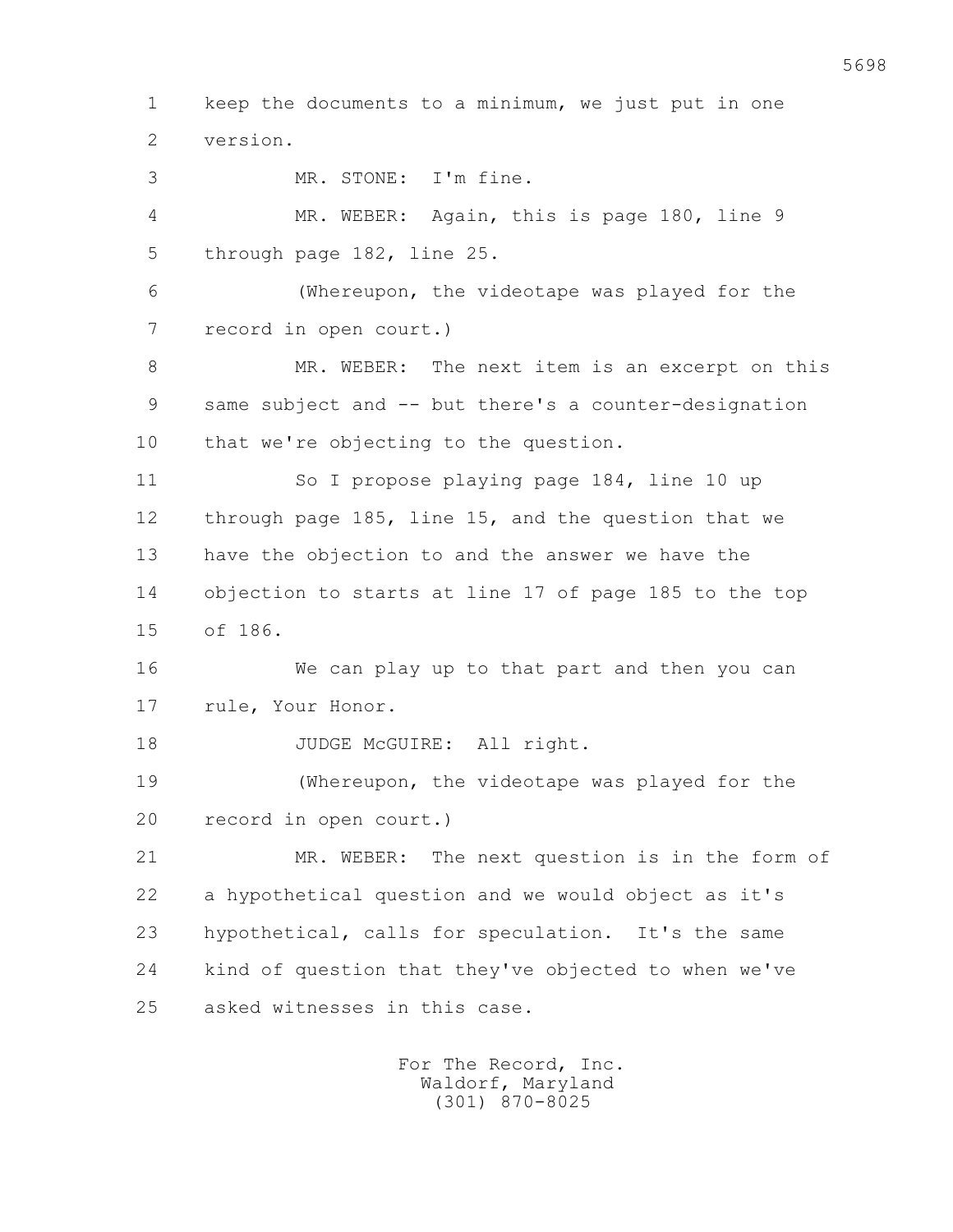1 JUDGE McGUIRE: Mr. Stone, do you want to be 2 heard on that?

 3 MR. STONE: We have objected on that. The 4 objections have generally been overruled. I think 5 consistency would suggest that the objection be 6 overruled here as well.

7 MR. WEBER: My only point is that this is a 8 hypothetical about something that doesn't even 9 necessarily involve this case directly. It's the TI 10 controversy. It's not the -- if Rambus would have 11 disclosed, what would the but-for world have been 12 like, so I think it's even farther removed from this 13 case.

14 JUDGE McGUIRE: I think some of these issues, 15 counsel -- I know in respondent's opening statement 16 they talked about the but-for world, and I've allowed 17 some speculation from the other side to address that 18 very argument and -- but this does not involve Rambus 19 per se, so I'm going to uphold the objection as it's 20 hypothetical.

 21 MR. STONE: Thank you, Your Honor. 22 MR. WEBER: The next series of questions relate  $23$  to  $-$  did we get  $CX-208$ ?

 24 The next series of questions relate to the 25 JEDEC manual that's also been the subject of testimony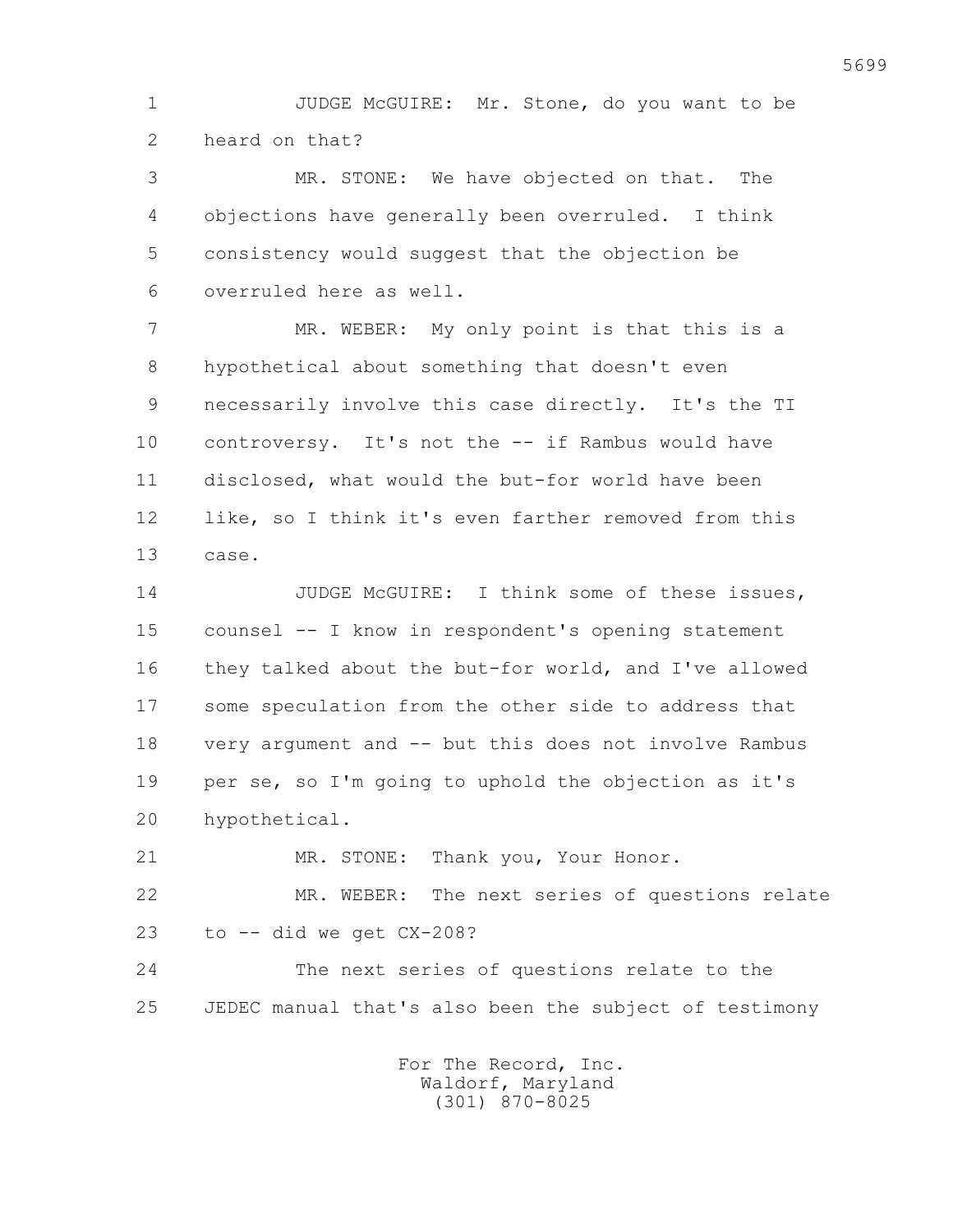1 here, CX-208, which is the -- I believe it's manual 2 21-I. And there's going to be some specific questions 3 with parts of that manual in the next few clips, so 4 we're going to try to grab a copy of it and I think 5 this will be -- do you guys need any more copies? 6 MR. STONE: I'm fine. Go ahead. 7 MR. WEBER: I think again the questions will be 8 at page 15, which is -- no. Actually on this version 9 it's -- it's page 19 of our version. It's going to be 10 page 15 of the -- again, this is the problem of having 11 two different versions. And then there's also 12 appendix F, I believe the last page, there's questions 13 on that. 14 And this document in the deposition, just for 15 the context, was referred to as Defendant's Exhibit 48. 16 So we will play the clip at page 190, line 20 17 through 192, line 1, and then it also picks up at 18 page 192, line 10 through page 193, line 18. 19 And continuing along the same topic, page 194, 20 line 10 through page 195, line 20. 21 And I think we'll also read in page 197, 22 line 21 through 24, which is on the same topic. 23 (Whereupon, the videotape was played for the 24 record in open court.) 25 MR. WEBER: Next we're going to combine two For The Record, Inc.

 Waldorf, Maryland (301) 870-8025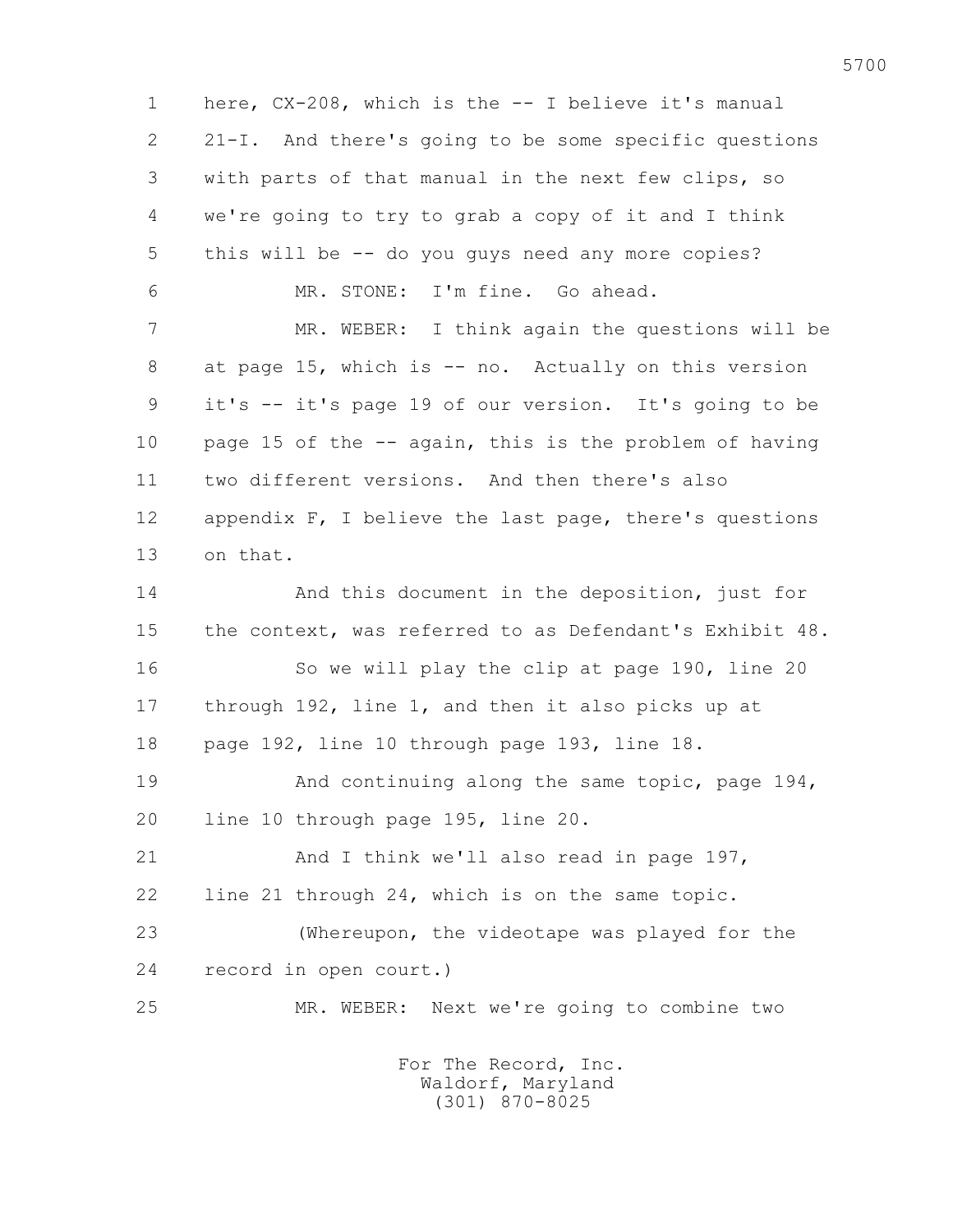1 short clips: page 198, line 22 through page 199, 2 line 10, which I believe is respondent's clip; and we 3 have a clip also at page 200, line 15 through page 201, 4 line 10.

 5 (Whereupon, the videotape was played for the 6 record in open court.)

 7 MR. WEBER: Next we have a series of clips on 8 another aspect of the JEDEC policy starting at 9 page 202, line 15 continuing through page 203, 10 line 18; and then 203, line 22 through 204, line 1; 11 204, line 9 through 11; and 205, line 12 through 206, 12 line 7.

 13 (Whereupon, the videotape was played for the 14 record in open court.)

 15 MR. WEBER: Your Honor, I just conferred with 16 counsel. I think the next series of clips will take us 17 up through the possible second in camera area, so let 18 me just read out these pages and see if this is okay to 19 read in public session.

 20 Page 221, line 17 through 222, line 3. 21 Then 223, line 4 through 225, line 9. 22 And then we have page 226, line 5 through 15. 23 And finally, 227, line 12 through 16. 24 And I think that will be the last clip before 25 we may need to consider the in camera, the last series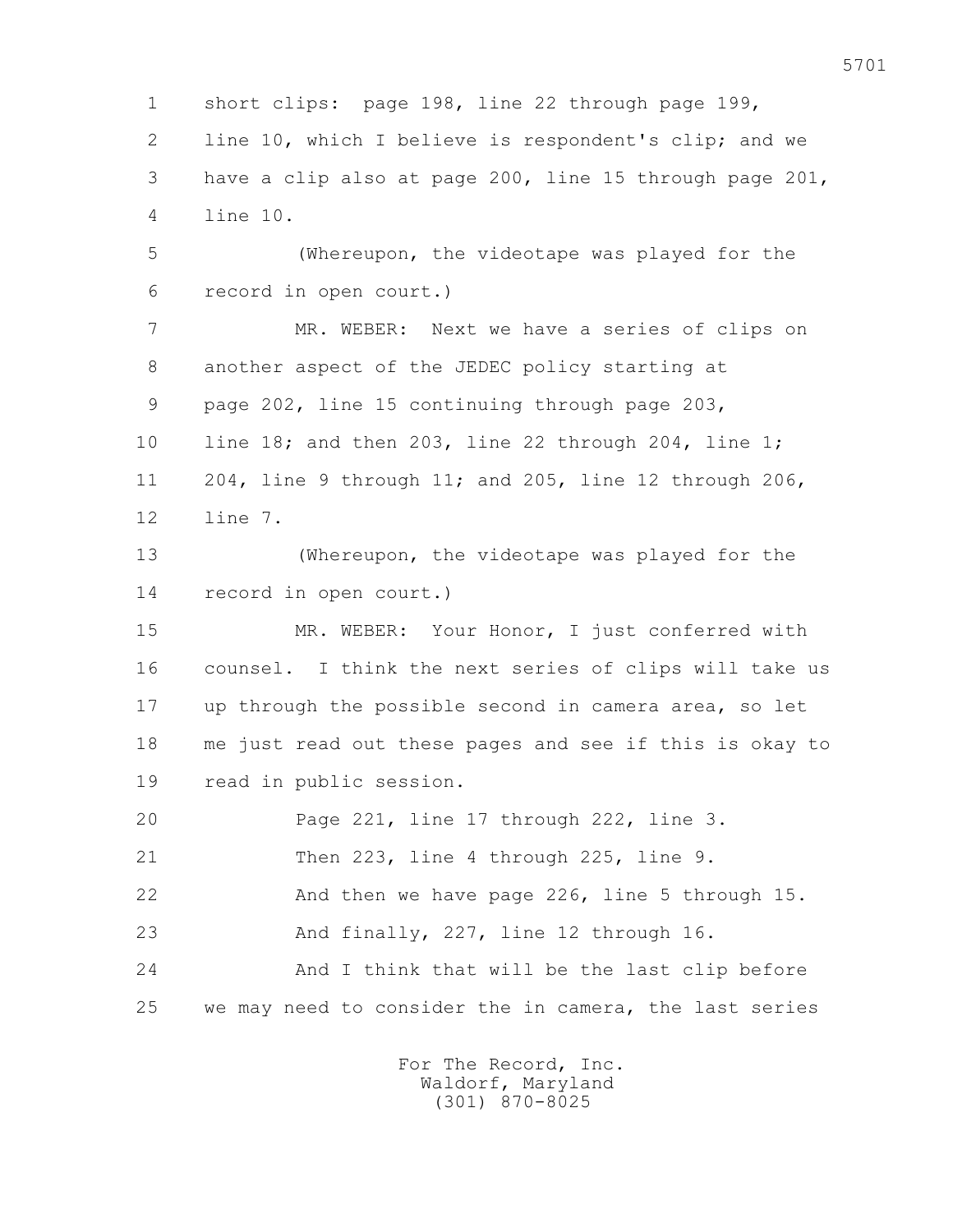1 of clips.

 2 JUDGE McGUIRE: Okay. 3 (Whereupon, the videotape was played for the 4 record in open court.) 5 MR. WEBER: Your Honor, I think we're up to the 6 clip that was potentially in camera. 7 Does that comport with Mr. Stone on that? 8 MR. STONE: I agree. 9 MR. WEBER: Can we agree on what the remaining 10 clips are in camera on this? 11 MR. STONE: I think it's the ones we held back 12 earlier and then I think it's 236, line 2 through 237, 13 line 3. 14 MR. WEBER: Just this one clip? 15 MR. STONE: I don't know that there's any -- 16 it's just the percentage figures for certain license 17 agreements. I don't know that those numbers come up 18 again. I don't think they do, so I think that's all. 19 MR. WEBER: Okay. We can do it one of two 20 ways. We can continue in public session, finish up 21 this video and then go back to the in camera, or we can 22 go into in camera right now and finish up -- there's 23 actually three clips. They're like less than five 24 minutes total time. 25 JUDGE McGUIRE: You mean the in camera is less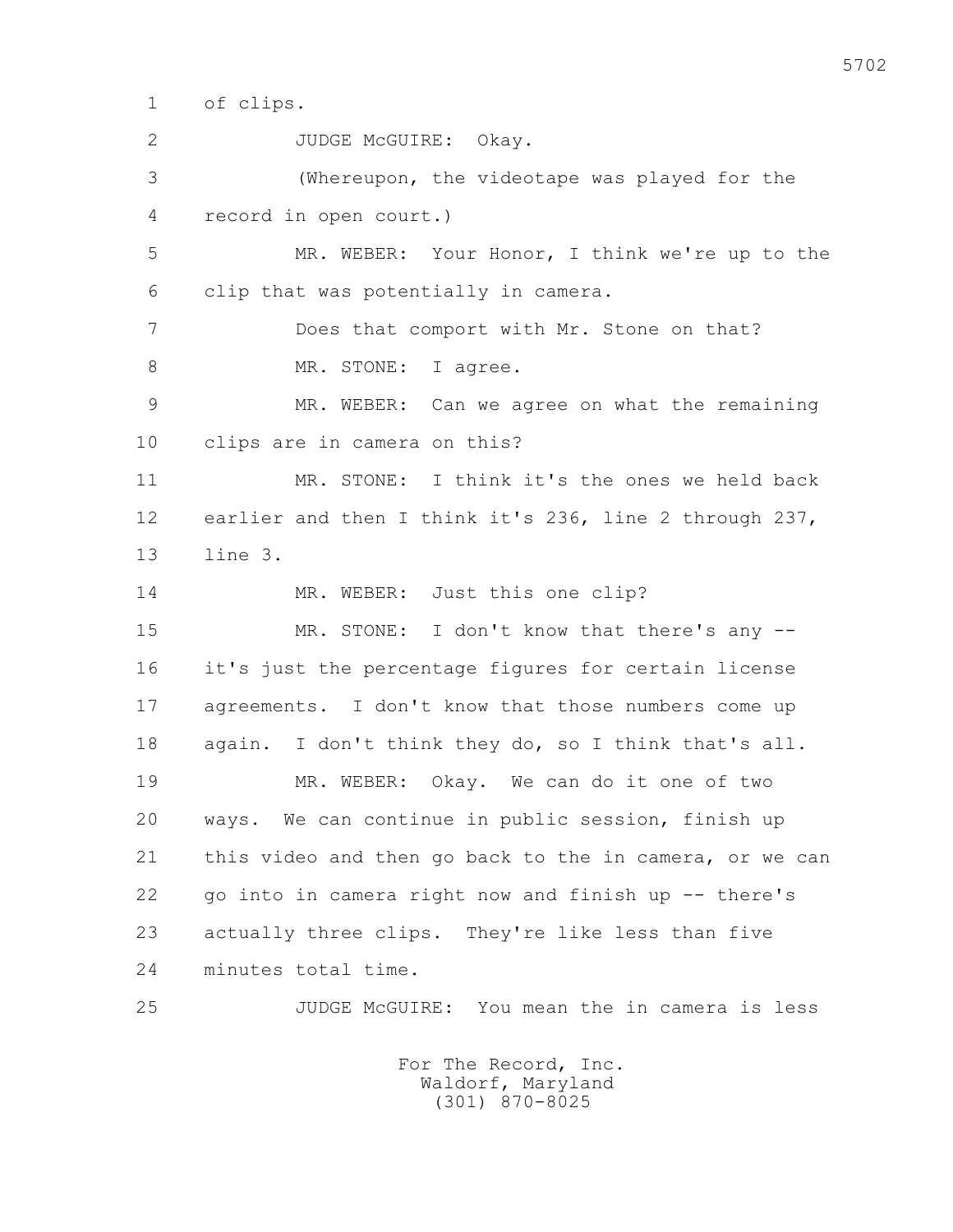1 than five minutes?

2 MR. WEBER: Yes.

 3 JUDGE McGUIRE: Why don't we do it now and be 4 done with it.

 5 I have to advise the public that this portion 6 of the hearing will be closed to the public, so you 7 otherwise aren't cleared for any access to this 8 information, and I'm going to ask you to please step 9 outside, and I'm sure someone will be out there very 10 shortly and you can come back in during the public 11 session.

 12 Now, this is not subject to that August 2002 13 protective order, is it, Mr. Stone? You're just doing 14 this out of an abundance of caution?

 15 MR. STONE: All of these transcripts were, at 16 the time they were taken -- and this one was taken in 17 the Infineon case -- subject to a protective order 18 which then carried over to this case, so the 19 transcript itself was subject to that protective 20 order.

 21 What we had agreed was with respect to depo 22 transcripts we'd handle any in camera when they came up 23 rather than trying to deal with all of the volume of 24 transcripts in advance. But this is not otherwise 25 subject of an order.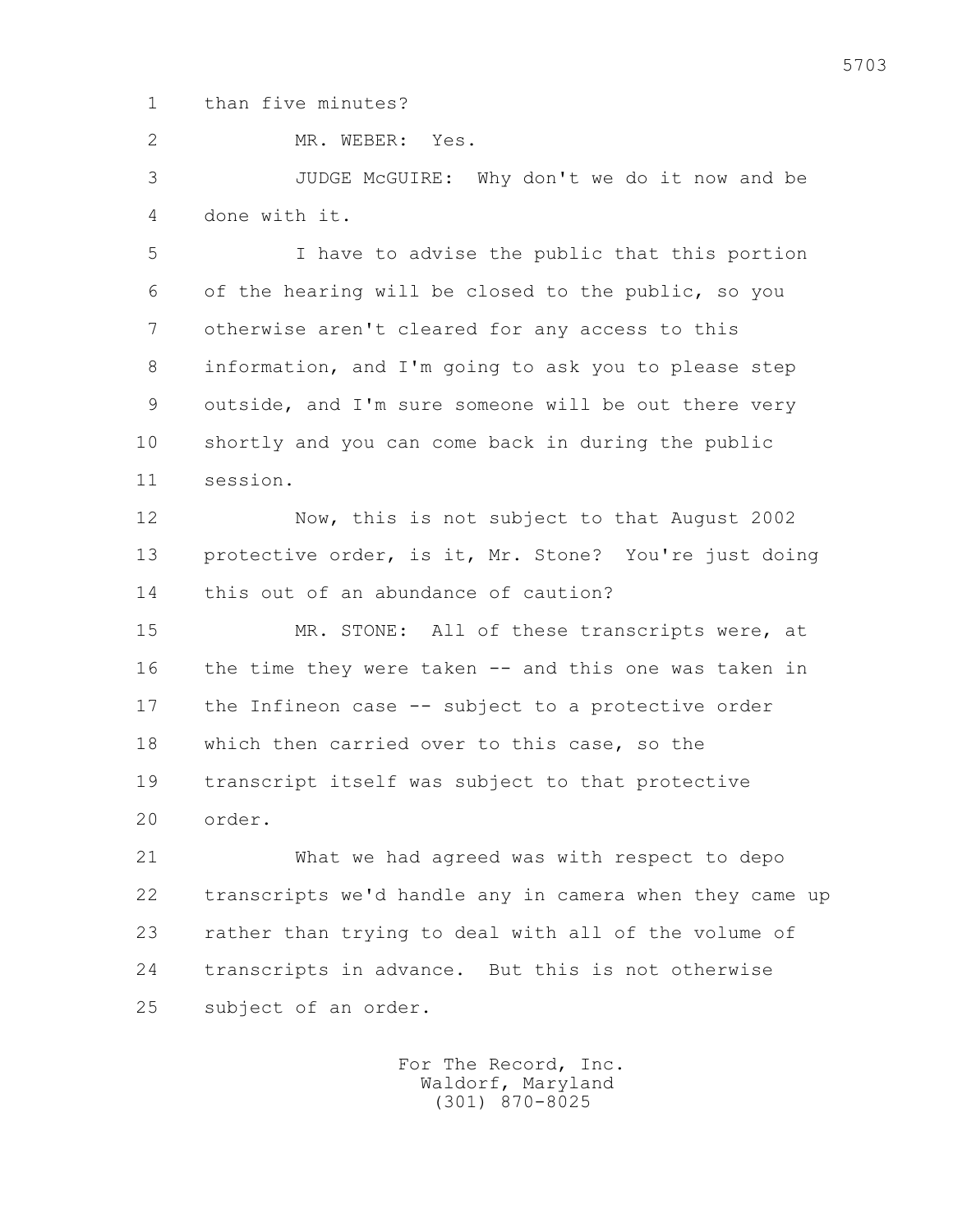1 So we move at this time for treatment in camera 2 of the testimony you're about to hear. 3 JUDGE McGUIRE: All right. So noted. 4 Then let me again advise the court reporter 5 that we are now in the in camera session, and will 6 counsel certify that everyone on their side of the 7 room is certified for access to this in camera 8 treatment. 9 MR. STONE: Yes, Your Honor. 10 MR. WEBER: Yes, Your Honor. 11 (The in camera testimony continued in 12 Volume 29, Part 2, Pages 5727 through 5728, then 13 resumed as follows.) 14 JUDGE McGUIRE: Okay. Mr. Weber, you may 15 proceed. 16 MR. WEBER: We're just going to finish up this 17 last part of the clip in public session. It's 18 page 141, line 5 through 12. 19 (Whereupon, the videotape was played for the 20 record in open court.) 21 MR. WEBER: Now we're going to go ahead and 22 page through the transcript to where we were before we 23 left off and we have three short excerpts: page 238, 24 line 13 through 17; page 138, line 25 through page 259, 25 line 9; and page 239, line 19 through page 240, line 4.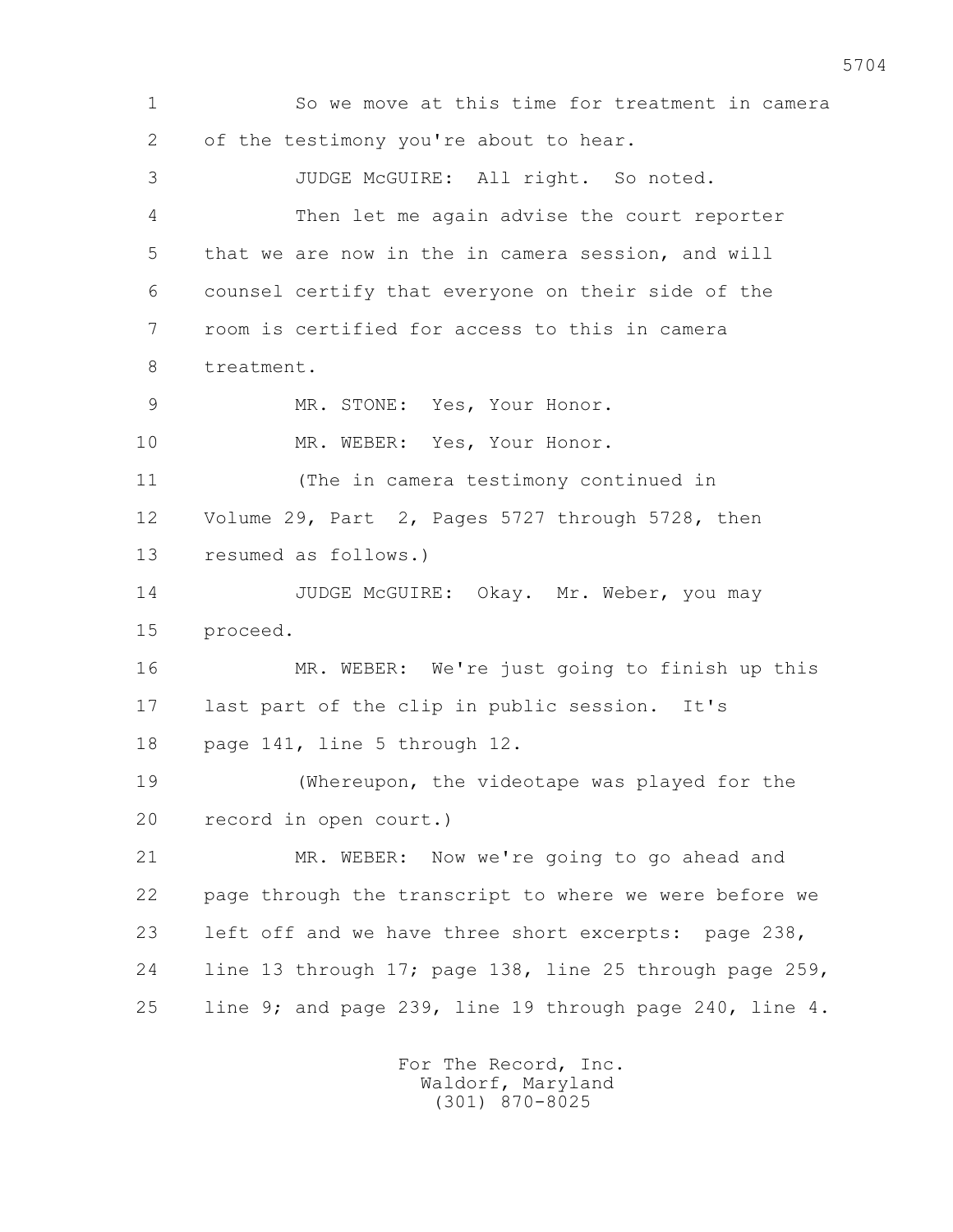1 This includes designations by both sides. 2 (Whereupon, the videotape was played for the 3 record in open court.)

 4 MR. WEBER: Your Honor, next we have a series 5 of clips where we have some objections to their 6 counter-designations.

7 The first one is page 248, the question at 8 line 19 and the answer at line 24. Our objections are 9 that it is beyond the scope of our designations, it 10 lacks foundation and calls for opinion testimony.

 11 MR. STONE: Your Honor, our response, just 12 briefly -- I won't belabor it -- is that it's directly 13 responsive to the question and answer we just heard.

 14 JUDGE McGUIRE: Let's see. What page were we 15 just on right now?

16 MR. WEBER: We're on page 248 --

17 JUDGE McGUIRE: I mean prior to that. The one 18 we just saw.

 19 MR. WEBER: It's eight pages prior to that. I 20 think it's like 240 -- the last one we just read? 21 JUDGE McGUIRE: Yes.

 22 MR. WEBER: It stops at 240. It starts at 239, 23 line 19.

 24 And basically they counter-designated a 25 question and answer at the top of 240, so I think that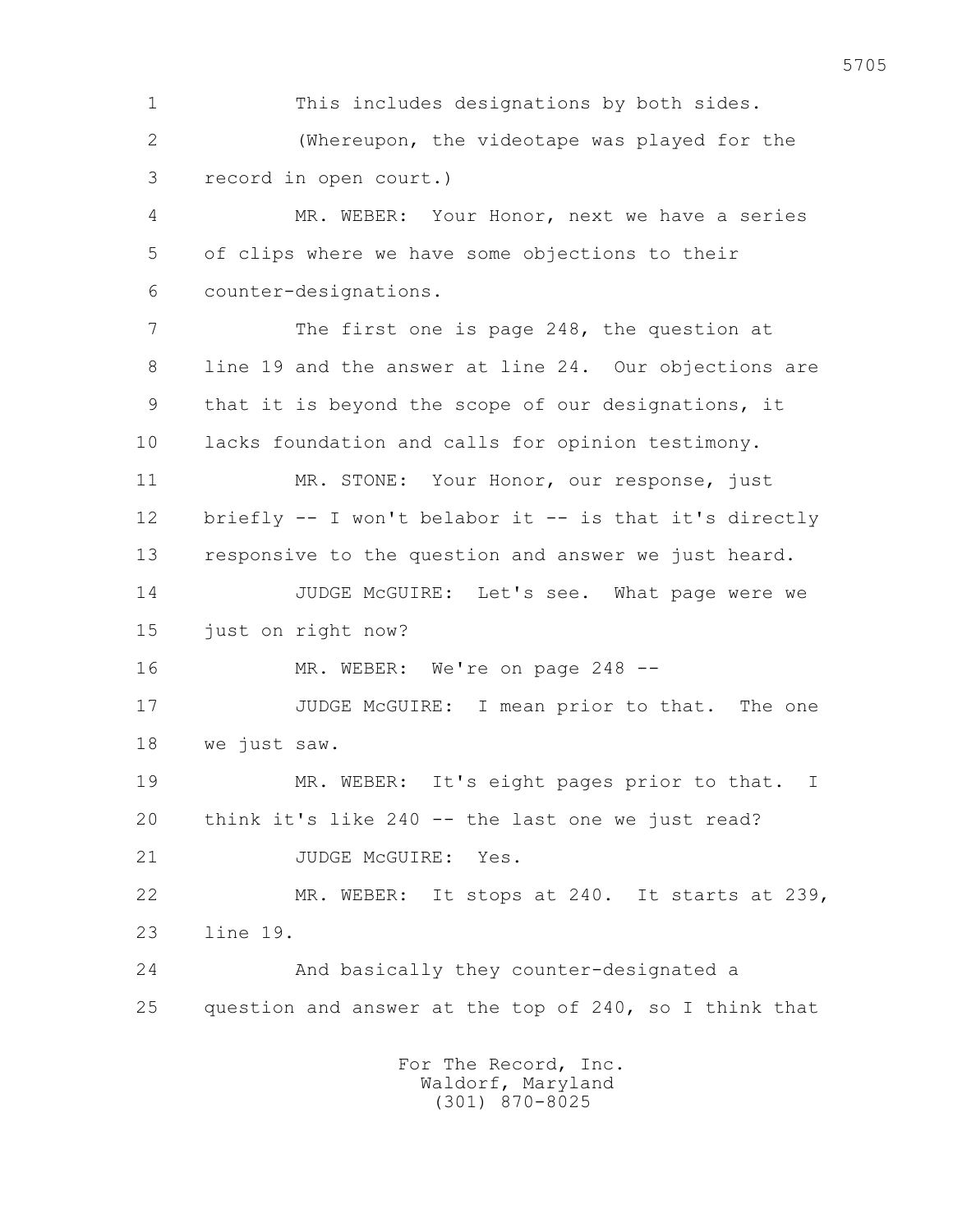1 counter-designation goes with what was just read in at 2 the bottom of -- 3 JUDGE McGUIRE: I'll hear the question. 4 MR. WEBER: Okay. So let's play clip -- the 5 clip at 23 -- 248, line 19 through 249, the answer at 6 249, line 5, so that's actually the next two clips. 7 (Whereupon, the videotape was played for the 8 record in open court.) 9 MR. WEBER: We have a similar objection to the 10 next clip and also it's vague and ambiguous as being 11 out of context. This is at 249, line 19. 12 JUDGE McGUIRE: The question is: "And why do 13 you say that?" 14 MR. WEBER: Right. 15 JUDGE McGUIRE: And that's on the prior answer 16 that we just heard? 17 MR. WEBER: Well, not really because there's a 18 series in between the answer, so it's a little unclear 19 what the "that" is, for one thing. We obviously 20 weren't there to object, make a form objection, but in 21 addition to the other objections I mentioned with the 22 prior -- 23 MR. STONE: Well, I didn't -- if counsel thinks 24 we need to read the intervening testimony, we should 25 just read it into the record orally. If he feels we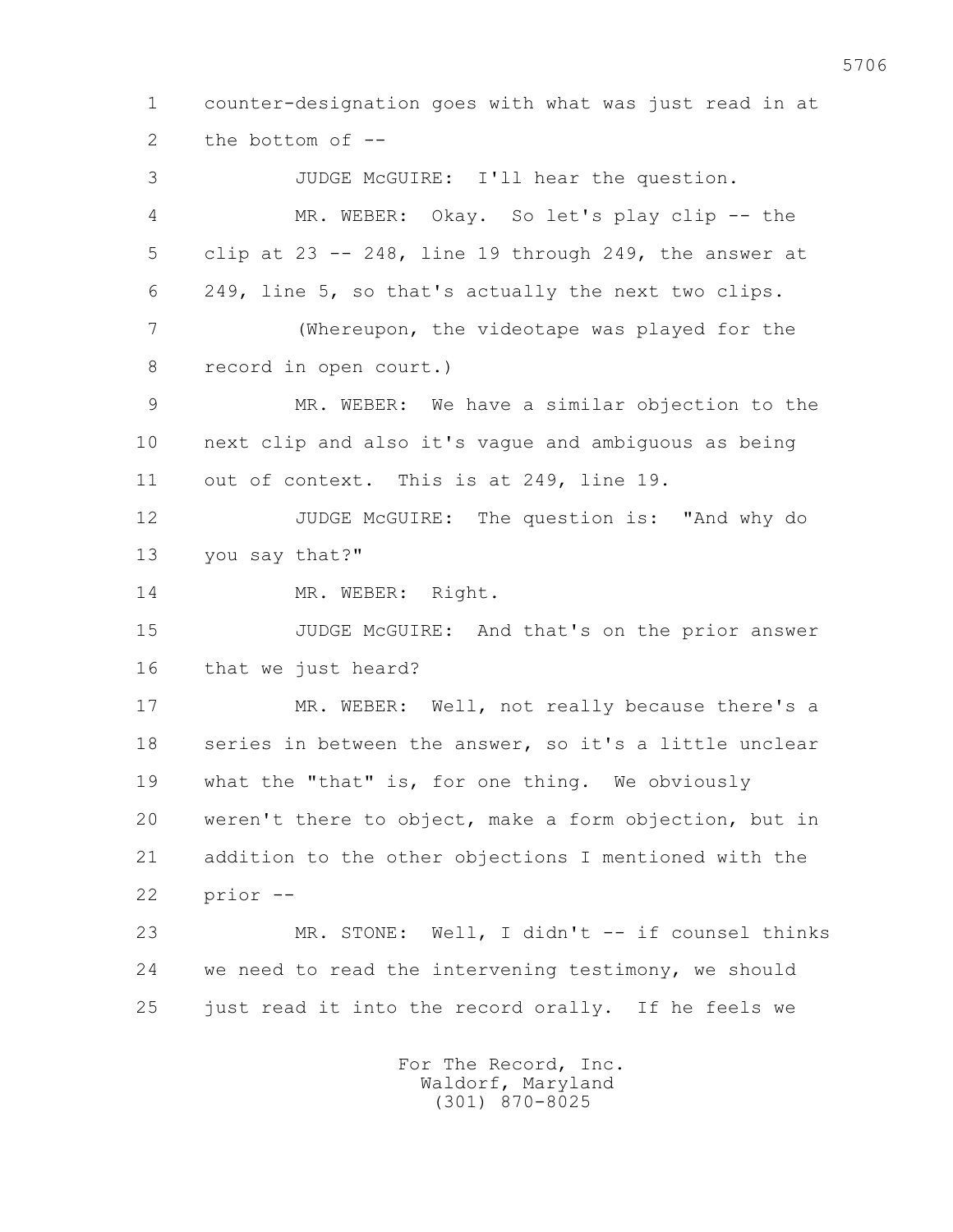1 need that for context.

| $\overline{2}$ | JUDGE McGUIRE: Why don't you do that because            |
|----------------|---------------------------------------------------------|
| 3              | it would otherwise be confusing I think.                |
| 4              | MR. WEBER: Well, it's their                             |
| 5              | counter-designation, so if they want to read it --      |
| 6              | MR. STONE: Then I will read the question                |
| 7              | beginning at page 249, line 6 and continuing through    |
| 8              | the answer at page 249, line 17, the lead-in to the     |
| 9              | objection.                                              |
| 10             | (Whereupon, the transcript cites were read into         |
| 11             | the record in open court.)                              |
| 12             | MR. WEBER: Again, we would object to that as            |
| 13             | being -- first of all, they didn't counter-designate    |
| 14             | this, so he's adding this today, but if I had to on the |
| 15             | fly object, then I would make the same objections that  |
| 16             | Rambus' attorney did as being an incomplete             |
| 17             | hypothetical, calls for expert opinion, calls for a     |
| 18             | legal conclusion.                                       |
| 19             | JUDGE McGUIRE: Mr. Stone, what was your                 |
| 20             | opposition to the objection?                            |
| 21             | MR. STONE: Your Honor, the point of that was            |
| 22             | that this clarifies and fills out the content of what   |
| 23             | he was earlier asked in the preceding testimony about   |
| 24             | whether he thought the JEDEC standards would or would   |
| 25             | not have required disclosure, and now he's being asked  |
|                |                                                         |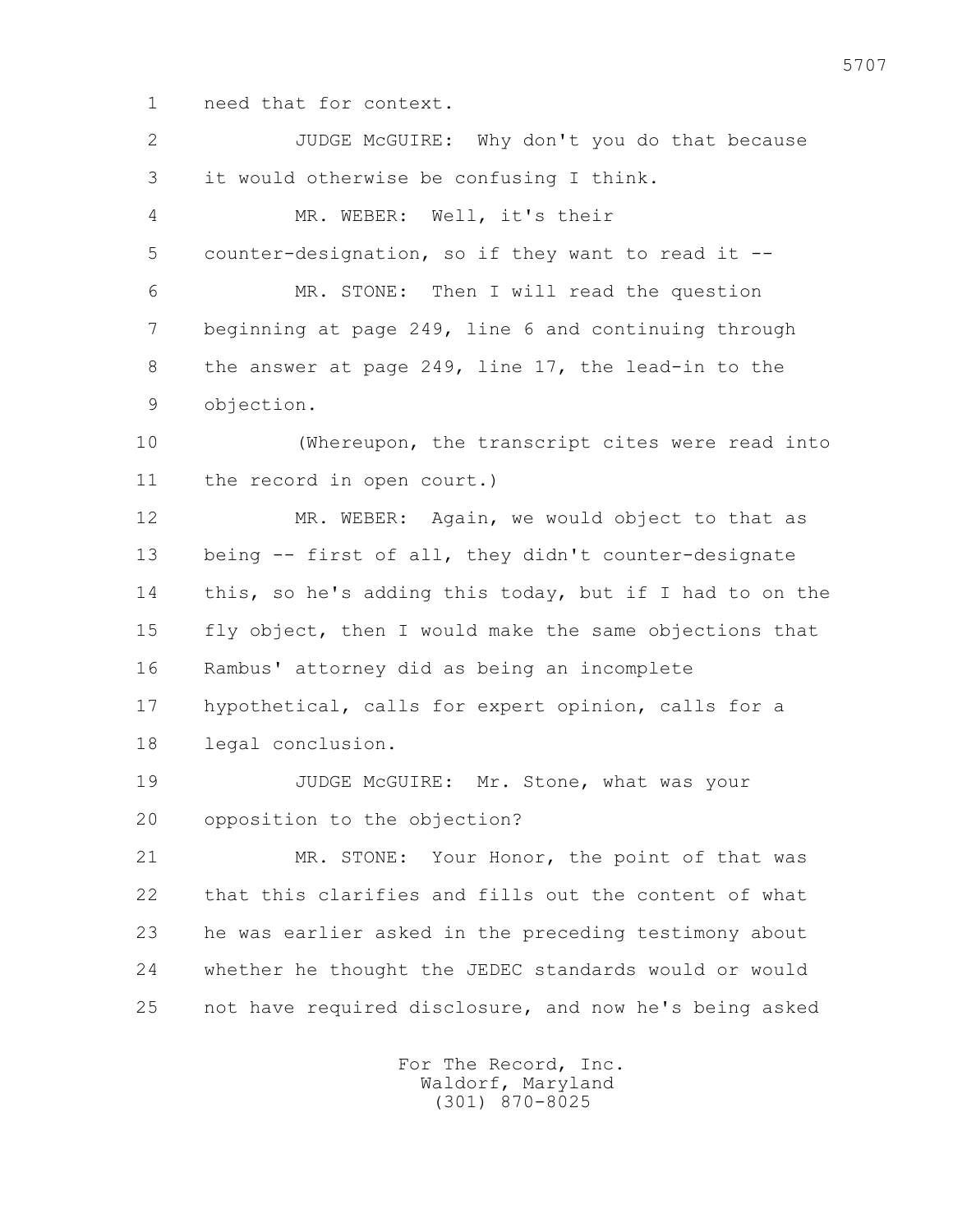1 to explain why it would or would not have covered or 2 required the disclosure. This is just his explaining 3 his reasoning and I think it gives context and meaning 4 to -- 5 JUDGE McGUIRE: I'll hear the question again. 6 MR. WEBER: I think he just read it in, so you 7 heard it. 8 JUDGE McGUIRE: Right. I'll hear the answer 9 then. 10 MR. WEBER: I think you read in the answer, 11 Greg? 12 MR. STONE: I read in the part that you said 13 made it misleading with respect to what begins at 14 page 249, line 19. I think that's where we are now. 15 MR. WEBER: We have the clip starting at 249, 16 line 19. The reason we didn't have what Mr. Stone read 17 in was because it wasn't designated, just so the record 18 is clear. 19 JUDGE McGUIRE: I understand. 20 MR. WEBER: So we can play the clip of 249, 21 line 19 through 250, line 2. 22 (Whereupon, the videotape was played for the 23 record in open court.) 24 MR. WEBER: And finally we have one other clip 25 that we have an objection to. It starts -- the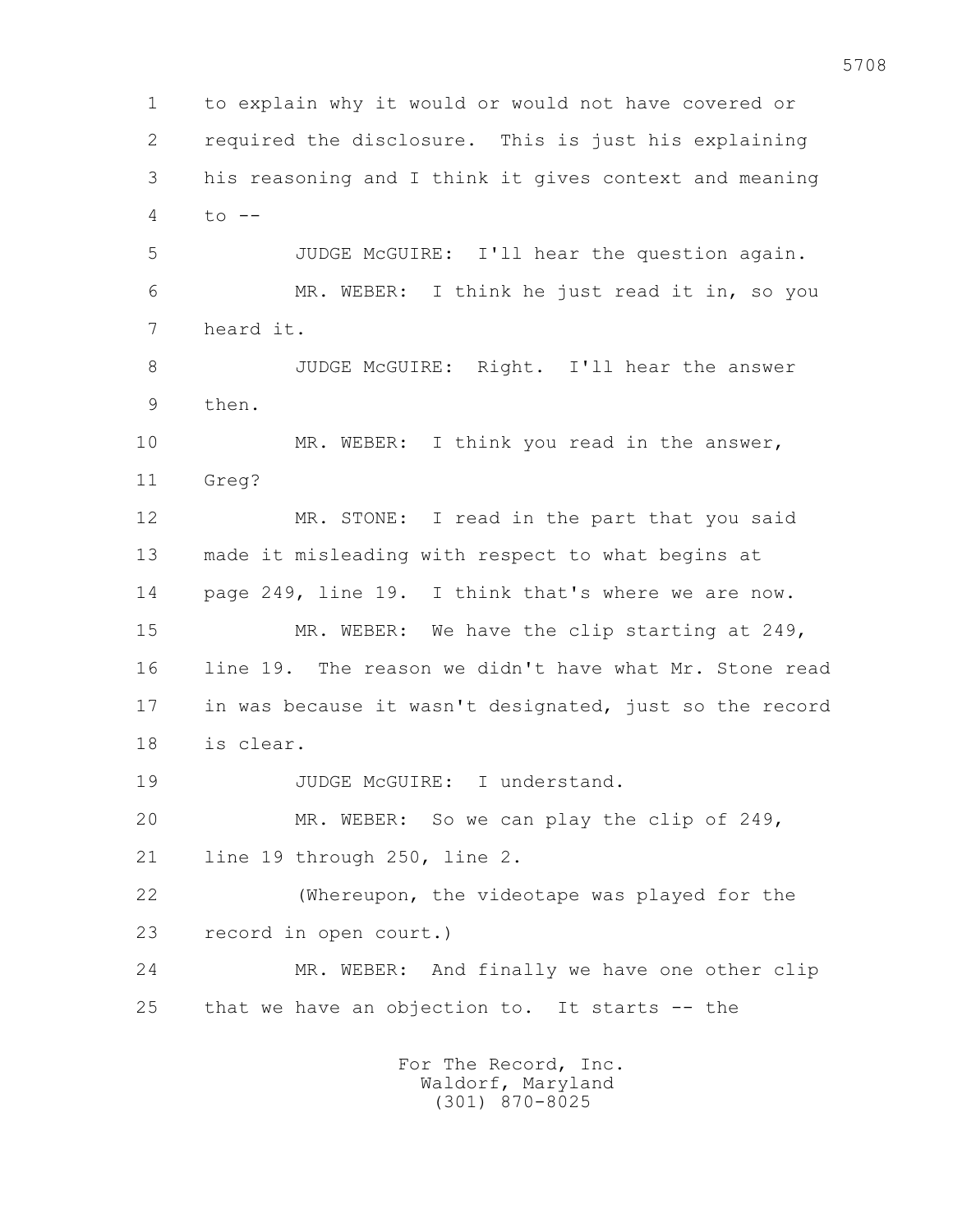1 question is at page 251, line 10, the answer then at 2 251, line 16.

 3 And we believe this question calls for a legal 4 conclusion. He's asking whether Rambus is observing 5 the JEDEC policy of nondiscriminatory and fair and 6 reasonable rates, and so we think this calls for 7 opinion testimony from a lay witness.

8 MR. STONE: I agree, Your Honor, that the 9 question as framed asks for his opinion. I think he 10 gives his understanding. I would offer it only as 11 evidence of his understanding. I would not argue --

 12 JUDGE McGUIRE: I will hear it as to his 13 understanding, in that context only.

 14 MR. WEBER: Okay. Therefore, we will play 251, 15 lines 10 through 12 and 201, lines 16 through 18.

 16 (Whereupon, the videotape was played for the 17 record in open court.)

 18 MR. WEBER: Next we have one short clip that 19 they've counter-designated and we have no objection to, 20 page 252, line 5 through 24.

 21 (Whereupon, the videotape was played for the 22 record in open court.)

 23 MR. WEBER: Your Honor, the next series of 24 clips relate to questions and answers about a claim in 25 a patent application and also matching up to one of the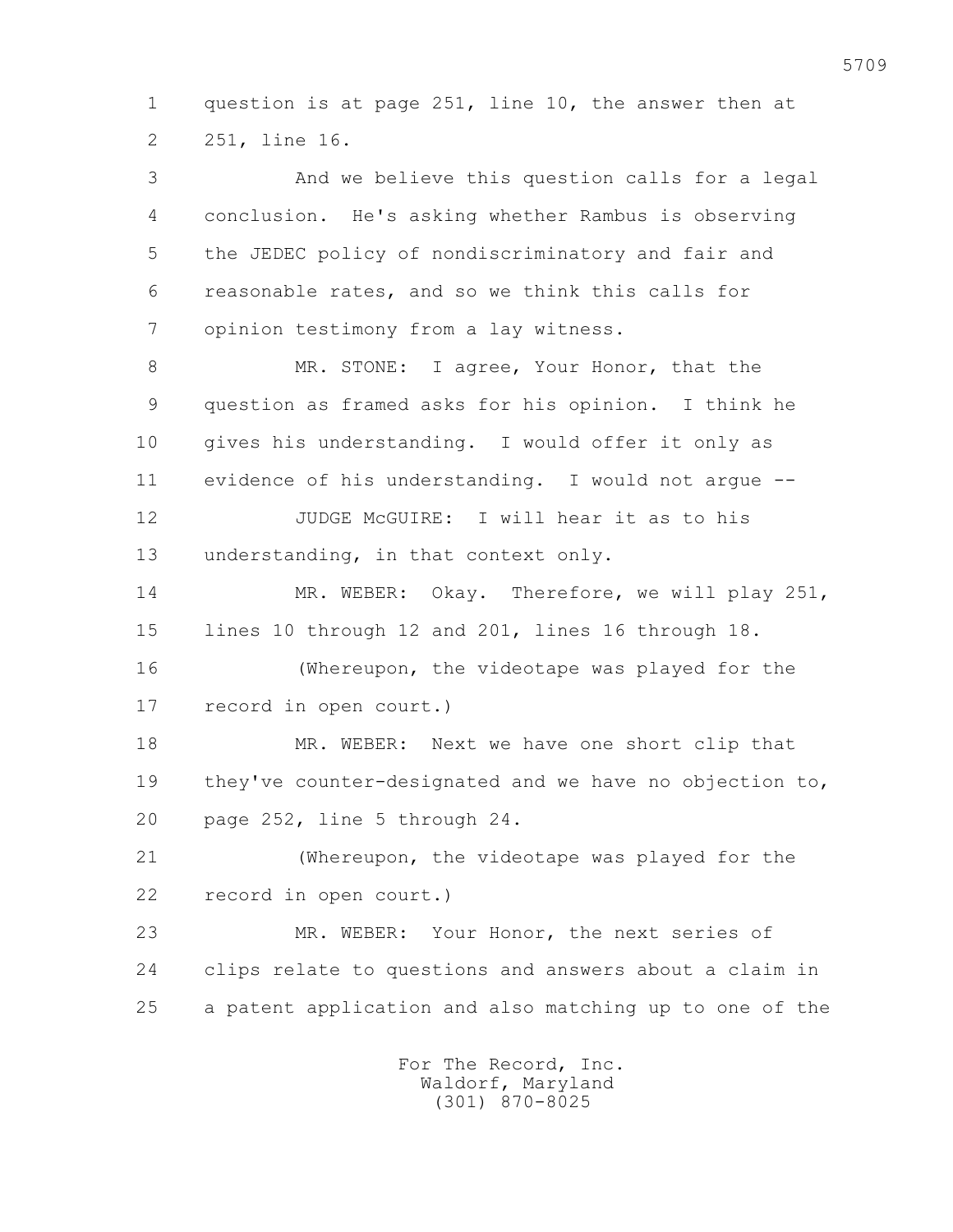1 JEDEC presentations. This relates to on-chip PLL. 2 I have a copy of one of the documents that I 3 believe was used which was -- has been marked as 4 CX-1459. But I think you could probably follow along 5 just from reading the -- 6 JUDGE McGUIRE: Yeah, I'll do that. 7 MR. WEBER: So this is going to be -- let me 8 just read in the pages -- 270, line 24 through 272, 9 line 19 and then page 274, line 15 through 275, 10 line 11. 11 And we might as well finish this off with 277, 12 line 1 through 5; 277, line 11 through 21; and then 13 280, line 7 through 25; and finally, 282, lines 23 14 through 24. 15 And this concludes the excerpts from this 16 deposition. 17 JUDGE McGUIRE: All right. Thank you. 18 (Whereupon, the videotape was played for the 19 record in open court.) 20 MR. WEBER: Your Honor, that concludes the 21 Infineon video from Mr. Karp's deposition. We're 22 prepared to continue with a live read-in of the FTC 23 deposition, but perhaps now would be a good time for a 24 short break. 25 JUDGE McGUIRE: Yes. Let's take a break for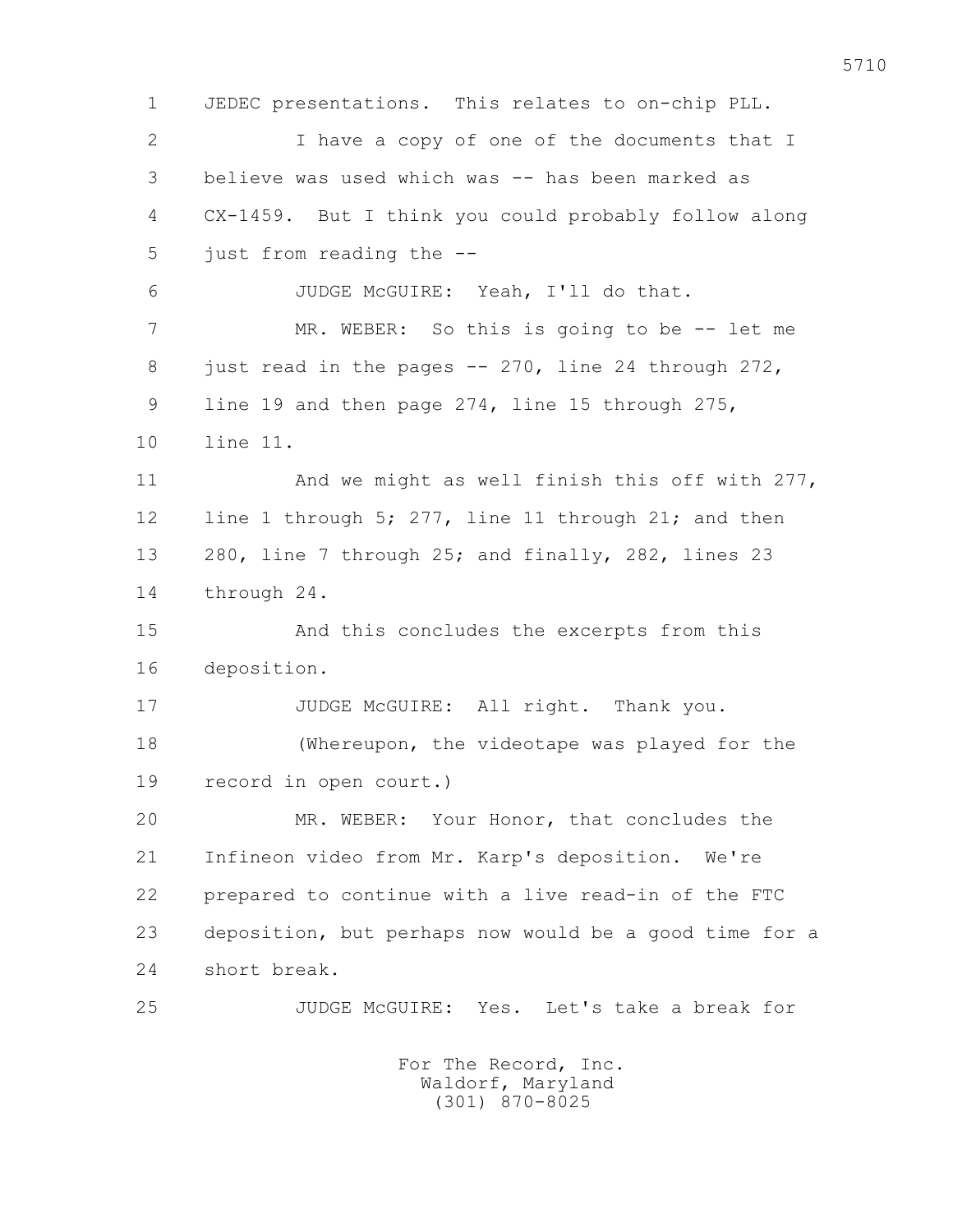1 ten minutes. We'll come back.

2 (Recess)

3 JUDGE McGUIRE: Mr. Weber, proceed.

 4 MR. WEBER: Your Honor, what we're going to do 5 is we're going to do read-ins from the deposition out 6 in San Francisco on February 5, 2003. I was taking the 7 deposition. Mr. Stone was defending. We'll have 8 Emily Pitlick read the answers from Mr. Karp.

 9 We will try to as much as possible include the 10 counter-designations to give context as we go through 11 so we won't have to go back and do that again. There 12 may be an in camera issue that comes up at a certain 13 point.

 14 We will also, with Hiram Andrews' help, try and 15 get the documents up on screen if there's a document 16 that comes up so Your Honor can see them.

 17 And I will also try to remember to read in the 18 lines and page numbers as we go.

 19 First of all, we're going to read from the 20 beginning, which is page 7, line 9 through 18.

 21 (Whereupon, the transcript cites were read into 22 the record in open court.)

23 MR. WEBER: And now we go to the top of page 9, 24 lines 3 through 6.

25 (Whereupon, the transcript cites were read into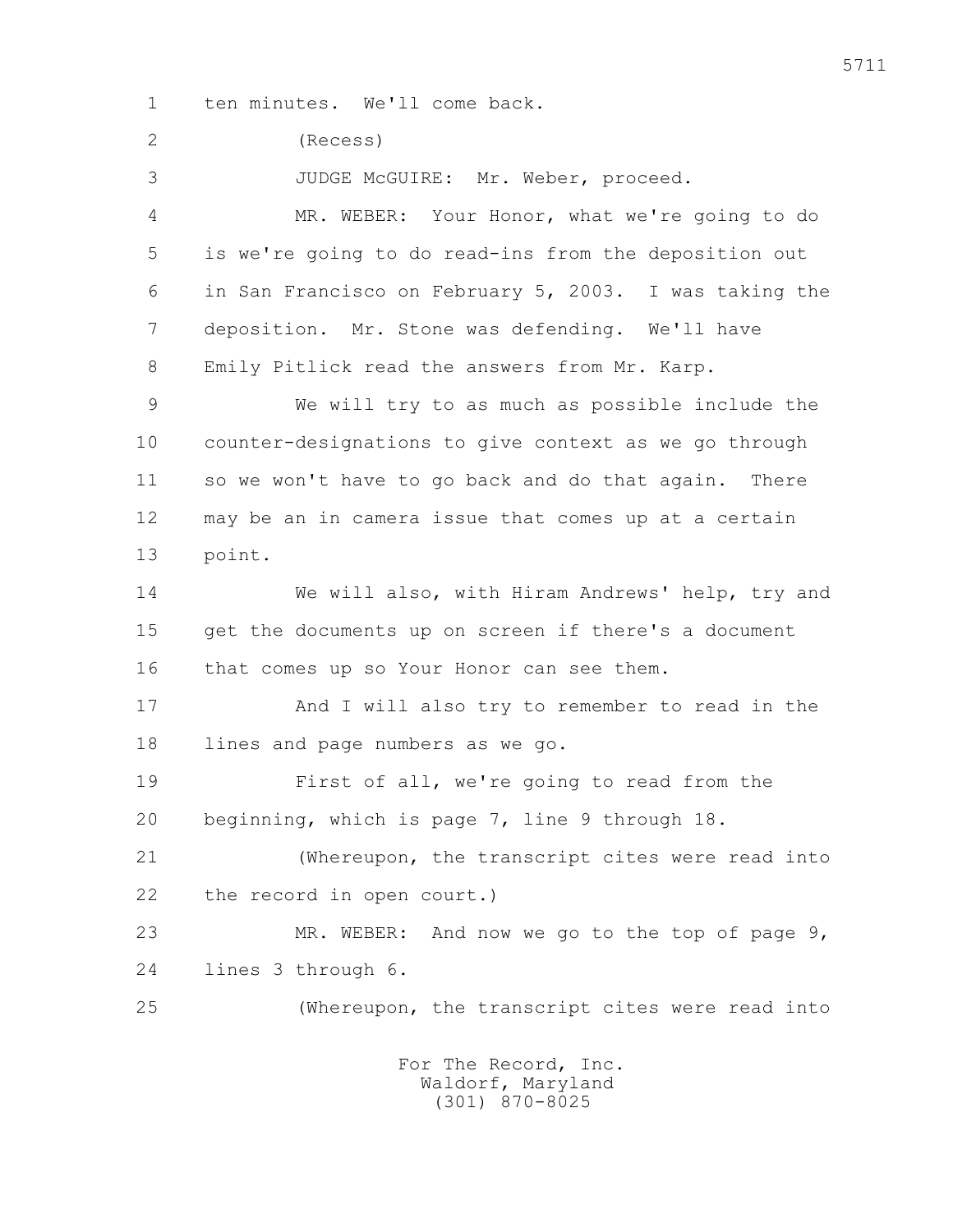1 the record in open court.)

 2 MR. WEBER: And continuing at the bottom of 3 page 9, line 24 through page 10, line 11. 4 (Whereupon, the transcript cites were read into 5 the record in open court.) 6 MR. WEBER: And continuing at the bottom of 7 page 10 starting at line 20 through page 11, line 17. 8 (Whereupon, the transcript cites were read into 9 the record in open court.) 10 MR. WEBER: Continuing to page 14, lines 4 11 through 17. 12 (Whereupon, the transcript cites were read into 13 the record in open court.) 14 MR. WEBER: Page 15, lines 10 through 13. 15 (Whereupon, the transcript cites were read into 16 the record in open court.) 17 MR. WEBER: Okay. Page 20, line 11 through 21, 18 line 8. 19 (Whereupon, the transcript cites were read into 20 the record in open court.) 21 MR. WEBER: Continuing at page 22, line 8 22 through line 23. 23 (Whereupon, the transcript cites were read into 24 the record in open court.) 25 MR. WEBER: Page 23, lines 4 through 15. For The Record, Inc.

 Waldorf, Maryland (301) 870-8025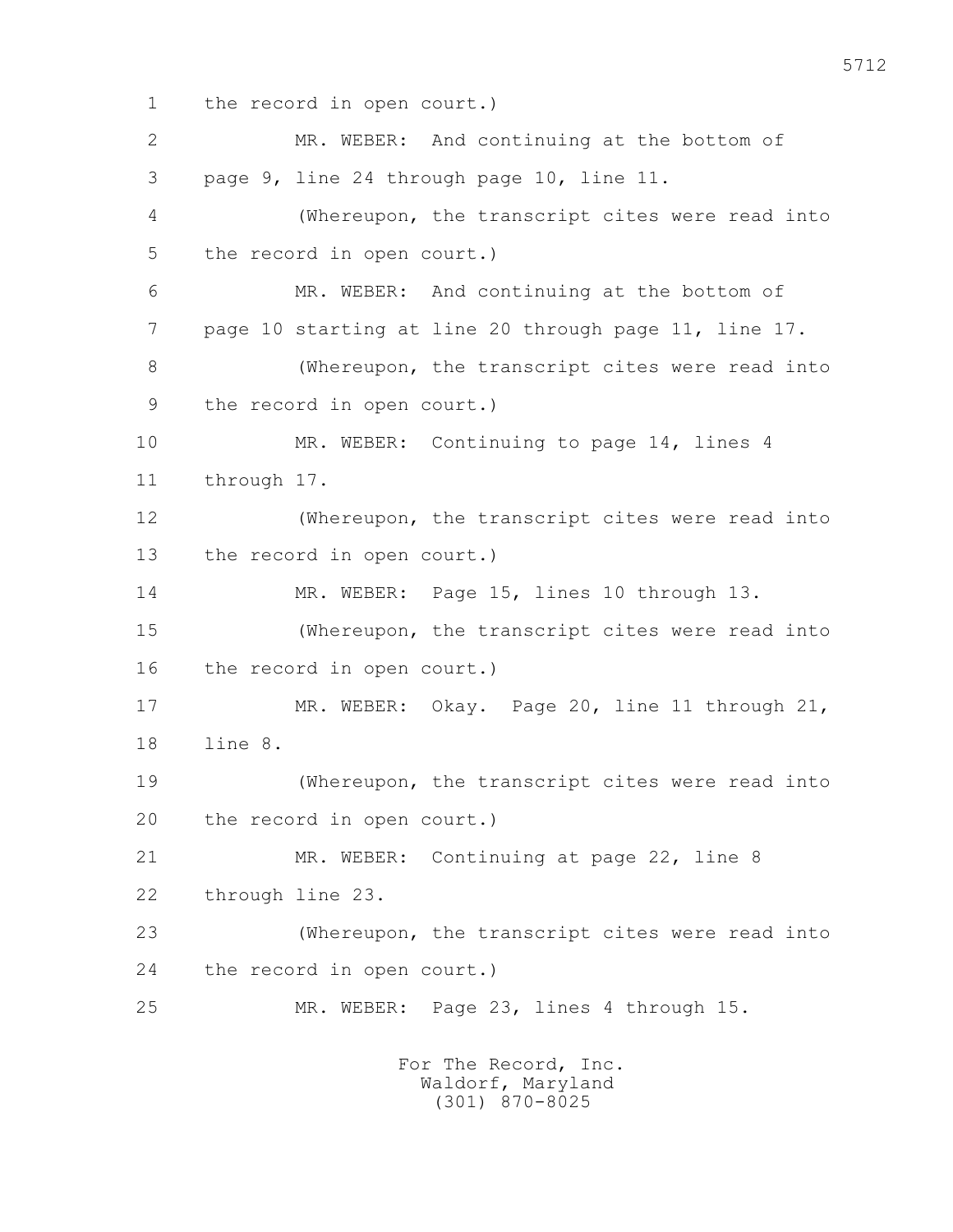1 (Whereupon, the transcript cites were read into 2 the record in open court.) 3 MR. WEBER: Page 31, lines 3 through 11. 4 (Whereupon, the transcript cites were read into 5 the record in open court.) 6 MR. WEBER: Okay. Page 31, line 17 through 7 page 32, line 15. 8 (Whereupon, the transcript cites were read into 9 the record in open court.) 10 MR. WEBER: Okay. Your Honor, we're going to 11 try and pull up the next exhibit on the screen, but 12 we're asking about the December 1991 JEDEC meeting 13 minutes, and it's at page 41 of the transcript and I 14 think it's section 6.2 of those minutes. I don't know 15 which page number. I don't happen to have a page 16 number here, if we can pull that up on the screen. 17 **And that's what this question is about, so**  18 we'll go to page 41, lines 16 through 23. 19 (Whereupon, the transcript cites were read into 20 the record in open court.) 21 MR. WEBER: Next we have a reference to 22 CX-2955, if we could pull that document on the screen, 23 and we'll be reading from page 44, line 10 through 45, 24 line 10. And there's a specific document that's 25 introduced at this point.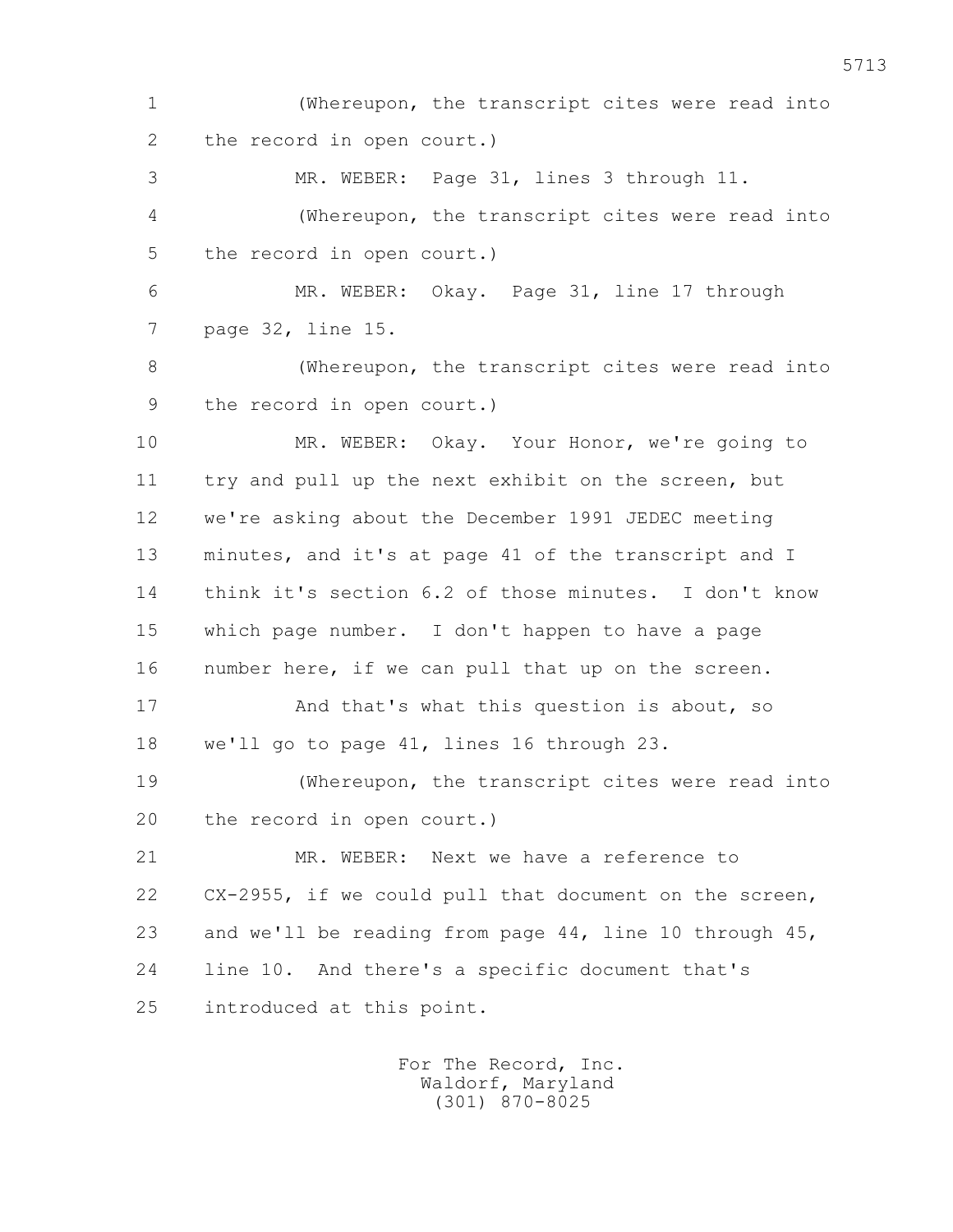1 (Whereupon, the transcript cites were read into 2 the record in open court.)

 3 MR. WEBER: Now we're continuing with page 47, 4 line 24 through page 48, line 7.

 5 (Whereupon, the transcript cites were read into 6 the record in open court.)

 7 MR. WEBER: Next we have a counter-designation 8 which we have an objection to. It's page 50, line 4 9 through 12.

 10 He's basically asked the question and he gives 11 a nonresponsive answer talking about Colin Powell and 12 Saddam Hussein. We just don't think it should be 13 entered into evidence. It's not responsive to any of 14 our designations either.

15 JUDGE McGUIRE: Sustained.

 16 MR. WEBER: Next we're at page 58, line 13. 17 (Whereupon, the transcript cites were read into 18 the record in open court.)

19 MR. WEBER: Page 60, line 16 through 25.

 20 (Whereupon, the transcript cites were read into 21 the record in open court.)

 22 MR. STONE: Your Honor, unless I renew my 23 objection here, to save time, Mr. Weber doesn't need to 24 note if I objected to a question.

25 JUDGE McGUIRE: Right. You don't need to state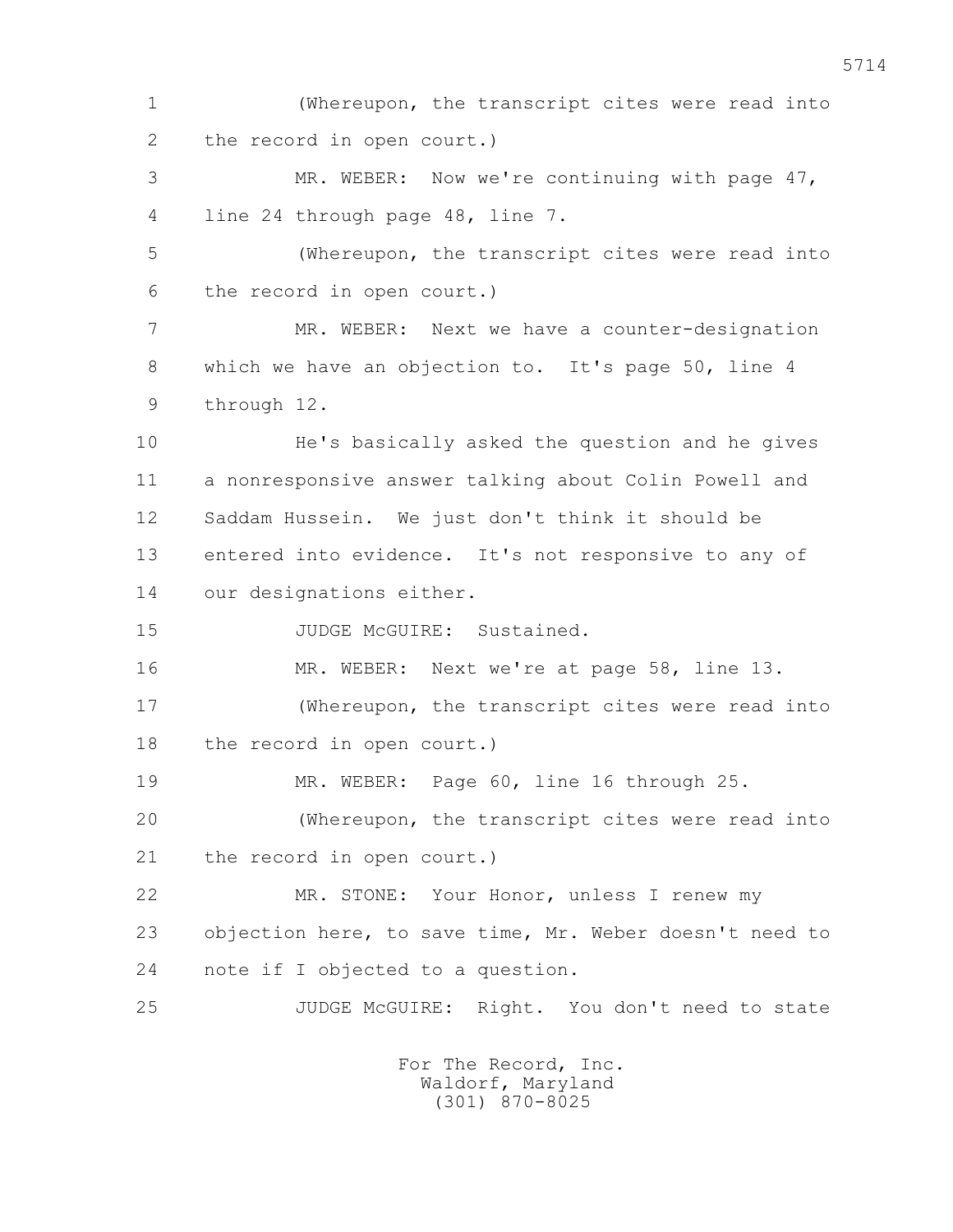1 the objections.

 2 MR. WEBER: That's fine. It will go faster. I 3 appreciate it. 4 (Whereupon, the transcript cites were read into 5 the record in open court.) 6 MR. WEBER: Continuing with page 61, lines 13 7 through 18. 8 (Whereupon, the transcript cites were read into 9 the record in open court.) 10 MR. WEBER: Page 62, line 16 through page 63, 11 line 25. 12 (Whereupon, the transcript cites were read into 13 the record in open court.) 14 MR. WEBER: The next excerpt is page 70, 15 line 18 through 71, line 9. 16 There's an objection from counsel. I don't 17 know if you're still preserving this objection or not. 18 JUDGE McGUIRE: Do you want to play his role or 19 is it necessary? 20 MR. STONE: If I need to raise my objections, I 21 will. 22 JUDGE McGUIRE: Otherwise, we're just going to 23 skip through them. 24 MR. STONE: We can just go forward.

25 MR. WEBER: Okay. So starting at page 70,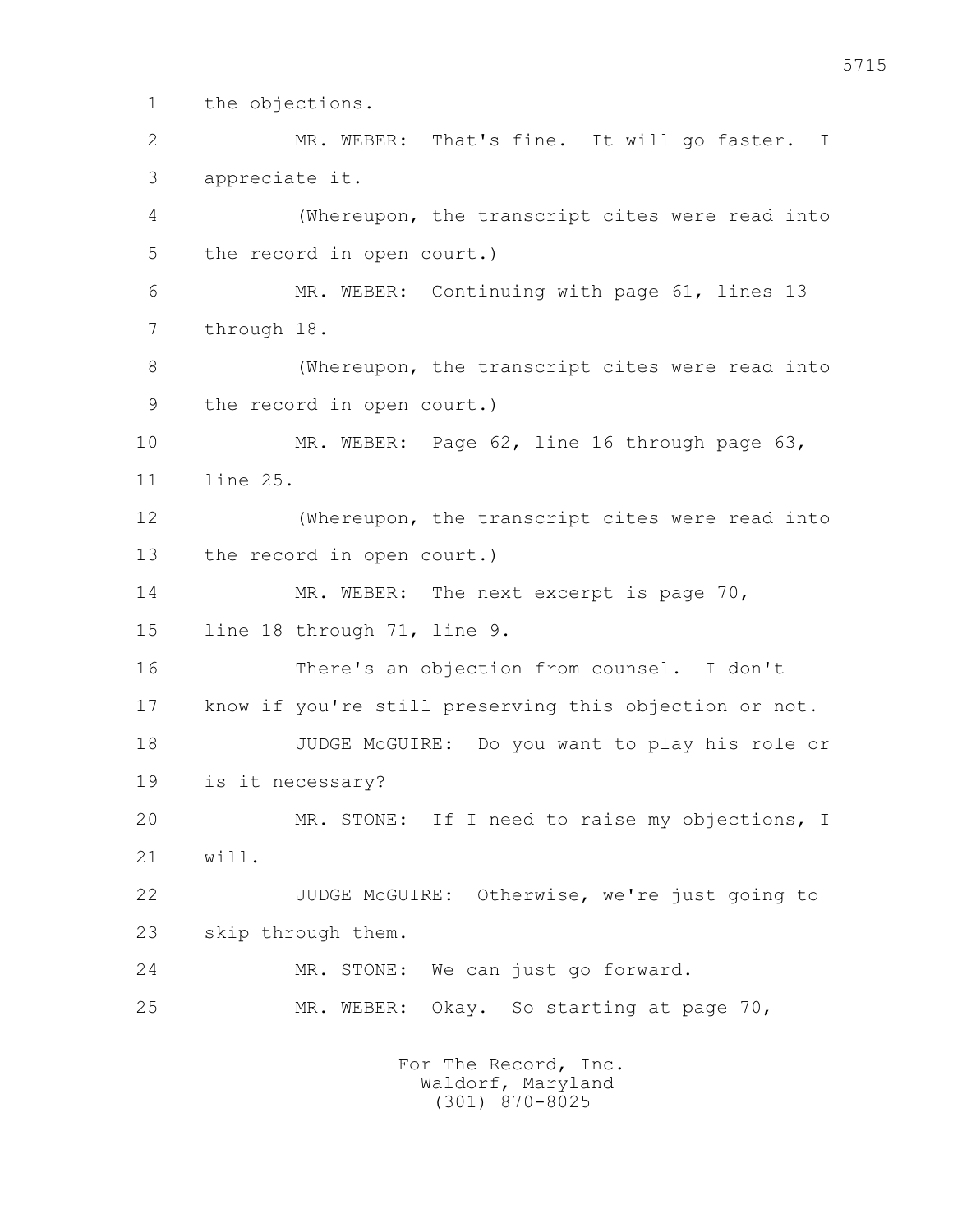1 line 18 continuing through 71, line 9.

 2 (Whereupon, the transcript cites were read into 3 the record in open court.)

 4 MR. WEBER: The next excerpt is page 78, 5 line 5 -- oh, this is actually -- counsel reminded me. 6 This is actually a license agreement that I think they 7 want in camera this testimony.

 8 MR. STONE: Yes. And I wonder if it makes 9 sense if we just let Your Honor -- maybe we can just 10 let Your Honor read 78, line 5 through 80, line 15 as 11 opposed to us reading it to you, then you can read it 12 to yourself.

 13 JUDGE McGUIRE: That's a good idea. I'll just 14 take this time right now and read that.

 15 MR. STONE: Then we don't need to exclude 16 anybody.

 17 MR. WEBER: We'll be happy to proceed on that 18 basis, Your Honor.

19 JUDGE McGUIRE: All right. Let me read this. 20 MR. WEBER: We can skip ahead, but the next 21 section --

 22 JUDGE McGUIRE: Hold it. I'm going to read it 23 right now.

 24 MR. WEBER: I'm sorry. I'm sorry. I 25 apologize.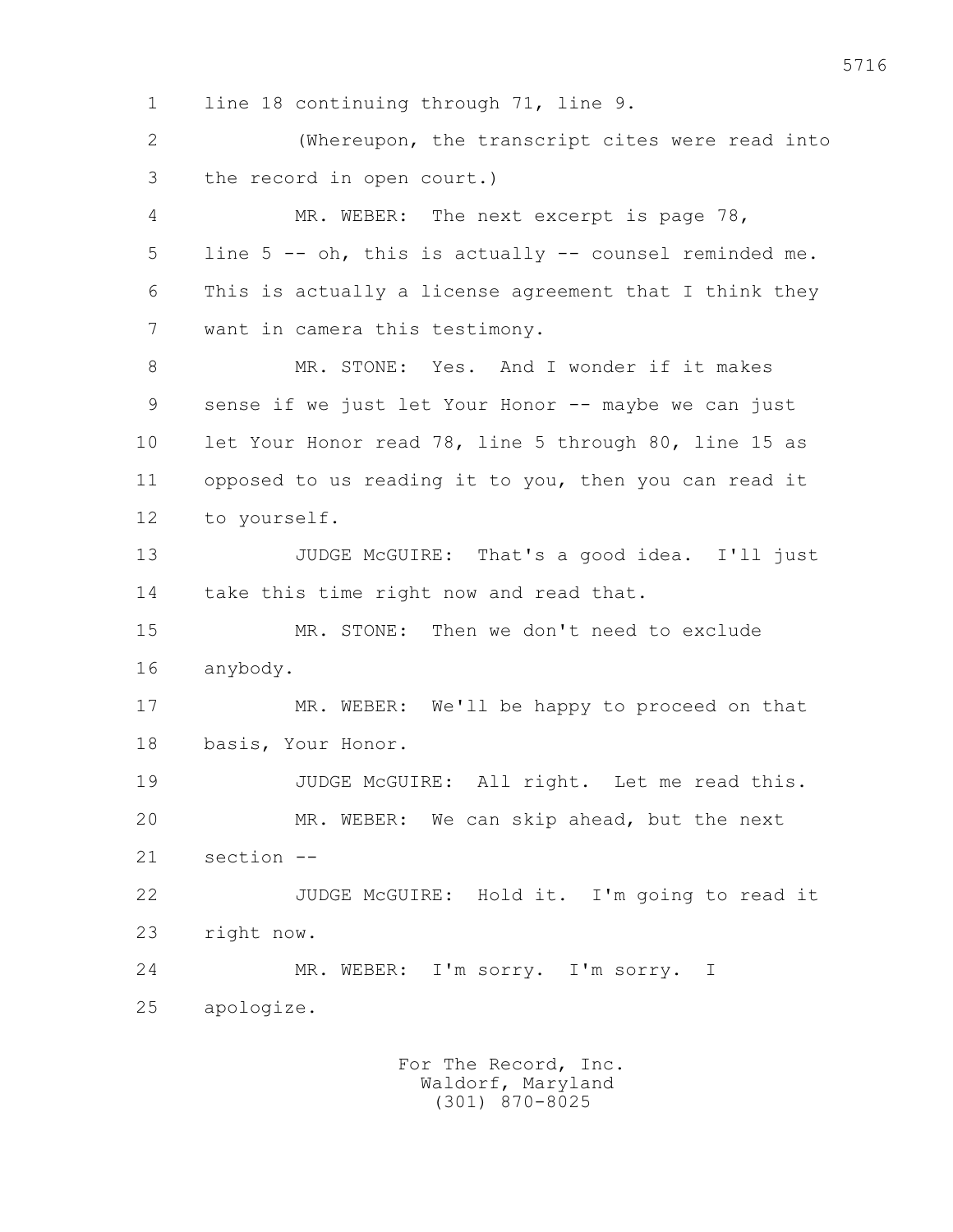1 (Pause in the proceedings.) 2 JUDGE McGUIRE: Okay. Then that ends on 3 page 80 at line 15? 4 MR. WEBER: Yes, Your Honor. 5 JUDGE McGUIRE: Okay. I read it. 6 MR. WEBER: Okay. We're going to continue on 7 to page 85, line 7 through 22, but if we could pull up 8 JX-31 at page 68, which is attachment U, that's what's 9 being discussed here. It was a Samsung presentation at 10 I believe the March 1996 JEDEC meeting. 11 (Whereupon, the transcript cites were read into 12 the record in open court.) 13 MR. WEBER: Then we move to page 86, line 21 14 through page 87, line 13. 15 Is this something that you want in camera? 16 It's referring to that agreement again. 17 MR. STONE: I guess we'd ask you to read this 18 as well, Your Honor. 19 JUDGE McGUIRE: All right. Page 87 -- 20 MR. STONE: 86, line 21 through 87 -- 21 JUDGE McGUIRE: 87, line 13. 22 MR. WEBER: Yes. It references the provision 23 in that contract. 24 JUDGE McGUIRE: Okay. I'll read it. 25 (Pause in the proceedings.)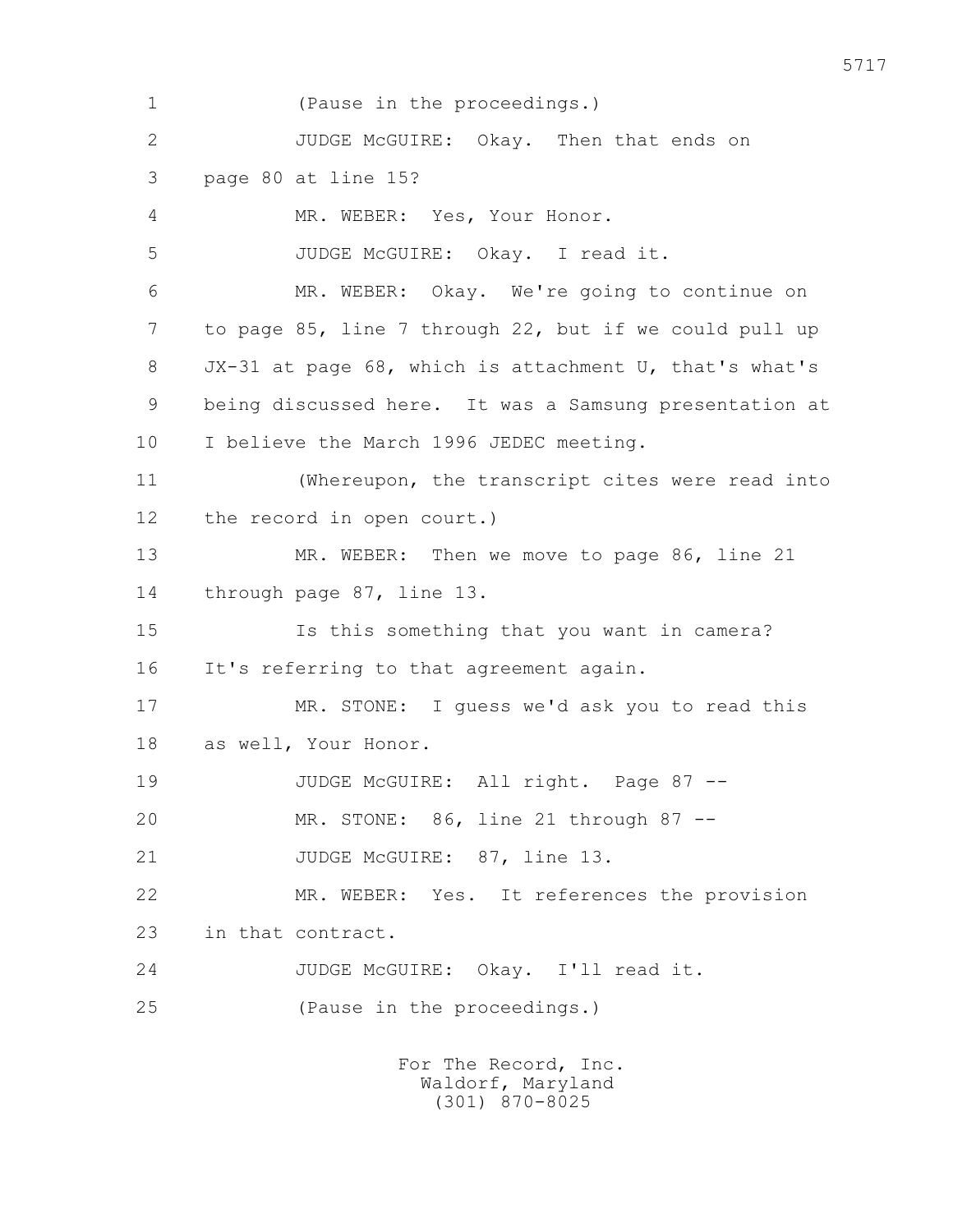1 Okay.

 2 MR. WEBER: Question at page 87, line 23 3 through page 88, line 8.

 4 (Whereupon, the transcript cites were read into 5 the record in open court.)

 6 MR. WEBER: Next we have a counter-designation 7 by respondent that starts at page 91, line 9, and we 8 have an objection to a question that's at page 92, 9 line 13, which we think calls for speculation. I'll 10 read it in up to that point, Your Honor, if that's all 11 right.

12 JUDGE McGUIRE: All right. Go ahead.

 13 (Whereupon, the transcript cites were read into 14 the record in open court.)

 15 MR. WEBER: We're objecting to the reading in 16 of the next two questions and answers on the grounds 17 that it calls for speculation. This would basically be 18 page 92, line 13 through 24.

 19 JUDGE McGUIRE: Mr. Stone, any response to the 20 objection?

 21 MR. STONE: No, Your Honor. I think you can 22 read it and decide either way.

23 JUDGE McGUIRE: All right. Then on that basis 24 the objection is sustained.

25 MR. WEBER: We will go to page 95, line 19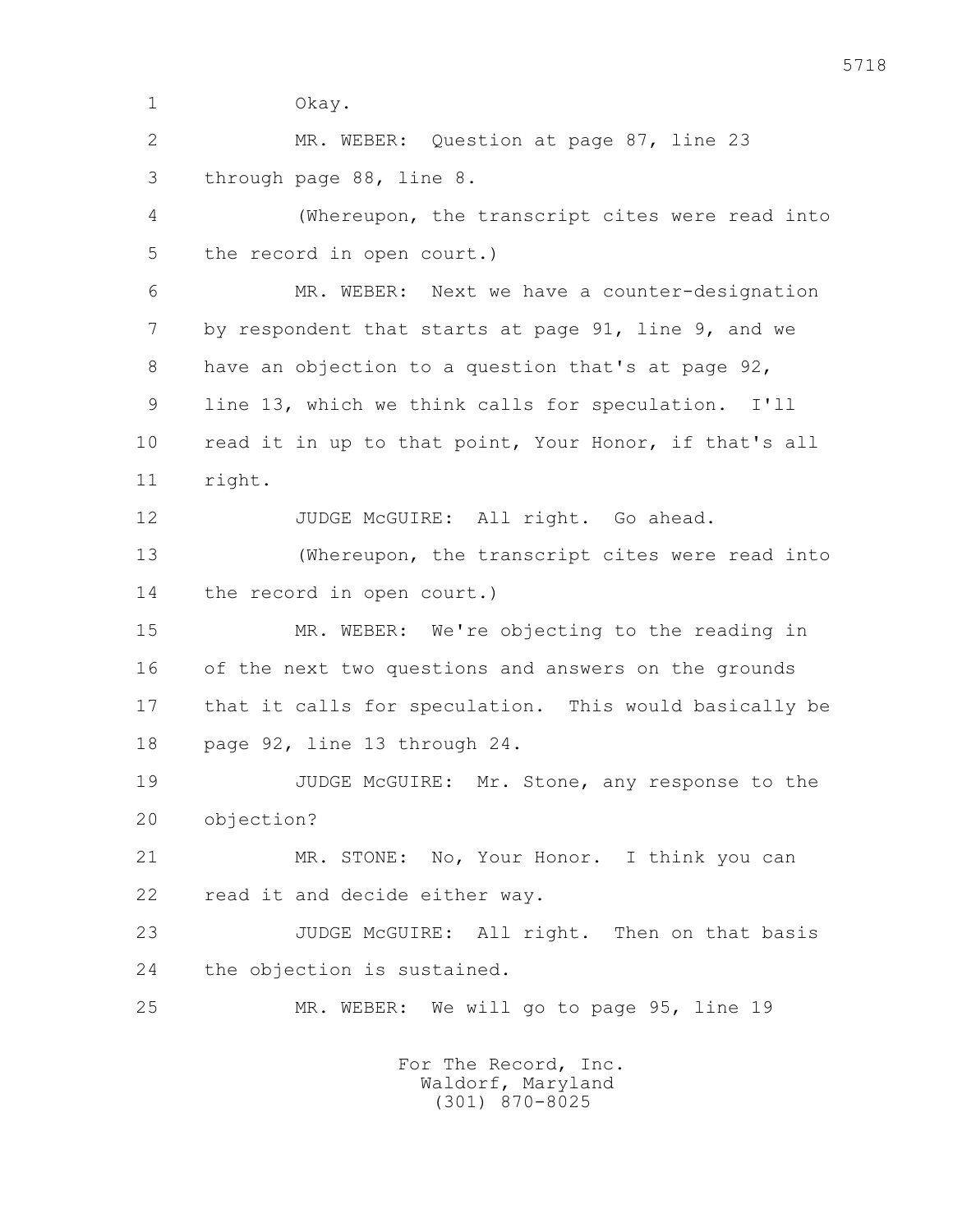1 through 96, line 1.

 2 (Whereupon, the transcript cites were read into 3 the record in open court.)

 4 MR. WEBER: And now, the next excerpt talks 5 about a specific document. Your Honor, this is a very 6 long document, so I don't know what your schedule is 7 today, but this will take a while and we could either 8 finish up with this document or continue with it the 9 next time, whatever Your Honor's convenience is.

 10 It's a -- it's actually -- we're going to be 11 talking about a very thick notebook that Mr. Karp kept 12 along with his agreements.

 13 JUDGE McGUIRE: How much more time do you think 14 it would take either if we do it today or on into other 15 points in time to conclude this deposition?

 16 MR. WEBER: I don't know. It's been moving 17 fairly quickly, so -- I don't have as good a sense of 18 this as the video because of the video being timed. I 19 think we're probably looking at at least another hour 20 to complete this, just a rough ballpark, but I -- you 21 know, we haven't actually practiced.

 22 JUDGE McGUIRE: Mr. Stone, do you have any 23 preference? Do you want to get out early today or do 24 you want to go ahead and try and finish this up today? 25 MR. STONE: Whatever suits complaint counsel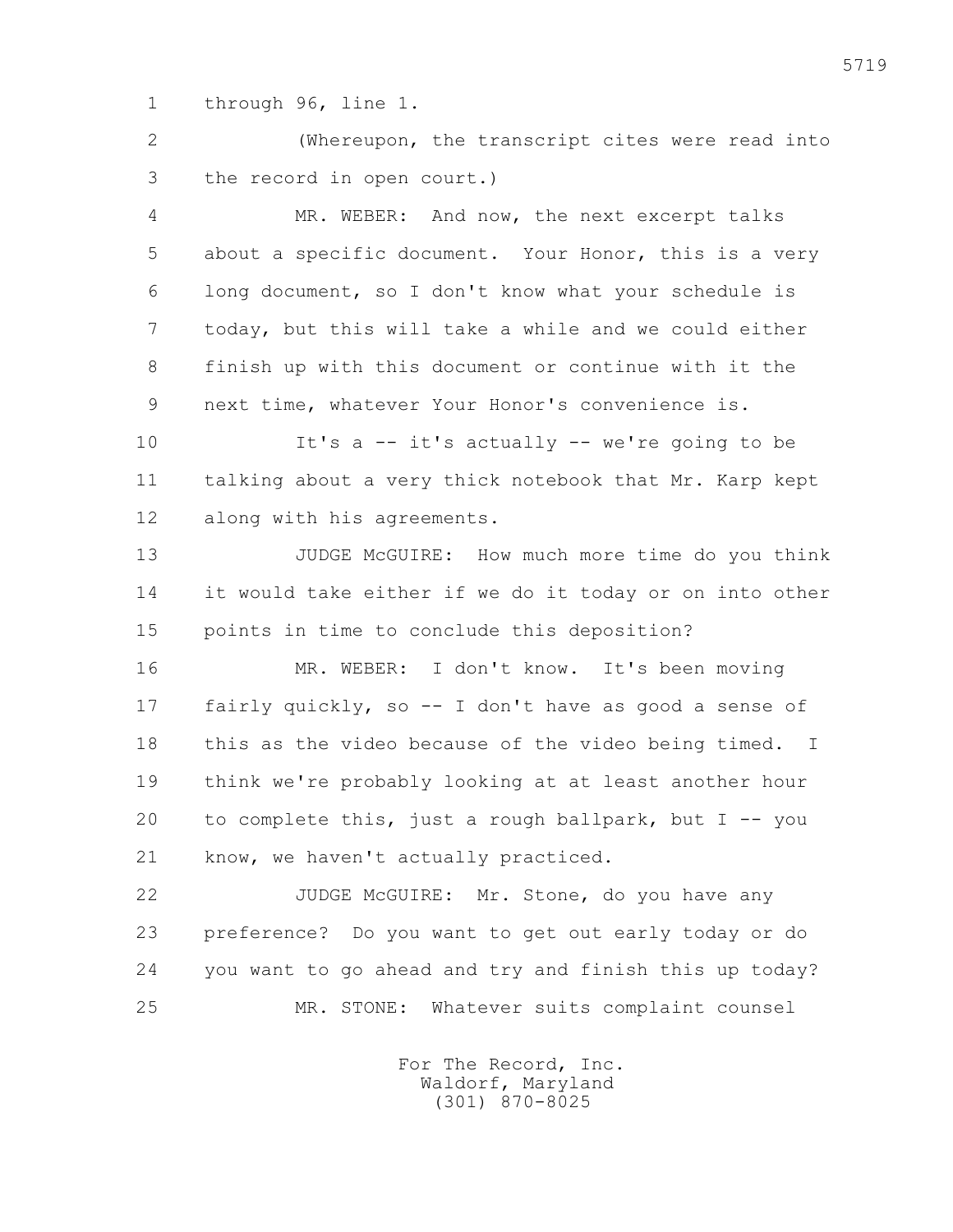1 and Your Honor, I'm fine. I think it's probably at 2 least an hour. I'm just -- it's hard to estimate 3 because I haven't timed it either, but I suspect -- 4 this was a full-day deposition and I would guess a 5 significant percentage is designated along the way, so 6 we're probably looking at more than an hour. 7 JUDGE McGUIRE: Mr. Oliver? 8 MR. OLIVER: I was just going to indicate, for 9 what it's worth, that I expect that the witness 10 tomorrow will not be a full-day witness. 11 JUDGE McGUIRE: Why don't we carry over 12 tomorrow and finish this up and maybe we can get out 13 today somewhat early and then we'll complete this 14 deposition reading tomorrow. 15 MR. WEBER: Okay. 16 JUDGE McGUIRE: Okay? 17 MR. STONE: Thank you, Your Honor. 18 JUDGE McGUIRE: You both have some hard copy up 19 here that I'm going to ask that you collect. 20 Should I just go ahead and keep the transcript 21 up here that we're working from? 22 MR. OLIVER: That would be fine, Your Honor. 23 JUDGE McGUIRE: Then you all can grab your 24 other hard copy. 25 And then we'll convene tomorrow morning at For The Record, Inc.

 Waldorf, Maryland (301) 870-8025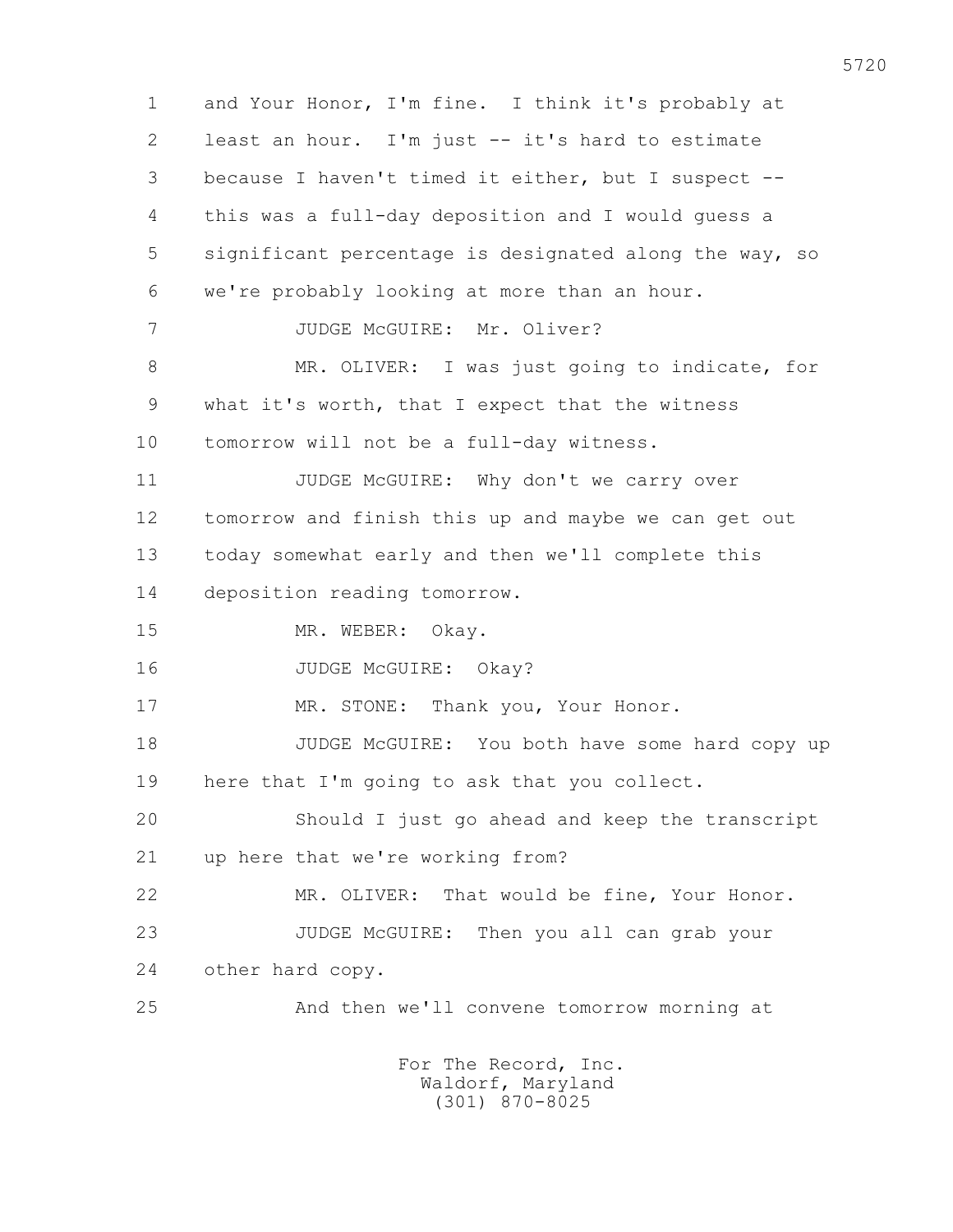1 9:30. 2 Anything else we need to discuss before we 3 adjourn today? 4 MR. STONE: I don't believe so, Your Honor. 5 JUDGE McGUIRE: Okay. Very good. We'll see 6 you in the morning. 7 MR. STONE: Thank you. 8 (Time noted: 4:03 p.m.)